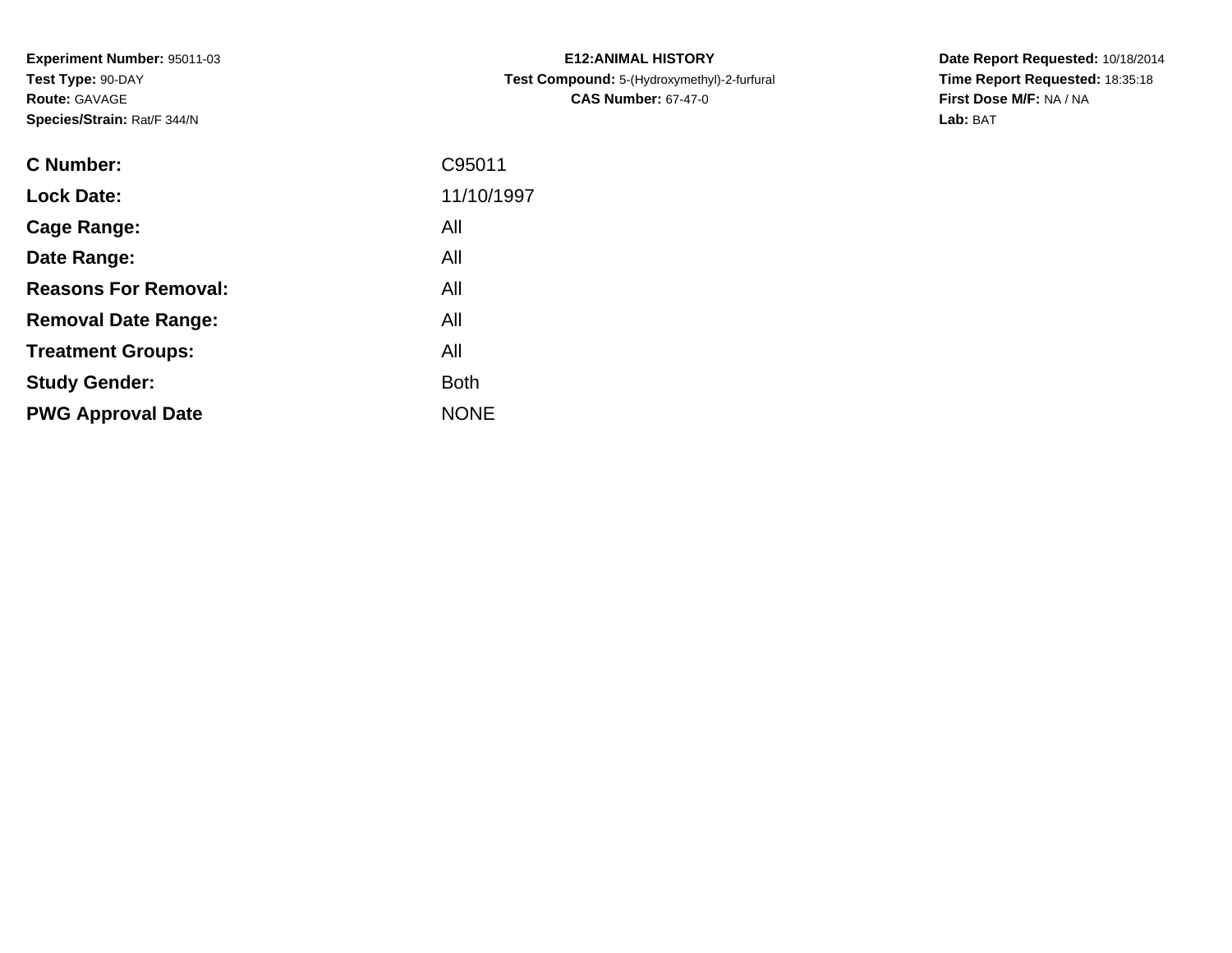**Test Type:** 90-DAY

**Species/Strain:** Rat/F 344/N

## **E12:ANIMAL HISTORY**

#### **Test Compound:** 5-(Hydroxymethyl)-2-furfural

**CAS Number:** 67-47-0

**Date Report Requested:** 10/18/2014**Time Report Requested:** 18:35:18**First Dose M/F:** NA / NA**Lab:** BAT

#### **CAGE:** 1 **SEX:** Male **TRT#:** <sup>1</sup> **TRT:** 0 MG/KG**ANIMAL ID:** 1**DAY DATE OP ID DOSE TIME WEIGHT TIME WT (g) WEIGHT STATUSOBS TIME OBSERVATIONS** 1 04/07/97 <sup>45</sup> 07:56:20 93.0 12:06:38 Unremarkable 8 04/14/97 <sup>45</sup> 08:02:26 119.7 08:02:26 Unremarkable 15 04/21/97 <sup>45</sup> 09:34:10 155.6 09:34:10 Unremarkable 22 04/28/97 <sup>45</sup> 09:19:18 179.7 09:19:18 Unremarkable 29 05/05/97 <sup>45</sup> 08:32:44 205.4 08:32:44 Unremarkable 36 05/12/97 <sup>75</sup> 13:16:26 222.4 13:16:26 Unremarkable 43 05/19/97 <sup>45</sup> 13:00:08 238.3 13:00:08 Unremarkable 50 05/26/97 <sup>92</sup> 08:00:54 249.3 08:00:54 Unremarkable 5706/02/97 <sup>45</sup> 10:22:24 267.1 10:22:24 Unremarkable

06/09/97 <sup>45</sup> 12:09:20 281.2 12:09:20 Unremarkable

06/16/97 <sup>45</sup> 11:37:00 298.0 11:37:00 Unremarkable

06/23/97 <sup>92</sup> 13:12:32 312.2 13:12:32 Unremarkable

06/30/97 <sup>95</sup> 13:07:04 325.7 13:07:04 Unremarkable

07/07/97 <sup>85</sup> 07:54:20 329.9 07:54:20 Unremarkable

07/09/97 <sup>86</sup> 07:26:10 326.3 07:26:10 Unremarkable

REMOVED \*\* REASON - TERMINAL SACRIFICE

**Route:** GAVAGE

64

71

78

85

92

94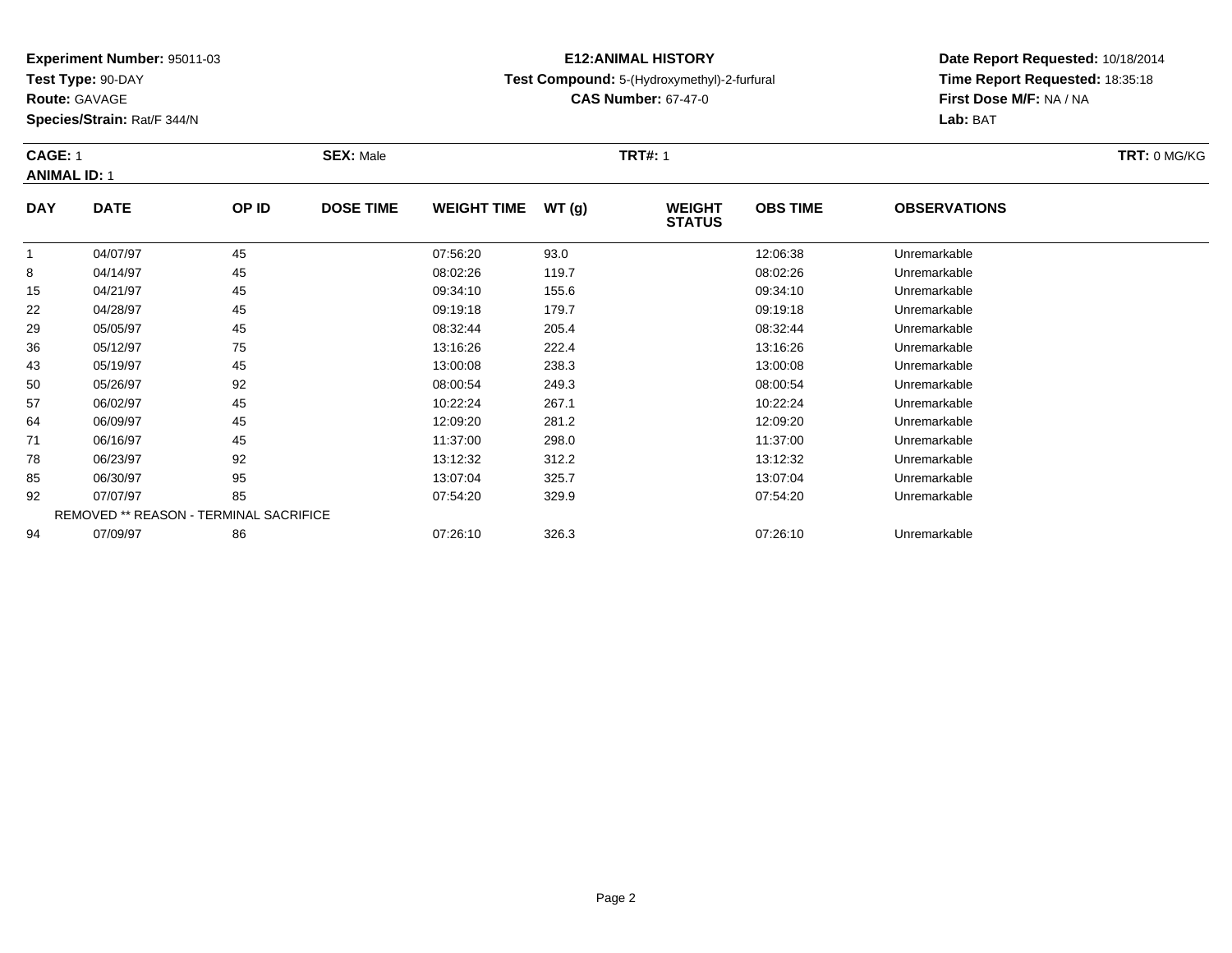**Test Type:** 90-DAY

**Route:** GAVAGE

**Species/Strain:** Rat/F 344/N

## **E12:ANIMAL HISTORY**

### **Test Compound:** 5-(Hydroxymethyl)-2-furfural

**CAS Number:** 67-47-0

**Date Report Requested:** 10/18/2014**Time Report Requested:** 18:35:18**First Dose M/F:** NA / NA**Lab:** BAT

#### **CAGE:** 1 **SEX:** Male **TRT#:** <sup>1</sup> **TRT:** 0 MG/KG**ANIMAL ID:** 2**DAY DATE OP IDDOSE TIME WEIGHT TIME WT** (g) **STATUSOBS TIME OBSERVATIONS** 1 04/07/97 <sup>45</sup> 07:56:20 112.9 12:06:38 Unremarkable 8 04/14/97 <sup>45</sup> 08:02:26 147.3 08:02:26 Unremarkable 15 04/21/97 <sup>45</sup> 09:34:10 182.4 09:34:10 Unremarkable 22 04/28/97 <sup>45</sup> 09:19:18 215.7 09:19:18 Unremarkable 29 05/05/97 <sup>45</sup> 08:32:44 244.1 08:32:44 Unremarkable 3605/12/97 <sup>75</sup> 13:16:26 264.8 13:16:26 Unremarkable

| 43 | 05/19/97 | 45                                            | 13:00:08 | 280.6 | 13:00:08 | Unremarkable |
|----|----------|-----------------------------------------------|----------|-------|----------|--------------|
| 50 | 05/26/97 | 92                                            | 08:00:54 | 288.4 | 08:00:54 | Unremarkable |
| 57 | 06/02/97 | 45                                            | 10:22:24 | 307.2 | 10:22:24 | Unremarkable |
| 64 | 06/09/97 | 45                                            | 12:09:20 | 320.1 | 12:09:20 | Unremarkable |
| 71 | 06/16/97 | 45                                            | 11:37:00 | 341.7 | 11:37:00 | Unremarkable |
| 78 | 06/23/97 | 92                                            | 13:12:32 | 344.2 | 13:12:32 | Unremarkable |
| 85 | 06/30/97 | 95                                            | 13:07:04 | 354.2 | 13:07:04 | Unremarkable |
| 92 | 07/07/97 | 85                                            | 07:54:20 | 364.8 | 07:54:20 | Unremarkable |
|    |          | <b>REMOVED ** REASON - TERMINAL SACRIFICE</b> |          |       |          |              |
| 94 | 07/09/97 | 86                                            | 07:26:10 | 357.7 | 07:26:10 | Unremarkable |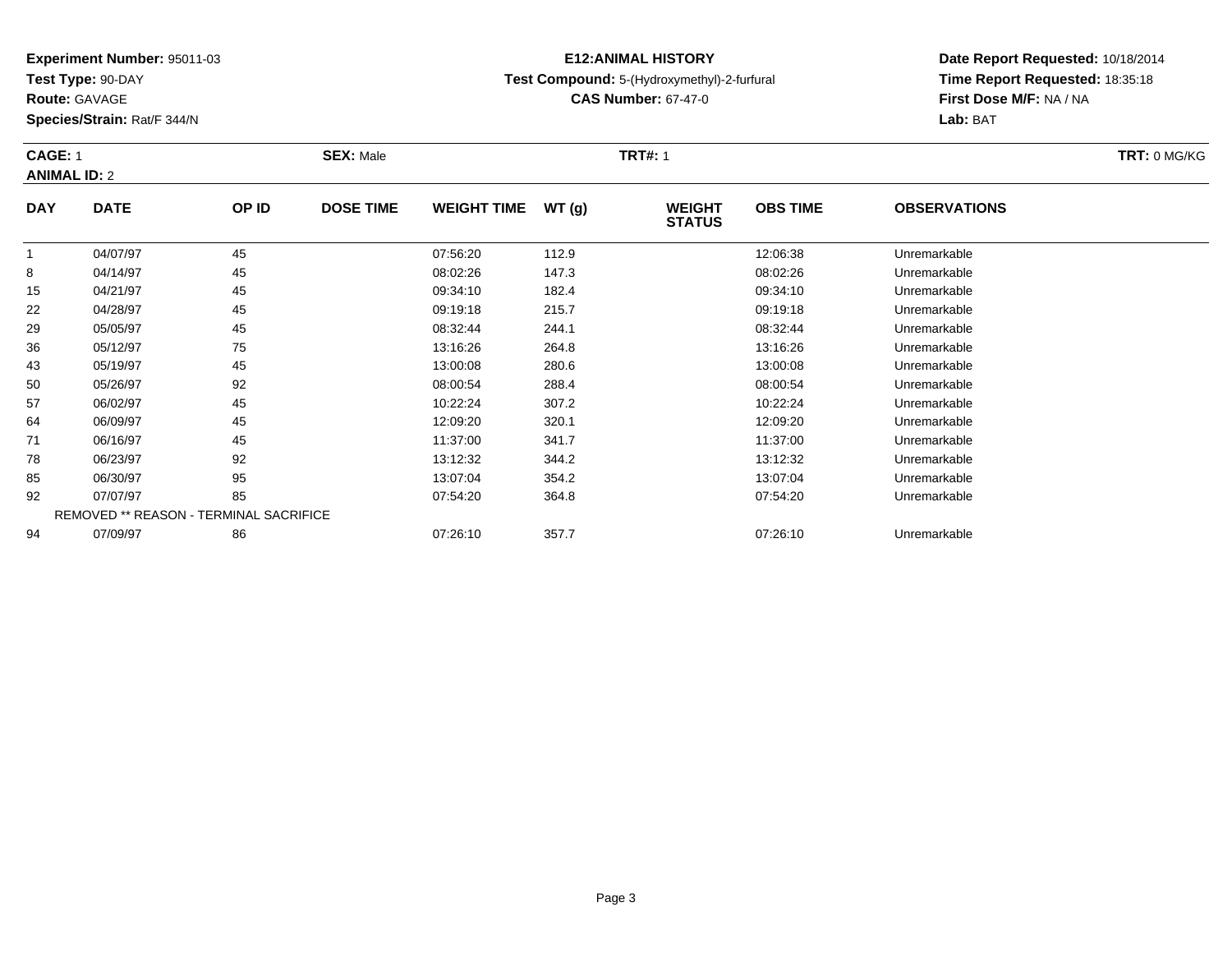**Test Type:** 90-DAY

**Route:** GAVAGE

64

71

78

85

92

94

**Species/Strain:** Rat/F 344/N

## **E12:ANIMAL HISTORY**

### **Test Compound:** 5-(Hydroxymethyl)-2-furfural

**CAS Number:** 67-47-0

**Date Report Requested:** 10/18/2014**Time Report Requested:** 18:35:18**First Dose M/F:** NA / NA**Lab:** BAT

#### **CAGE:** 1 **SEX:** Male **TRT#:** <sup>1</sup> **TRT:** 0 MG/KG**ANIMAL ID:** 3**DAY DATE OP ID DOSE TIME WEIGHT TIME WT (g) WEIGHT STATUSOBS TIME OBSERVATIONS** 1 04/07/97 <sup>45</sup> 07:56:20 94.0 12:06:38 Unremarkable 8 04/14/97 <sup>45</sup> 08:02:26 130.1 08:02:26 Unremarkable 15 04/21/97 <sup>45</sup> 09:34:10 167.3 09:34:10 Unremarkable 22 04/28/97 <sup>45</sup> 09:19:18 200.8 09:19:18 Unremarkable 29 05/05/97 <sup>45</sup> 08:32:44 229.5 08:32:44 Unremarkable 36 05/12/97 <sup>75</sup> 13:16:26 250.5 13:16:26 Unremarkable 43 05/19/97 <sup>45</sup> 13:00:08 270.4 13:00:08 Unremarkable 50 05/26/97 <sup>92</sup> 08:00:54 280.5 08:00:54 Unremarkable 5706/02/97 <sup>45</sup> 10:22:24 300.3 10:22:24 Unremarkable

06/09/97 <sup>45</sup> 12:09:20 314.8 12:09:20 Unremarkable

06/16/97 <sup>45</sup> 11:37:00 335.2 11:37:00 Unremarkable

8 06/23/97 92 92 13:12:32 343.3 13:12:32 13:12:32 Dhremarkable

06/30/97 <sup>95</sup> 13:07:04 355.0 13:07:04 Unremarkable

07/07/97 <sup>85</sup> 07:54:20 366.1 07:54:20 Unremarkable

07/09/97 <sup>86</sup> 07:26:10 362.6 07:26:10 Unremarkable

REMOVED \*\* REASON - TERMINAL SACRIFICE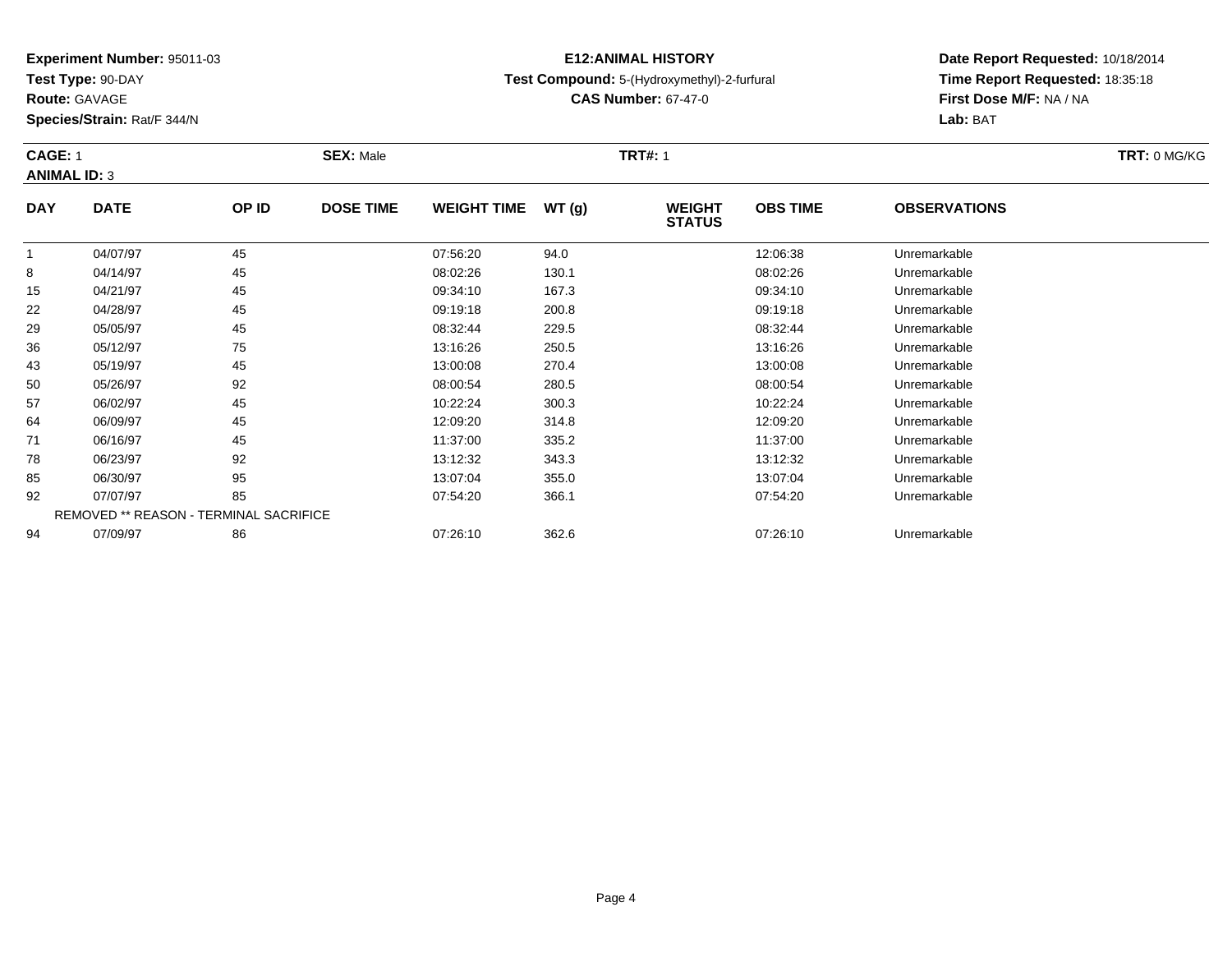**Test Type:** 90-DAY

**Route:** GAVAGE

71

78

85

92

94

**Species/Strain:** Rat/F 344/N

REMOVED \*\* REASON - TERMINAL SACRIFICE

## **E12:ANIMAL HISTORY**

#### **Test Compound:** 5-(Hydroxymethyl)-2-furfural

**CAS Number:** 67-47-0

**Date Report Requested:** 10/18/2014**Time Report Requested:** 18:35:18**First Dose M/F:** NA / NA**Lab:** BAT

| <b>CAGE: 1</b> | <b>ANIMAL ID: 4</b> |       | <b>SEX: Male</b> |                    |       | <b>TRT#: 1</b>                 |                 | TRT: 0 MG/KG        |  |
|----------------|---------------------|-------|------------------|--------------------|-------|--------------------------------|-----------------|---------------------|--|
| <b>DAY</b>     | <b>DATE</b>         | OP ID | <b>DOSE TIME</b> | <b>WEIGHT TIME</b> | WT(g) | <b>WEIGHT</b><br><b>STATUS</b> | <b>OBS TIME</b> | <b>OBSERVATIONS</b> |  |
|                | 04/07/97            | 45    |                  | 07:56:20           | 96.5  |                                | 12:06:38        | Unremarkable        |  |
| 8              | 04/14/97            | 45    |                  | 08:02:26           | 123.8 |                                | 08:02:26        | Unremarkable        |  |
| 15             | 04/21/97            | 45    |                  | 09:34:10           | 160.7 |                                | 09:34:10        | Unremarkable        |  |
| 22             | 04/28/97            | 45    |                  | 09:19:18           | 179.6 |                                | 09:19:18        | Unremarkable        |  |
| 29             | 05/05/97            | 45    |                  | 08:32:44           | 205.1 |                                | 08:32:44        | Unremarkable        |  |
| 36             | 05/12/97            | 75    |                  | 13:16:26           | 219.8 |                                | 13:16:26        | Unremarkable        |  |
| 43             | 05/19/97            | 45    |                  | 13:00:08           | 231.1 |                                | 13:00:08        | Unremarkable        |  |
| 50             | 05/26/97            | 92    |                  | 08:00:54           | 237.2 |                                | 08:00:54        | Unremarkable        |  |
| 57             | 06/02/97            | 45    |                  | 10:22:24           | 255.9 |                                | 10:22:24        | Unremarkable        |  |
| 64             | 06/09/97            | 45    |                  | 12:09:20           | 269.9 |                                | 12:09:20        | Unremarkable        |  |

06/16/97 <sup>45</sup> 11:37:00 293.0 11:37:00 Unremarkable

06/23/97 <sup>92</sup> 13:12:32 301.9 13:12:32 Unremarkable

06/30/97 <sup>95</sup> 13:07:04 303.9 13:07:04 Unremarkable

07/07/97 <sup>85</sup> 07:54:20 314.1 07:54:20 Unremarkable

07/09/97 <sup>86</sup> 07:26:10 315.4 07:26:10 Unremarkable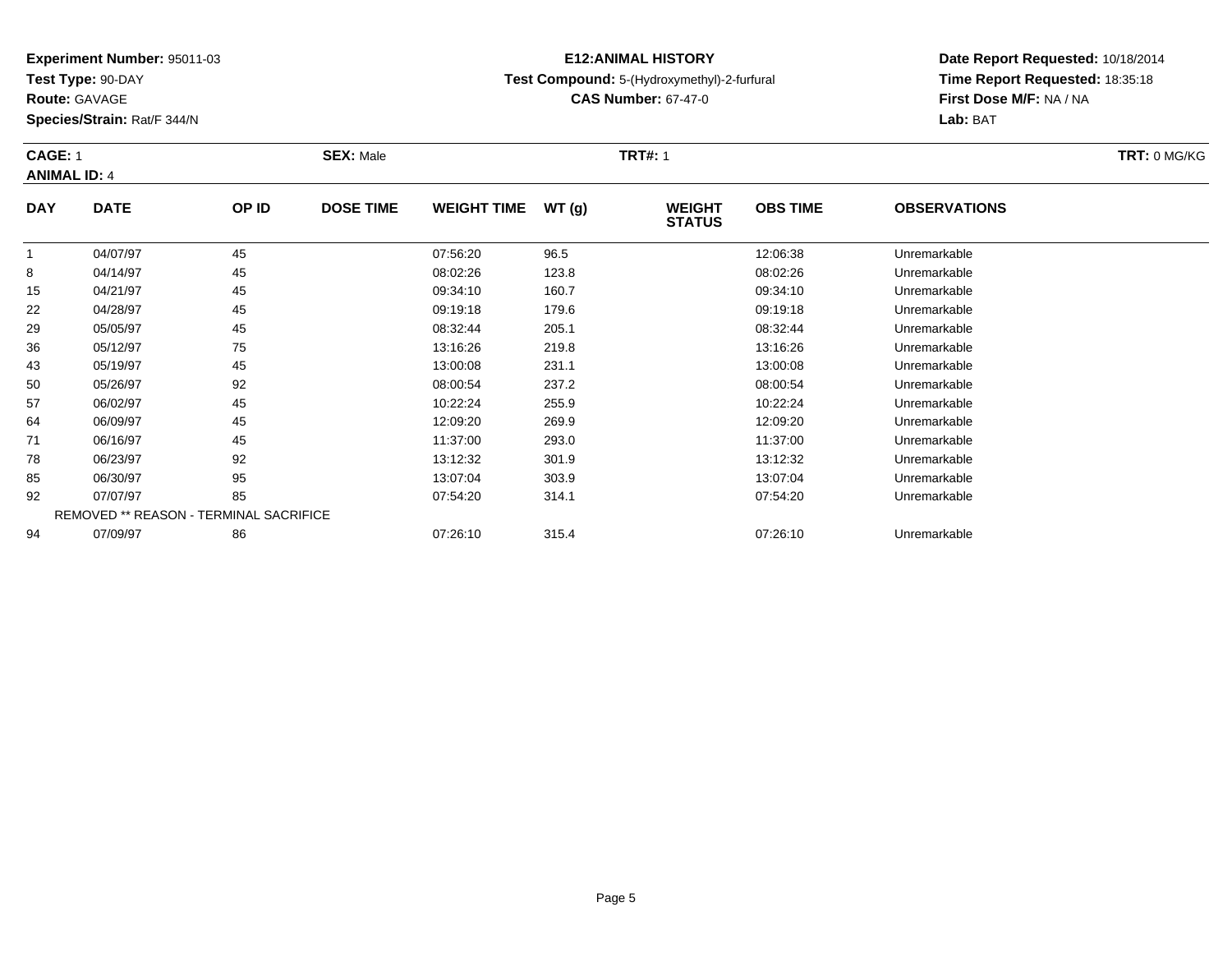**Test Type:** 90-DAY

**Route:** GAVAGE

50

57

64

71

78

85

92

94

**Species/Strain:** Rat/F 344/N

## **E12:ANIMAL HISTORY**

### **Test Compound:** 5-(Hydroxymethyl)-2-furfural

**CAS Number:** 67-47-0

**Date Report Requested:** 10/18/2014**Time Report Requested:** 18:35:18**First Dose M/F:** NA / NA**Lab:** BAT

#### **CAGE:** 1 **SEX:** Male **TRT#:** <sup>1</sup> **TRT:** 0 MG/KG**ANIMAL ID:** 5**DAY DATE OP IDDOSE TIME WEIGHT TIME WT** (g) **STATUSOBS TIME OBSERVATIONS** 1 04/07/97 <sup>45</sup> 07:56:20 84.5 12:06:38 Unremarkable 8 04/14/97 <sup>45</sup> 08:02:26 119.5 08:02:26 Unremarkable 15 04/21/97 <sup>45</sup> 09:34:10 159.6 09:34:10 Unremarkable 22 04/28/97 <sup>45</sup> 09:19:18 192.0 09:19:18 Unremarkable 29 05/05/97 <sup>45</sup> 08:32:44 223.9 08:32:44 Unremarkable 366 05/12/97 75 75 13:16:26 242.1 13:16:26 25/17/18:16:26 13:16:26 Diremarkable 43

|    | <b>US/12/97</b> | 75                                            | 13.10.20 | 242. I | 13.10.20 | uniemarkable |
|----|-----------------|-----------------------------------------------|----------|--------|----------|--------------|
|    | 05/19/97        | 45                                            | 13:00:08 | 256.8  | 13:00:08 | Unremarkable |
|    | 05/26/97        | 92                                            | 08:00:54 | 265.0  | 08:00:54 | Unremarkable |
|    | 06/02/97        | 45                                            | 10:22:24 | 286.9  | 10:22:24 | Unremarkable |
| 4  | 06/09/97        | 45                                            | 12:09:20 | 302.2  | 12:09:20 | Unremarkable |
|    | 06/16/97        | 45                                            | 11:37:00 | 324.6  | 11:37:00 | Unremarkable |
| 8  | 06/23/97        | 92                                            | 13:12:32 | 334.0  | 13:12:32 | Unremarkable |
| 5. | 06/30/97        | 95                                            | 13:07:04 | 347.8  | 13:07:04 | Unremarkable |
| 2  | 07/07/97        | 85                                            | 07:54:20 | 359.2  | 07:54:20 | Unremarkable |
|    |                 | <b>REMOVED ** REASON - TERMINAL SACRIFICE</b> |          |        |          |              |
| 4  | 07/09/97        | 86                                            | 07:26:10 | 351.1  | 07:26:10 | Unremarkable |
|    |                 |                                               |          |        |          |              |

Page 6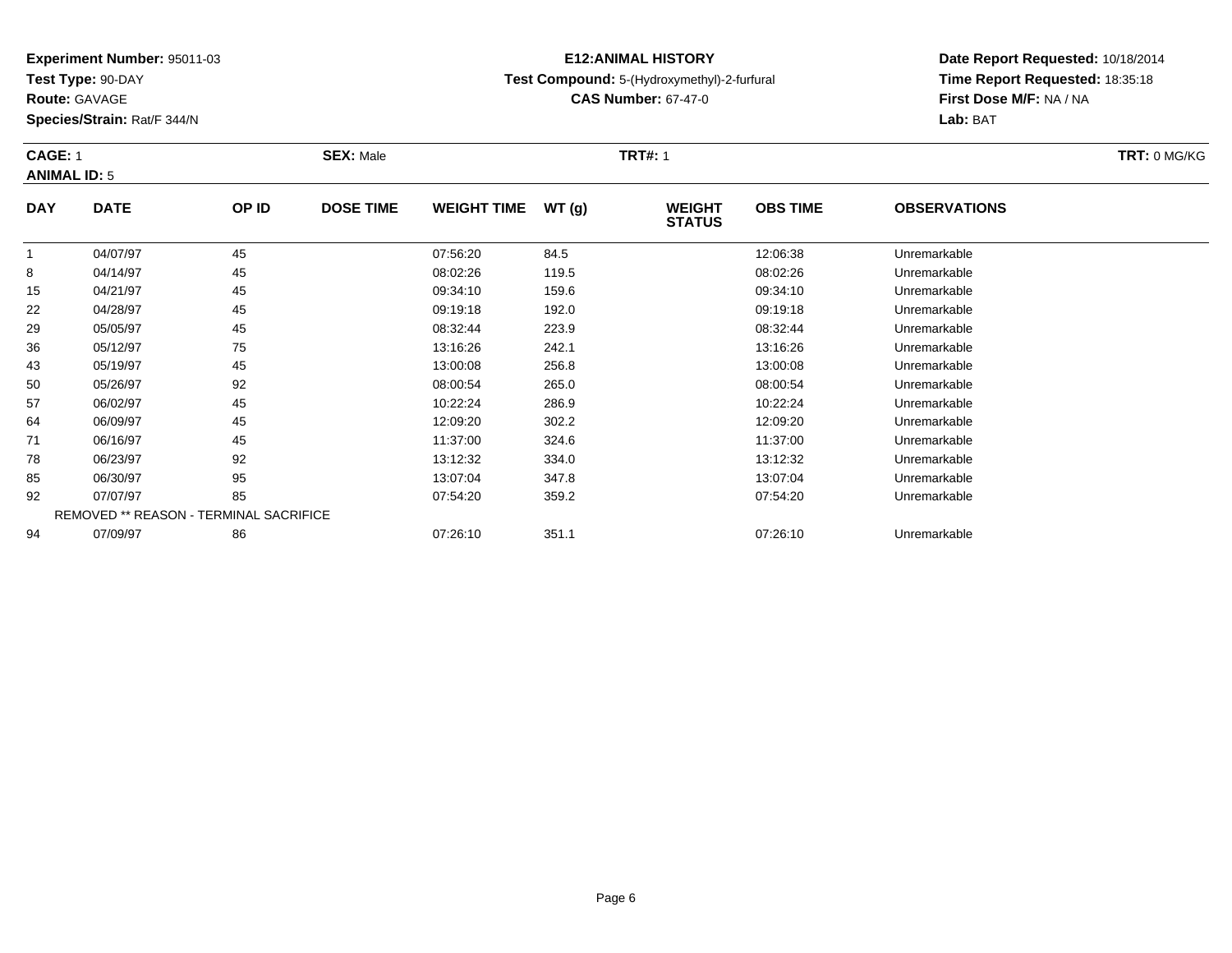**Test Type:** 90-DAY

**Route:** GAVAGE

92

94

**Species/Strain:** Rat/F 344/N

REMOVED \*\* REASON - TERMINAL SACRIFICE

## **E12:ANIMAL HISTORY**

### **Test Compound:** 5-(Hydroxymethyl)-2-furfural

**CAS Number:** 67-47-0

### **Date Report Requested:** 10/18/2014**Time Report Requested:** 18:35:18**First Dose M/F:** NA / NA**Lab:** BAT

#### **CAGE:** 2 **SEX:** Male **TRT#:** <sup>1</sup> **TRT:** 0 MG/KG**ANIMAL ID:** 6**DAY DATE OP ID DOSE TIME WEIGHT TIME WT (g) WEIGHT STATUSOBS TIME OBSERVATIONS** 1 04/07/97 <sup>45</sup> 07:57:20 65.8 12:07:02 Unremarkable 8 04/14/97 <sup>45</sup> 08:04:14 92.9 08:04:14 Unremarkable 15 04/21/97 <sup>45</sup> 09:32:12 128.3 09:32:12 Unremarkable 22 04/28/97 <sup>45</sup> 09:21:34 157.1 09:21:34 Unremarkable 29 05/05/97 <sup>45</sup> 08:36:00 184.9 08:36:00 Unremarkable 36 05/12/97 <sup>75</sup> 13:18:50 202.7 13:18:50 Unremarkable 43 05/19/97 <sup>45</sup> 13:01:28 221.0 13:01:28 Unremarkable 50 05/26/97 <sup>92</sup> 08:07:18 232.6 08:07:18 Unremarkable 57 06/02/97 <sup>45</sup> 10:24:00 251.3 10:24:00 Unremarkable 64 06/09/97 <sup>45</sup> 12:10:46 255.2 12:10:46 Unremarkable 71 06/16/97 <sup>45</sup> 11:38:32 283.1 11:38:32 Unremarkable 788 06/23/97 92 92 13:08:54 296.5 13:08 13:08 13:08 13:08 13:08 13:08 154 8506/30/97 <sup>95</sup> 13:09:42 307.4 13:09:42 Unremarkable

07/07/97 <sup>85</sup> 07:57:22 313.8 07:57:22 Unremarkable

07/09/97 <sup>86</sup> 07:30:48 317.4 07:30:48 Unremarkable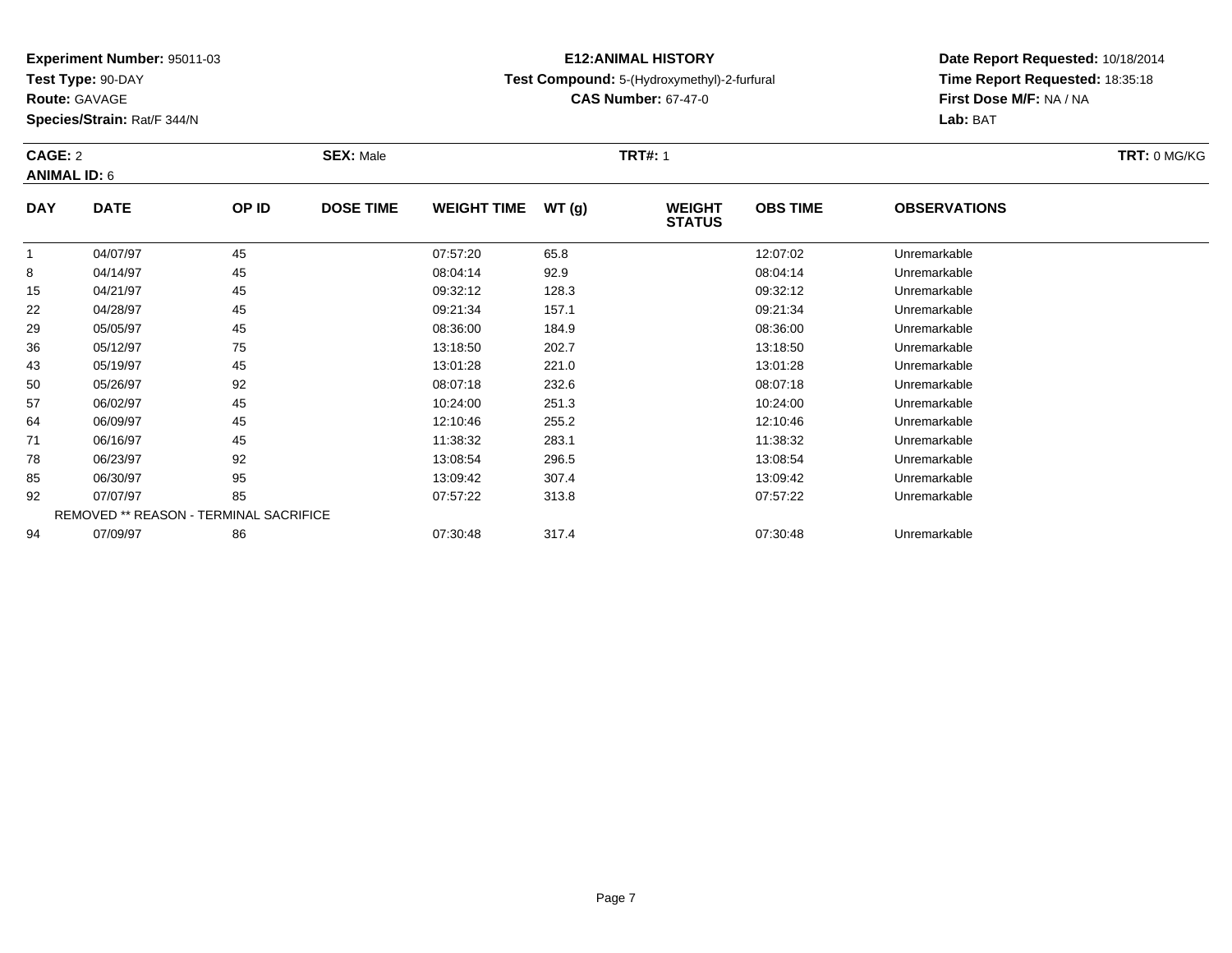**Test Type:** 90-DAY

**Route:** GAVAGE

64

71

78

85

92

94

**Species/Strain:** Rat/F 344/N

REMOVED \*\* REASON - TERMINAL SACRIFICE

### **E12:ANIMAL HISTORY**

#### **Test Compound:** 5-(Hydroxymethyl)-2-furfural

**CAS Number:** 67-47-0

**Date Report Requested:** 10/18/2014**Time Report Requested:** 18:35:18**First Dose M/F:** NA / NA**Lab:** BAT

|            | CAGE: 2<br><b>ANIMAL ID: 7</b> |       | <b>SEX: Male</b> |                    |       | <b>TRT#: 1</b>                 | TRT: 0 MG/KG    |                     |  |
|------------|--------------------------------|-------|------------------|--------------------|-------|--------------------------------|-----------------|---------------------|--|
| <b>DAY</b> | <b>DATE</b>                    | OP ID | <b>DOSE TIME</b> | <b>WEIGHT TIME</b> | WT(g) | <b>WEIGHT</b><br><b>STATUS</b> | <b>OBS TIME</b> | <b>OBSERVATIONS</b> |  |
|            | 04/07/97                       | 45    |                  | 07:57:20           | 79.4  |                                | 12:07:02        | Unremarkable        |  |
| 8          | 04/14/97                       | 45    |                  | 08:04:14           | 105.7 |                                | 08:04:14        | Unremarkable        |  |
| 15         | 04/21/97                       | 45    |                  | 09:32:12           | 140.8 |                                | 09:32:12        | Unremarkable        |  |
| 22         | 04/28/97                       | 45    |                  | 09:21:34           | 167.1 |                                | 09:21:34        | Unremarkable        |  |
| 29         | 05/05/97                       | 45    |                  | 08:36:00           | 198.0 |                                | 08:36:00        | Unremarkable        |  |
| 36         | 05/12/97                       | 75    |                  | 13:18:50           | 216.1 |                                | 13:18:50        | Unremarkable        |  |
| 43         | 05/19/97                       | 45    |                  | 13:01:28           | 225.0 |                                | 13:01:28        | Unremarkable        |  |
| 50         | 05/26/97                       | 92    |                  | 08:07:18           | 221.3 |                                | 08:07:18        | Unremarkable        |  |
| 57         | 06/02/97                       | 45    |                  | 10:24:00           | 239.6 |                                | 10:24:00        | Unremarkable        |  |

06/09/97 <sup>45</sup> 12:10:46 249.0 12:10:46 Unremarkable

06/23/97 <sup>92</sup> 13:08:54 294.2 13:08:54 Unremarkable

06/30/97 <sup>95</sup> 13:09:42 305.8 13:09:42 Unremarkable

07/07/97 <sup>85</sup> 07:57:22 308.3 07:57:22 Unremarkable

07/09/97 <sup>86</sup> 07:30:48 311.1 07:30:48 Unremarkable

06/16/97 <sup>45</sup> 11:38:32 278.8 11:38:32 Eye Abnormality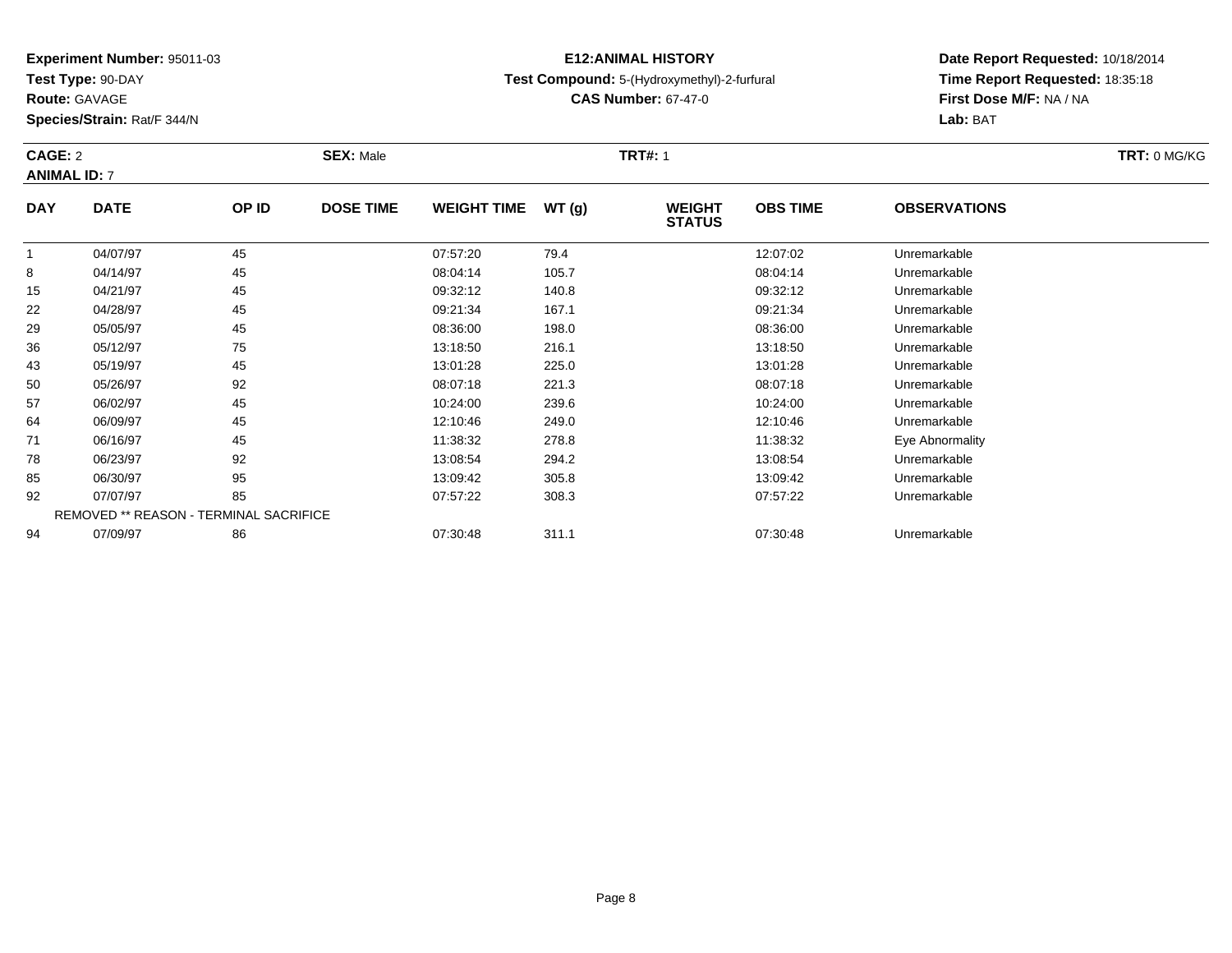**Test Type:** 90-DAY

**Route:** GAVAGE

94

**Species/Strain:** Rat/F 344/N

REMOVED \*\* REASON - TERMINAL SACRIFICE

## **E12:ANIMAL HISTORY**

#### **Test Compound:** 5-(Hydroxymethyl)-2-furfural

**CAS Number:** 67-47-0

### **Date Report Requested:** 10/18/2014**Time Report Requested:** 18:35:18**First Dose M/F:** NA / NA**Lab:** BAT

#### **CAGE:** 2 **SEX:** Male **TRT#:** <sup>1</sup> **TRT:** 0 MG/KG**ANIMAL ID:** 8**DAY DATE OP ID DOSE TIME WEIGHT TIME WT (g) WEIGHT STATUSOBS TIME OBSERVATIONS** 1 04/07/97 <sup>45</sup> 07:57:20 85.5 12:07:02 Unremarkable 8 04/14/97 <sup>45</sup> 08:04:14 115.6 08:04:14 Unremarkable 15 04/21/97 <sup>45</sup> 09:32:12 153.5 09:32:12 Unremarkable 22 04/28/97 <sup>45</sup> 09:21:34 184.8 09:21:34 Unremarkable 29 05/05/97 <sup>45</sup> 08:36:00 206.8 08:36:00 Unremarkable 36 05/12/97 <sup>75</sup> 13:18:50 223.2 13:18:50 Unremarkable 43 05/19/97 <sup>45</sup> 13:01:28 237.4 13:01:28 Unremarkable 50 05/26/97 <sup>92</sup> 08:07:18 248.5 08:07:18 Unremarkable 57 06/02/97 <sup>45</sup> 10:24:00 259.3 10:24:00 Unremarkable 64 06/09/97 <sup>45</sup> 12:10:46 270.0 12:10:46 Unremarkable 711 06/16/97 45 11:38:32 287.1 11:38:32 Unremarkable 78 06/23/97 <sup>92</sup> 13:08:54 300.7 13:08:54 Unremarkable 85 06/30/97 <sup>95</sup> 13:09:42 314.7 13:09:42 Unremarkable 9207/07/97 <sup>85</sup> 07:57:22 317.6 07:57:22 Unremarkable

07/09/97 <sup>86</sup> 07:30:48 325.5 07:30:48 Unremarkable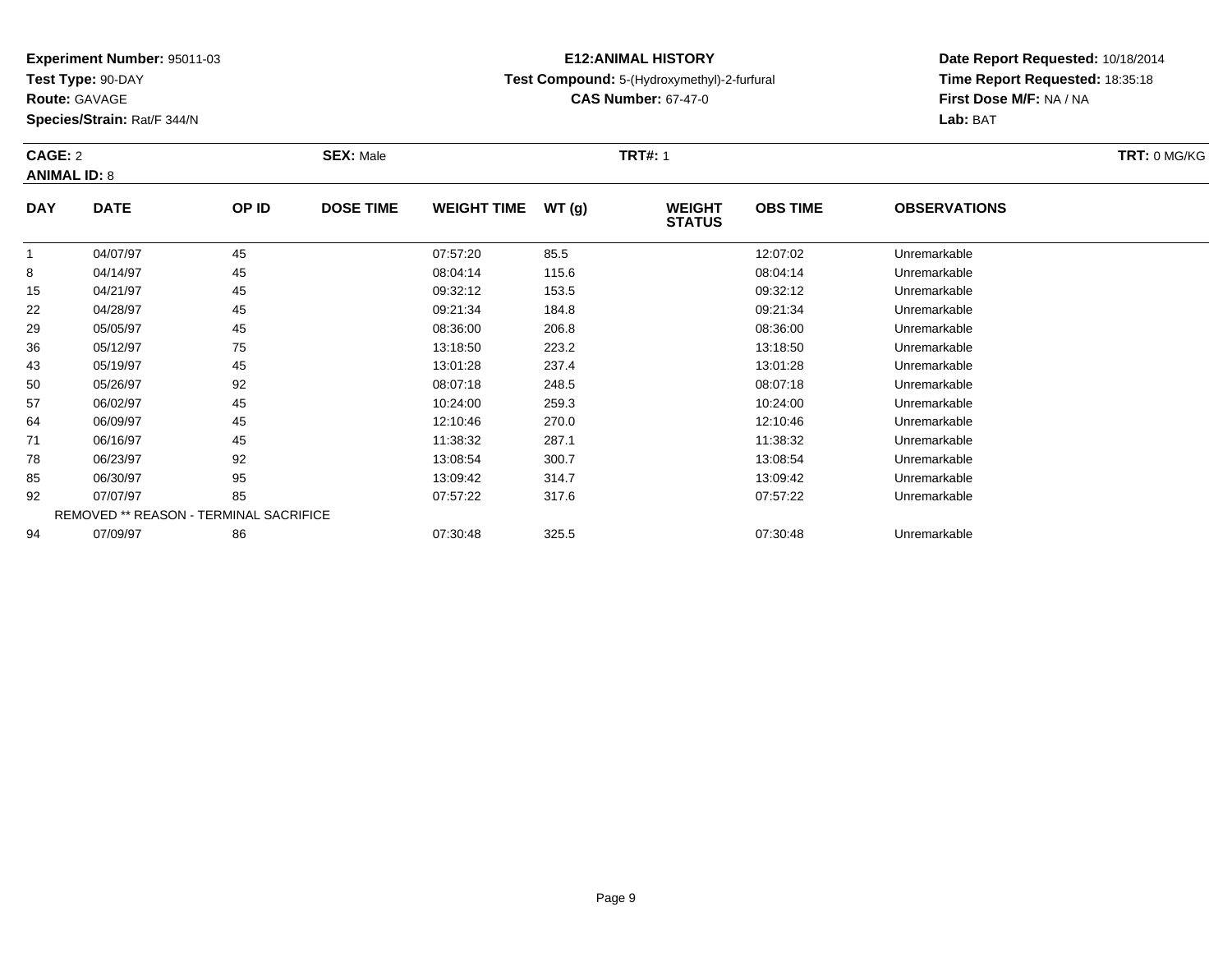**Test Type:** 90-DAY

**Route:** GAVAGE

94

**Species/Strain:** Rat/F 344/N

REMOVED \*\* REASON - TERMINAL SACRIFICE

## **E12:ANIMAL HISTORY**

### **Test Compound:** 5-(Hydroxymethyl)-2-furfural

**CAS Number:** 67-47-0

**Date Report Requested:** 10/18/2014**Time Report Requested:** 18:35:18**First Dose M/F:** NA / NA**Lab:** BAT

| CAGE: 2<br><b>ANIMAL ID: 9</b> |             |       | <b>SEX: Male</b> |                    |       | <b>TRT#: 1</b>                 |                 |                     | TRT: 0 MG/KG |
|--------------------------------|-------------|-------|------------------|--------------------|-------|--------------------------------|-----------------|---------------------|--------------|
| <b>DAY</b>                     | <b>DATE</b> | OP ID | <b>DOSE TIME</b> | <b>WEIGHT TIME</b> | WT(g) | <b>WEIGHT</b><br><b>STATUS</b> | <b>OBS TIME</b> | <b>OBSERVATIONS</b> |              |
|                                | 04/07/97    | 45    |                  | 07:57:20           | 105.0 |                                | 12:07:02        | Unremarkable        |              |
| 8                              | 04/14/97    | 45    |                  | 08:04:14           | 141.4 |                                | 08:04:14        | Unremarkable        |              |
| 15                             | 04/21/97    | 45    |                  | 09:32:12           | 180.7 |                                | 09:32:12        | Unremarkable        |              |
| 22                             | 04/28/97    | 45    |                  | 09:21:34           | 212.1 |                                | 09:21:34        | Unremarkable        |              |
| 29                             | 05/05/97    | 45    |                  | 08:36:00           | 236.3 |                                | 08:36:00        | Unremarkable        |              |
| 36                             | 05/12/97    | 75    |                  | 13:18:50           | 253.3 |                                | 13:18:50        | Unremarkable        |              |
| 43                             | 05/19/97    | 45    |                  | 13:01:28           | 272.7 |                                | 13:01:28        | Unremarkable        |              |
| 50                             | 05/26/97    | 92    |                  | 08:07:18           | 287.5 |                                | 08:07:18        | Unremarkable        |              |
| 57                             | 06/02/97    | 45    |                  | 10:24:00           | 308.6 |                                | 10:24:00        | Unremarkable        |              |
| 64                             | 06/09/97    | 45    |                  | 12:10:46           | 308.3 |                                | 12:10:46        | Unremarkable        |              |
| 71                             | 06/16/97    | 45    |                  | 11:38:32           | 337.2 |                                | 11:38:32        | Unremarkable        |              |
| 78                             | 06/23/97    | 92    |                  | 13:08:54           | 344.6 |                                | 13:08:54        | Unremarkable        |              |
| 85                             | 06/30/97    | 95    |                  | 13:09:42           | 359.1 |                                | 13:09:42        | Unremarkable        |              |
| 92                             | 07/07/97    | 85    |                  | 07:57:22           | 361.2 |                                | 07:57:22        | Unremarkable        |              |

07/09/97 <sup>86</sup> 07:30:48 367.0 07:30:48 Unremarkable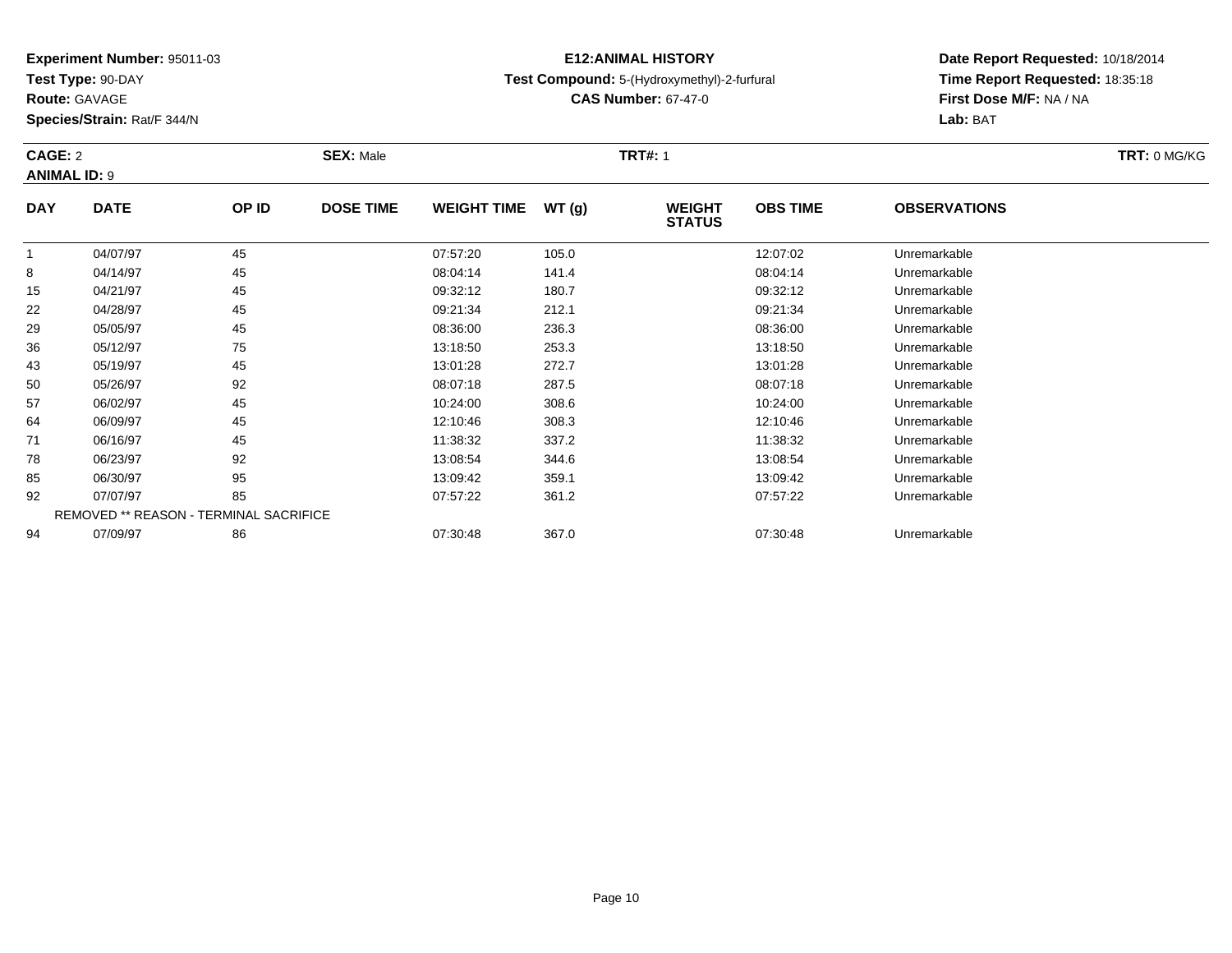**Test Type:** 90-DAY

**Route:** GAVAGE

92

94

**Species/Strain:** Rat/F 344/N

REMOVED \*\* REASON - TERMINAL SACRIFICE

## **E12:ANIMAL HISTORY**

#### **Test Compound:** 5-(Hydroxymethyl)-2-furfural

**CAS Number:** 67-47-0

**Date Report Requested:** 10/18/2014**Time Report Requested:** 18:35:18**First Dose M/F:** NA / NA**Lab:** BAT

| CAGE: 2<br><b>ANIMAL ID: 10</b> |             |       | <b>SEX: Male</b> |                    |       | <b>TRT#: 1</b>                 |                 |                     | TRT: 0 MG/KG |
|---------------------------------|-------------|-------|------------------|--------------------|-------|--------------------------------|-----------------|---------------------|--------------|
| <b>DAY</b>                      | <b>DATE</b> | OP ID | <b>DOSE TIME</b> | <b>WEIGHT TIME</b> | WT(g) | <b>WEIGHT</b><br><b>STATUS</b> | <b>OBS TIME</b> | <b>OBSERVATIONS</b> |              |
| 1                               | 04/07/97    | 45    |                  | 07:57:20           | 74.6  |                                | 12:07:02        | Unremarkable        |              |
| 8                               | 04/14/97    | 45    |                  | 08:04:14           | 101.9 |                                | 08:04:14        | Unremarkable        |              |
| 15                              | 04/21/97    | 45    |                  | 09:32:12           | 133.7 |                                | 09:32:12        | Unremarkable        |              |
| 22                              | 04/28/97    | 45    |                  | 09:21:34           | 164.2 |                                | 09:21:34        | Unremarkable        |              |
| 29                              | 05/05/97    | 45    |                  | 08:36:00           | 193.3 |                                | 08:36:00        | Unremarkable        |              |
| 36                              | 05/12/97    | 75    |                  | 13:18:50           | 212.8 |                                | 13:18:50        | Unremarkable        |              |
| 43                              | 05/19/97    | 45    |                  | 13:01:28           | 233.4 |                                | 13:01:28        | Unremarkable        |              |
| 50                              | 05/26/97    | 92    |                  | 08:07:18           | 249.0 |                                | 08:07:18        | Unremarkable        |              |
| 57                              | 06/02/97    | 45    |                  | 10:24:00           | 267.1 |                                | 10:24:00        | Unremarkable        |              |
| 64                              | 06/09/97    | 45    |                  | 12:10:46           | 273.1 |                                | 12:10:46        | Unremarkable        |              |
| 71                              | 06/16/97    | 45    |                  | 11:38:32           | 302.1 |                                | 11:38:32        | Unremarkable        |              |
| 78                              | 06/23/97    | 92    |                  | 13:08:54           | 305.0 |                                | 13:08:54        | Unremarkable        |              |
| 85                              | 06/30/97    | 95    |                  | 13:09:42           | 319.7 |                                | 13:09:42        | Unremarkable        |              |

07/07/97 <sup>85</sup> 07:57:22 323.1 07:57:22 Unremarkable

07/09/97 <sup>86</sup> 07:30:48 314.0 07:30:48 Unremarkable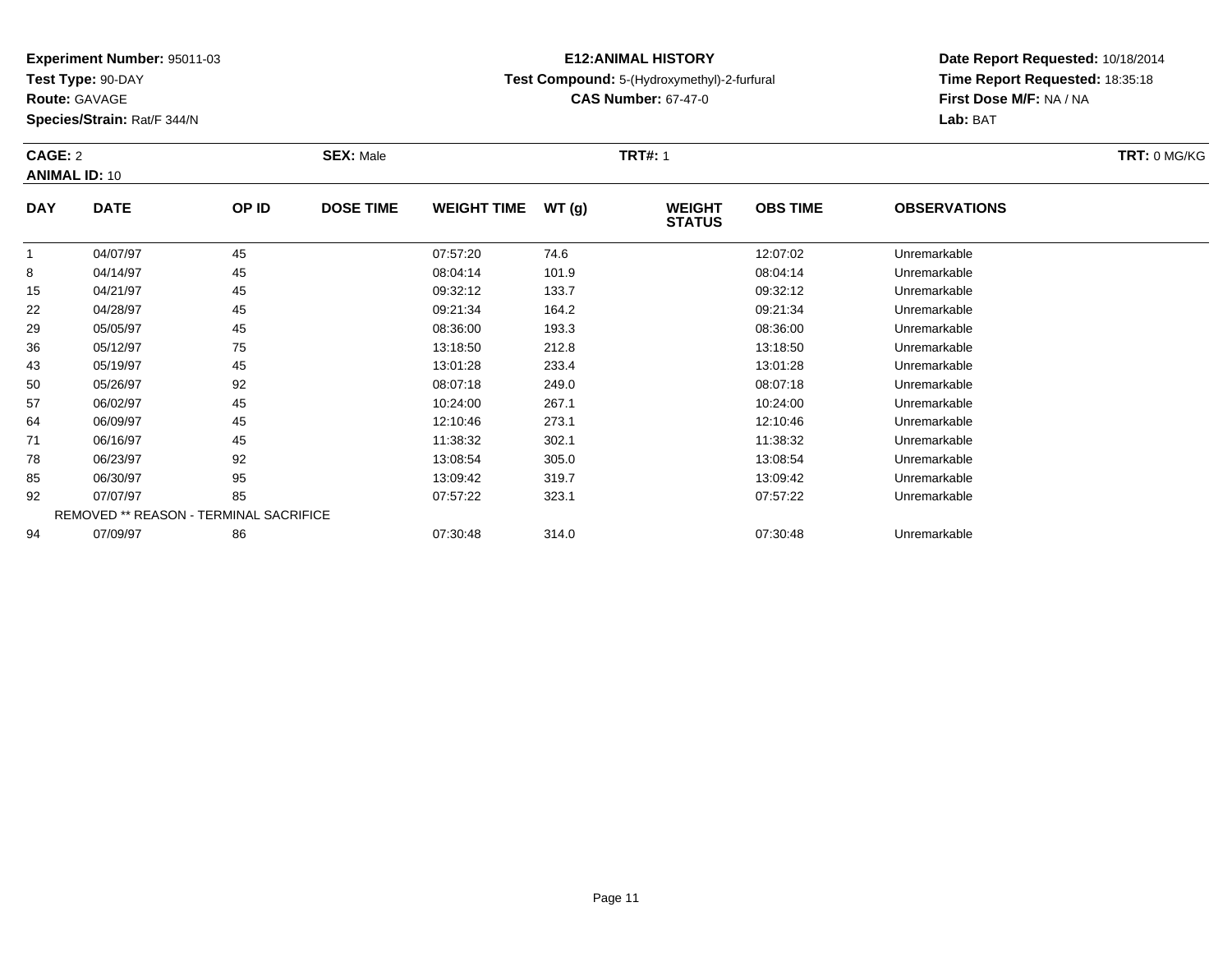**Test Type:** 90-DAY

**Route:** GAVAGE

71

78

85

92

94

**Species/Strain:** Rat/F 344/N

REMOVED \*\* REASON - TERMINAL SACRIFICE

### **E12:ANIMAL HISTORY**

#### **Test Compound:** 5-(Hydroxymethyl)-2-furfural

**CAS Number:** 67-47-0

**Date Report Requested:** 10/18/2014**Time Report Requested:** 18:35:18**First Dose M/F:** NA / NA**Lab:** BAT

| CAGE: 3    | <b>ANIMAL ID: 11</b> |       | <b>SEX: Male</b> |                    |       | <b>TRT#: 3</b>                 | <b>TRT: 94 MG/KG</b> |                     |  |
|------------|----------------------|-------|------------------|--------------------|-------|--------------------------------|----------------------|---------------------|--|
| <b>DAY</b> | <b>DATE</b>          | OP ID | <b>DOSE TIME</b> | <b>WEIGHT TIME</b> | WT(g) | <b>WEIGHT</b><br><b>STATUS</b> | <b>OBS TIME</b>      | <b>OBSERVATIONS</b> |  |
|            | 04/07/97             | 45    |                  | 07:54:06           | 95.4  |                                | 12:05:54             | Unremarkable        |  |
| 8          | 04/14/97             | 45    |                  | 08:08:58           | 129.6 |                                | 08:08:58             | Unremarkable        |  |
| 15         | 04/21/97             | 45    |                  | 09:38:16           | 168.0 |                                | 09:38:16             | Unremarkable        |  |
| 22         | 04/28/97             | 45    |                  | 09:25:22           | 204.3 |                                | 09:25:22             | Unremarkable        |  |
| 29         | 05/05/97             | 45    |                  | 08:39:24           | 232.7 |                                | 08:39:24             | Unremarkable        |  |
| 36         | 05/12/97             | 75    |                  | 13:11:06           | 249.1 |                                | 13:11:06             | Unremarkable        |  |
| 43         | 05/19/97             | 45    |                  | 12:57:14           | 264.9 |                                | 12:57:14             | Unremarkable        |  |
| 50         | 05/26/97             | 92    |                  | 08:10:42           | 274.9 |                                | 08:10:42             | Unremarkable        |  |
| 57         | 06/02/97             | 45    |                  | 10:16:34           | 290.7 |                                | 10:16:34             | Unremarkable        |  |
| 64         | 06/09/97             | 45    |                  | 12:12:14           | 303.5 |                                | 12:12:14             | Unremarkable        |  |

1 06/16/97 45 11:33:34 325.1 11:33:34 Unremarkable

06/23/97 <sup>92</sup> 13:18:56 335.4 13:18:56 Unremarkable

06/30/97 <sup>95</sup> 13:01:42 344.3 13:01:42 Unremarkable

07/07/97 <sup>85</sup> 08:00:06 340.4 08:00:06 Unremarkable

07/09/97 <sup>86</sup> 07:33:36 354.4 07:33:36 Unremarkable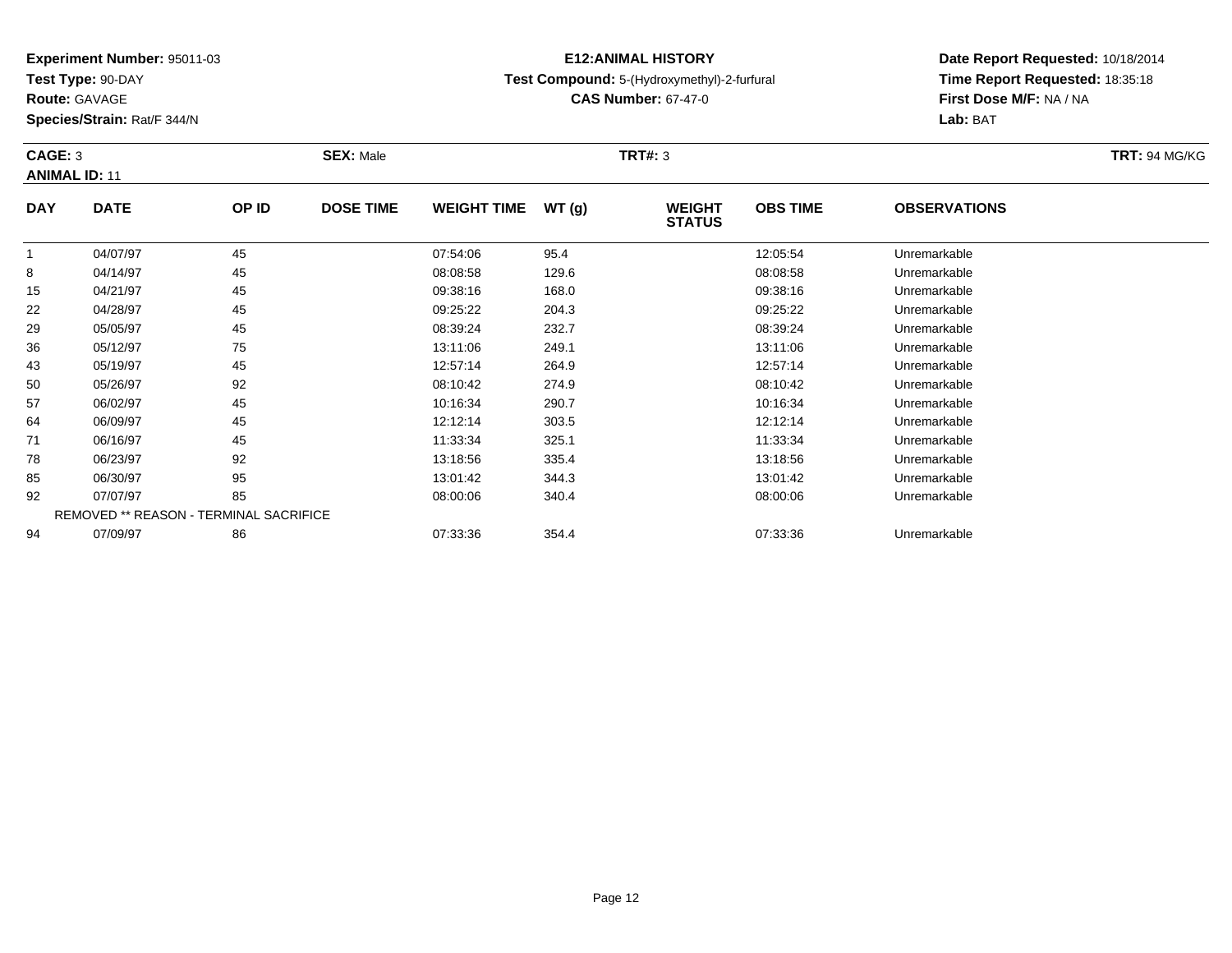**Test Type:** 90-DAY

**Route:** GAVAGE

57

64

71

78

85

92

94

**Species/Strain:** Rat/F 344/N

REMOVED \*\* REASON - TERMINAL SACRIFICE

### **E12:ANIMAL HISTORY**

#### **Test Compound:** 5-(Hydroxymethyl)-2-furfural

**CAS Number:** 67-47-0

**Date Report Requested:** 10/18/2014**Time Report Requested:** 18:35:18**First Dose M/F:** NA / NA**Lab:** BAT

| CAGE: 3    | <b>ANIMAL ID: 12</b> |       | <b>SEX: Male</b> |                    |       | TRT#: 3                        |                 |                     | <b>TRT: 94 MG/KG</b> |
|------------|----------------------|-------|------------------|--------------------|-------|--------------------------------|-----------------|---------------------|----------------------|
| <b>DAY</b> | <b>DATE</b>          | OP ID | <b>DOSE TIME</b> | <b>WEIGHT TIME</b> | WT(g) | <b>WEIGHT</b><br><b>STATUS</b> | <b>OBS TIME</b> | <b>OBSERVATIONS</b> |                      |
|            | 04/07/97             | 45    |                  | 07:54:06           | 88.2  |                                | 12:05:54        | Unremarkable        |                      |
| 8          | 04/14/97             | 45    |                  | 08:08:58           | 121.4 |                                | 08:08:58        | Unremarkable        |                      |
| 15         | 04/21/97             | 45    |                  | 09:38:16           | 162.7 |                                | 09:38:16        | Unremarkable        |                      |
| 22         | 04/28/97             | 45    |                  | 09:25:22           | 195.1 |                                | 09:25:22        | Unremarkable        |                      |
| 29         | 05/05/97             | 45    |                  | 08:39:24           | 222.6 |                                | 08:39:24        | Unremarkable        |                      |
| 36         | 05/12/97             | 75    |                  | 13:11:06           | 238.4 |                                | 13:11:06        | Unremarkable        |                      |
| 43         | 05/19/97             | 45    |                  | 12:57:14           | 240.9 |                                | 12:57:14        | Unremarkable        |                      |
| 50         | 05/26/97             | 92    |                  | 08:10:42           | 253.2 |                                | 08:10:42        | Unremarkable        |                      |

06/02/97 <sup>45</sup> 10:16:34 271.1 10:16:34 Unremarkable

06/09/97 <sup>45</sup> 12:12:14 283.8 12:12:14 Unremarkable

06/16/97 <sup>45</sup> 11:33:34 299.0 11:33:34 Unremarkable

06/23/97 <sup>92</sup> 13:18:56 304.5 13:18:56 Unremarkable

06/30/97 <sup>95</sup> 13:01:42 312.8 13:01:42 Unremarkable

07/07/97 <sup>85</sup> 08:00:06 306.7 08:00:06 Unremarkable

07/09/97 <sup>86</sup> 07:33:36 310.2 07:33:36 Unremarkable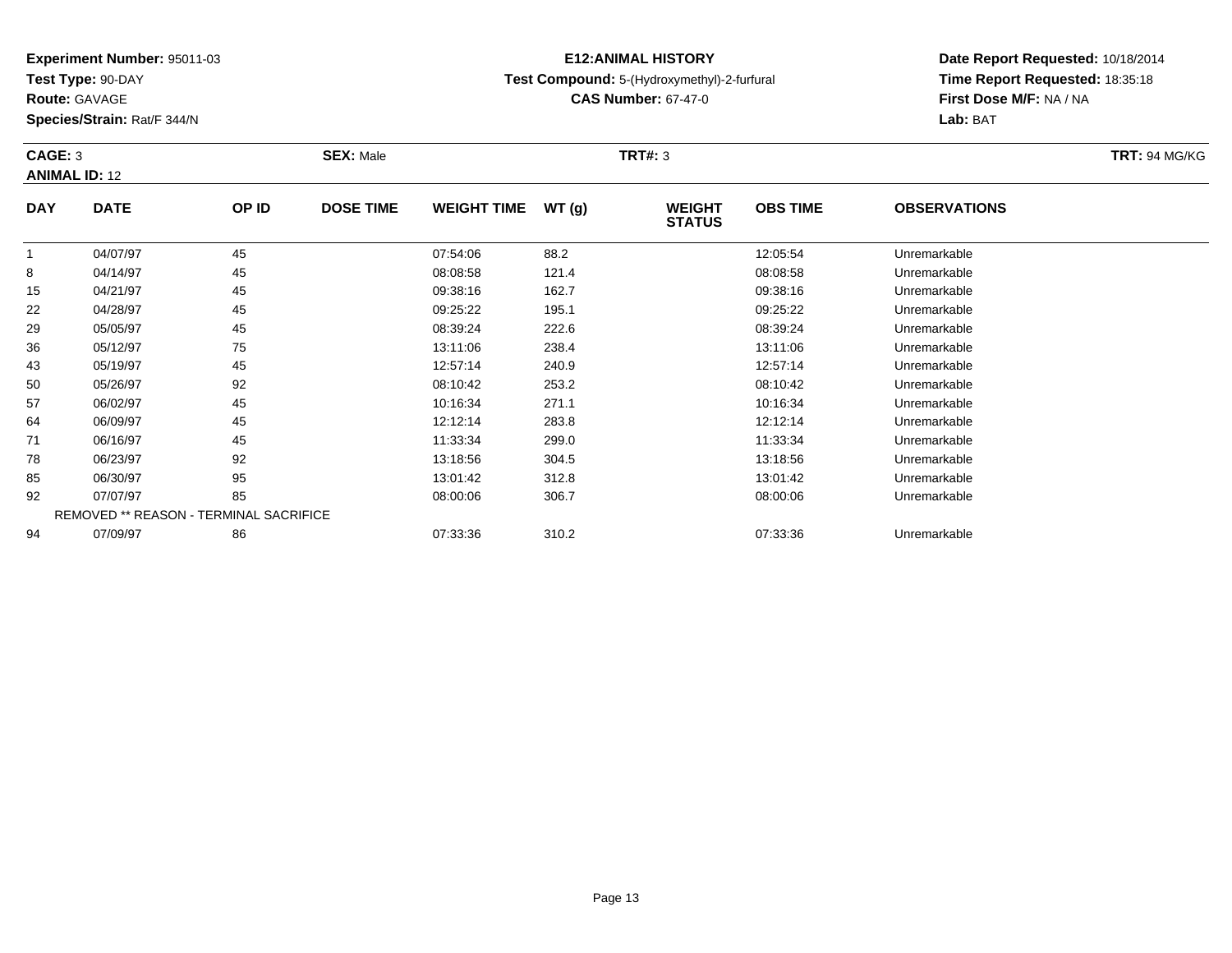**Test Type:** 90-DAY

**Route:** GAVAGE

85

92

94

**Species/Strain:** Rat/F 344/N

REMOVED \*\* REASON - TERMINAL SACRIFICE

### **E12:ANIMAL HISTORY**

#### **Test Compound:** 5-(Hydroxymethyl)-2-furfural

**CAS Number:** 67-47-0

**Date Report Requested:** 10/18/2014**Time Report Requested:** 18:35:18**First Dose M/F:** NA / NA**Lab:** BAT

#### **CAGE:** 3 **SEX:** Male **TRT#:** <sup>3</sup> **TRT:** 94 MG/KG**ANIMAL ID:** 13**DAY DATE OP ID DOSE TIME WEIGHT TIME WT (g) WEIGHT STATUSOBS TIME OBSERVATIONS** 1 04/07/97 <sup>45</sup> 07:54:06 93.1 12:05:54 Unremarkable 8 04/14/97 <sup>45</sup> 08:08:58 118.3 08:08:58 Unremarkable 15 04/21/97 <sup>45</sup> 09:38:16 157.4 09:38:16 Unremarkable 22 04/28/97 <sup>45</sup> 09:25:22 188.2 09:25:22 Unremarkable 29 05/05/97 <sup>45</sup> 08:39:24 215.9 08:39:24 Unremarkable 36 05/12/97 <sup>75</sup> 13:11:06 229.9 13:11:06 Unremarkable 43 05/19/97 <sup>45</sup> 12:57:14 246.9 12:57:14 Unremarkable 50 05/26/97 <sup>92</sup> 08:10:42 253.6 08:10:42 Unremarkable 57 06/02/97 <sup>45</sup> 10:16:34 268.1 10:16:34 Unremarkable 64 06/09/97 <sup>45</sup> 12:12:14 285.6 12:12:14 Unremarkable 71 06/16/97 <sup>45</sup> 11:33:34 300.2 11:33:34 Unremarkable 7806/23/97 <sup>92</sup> 13:18:56 309.9 13:18:56 Unremarkable

06/30/97 <sup>95</sup> 13:01:42 318.9 13:01:42 Unremarkable

07/07/97 <sup>85</sup> 08:00:06 315.2 08:00:06 Unremarkable

07/09/97 <sup>86</sup> 07:33:36 324.3 07:33:36 Unremarkable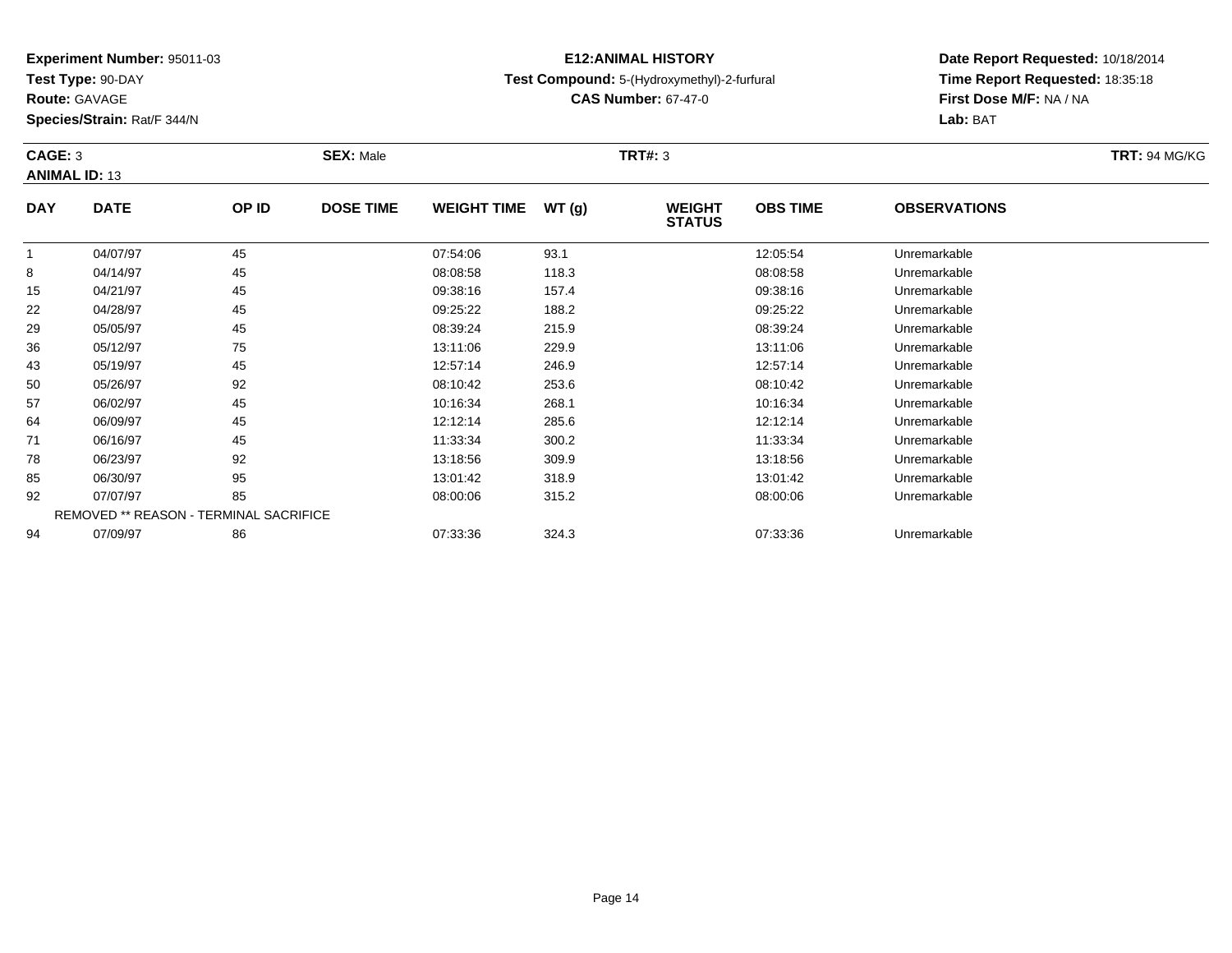**Test Type:** 90-DAY

**Route:** GAVAGE

94

**Species/Strain:** Rat/F 344/N

REMOVED \*\* REASON - TERMINAL SACRIFICE

### **E12:ANIMAL HISTORY**

#### **Test Compound:** 5-(Hydroxymethyl)-2-furfural

**CAS Number:** 67-47-0

### **Date Report Requested:** 10/18/2014**Time Report Requested:** 18:35:18**First Dose M/F:** NA / NA**Lab:** BAT

#### **CAGE:** 3 **SEX:** Male **TRT#:** <sup>3</sup> **TRT:** 94 MG/KG**ANIMAL ID:** 14**DAY DATE OP ID DOSE TIME WEIGHT TIME WT (g) WEIGHT STATUSOBS TIME OBSERVATIONS** 1 04/07/97 <sup>45</sup> 07:54:06 72.6 12:05:54 Unremarkable 8 04/14/97 <sup>45</sup> 08:08:58 106.2 08:08:58 Unremarkable 15 04/21/97 <sup>45</sup> 09:38:16 143.6 09:38:16 Unremarkable 22 04/28/97 <sup>45</sup> 09:25:22 181.9 09:25:22 Unremarkable 29 05/05/97 <sup>45</sup> 08:39:24 220.0 08:39:24 Unremarkable 36 05/12/97 <sup>75</sup> 13:11:06 237.8 13:11:06 Unremarkable 43 05/19/97 <sup>45</sup> 12:57:14 254.0 12:57:14 Unremarkable 50 05/26/97 <sup>92</sup> 08:10:42 264.9 08:10:42 Unremarkable 57 06/02/97 <sup>45</sup> 10:16:34 285.1 10:16:34 Unremarkable 64 06/09/97 <sup>45</sup> 12:12:14 301.0 12:12:14 Unremarkable 71 06/16/97 <sup>45</sup> 11:33:34 324.6 11:33:34 Unremarkable 78 06/23/97 <sup>92</sup> 13:18:56 333.5 13:18:56 Unremarkable 85 06/30/97 <sup>95</sup> 13:01:42 345.9 13:01:42 Unremarkable 9207/07/97 <sup>85</sup> 08:00:06 344.2 08:00:06 Unremarkable

07/09/97 <sup>86</sup> 07:33:36 349.7 07:33:36 Unremarkable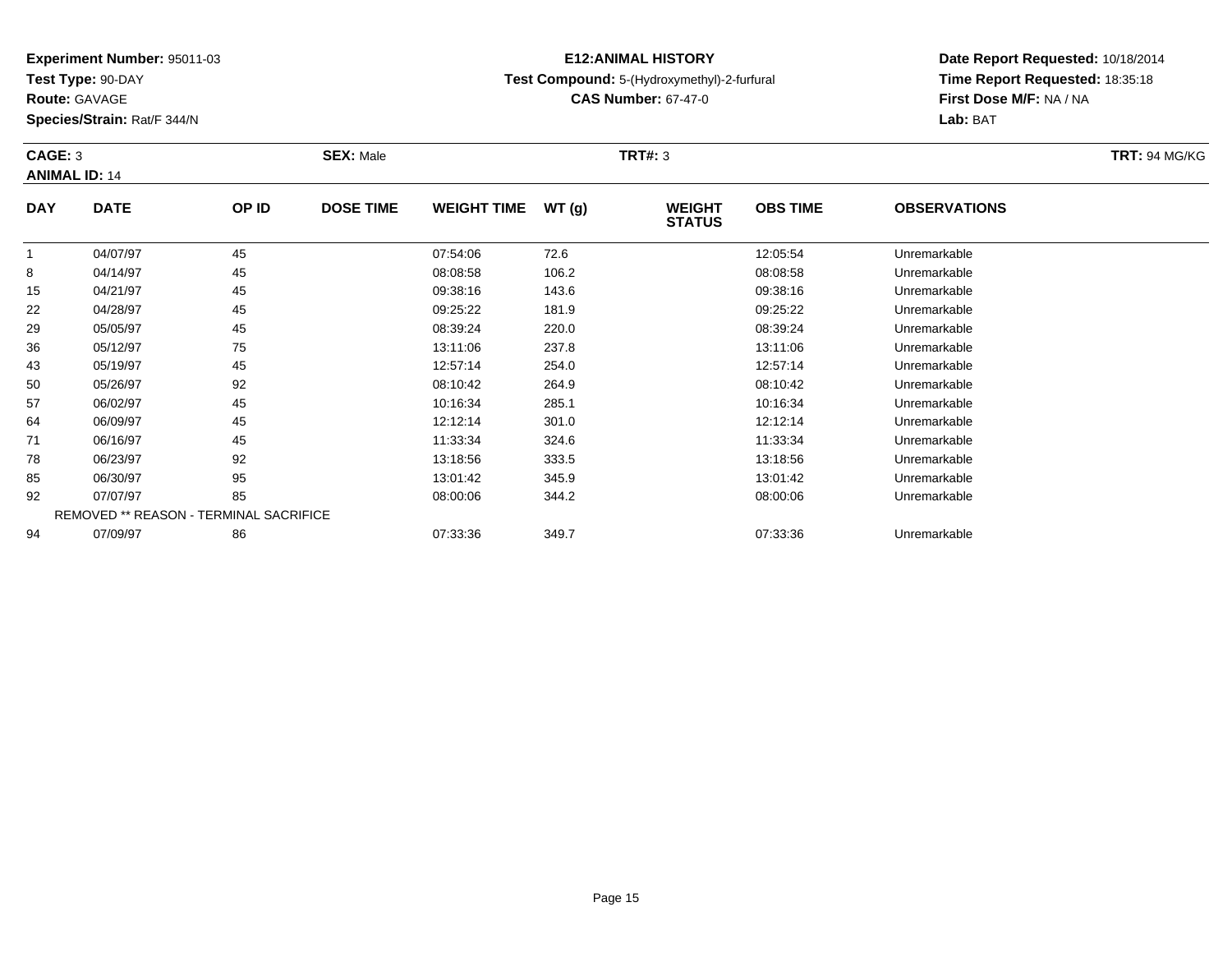**Test Type:** 90-DAY

**Route:** GAVAGE

92

94

**Species/Strain:** Rat/F 344/N

REMOVED \*\* REASON - TERMINAL SACRIFICE

### **E12:ANIMAL HISTORY**

#### **Test Compound:** 5-(Hydroxymethyl)-2-furfural

**CAS Number:** 67-47-0

**Date Report Requested:** 10/18/2014**Time Report Requested:** 18:35:18**First Dose M/F:** NA / NA**Lab:** BAT

|            | CAGE: 3<br><b>ANIMAL ID: 15</b> |       | <b>SEX: Male</b> |                    |       |                                | <b>TRT#: 3</b>  |                     |  |  |  |
|------------|---------------------------------|-------|------------------|--------------------|-------|--------------------------------|-----------------|---------------------|--|--|--|
| <b>DAY</b> | <b>DATE</b>                     | OP ID | <b>DOSE TIME</b> | <b>WEIGHT TIME</b> | WT(g) | <b>WEIGHT</b><br><b>STATUS</b> | <b>OBS TIME</b> | <b>OBSERVATIONS</b> |  |  |  |
|            | 04/07/97                        | 45    |                  | 07:54:06           | 109.3 |                                | 12:05:54        | Unremarkable        |  |  |  |
| 8          | 04/14/97                        | 45    |                  | 08:08:58           | 138.6 |                                | 08:08:58        | Unremarkable        |  |  |  |
| 15         | 04/21/97                        | 45    |                  | 09:38:16           | 180.6 |                                | 09:38:16        | Unremarkable        |  |  |  |
| 22         | 04/28/97                        | 45    |                  | 09:25:22           | 209.3 |                                | 09:25:22        | Unremarkable        |  |  |  |
| 29         | 05/05/97                        | 45    |                  | 08:39:24           | 233.6 |                                | 08:39:24        | Unremarkable        |  |  |  |
| 36         | 05/12/97                        | 75    |                  | 13:11:06           | 255.8 |                                | 13:11:06        | Unremarkable        |  |  |  |
| 43         | 05/19/97                        | 45    |                  | 12:57:14           | 272.9 |                                | 12:57:14        | Unremarkable        |  |  |  |
| 50         | 05/26/97                        | 92    |                  | 08:10:42           | 281.3 |                                | 08:10:42        | Unremarkable        |  |  |  |
| 57         | 06/02/97                        | 45    |                  | 10:16:34           | 298.0 |                                | 10:16:34        | Unremarkable        |  |  |  |
| 64         | 06/09/97                        | 45    |                  | 12:12:14           | 314.4 |                                | 12:12:14        | Unremarkable        |  |  |  |
| 71         | 06/16/97                        | 45    |                  | 11:33:34           | 333.7 |                                | 11:33:34        | Unremarkable        |  |  |  |
| 78         | 06/23/97                        | 92    |                  | 13:18:56           | 339.6 |                                | 13:18:56        | Unremarkable        |  |  |  |
| 85         | 06/30/97                        | 95    |                  | 13:01:42           | 350.2 |                                | 13:01:42        | Unremarkable        |  |  |  |

06/30/97 <sup>95</sup> 13:01:42 350.2 13:01:42 Unremarkable

07/07/97 <sup>85</sup> 08:00:06 344.4 08:00:06 Unremarkable

07/09/97 <sup>86</sup> 07:33:36 360.9 07:33:36 Unremarkable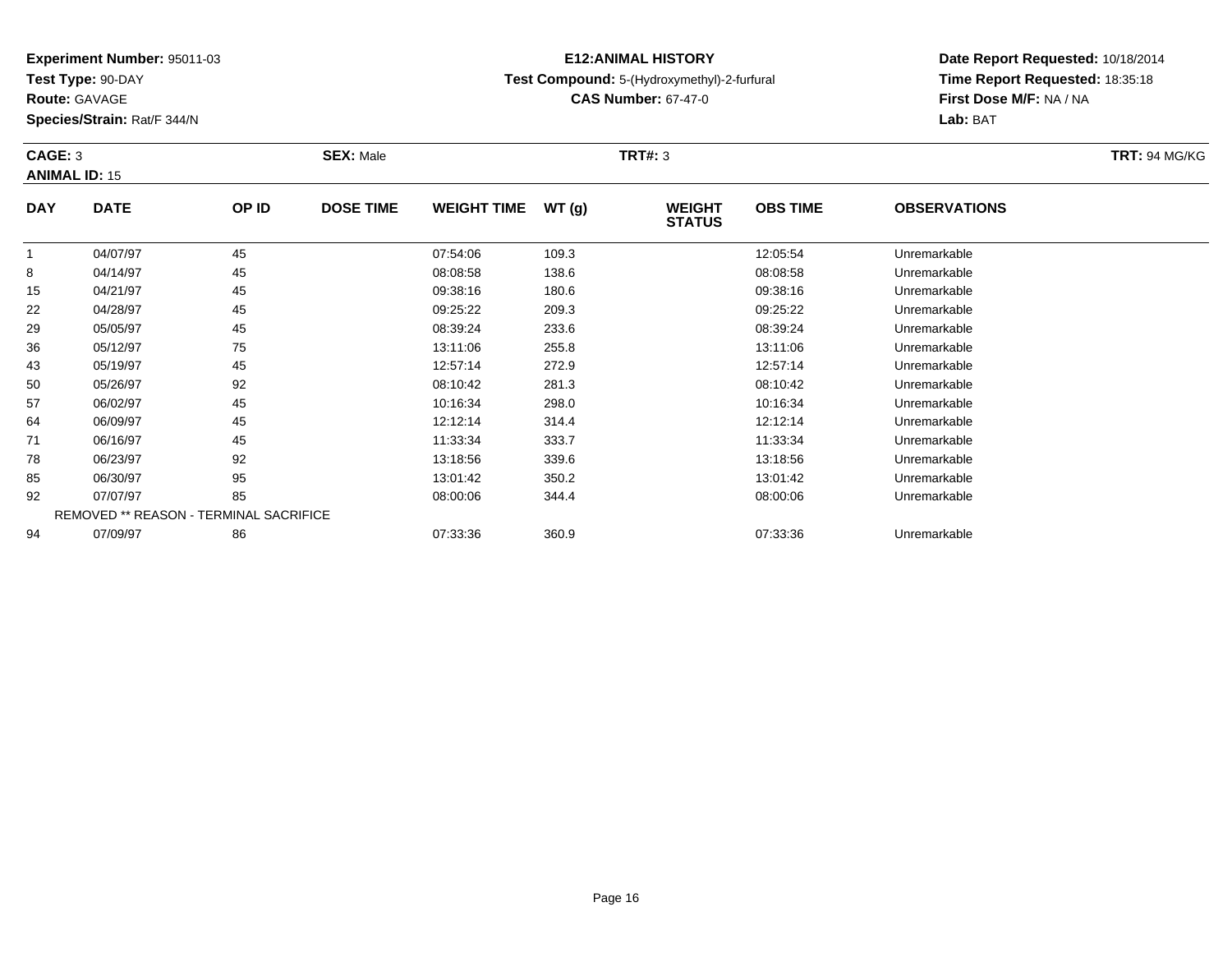**Test Type:** 90-DAY

**Route:** GAVAGE

94

**Species/Strain:** Rat/F 344/N

# **E12:ANIMAL HISTORY**

### **Test Compound:** 5-(Hydroxymethyl)-2-furfural

**CAS Number:** 67-47-0

**Date Report Requested:** 10/18/2014**Time Report Requested:** 18:35:18**First Dose M/F:** NA / NA**Lab:** BAT

| CAGE: 4    |                                               |       | <b>SEX: Male</b> |                    |       | <b>TRT#: 3</b>                 |                 | <b>TRT: 94 MG/KG</b> |  |
|------------|-----------------------------------------------|-------|------------------|--------------------|-------|--------------------------------|-----------------|----------------------|--|
|            | <b>ANIMAL ID: 16</b>                          |       |                  |                    |       |                                |                 |                      |  |
| <b>DAY</b> | <b>DATE</b>                                   | OP ID | <b>DOSE TIME</b> | <b>WEIGHT TIME</b> | WT(g) | <b>WEIGHT</b><br><b>STATUS</b> | <b>OBS TIME</b> | <b>OBSERVATIONS</b>  |  |
|            | 04/07/97                                      | 45    |                  | 07:55:14           | 82.6  |                                | 12:06:16        | Unremarkable         |  |
| 8          | 04/14/97                                      | 45    |                  | 08:11:24           | 116.1 |                                | 08:11:24        | Unremarkable         |  |
| 15         | 04/21/97                                      | 45    |                  | 09:39:54           | 150.6 |                                | 09:39:54        | Unremarkable         |  |
| 22         | 04/28/97                                      | 45    |                  | 09:27:16           | 180.8 |                                | 09:27:16        | Unremarkable         |  |
| 29         | 05/05/97                                      | 45    |                  | 08:41:24           | 217.1 |                                | 08:41:24        | Unremarkable         |  |
| 36         | 05/12/97                                      | 75    |                  | 13:13:48           | 230.8 |                                | 13:13:48        | Unremarkable         |  |
| 43         | 05/19/97                                      | 45    |                  | 12:58:36           | 253.3 |                                | 12:58:36        | Unremarkable         |  |
| 50         | 05/26/97                                      | 92    |                  | 08:15:36           | 258.5 |                                | 08:15:36        | Unremarkable         |  |
| 57         | 06/02/97                                      | 45    |                  | 10:18:18           | 278.3 |                                | 10:18:18        | Unremarkable         |  |
| 64         | 06/09/97                                      | 45    |                  | 12:14:06           | 293.0 |                                | 12:14:06        | Unremarkable         |  |
| 71         | 06/16/97                                      | 45    |                  | 11:35:28           | 312.0 |                                | 11:35:28        | Unremarkable         |  |
| 78         | 06/23/97                                      | 92    |                  | 13:16:40           | 320.8 |                                | 13:16:40        | Unremarkable         |  |
| 85         | 06/30/97                                      | 95    |                  | 13:04:02           | 332.5 |                                | 13:04:02        | Unremarkable         |  |
| 92         | 07/07/97                                      | 85    |                  | 08:02:26           | 333.7 |                                | 08:02:26        | Unremarkable         |  |
|            | <b>REMOVED ** REASON - TERMINAL SACRIFICE</b> |       |                  |                    |       |                                |                 |                      |  |

07/09/97 <sup>86</sup> 07:37:38 341.7 07:37:38 Unremarkable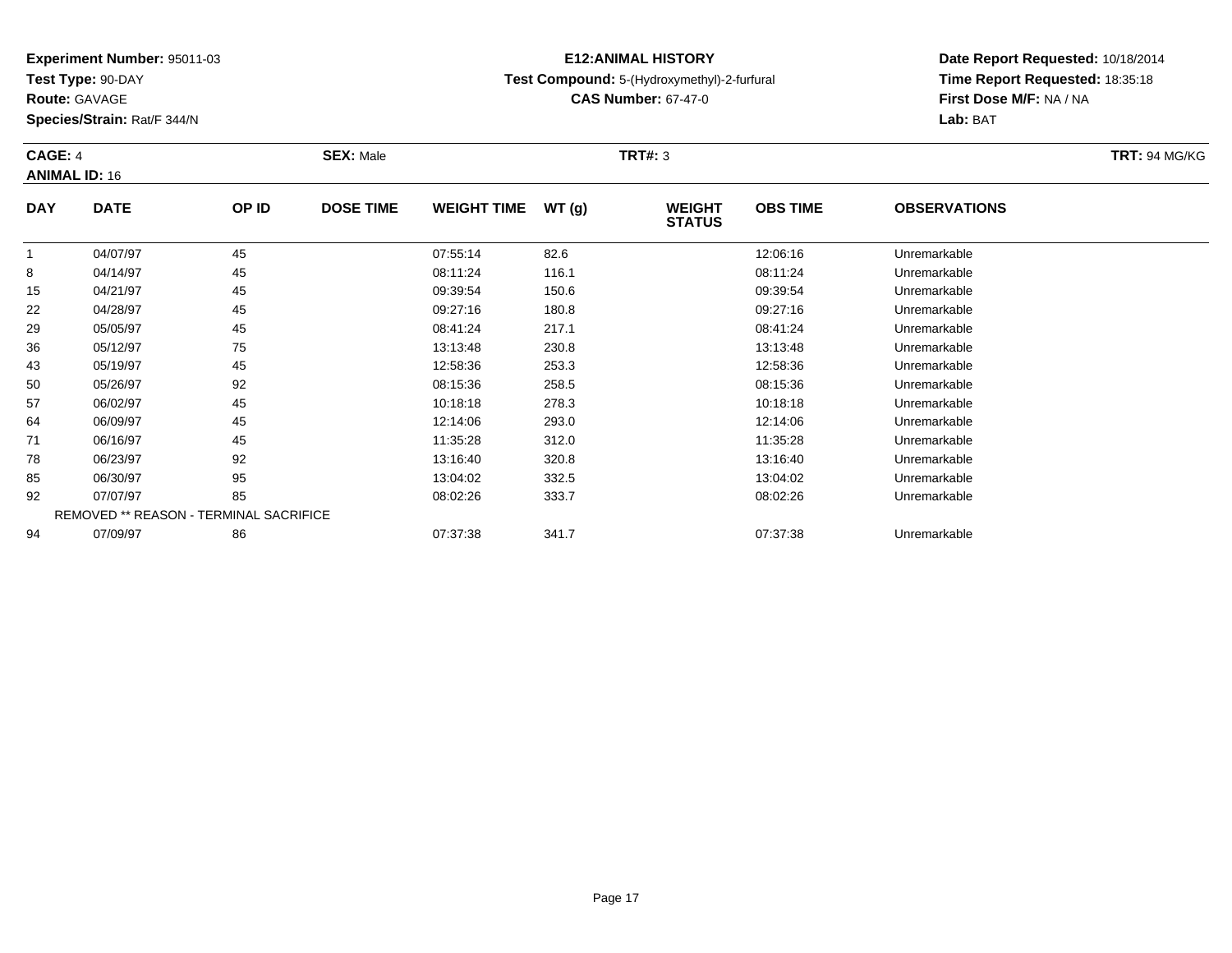**Test Type:** 90-DAY

**Route:** GAVAGE

57

64

71

78

85

92

94

**Species/Strain:** Rat/F 344/N

## **E12:ANIMAL HISTORY**

#### **Test Compound:** 5-(Hydroxymethyl)-2-furfural

**CAS Number:** 67-47-0

**Date Report Requested:** 10/18/2014**Time Report Requested:** 18:35:18**First Dose M/F:** NA / NA**Lab:** BAT

#### **CAGE:** 4 **SEX:** Male **TRT#:** <sup>3</sup> **TRT:** 94 MG/KG**ANIMAL ID:** 17**DAY DATE OP ID DOSE TIME WEIGHT TIME WT (g) WEIGHT STATUSOBS TIME OBSERVATIONS** 1 04/07/97 <sup>45</sup> 07:55:14 102.0 12:06:16 Unremarkable 8 04/14/97 <sup>45</sup> 08:11:24 130.1 08:11:24 Unremarkable 15 04/21/97 <sup>45</sup> 09:39:54 168.2 09:39:54 Unremarkable 22 04/28/97 <sup>45</sup> 09:27:16 199.2 09:27:16 Unremarkable 29 05/05/97 <sup>45</sup> 08:41:24 228.6 08:41:24 Unremarkable 36 05/12/97 <sup>75</sup> 13:13:48 242.9 13:13:48 Unremarkable 433 05/19/97 45 45 12:58:36 257.1 12:57.1 12:58:36 Unremarkable 5005/26/97 <sup>92</sup> 08:15:36 269.6 08:15:36 Unremarkable

06/02/97 <sup>45</sup> 10:18:18 285.9 10:18:18 Unremarkable

06/09/97 <sup>45</sup> 12:14:06 302.0 12:14:06 Unremarkable

06/16/97 <sup>45</sup> 11:35:28 322.7 11:35:28 Unremarkable

8 06/23/97 92 92 13:16:40 331.4 13:16:40 331.4 13:16:40

06/30/97 <sup>95</sup> 13:04:02 345.6 13:04:02 Unremarkable

07/07/97 <sup>85</sup> 08:02:26 347.6 08:02:26 Unremarkable

07/09/97 <sup>86</sup> 07:37:38 345.0 07:37:38 Unremarkable

REMOVED \*\* REASON - TERMINAL SACRIFICE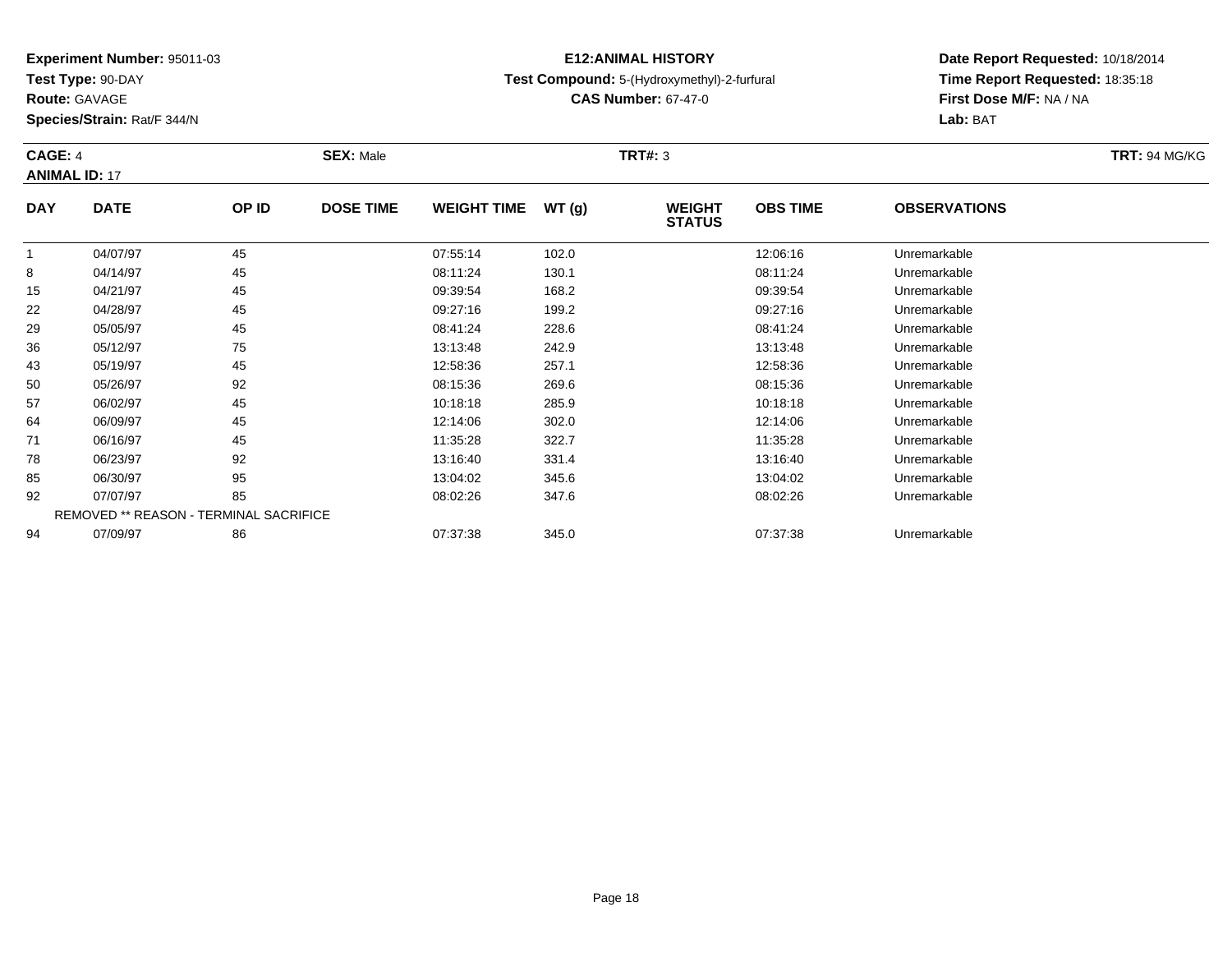**Test Type:** 90-DAY

**Route:** GAVAGE

94

**Species/Strain:** Rat/F 344/N

# **E12:ANIMAL HISTORY**

#### **Test Compound:** 5-(Hydroxymethyl)-2-furfural

**CAS Number:** 67-47-0

**Date Report Requested:** 10/18/2014**Time Report Requested:** 18:35:18**First Dose M/F:** NA / NA**Lab:** BAT

| CAGE: 4    | <b>ANIMAL ID: 18</b>                   |       | <b>SEX: Male</b> |                    |       | <b>TRT#: 3</b>                 |                 |                     | <b>TRT: 94 MG/KG</b> |
|------------|----------------------------------------|-------|------------------|--------------------|-------|--------------------------------|-----------------|---------------------|----------------------|
| <b>DAY</b> | <b>DATE</b>                            | OP ID | <b>DOSE TIME</b> | <b>WEIGHT TIME</b> | WT(g) | <b>WEIGHT</b><br><b>STATUS</b> | <b>OBS TIME</b> | <b>OBSERVATIONS</b> |                      |
|            | 04/07/97                               | 45    |                  | 07:55:14           | 99.4  |                                | 12:06:16        | Unremarkable        |                      |
| 8          | 04/14/97                               | 45    |                  | 08:11:24           | 132.1 |                                | 08:11:24        | Unremarkable        |                      |
| 15         | 04/21/97                               | 45    |                  | 09:39:54           | 169.9 |                                | 09:39:54        | Unremarkable        |                      |
| 22         | 04/28/97                               | 45    |                  | 09:27:16           | 206.1 |                                | 09:27:16        | Unremarkable        |                      |
| 29         | 05/05/97                               | 45    |                  | 08:41:24           | 238.6 |                                | 08:41:24        | Unremarkable        |                      |
| 36         | 05/12/97                               | 75    |                  | 13:13:48           | 250.4 |                                | 13:13:48        | Unremarkable        |                      |
| 43         | 05/19/97                               | 45    |                  | 12:58:36           | 269.2 |                                | 12:58:36        | Unremarkable        |                      |
| 50         | 05/26/97                               | 92    |                  | 08:15:36           | 286.8 |                                | 08:15:36        | Unremarkable        |                      |
| 57         | 06/02/97                               | 45    |                  | 10:18:18           | 305.3 |                                | 10:18:18        | Unremarkable        |                      |
| 64         | 06/09/97                               | 45    |                  | 12:14:06           | 315.1 |                                | 12:14:06        | Unremarkable        |                      |
| 71         | 06/16/97                               | 45    |                  | 11:35:28           | 327.6 |                                | 11:35:28        | Unremarkable        |                      |
| 78         | 06/23/97                               | 92    |                  | 13:16:40           | 341.2 |                                | 13:16:40        | Unremarkable        |                      |
| 85         | 06/30/97                               | 95    |                  | 13:04:02           | 350.7 |                                | 13:04:02        | Unremarkable        |                      |
| 92         | 07/07/97                               | 85    |                  | 08:02:26           | 347.4 |                                | 08:02:26        | Unremarkable        |                      |
|            | REMOVED ** REASON - TERMINAL SACRIFICE |       |                  |                    |       |                                |                 |                     |                      |

07/09/97 <sup>86</sup> 07:37:38 360.1 07:37:38 Unremarkable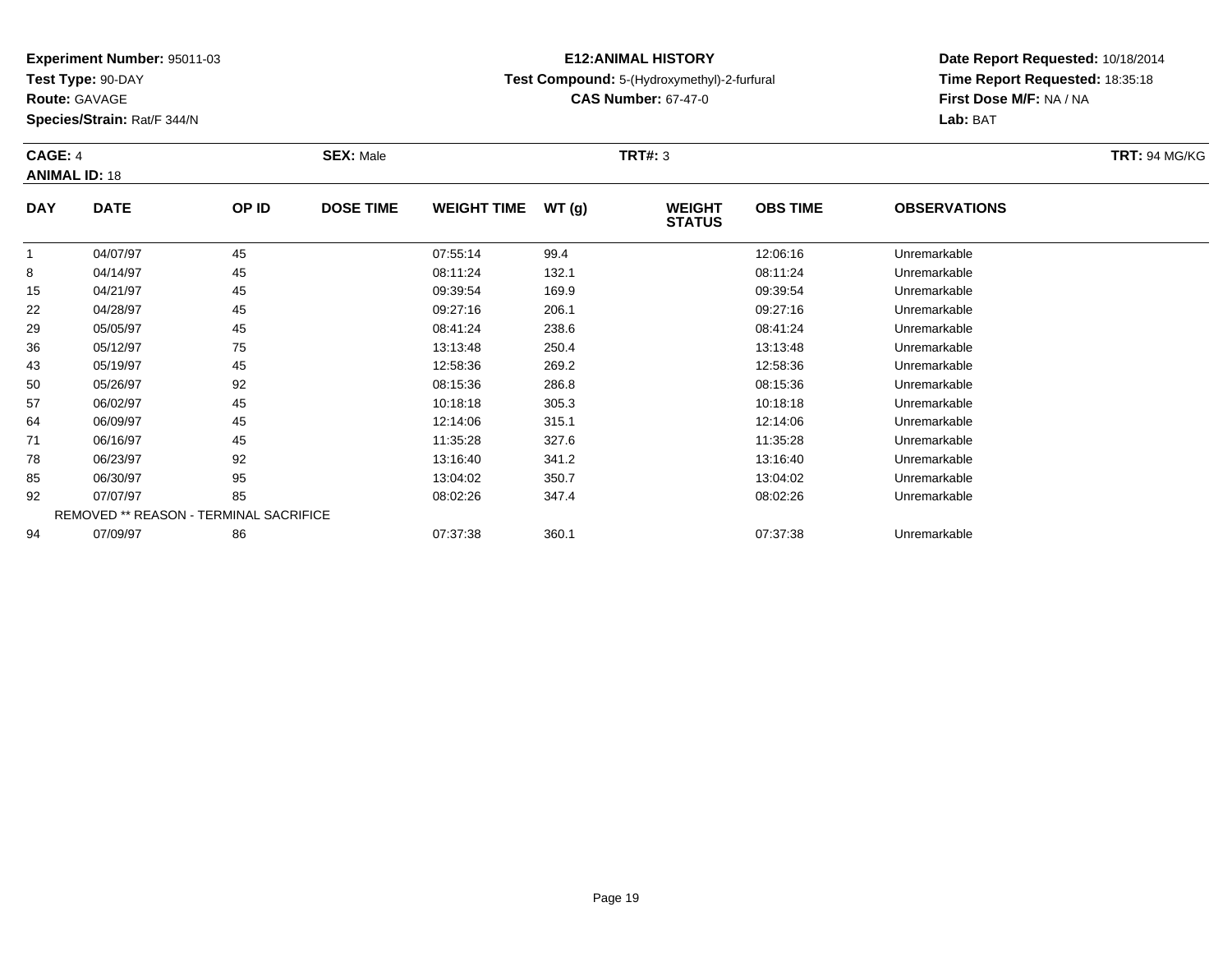**Test Type:** 90-DAY

64

71

78

85

92

94

**Species/Strain:** Rat/F 344/N

## **E12:ANIMAL HISTORY**

### **Test Compound:** 5-(Hydroxymethyl)-2-furfural

**CAS Number:** 67-47-0

**Date Report Requested:** 10/18/2014**Time Report Requested:** 18:35:18**First Dose M/F:** NA / NA**Lab:** BAT

| CAGE: 4<br><b>ANIMAL ID: 19</b> |             | <b>SEX: Male</b> |                  |                    | TRT#: 3 |                                |                 | <b>TRT: 94 MG/KG</b> |  |  |  |
|---------------------------------|-------------|------------------|------------------|--------------------|---------|--------------------------------|-----------------|----------------------|--|--|--|
| <b>DAY</b>                      | <b>DATE</b> | OP ID            | <b>DOSE TIME</b> | <b>WEIGHT TIME</b> | WT(g)   | <b>WEIGHT</b><br><b>STATUS</b> | <b>OBS TIME</b> | <b>OBSERVATIONS</b>  |  |  |  |
|                                 | 04/07/97    | 45               |                  | 07:55:14           | 66.8    |                                | 12:06:16        | Unremarkable         |  |  |  |
| 8                               | 04/14/97    | 45               |                  | 08:11:24           | 96.0    |                                | 08:11:24        | Unremarkable         |  |  |  |
| 15                              | 04/21/97    | 45               |                  | 09:39:54           | 131.1   |                                | 09:39:54        | Unremarkable         |  |  |  |
| 22                              | 04/28/97    | 45               |                  | 09:27:16           | 162.0   |                                | 09:27:16        | Unremarkable         |  |  |  |
| 29                              | 05/05/97    | 45               |                  | 08:41:24           | 190.4   |                                | 08:41:24        | Unremarkable         |  |  |  |
| 36                              | 05/12/97    | 75               |                  | 13:13:48           | 206.7   |                                | 13:13:48        | Unremarkable         |  |  |  |
| 43                              | 05/19/97    | 45               |                  | 12:58:36           | 222.6   |                                | 12:58:36        | Unremarkable         |  |  |  |
| 50                              | 05/26/97    | 92               |                  | 08:15:36           | 235.4   |                                | 08:15:36        | Unremarkable         |  |  |  |
| 57                              | 06/02/97    | 45               |                  | 10:18:18           | 249.8   |                                | 10:18:18        | Unremarkable         |  |  |  |

06/09/97 <sup>45</sup> 12:14:06 259.9 12:14:06 Unremarkable

06/16/97 <sup>45</sup> 11:35:28 281.2 11:35:28 Unremarkable

06/23/97 <sup>92</sup> 13:16:40 283.6 13:16:40 Unremarkable

06/30/97 <sup>95</sup> 13:04:02 301.2 13:04:02 Unremarkable

07/07/97 <sup>85</sup> 08:02:26 306.9 08:02:26 Unremarkable

07/09/97 <sup>86</sup> 07:37:38 305.0 07:37:38 Unremarkable

REMOVED \*\* REASON - TERMINAL SACRIFICE

#### **Route:** GAVAGE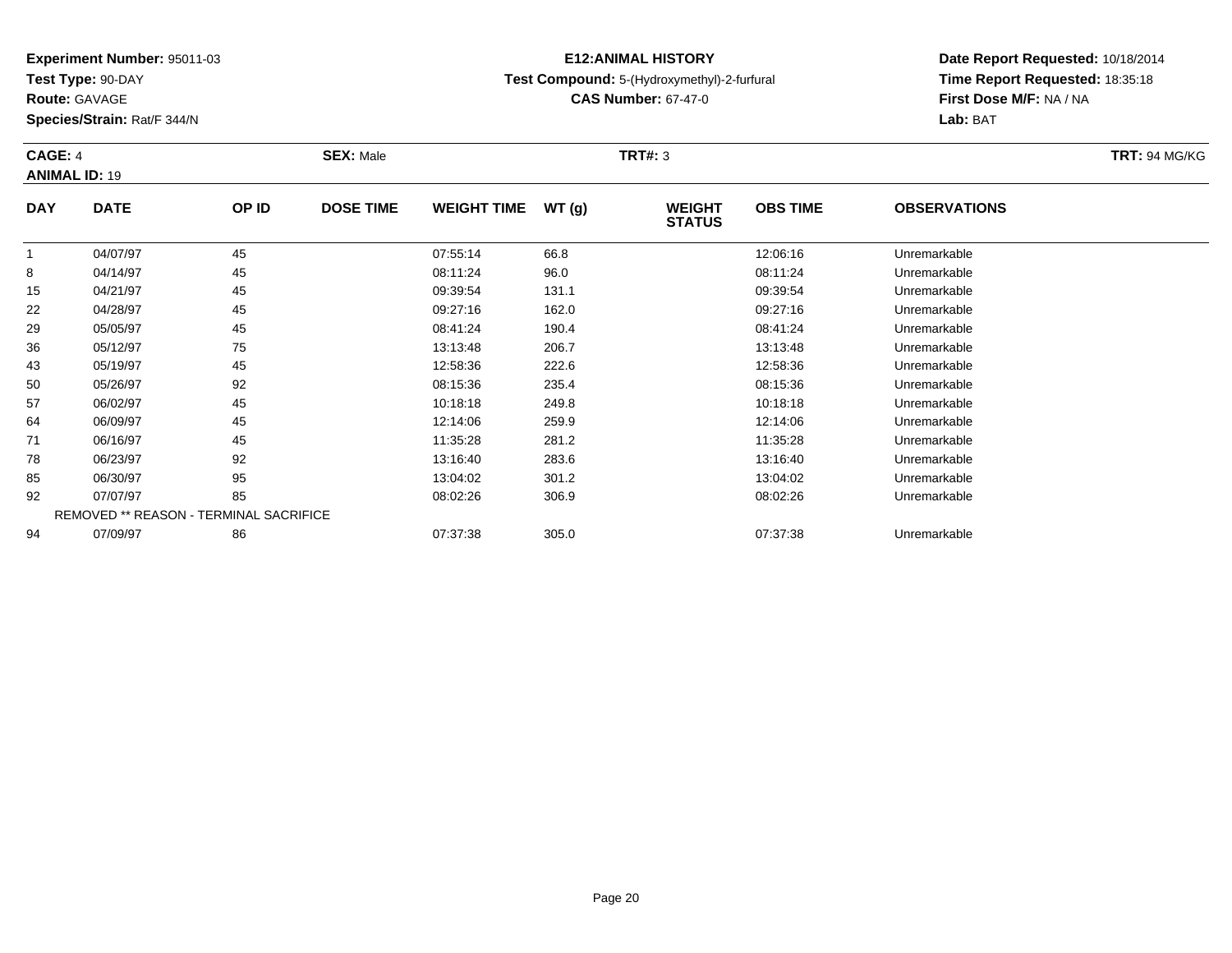**Test Type:** 90-DAY

**Route:** GAVAGE

92

94

**Species/Strain:** Rat/F 344/N

REMOVED \*\* REASON - TERMINAL SACRIFICE

## **E12:ANIMAL HISTORY**

**Test Compound:** 5-(Hydroxymethyl)-2-furfural

**CAS Number:** 67-47-0

**Date Report Requested:** 10/18/2014**Time Report Requested:** 18:35:18**First Dose M/F:** NA / NA**Lab:** BAT

#### **CAGE:** 4 **SEX:** Male **TRT#:** <sup>3</sup> **TRT:** 94 MG/KG**ANIMAL ID:** 20**DAY DATE OP ID DOSE TIME WEIGHT TIME WT (g) WEIGHT STATUSOBS TIME OBSERVATIONS** 1 04/07/97 <sup>45</sup> 07:55:14 78.5 12:06:16 Unremarkable 8 04/14/97 <sup>45</sup> 08:11:24 106.8 08:11:24 Unremarkable 15 04/21/97 <sup>45</sup> 09:39:54 141.0 09:39:54 Unremarkable 22 04/28/97 <sup>45</sup> 09:27:16 174.8 09:27:16 Unremarkable 29 05/05/97 <sup>45</sup> 08:41:24 204.5 08:41:24 Unremarkable 36 05/12/97 <sup>75</sup> 13:13:48 220.2 13:13:48 Unremarkable 43 05/19/97 <sup>45</sup> 12:58:36 234.4 12:58:36 Unremarkable 50 05/26/97 <sup>92</sup> 08:15:36 248.1 08:15:36 Unremarkable 57 06/02/97 <sup>45</sup> 10:18:18 266.3 10:18:18 Unremarkable 64 06/09/97 <sup>45</sup> 12:14:06 279.9 12:14:06 Unremarkable 71 06/16/97 <sup>45</sup> 11:35:28 295.8 11:35:28 Unremarkable 78 06/23/97 <sup>92</sup> 13:16:40 305.2 13:16:40 Unremarkable 8506/30/97 <sup>95</sup> 13:04:02 315.9 13:04:02 Unremarkable

07/07/97 <sup>85</sup> 08:02:26 317.5 08:02:26 Unremarkable

07/09/97 <sup>86</sup> 07:37:38 323.1 07:37:38 Unremarkable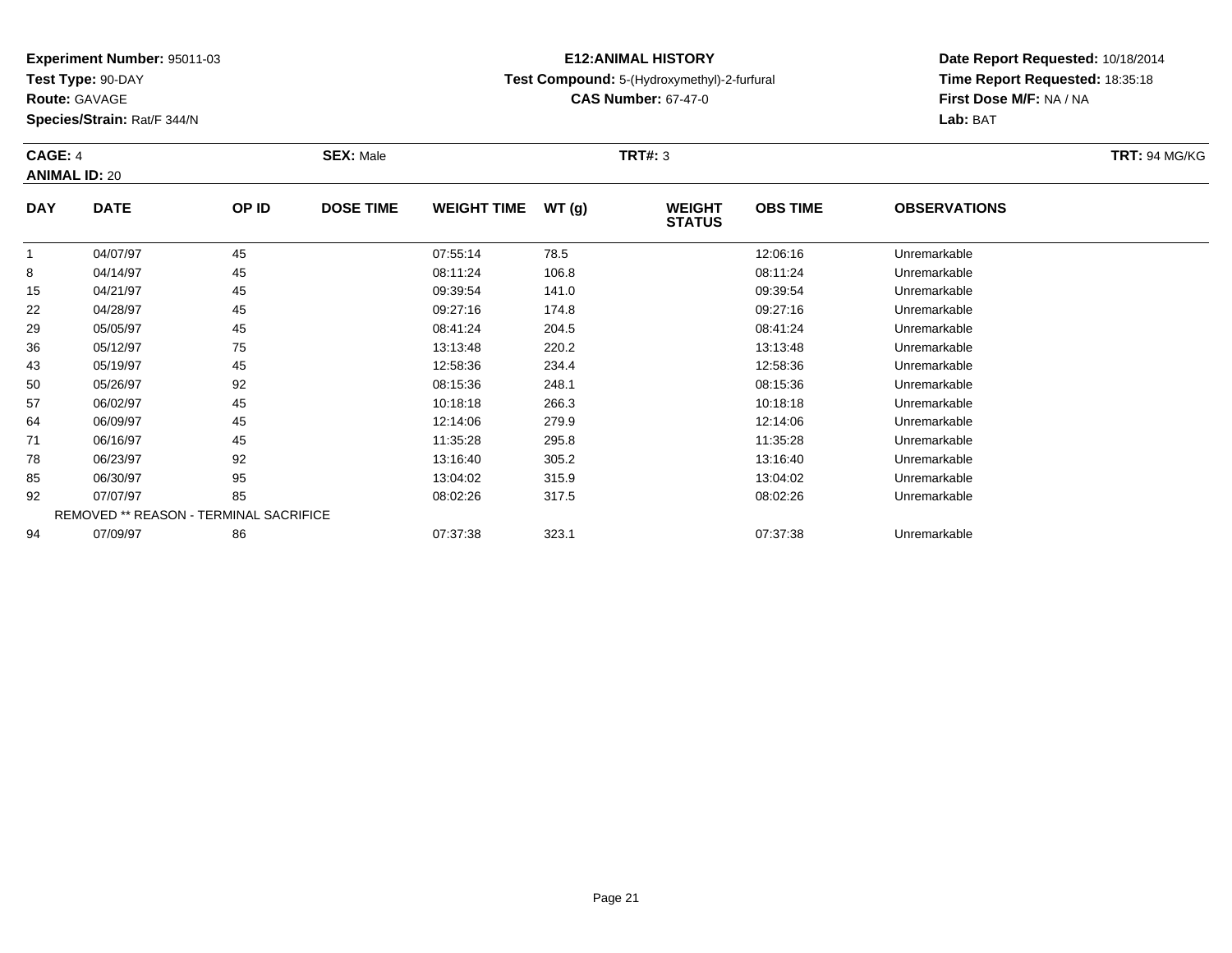**Test Type:** 90-DAY

**Route:** GAVAGE

64

71

78

85

92

94

**Species/Strain:** Rat/F 344/N

REMOVED \*\* REASON - TERMINAL SACRIFICE

## **E12:ANIMAL HISTORY**

### **Test Compound:** 5-(Hydroxymethyl)-2-furfural

**CAS Number:** 67-47-0

**Date Report Requested:** 10/18/2014**Time Report Requested:** 18:35:18**First Dose M/F:** NA / NA**Lab:** BAT

#### **CAGE:** 5 **SEX:** Male **TRT#:** <sup>5</sup> **TRT:** 188 MG/KG**ANIMAL ID:** 21**DAY DATE OP ID DOSE TIME WEIGHT TIME WT (g) WEIGHT STATUSOBS TIME OBSERVATIONS** 1 04/07/97 <sup>45</sup> 07:51:26 69.8 12:05:06 Unremarkable 8 04/14/97 <sup>45</sup> 08:15:14 95.2 08:15:14 Unremarkable 15 04/21/97 <sup>45</sup> 09:43:20 125.5 09:43:20 Unremarkable 22 04/28/97 <sup>45</sup> 09:30:46 153.3 09:30:46 Unremarkable 29 05/05/97 <sup>45</sup> 08:44:36 180.3 08:44:36 Unremarkable 36 05/12/97 <sup>75</sup> 13:03:12 202.7 13:03:12 Unremarkable 43 05/19/97 <sup>45</sup> 12:49:08 214.6 12:49:08 Unremarkable 50 05/26/97 <sup>92</sup> 08:19:34 226.8 08:19:34 Unremarkable 5706/02/97 <sup>45</sup> 10:09:22 243.3 10:09:22 Unremarkable

06/09/97 <sup>45</sup> 12:15:34 255.8 12:15:34 Unremarkable

06/16/97 <sup>45</sup> 11:30:28 275.5 11:30:28 Unremarkable

06/23/97 <sup>92</sup> 13:22:58 282.4 13:22:58 Unremarkable

06/30/97 <sup>95</sup> 12:56:52 290.6 12:56:52 Unremarkable

07/07/97 <sup>85</sup> 08:05:00 302.0 08:05:00 Unremarkable

07/09/97 <sup>86</sup> 07:41:18 302.2 07:41:18 Unremarkable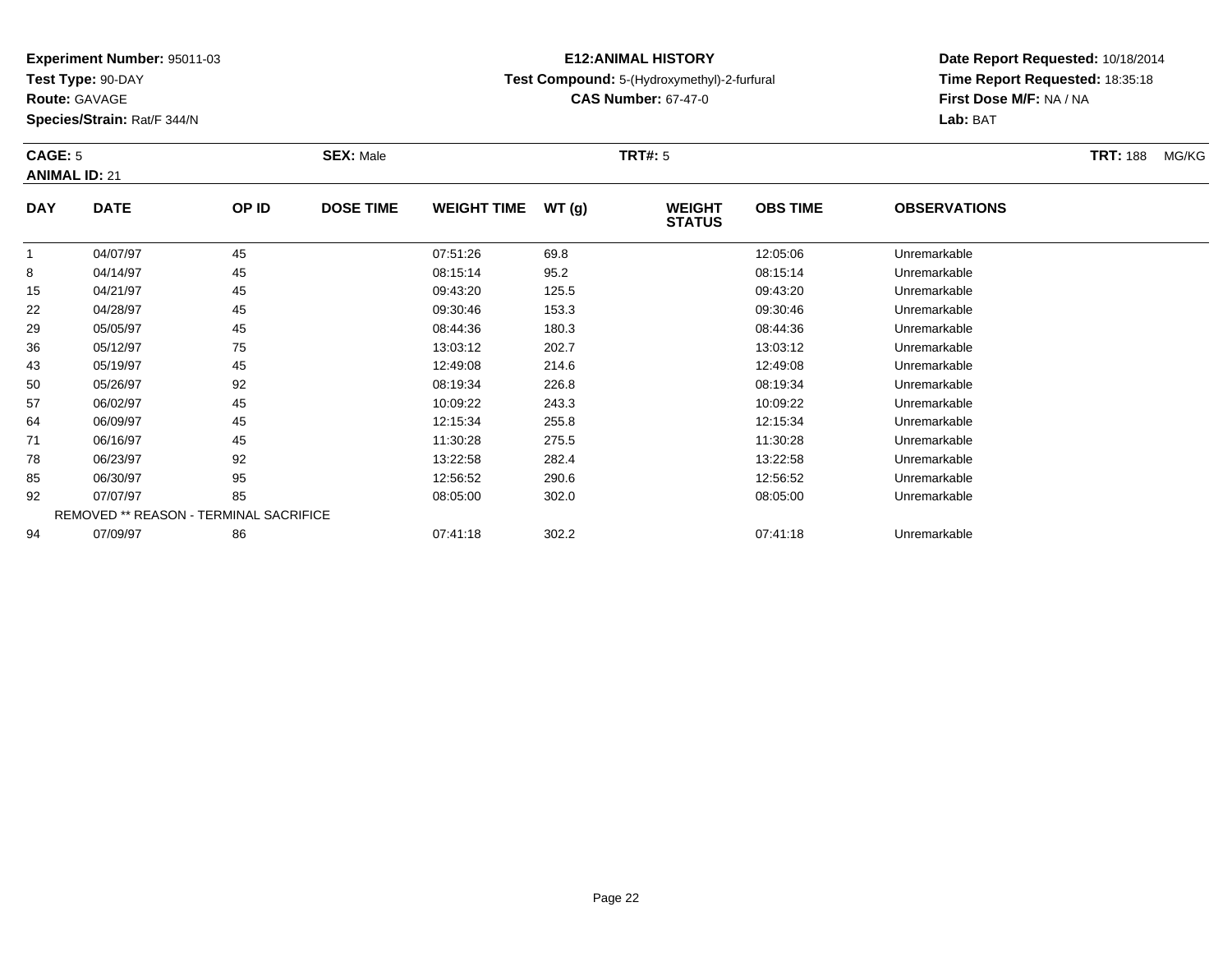**Test Type:** 90-DAY

**Route:** GAVAGE

78

85

92

94

**Species/Strain:** Rat/F 344/N

REMOVED \*\* REASON - TERMINAL SACRIFICE

## **E12:ANIMAL HISTORY**

### **Test Compound:** 5-(Hydroxymethyl)-2-furfural

**CAS Number:** 67-47-0

**Date Report Requested:** 10/18/2014**Time Report Requested:** 18:35:18**First Dose M/F:** NA / NA**Lab:** BAT

#### **CAGE:** 5 **SEX:** Male **TRT#:** <sup>5</sup> **TRT:** 188 MG/KG**ANIMAL ID:** 22**DAY DATE OP ID DOSE TIME WEIGHT TIME WT (g) WEIGHT STATUSOBS TIME OBSERVATIONS** 1 04/07/97 <sup>45</sup> 07:51:26 82.8 12:05:06 Unremarkable 8 04/14/97 <sup>45</sup> 08:15:14 109.4 08:15:14 Unremarkable 15 04/21/97 <sup>45</sup> 09:43:20 139.6 09:43:20 Unremarkable 22 04/28/97 <sup>45</sup> 09:30:46 166.6 09:30:46 Unremarkable 29 05/05/97 <sup>45</sup> 08:44:36 205.4 08:44:36 Unremarkable 36 05/12/97 <sup>75</sup> 13:03:12 222.8 13:03:12 Unremarkable 43 05/19/97 <sup>45</sup> 12:49:08 237.8 12:49:08 Unremarkable 50 05/26/97 <sup>92</sup> 08:19:34 250.0 08:19:34 Unremarkable 57 06/02/97 <sup>45</sup> 10:09:22 269.6 10:09:22 Unremarkable 64 06/09/97 <sup>45</sup> 12:15:34 287.6 12:15:34 Unremarkable 7106/16/97 <sup>45</sup> 11:30:28 306.2 11:30:28 Unremarkable

8 06/23/97 92 92 13:22:58 318.3 18.3 13:22:58 Dhremarkable

06/30/97 <sup>95</sup> 12:56:52 330.6 12:56:52 Unremarkable

07/07/97 <sup>85</sup> 08:05:00 332.6 08:05:00 Unremarkable

07/09/97 <sup>86</sup> 07:41:18 340.0 07:41:18 Unremarkable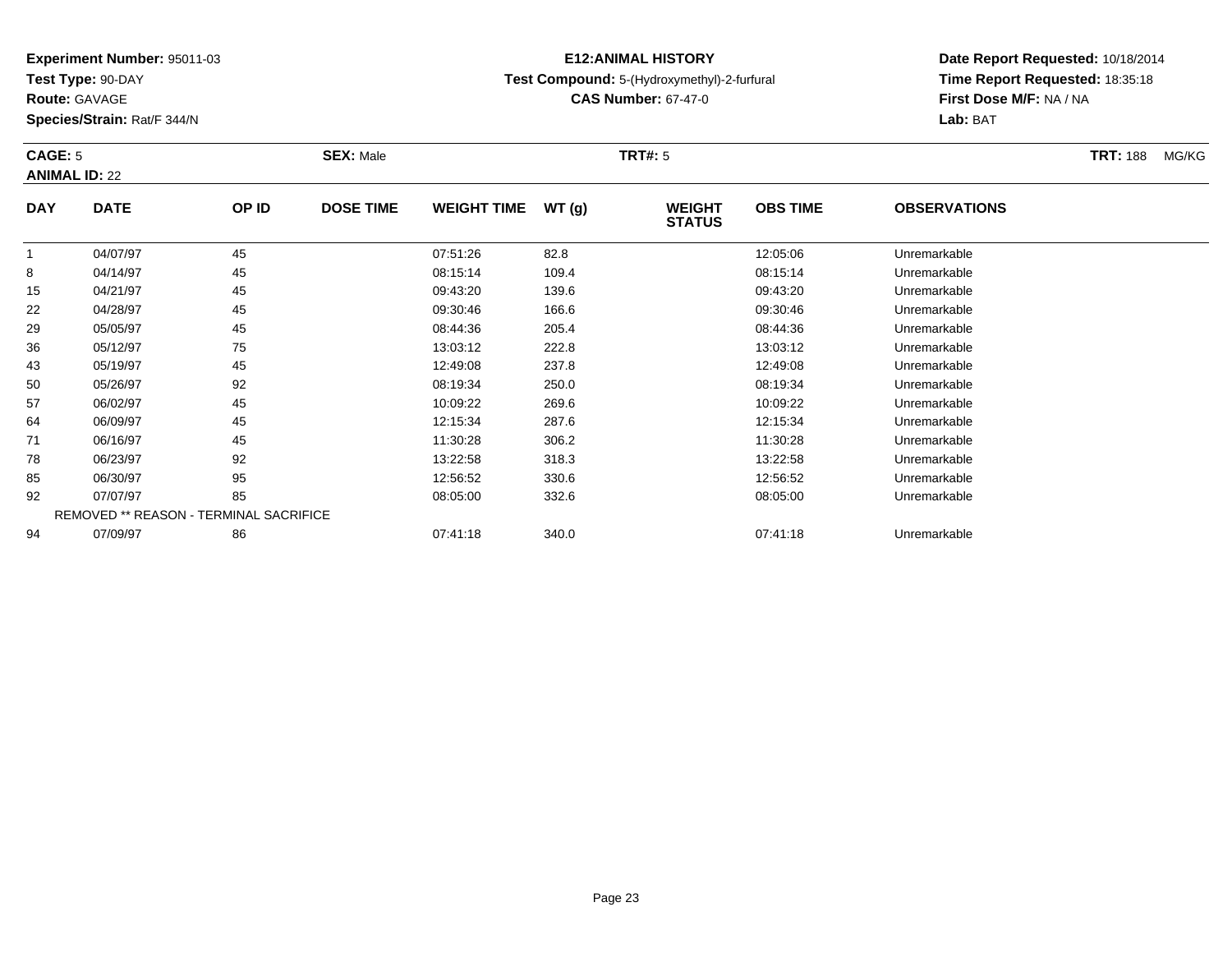**Test Type:** 90-DAY

**Route:** GAVAGE

94

**Species/Strain:** Rat/F 344/N

REMOVED \*\* REASON - TERMINAL SACRIFICE

## **E12:ANIMAL HISTORY**

### **Test Compound:** 5-(Hydroxymethyl)-2-furfural

**CAS Number:** 67-47-0

**Date Report Requested:** 10/18/2014**Time Report Requested:** 18:35:18**First Dose M/F:** NA / NA**Lab:** BAT

| <b>CAGE: 5</b><br><b>ANIMAL ID: 23</b> |             | <b>SEX: Male</b> |                  |                    | <b>TRT#: 5</b> |                                |                 | <b>TRT: 188</b>     | MG/KG |  |
|----------------------------------------|-------------|------------------|------------------|--------------------|----------------|--------------------------------|-----------------|---------------------|-------|--|
| <b>DAY</b>                             | <b>DATE</b> | OP ID            | <b>DOSE TIME</b> | <b>WEIGHT TIME</b> | WT(g)          | <b>WEIGHT</b><br><b>STATUS</b> | <b>OBS TIME</b> | <b>OBSERVATIONS</b> |       |  |
|                                        | 04/07/97    | 45               |                  | 07:51:26           | 92.9           |                                | 12:05:06        | Unremarkable        |       |  |
| 8                                      | 04/14/97    | 45               |                  | 08:15:14           | 120.9          |                                | 08:15:14        | Unremarkable        |       |  |
| 15                                     | 04/21/97    | 45               |                  | 09:43:20           | 152.4          |                                | 09:43:20        | Unremarkable        |       |  |
| 22                                     | 04/28/97    | 45               |                  | 09:30:46           | 179.9          |                                | 09:30:46        | Unremarkable        |       |  |
| 29                                     | 05/05/97    | 45               |                  | 08:44:36           | 208.1          |                                | 08:44:36        | Unremarkable        |       |  |
| 36                                     | 05/12/97    | 75               |                  | 13:03:12           | 226.6          |                                | 13:03:12        | Unremarkable        |       |  |
| 43                                     | 05/19/97    | 45               |                  | 12:49:08           | 240.7          |                                | 12:49:08        | Unremarkable        |       |  |
| 50                                     | 05/26/97    | 92               |                  | 08:19:34           | 251.8          |                                | 08:19:34        | Unremarkable        |       |  |
| 57                                     | 06/02/97    | 45               |                  | 10:09:22           | 262.4          |                                | 10:09:22        | Unremarkable        |       |  |
| 64                                     | 06/09/97    | 45               |                  | 12:15:34           | 278.2          |                                | 12:15:34        | Unremarkable        |       |  |
| 71                                     | 06/16/97    | 45               |                  | 11:30:28           | 301.8          |                                | 11:30:28        | Unremarkable        |       |  |
| 78                                     | 06/23/97    | 92               |                  | 13:22:58           | 308.7          |                                | 13:22:58        | Unremarkable        |       |  |
| 85                                     | 06/30/97    | 95               |                  | 12:56:52           | 317.0          |                                | 12:56:52        | Unremarkable        |       |  |
| 92                                     | 07/07/97    | 85               |                  | 08:05:00           | 330.1          |                                | 08:05:00        | Unremarkable        |       |  |

07/09/97 <sup>86</sup> 07:41:18 339.1 07:41:18 Unremarkable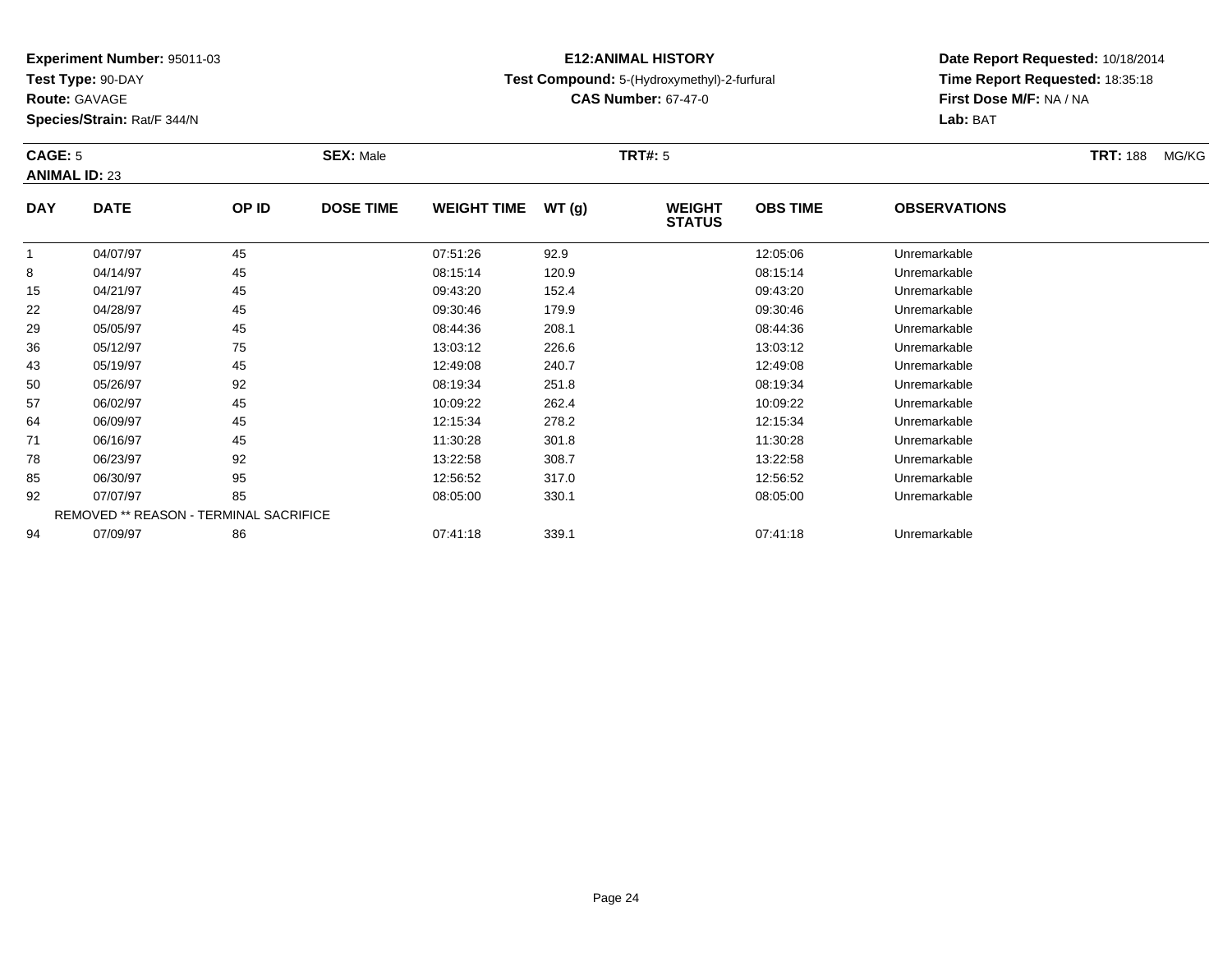**Test Type:** 90-DAY

**Route:** GAVAGE

94

**Species/Strain:** Rat/F 344/N

## **E12:ANIMAL HISTORY**

### **Test Compound:** 5-(Hydroxymethyl)-2-furfural

**CAS Number:** 67-47-0

**Date Report Requested:** 10/18/2014**Time Report Requested:** 18:35:18**First Dose M/F:** NA / NA**Lab:** BAT

| <b>CAGE: 5</b><br><b>ANIMAL ID: 24</b> |             |                                        | <b>SEX: Male</b> |                    | <b>TRT#: 5</b> |                                |                 |                     | <b>TRT: 188</b> | MG/KG |
|----------------------------------------|-------------|----------------------------------------|------------------|--------------------|----------------|--------------------------------|-----------------|---------------------|-----------------|-------|
| <b>DAY</b>                             | <b>DATE</b> | OP ID                                  | <b>DOSE TIME</b> | <b>WEIGHT TIME</b> | WT(g)          | <b>WEIGHT</b><br><b>STATUS</b> | <b>OBS TIME</b> | <b>OBSERVATIONS</b> |                 |       |
|                                        | 04/07/97    | 45                                     |                  | 07:51:26           | 85.7           |                                | 12:05:06        | Unremarkable        |                 |       |
| 8                                      | 04/14/97    | 45                                     |                  | 08:15:14           | 112.0          |                                | 08:15:14        | Unremarkable        |                 |       |
| 15                                     | 04/21/97    | 45                                     |                  | 09:43:20           | 148.5          |                                | 09:43:20        | Unremarkable        |                 |       |
| 22                                     | 04/28/97    | 45                                     |                  | 09:30:46           | 176.8          |                                | 09:30:46        | Unremarkable        |                 |       |
| 29                                     | 05/05/97    | 45                                     |                  | 08:44:36           | 205.8          |                                | 08:44:36        | Unremarkable        |                 |       |
| 36                                     | 05/12/97    | 75                                     |                  | 13:03:12           | 228.3          |                                | 13:03:12        | Unremarkable        |                 |       |
| 43                                     | 05/19/97    | 45                                     |                  | 12:49:08           | 238.4          |                                | 12:49:08        | Unremarkable        |                 |       |
| 50                                     | 05/26/97    | 92                                     |                  | 08:19:34           | 253.2          |                                | 08:19:34        | Unremarkable        |                 |       |
| 57                                     | 06/02/97    | 45                                     |                  | 10:09:22           | 271.6          |                                | 10:09:22        | Unremarkable        |                 |       |
| 64                                     | 06/09/97    | 45                                     |                  | 12:15:34           | 284.5          |                                | 12:15:34        | Unremarkable        |                 |       |
| 71                                     | 06/16/97    | 45                                     |                  | 11:30:28           | 303.1          |                                | 11:30:28        | Unremarkable        |                 |       |
| 78                                     | 06/23/97    | 92                                     |                  | 13:22:58           | 312.1          |                                | 13:22:58        | Unremarkable        |                 |       |
| 85                                     | 06/30/97    | 95                                     |                  | 12:56:52           | 318.2          |                                | 12:56:52        | Unremarkable        |                 |       |
| 92                                     | 07/07/97    | 85                                     |                  | 08:05:00           | 329.6          |                                | 08:05:00        | Unremarkable        |                 |       |
|                                        |             | REMOVED ** REASON - TERMINAL SACRIFICE |                  |                    |                |                                |                 |                     |                 |       |

07/09/97 <sup>86</sup> 07:41:18 329.3 07:41:18 Unremarkable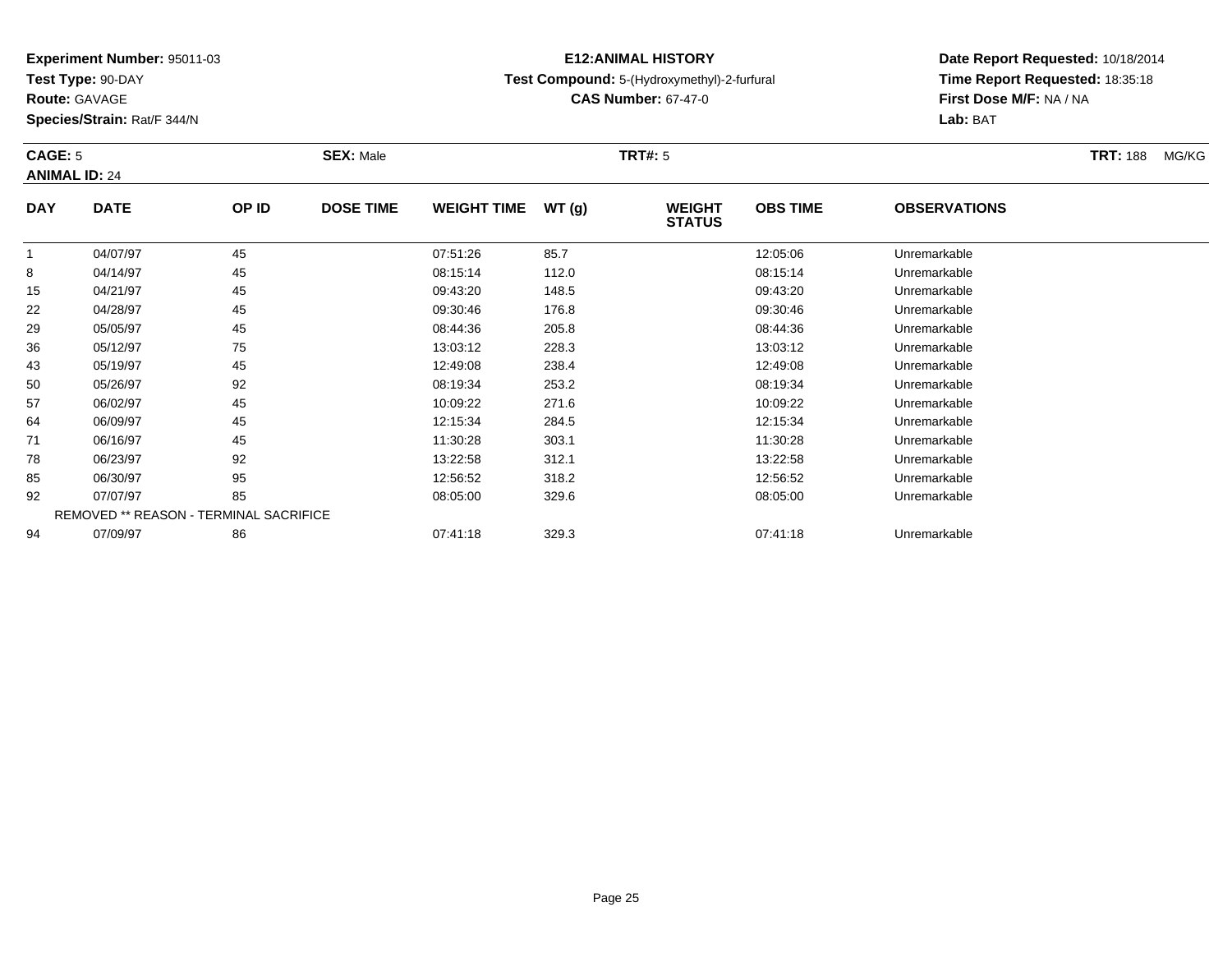**Test Type:** 90-DAY

**Route:** GAVAGE

94

**Species/Strain:** Rat/F 344/N

# **E12:ANIMAL HISTORY**

### **Test Compound:** 5-(Hydroxymethyl)-2-furfural

**CAS Number:** 67-47-0

**Date Report Requested:** 10/18/2014**Time Report Requested:** 18:35:18**First Dose M/F:** NA / NA**Lab:** BAT

#### **CAGE:** 5 **SEX:** Male **TRT#:** <sup>5</sup> **TRT:** 188 MG/KG**ANIMAL ID:** 25**DAY DATE OP ID DOSE TIME WEIGHT TIME WT (g) WEIGHT STATUSOBS TIME OBSERVATIONS** 1 04/07/97 <sup>45</sup> 07:51:26 93.3 12:05:06 Unremarkable 8 04/14/97 <sup>45</sup> 08:15:14 121.1 08:15:14 Unremarkable 15 04/21/97 <sup>45</sup> 09:43:20 160.1 09:43:20 Unremarkable 22 04/28/97 <sup>45</sup> 09:30:46 189.3 09:30:46 Unremarkable 29 05/05/97 <sup>45</sup> 08:44:36 219.0 08:44:36 Unremarkable 366 05/12/97 75 75 13:03:12 236.7 13:03 13:03 13:03:12 43 05/19/97 <sup>45</sup> 12:49:08 249.2 12:49:08 Unremarkable 50 05/26/97 <sup>92</sup> 08:19:34 262.8 08:19:34 Unremarkable 57 06/02/97 <sup>45</sup> 10:09:22 278.7 10:09:22 Unremarkable 64 06/09/97 <sup>45</sup> 12:15:34 295.5 12:15:34 Unremarkable 71 06/16/97 <sup>45</sup> 11:30:28 308.7 11:30:28 Unremarkable 78 06/23/97 <sup>92</sup> 13:22:58 320.2 13:22:58 Unremarkable 85 06/30/97 <sup>95</sup> 12:56:52 330.8 12:56:52 Unremarkable 92 07/07/97 <sup>85</sup> 08:05:00 339.6 08:05:00 Unremarkable REMOVED \*\* REASON - TERMINAL SACRIFICE

07/09/97 <sup>86</sup> 07:41:18 337.7 07:41:18 Unremarkable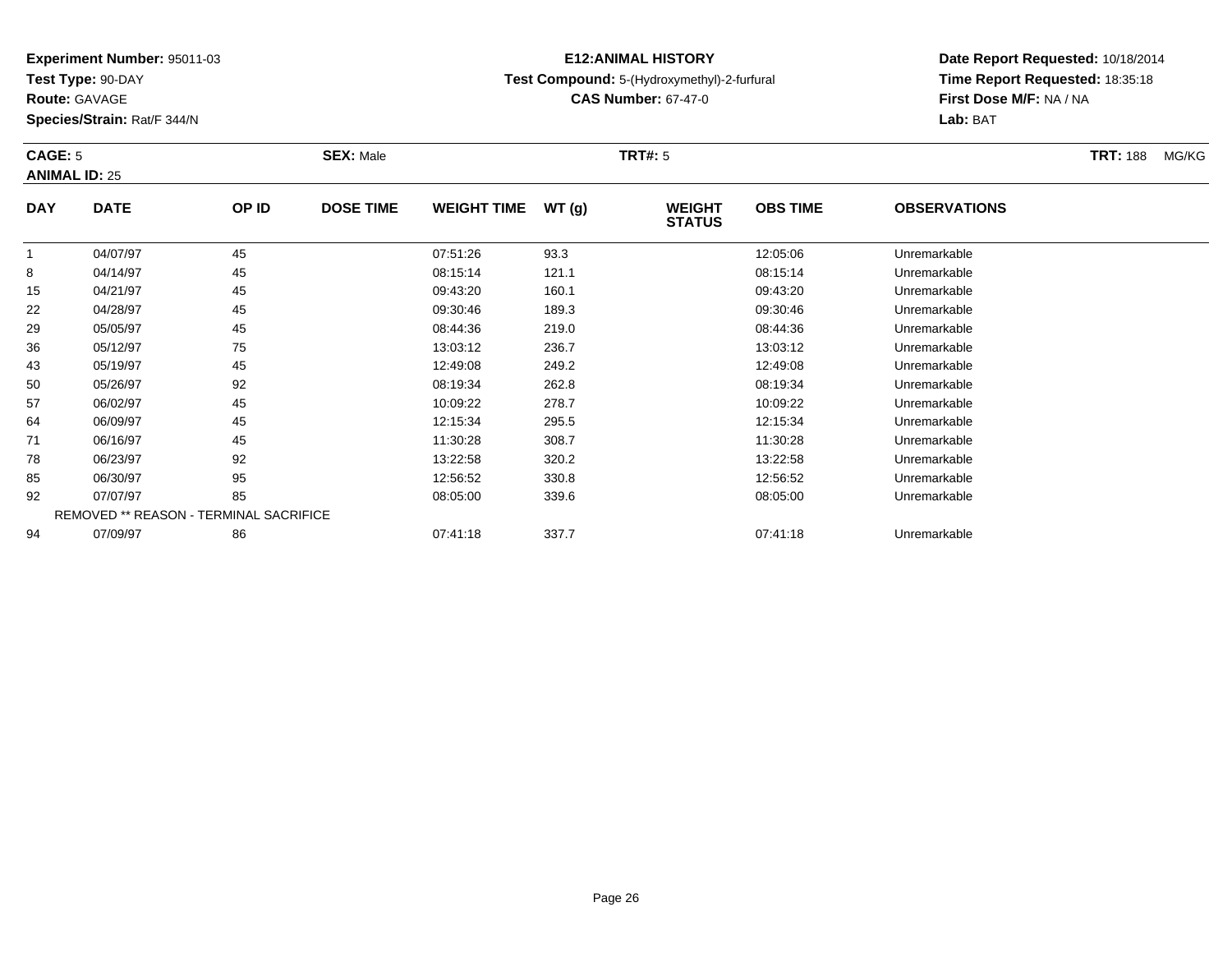**Test Type:** 90-DAY

**Route:** GAVAGE

92

94

**Species/Strain:** Rat/F 344/N

REMOVED \*\* REASON - TERMINAL SACRIFICE

## **E12:ANIMAL HISTORY**

### **Test Compound:** 5-(Hydroxymethyl)-2-furfural

**CAS Number:** 67-47-0

**Date Report Requested:** 10/18/2014**Time Report Requested:** 18:35:18**First Dose M/F:** NA / NA**Lab:** BAT

#### **CAGE:** 6 **SEX:** Male **TRT#:** <sup>5</sup> **TRT:** 188 MG/KG**ANIMAL ID:** 26**DAY DATE OP ID DOSE TIME WEIGHT TIME WT (g) WEIGHT STATUSOBS TIME OBSERVATIONS** 1 04/07/97 <sup>45</sup> 07:52:22 77.2 12:05:30 Unremarkable 8 04/14/97 <sup>45</sup> 08:17:14 103.3 08:17:14 Unremarkable 15 04/21/97 <sup>45</sup> 09:44:56 137.7 09:44:56 Unremarkable 22 04/28/97 <sup>45</sup> 09:32:30 164.8 09:32:30 Unremarkable 29 05/05/97 <sup>45</sup> 08:47:46 192.0 08:47:46 Unremarkable 36 05/12/97 <sup>75</sup> 13:04:58 207.8 13:04:58 Unremarkable 43 05/19/97 <sup>45</sup> 14:00:00 186.4 12:50:36 Unremarkable 50 05/26/97 <sup>92</sup> 08:24:26 166.6 08:24:26 Unremarkable 57 06/02/97 <sup>45</sup> 10:11:06 205.6 10:11:06 Unremarkable 64 06/09/97 <sup>45</sup> 12:16:46 242.6 12:16:46 Unremarkable 71 06/16/97 <sup>45</sup> 11:31:54 263.4 11:31:54 Unremarkable 788 06/23/97 92 92 13:21:00 271.6 13:21 13:21:00 92 92 8506/30/97 <sup>95</sup> 12:58:56 282.3 12:58:56 Unremarkable

07/07/97 <sup>85</sup> 08:07:24 286.8 08:07:24 Unremarkable

07/09/97 <sup>86</sup> 07:44:02 284.0 07:44:02 Unremarkable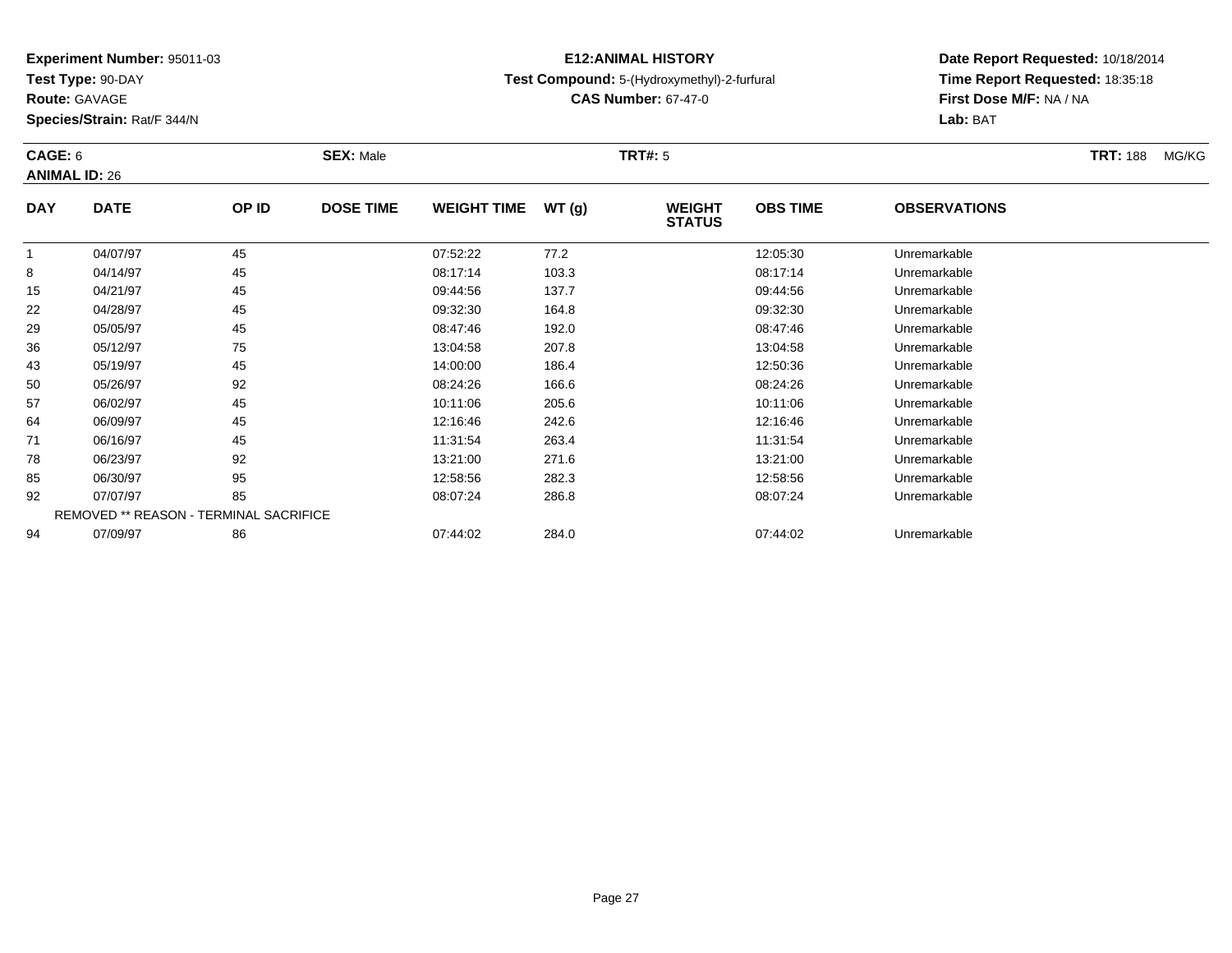**Test Type:** 90-DAY

**Route:** GAVAGE

85

92

94

**Species/Strain:** Rat/F 344/N

# **E12:ANIMAL HISTORY**

### **Test Compound:** 5-(Hydroxymethyl)-2-furfural

**CAS Number:** 67-47-0

**Date Report Requested:** 10/18/2014**Time Report Requested:** 18:35:18**First Dose M/F:** NA / NA**Lab:** BAT

| CAGE: 6<br><b>ANIMAL ID: 27</b> |             |       | <b>SEX: Male</b> |                    |       | TRT#: 5                        | <b>TRT: 188</b><br>MG/KG |                     |  |  |
|---------------------------------|-------------|-------|------------------|--------------------|-------|--------------------------------|--------------------------|---------------------|--|--|
| <b>DAY</b>                      | <b>DATE</b> | OP ID | <b>DOSE TIME</b> | <b>WEIGHT TIME</b> | WT(g) | <b>WEIGHT</b><br><b>STATUS</b> | <b>OBS TIME</b>          | <b>OBSERVATIONS</b> |  |  |
|                                 | 04/07/97    | 45    |                  | 07:52:22           | 95.3  |                                | 12:05:30                 | Unremarkable        |  |  |
| 8                               | 04/14/97    | 45    |                  | 08:17:14           | 124.5 |                                | 08:17:14                 | Unremarkable        |  |  |
| 15                              | 04/21/97    | 45    |                  | 09:44:56           | 162.8 |                                | 09:44:56                 | Unremarkable        |  |  |
| 22                              | 04/28/97    | 45    |                  | 09:32:30           | 194.5 |                                | 09:32:30                 | Unremarkable        |  |  |
| 29                              | 05/05/97    | 45    |                  | 08:47:46           | 227.2 |                                | 08:47:46                 | Unremarkable        |  |  |
| 36                              | 05/12/97    | 75    |                  | 13:04:58           | 243.1 |                                | 13:04:58                 | Unremarkable        |  |  |
| 43                              | 05/19/97    | 45    |                  | 12:50:36           | 222.4 |                                | 12:50:36                 | Unremarkable        |  |  |
| 50                              | 05/26/97    | 92    |                  | 08:24:26           | 233.3 |                                | 08:24:26                 | Unremarkable        |  |  |
| 57                              | 06/02/97    | 45    |                  | 10:11:06           | 263.9 |                                | 10:11:06                 | Unremarkable        |  |  |
| 64                              | 06/09/97    | 45    |                  | 12:16:46           | 284.8 |                                | 12:16:46                 | Unremarkable        |  |  |
| 71                              | 06/16/97    | 45    |                  | 11:31:54           | 307.1 |                                | 11:31:54                 | Unremarkable        |  |  |
| 78                              | 06/23/97    | 92    |                  | 13:21:00           | 317.9 |                                | 13:21:00                 | Unremarkable        |  |  |

06/30/97 <sup>95</sup> 12:58:56 327.8 12:58:56 Unremarkable

07/07/97 <sup>85</sup> 08:07:24 331.2 08:07:24 Unremarkable

07/09/97 <sup>86</sup> 07:44:02 340.2 07:44:02 Unremarkable

REMOVED \*\* REASON - TERMINAL SACRIFICE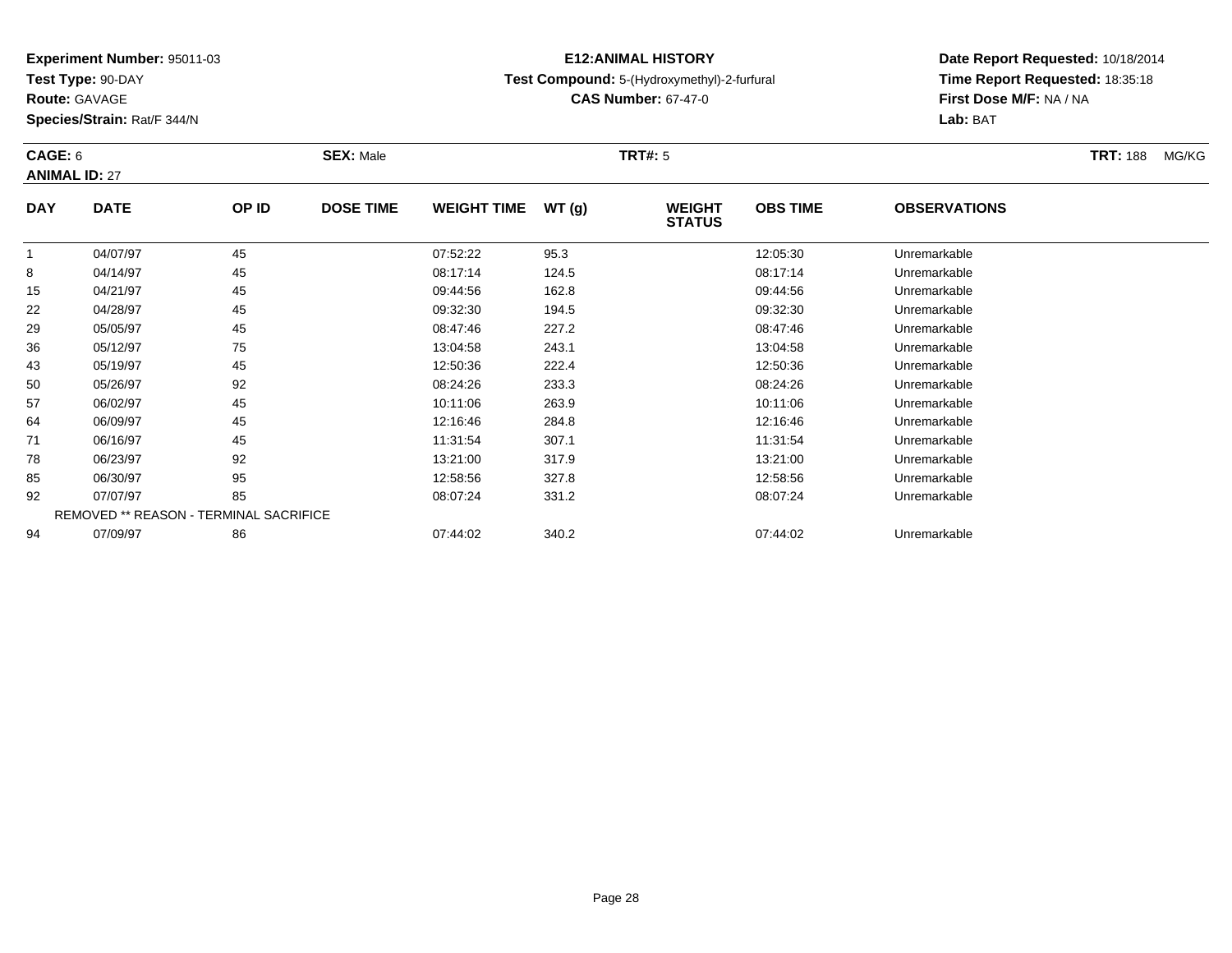**Test Type:** 90-DAY

**Route:** GAVAGE

94

**Species/Strain:** Rat/F 344/N

# **E12:ANIMAL HISTORY**

### **Test Compound:** 5-(Hydroxymethyl)-2-furfural

**CAS Number:** 67-47-0

**Date Report Requested:** 10/18/2014**Time Report Requested:** 18:35:18**First Dose M/F:** NA / NA**Lab:** BAT

#### **CAGE:** 6 **SEX:** Male **TRT#:** <sup>5</sup> **TRT:** 188 MG/KG**ANIMAL ID:** 28**DAY DATE OP ID DOSE TIME WEIGHT TIME WT (g) WEIGHT STATUSOBS TIME OBSERVATIONS** 1 04/07/97 <sup>45</sup> 07:52:22 113.9 12:05:30 Unremarkable 8 04/14/97 <sup>45</sup> 08:17:14 145.8 08:17:14 Unremarkable 15 04/21/97 <sup>45</sup> 09:44:56 183.2 09:44:56 Unremarkable 22 04/28/97 <sup>45</sup> 09:32:30 217.2 09:32:30 Unremarkable 29 05/05/97 <sup>45</sup> 08:47:46 243.5 08:47:46 Unremarkable 36 05/12/97 <sup>75</sup> 13:04:58 264.3 13:04:58 Unremarkable 43 05/19/97 <sup>45</sup> 12:50:36 238.4 12:50:36 Unremarkable 50 05/26/97 <sup>92</sup> 08:24:26 217.9 08:24:26 Unremarkable 57 06/02/97 <sup>45</sup> 10:11:06 256.0 10:11:06 Unremarkable 64 06/09/97 <sup>45</sup> 12:16:46 293.5 12:16:46 Unremarkable 71 06/16/97 <sup>45</sup> 11:31:54 317.9 11:31:54 Unremarkable 78 06/23/97 <sup>92</sup> 13:21:00 328.8 13:21:00 Unremarkable 85 06/30/97 <sup>95</sup> 12:58:56 343.2 12:58:56 Unremarkable 92 07/07/97 <sup>85</sup> 08:07:24 340.9 08:07:24 Unremarkable REMOVED \*\* REASON - TERMINAL SACRIFICE

07/09/97 <sup>86</sup> 07:44:02 352.2 07:44:02 Unremarkable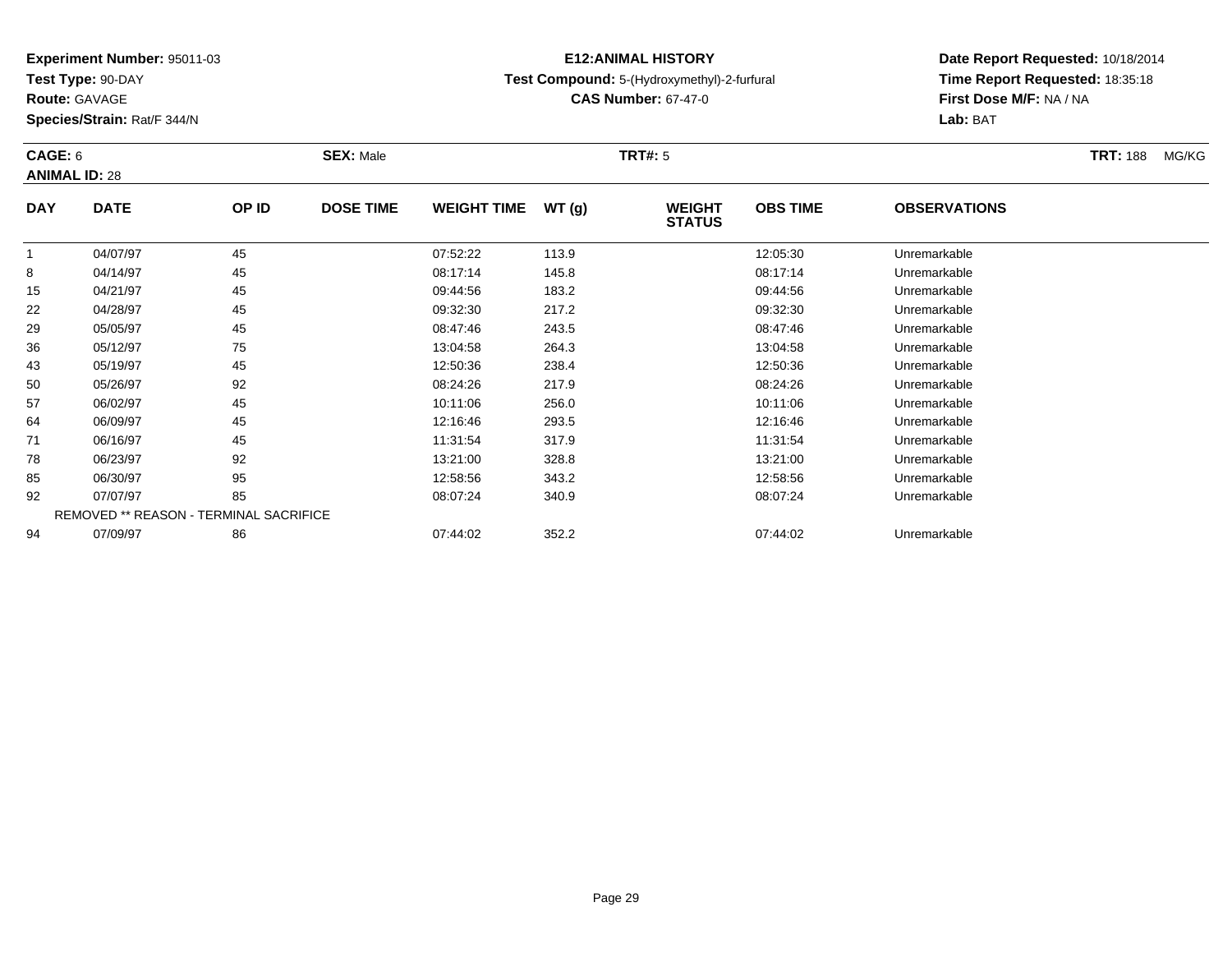**Test Type:** 90-DAY

**Route:** GAVAGE

94

**Species/Strain:** Rat/F 344/N

REMOVED \*\* REASON - TERMINAL SACRIFICE

## **E12:ANIMAL HISTORY**

### **Test Compound:** 5-(Hydroxymethyl)-2-furfural

**CAS Number:** 67-47-0

**Date Report Requested:** 10/18/2014**Time Report Requested:** 18:35:18**First Dose M/F:** NA / NA**Lab:** BAT

#### **CAGE:** 6 **SEX:** Male **TRT#:** <sup>5</sup> **TRT:** 188 MG/KG**ANIMAL ID:** 29**DAY DATE OP ID DOSE TIME WEIGHT TIME WT (g) WEIGHT STATUSOBS TIME OBSERVATIONS** 1 04/07/97 <sup>45</sup> 07:52:22 74.9 12:05:30 Unremarkable 8 04/14/97 <sup>45</sup> 08:17:14 101.8 08:17:14 Unremarkable 15 04/21/97 <sup>45</sup> 09:44:56 135.1 09:44:56 Unremarkable 22 04/28/97 <sup>45</sup> 09:32:30 165.6 09:32:30 Unremarkable 29 05/05/97 <sup>45</sup> 08:47:46 190.4 08:47:46 Unremarkable 36 05/12/97 <sup>75</sup> 13:04:58 205.3 13:04:58 Unremarkable 43 05/19/97 <sup>45</sup> 12:50:36 184.6 12:50:36 Unremarkable 50 05/26/97 <sup>92</sup> 08:24:26 206.4 08:24:26 Unremarkable 57 06/02/97 <sup>45</sup> 10:11:06 237.0 10:11:06 Unremarkable 64 06/09/97 <sup>45</sup> 12:16:46 253.2 12:16:46 Unremarkable 71 06/16/97 <sup>45</sup> 11:31:54 275.1 11:31:54 Unremarkable 78 06/23/97 <sup>92</sup> 13:21:00 279.6 13:21:00 Unremarkable 85 06/30/97 <sup>95</sup> 12:58:56 292.2 12:58:56 Unremarkable 9207/07/97 <sup>85</sup> 08:07:24 295.0 08:07:24 Unremarkable

07/09/97 <sup>86</sup> 07:44:02 301.9 07:44:02 Unremarkable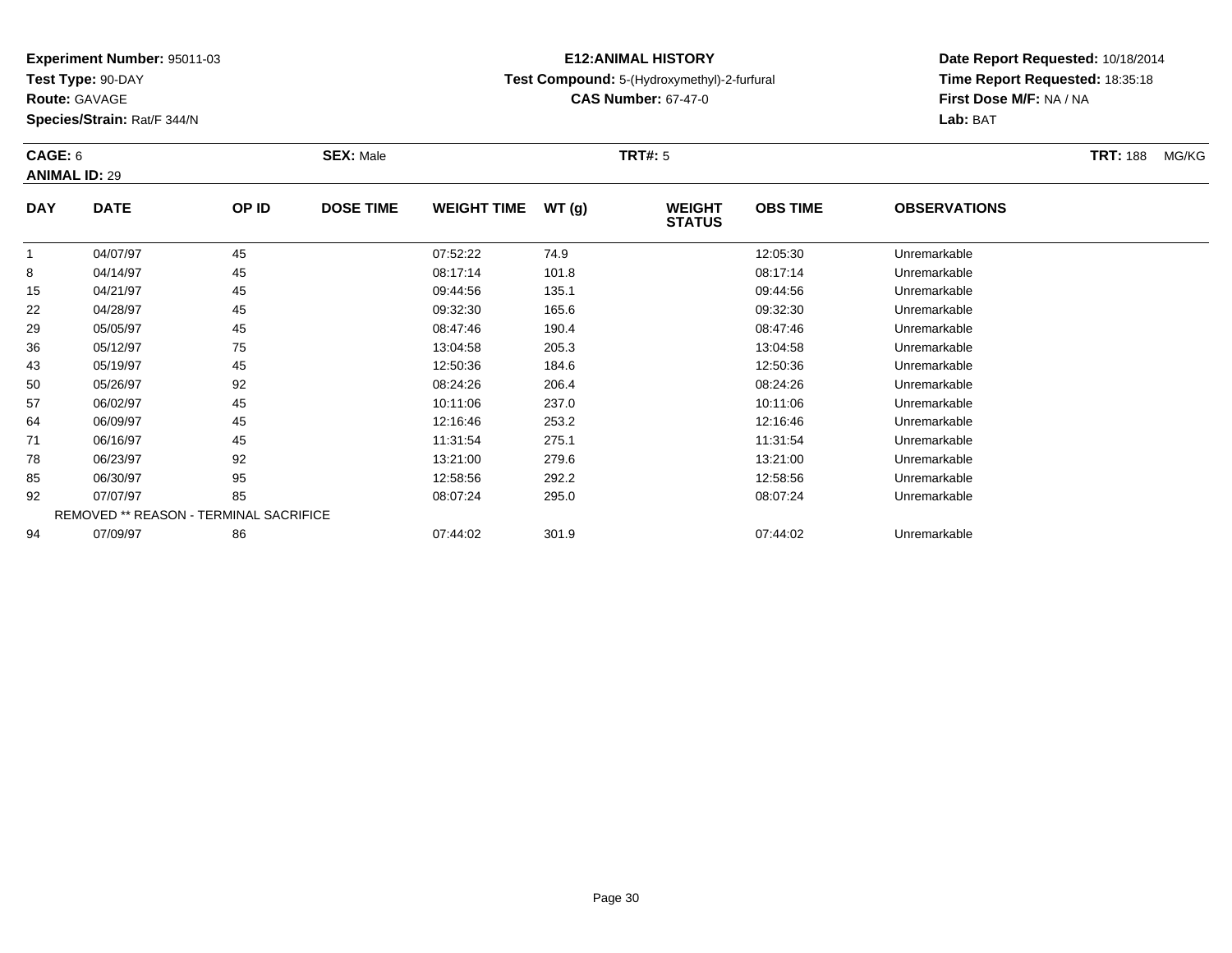**Test Type:** 90-DAY

**Route:** GAVAGE

**Species/Strain:** Rat/F 344/N

# **E12:ANIMAL HISTORY**

### **Test Compound:** 5-(Hydroxymethyl)-2-furfural

**CAS Number:** 67-47-0

**Date Report Requested:** 10/18/2014**Time Report Requested:** 18:35:18**First Dose M/F:** NA / NA**Lab:** BAT

| CAGE: 6<br><b>ANIMAL ID: 30</b> |                                               | <b>SEX: Male</b> |                  | <b>TRT#: 5</b>     |       |                                |                 | <b>TRT: 188</b>     | MG/KG |  |
|---------------------------------|-----------------------------------------------|------------------|------------------|--------------------|-------|--------------------------------|-----------------|---------------------|-------|--|
| <b>DAY</b>                      | <b>DATE</b>                                   | OP ID            | <b>DOSE TIME</b> | <b>WEIGHT TIME</b> | WT(g) | <b>WEIGHT</b><br><b>STATUS</b> | <b>OBS TIME</b> | <b>OBSERVATIONS</b> |       |  |
| 1                               | 04/07/97                                      | 45               |                  | 07:52:22           | 101.2 |                                | 12:05:30        | Unremarkable        |       |  |
| 8                               | 04/14/97                                      | 45               |                  | 08:17:14           | 137.5 |                                | 08:17:14        | Unremarkable        |       |  |
| 15                              | 04/21/97                                      | 45               |                  | 09:44:56           | 180.5 |                                | 09:44:56        | Unremarkable        |       |  |
| 22                              | 04/28/97                                      | 45               |                  | 09:32:30           | 210.5 |                                | 09:32:30        | Unremarkable        |       |  |
| 29                              | 05/05/97                                      | 45               |                  | 08:47:46           | 237.0 |                                | 08:47:46        | Unremarkable        |       |  |
| 36                              | 05/12/97                                      | 75               |                  | 13:04:58           | 260.2 |                                | 13:04:58        | Unremarkable        |       |  |
| 43                              | 05/19/97                                      | 45               |                  | 12:50:36           | 237.6 |                                | 12:50:36        | Unremarkable        |       |  |
| 50                              | 05/26/97                                      | 92               |                  | 08:24:26           | 263.5 |                                | 08:24:26        | Unremarkable        |       |  |
| 57                              | 06/02/97                                      | 45               |                  | 10:11:06           | 296.3 |                                | 10:11:06        | Unremarkable        |       |  |
| 64                              | 06/09/97                                      | 45               |                  | 12:16:46           | 318.4 |                                | 12:16:46        | Unremarkable        |       |  |
| 71                              | 06/16/97                                      | 45               |                  | 11:31:54           | 329.9 |                                | 11:31:54        | Unremarkable        |       |  |
| 78                              | 06/23/97                                      | 92               |                  | 13:21:00           | 339.8 |                                | 13:21:00        | Unremarkable        |       |  |
| 85                              | 06/30/97                                      | 95               |                  | 12:58:56           | 353.1 |                                | 12:58:56        | Unremarkable        |       |  |
| 92                              | 07/07/97                                      | 85               |                  | 08:07:24           | 354.3 |                                | 08:07:24        | Unremarkable        |       |  |
|                                 | <b>REMOVED ** REASON - TERMINAL SACRIFICE</b> |                  |                  |                    |       |                                |                 |                     |       |  |
| 94                              | 07/09/97                                      | 86               |                  | 07:44:02           | 363.5 |                                | 07:44:02        | Unremarkable        |       |  |

07/09/97 <sup>86</sup> 07:44:02 363.5 07:44:02 Unremarkable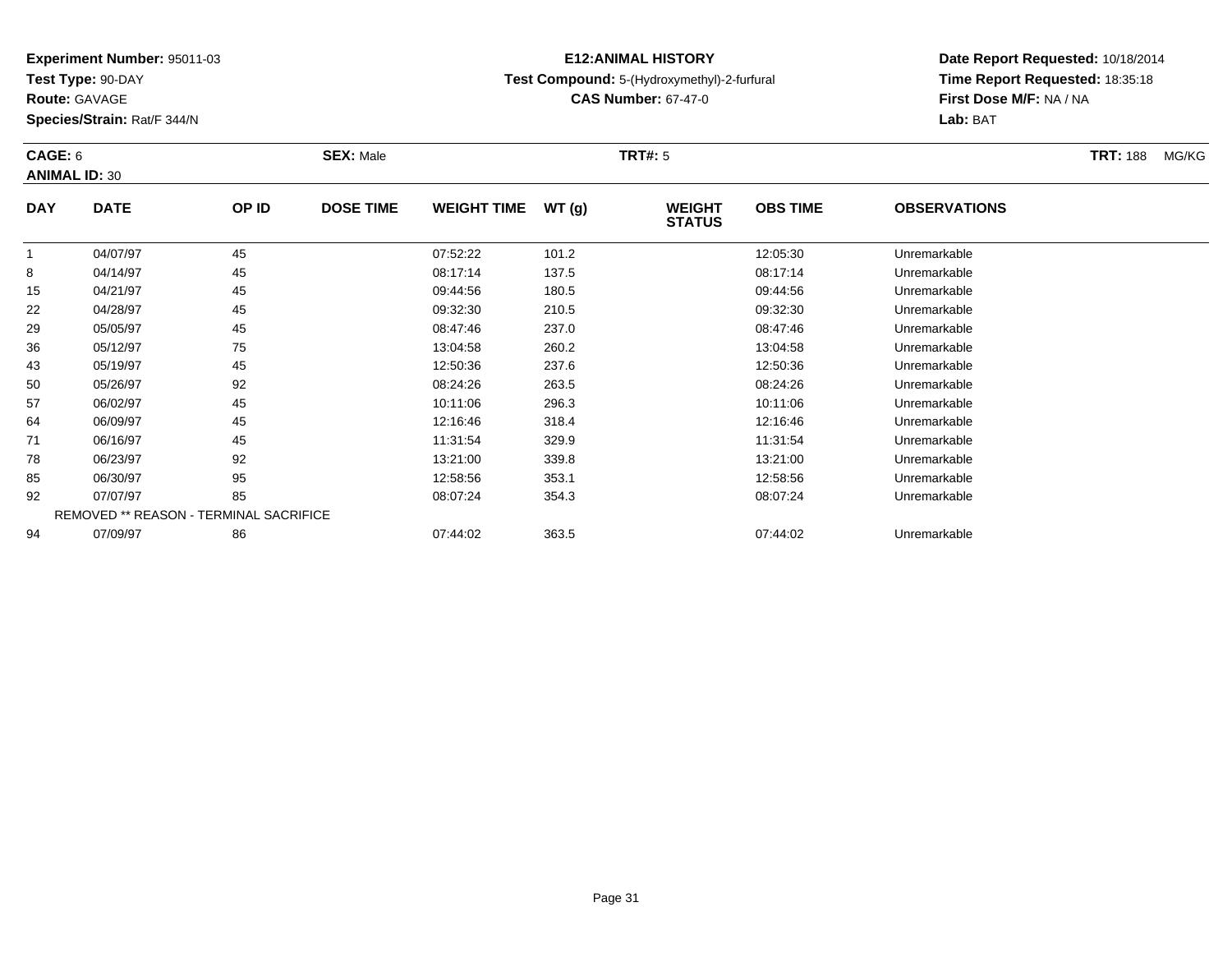**Test Type:** 90-DAY

**Route:** GAVAGE

64

71

78

85

92

94

**Species/Strain:** Rat/F 344/N

REMOVED \*\* REASON - TERMINAL SACRIFICE

### **E12:ANIMAL HISTORY**

#### **Test Compound:** 5-(Hydroxymethyl)-2-furfural

**CAS Number:** 67-47-0

**Date Report Requested:** 10/18/2014**Time Report Requested:** 18:35:18**First Dose M/F:** NA / NA**Lab:** BAT

| <b>CAGE: 7</b><br><b>ANIMAL ID: 31</b> |             |       | <b>SEX: Male</b> |                    |       | <b>TRT#: 7</b>                 | <b>TRT: 375</b> | MG/KG               |  |  |
|----------------------------------------|-------------|-------|------------------|--------------------|-------|--------------------------------|-----------------|---------------------|--|--|
| <b>DAY</b>                             | <b>DATE</b> | OP ID | <b>DOSE TIME</b> | <b>WEIGHT TIME</b> | WT(g) | <b>WEIGHT</b><br><b>STATUS</b> | <b>OBS TIME</b> | <b>OBSERVATIONS</b> |  |  |
|                                        | 04/07/97    | 45    |                  | 07:42:22           | 86.8  |                                | 12:02:02        | Unremarkable        |  |  |
| 8                                      | 04/14/97    | 45    |                  | 08:33:08           | 115.9 |                                | 08:33:08        | Unremarkable        |  |  |
| 15                                     | 04/21/97    | 45    |                  | 09:59:14           | 137.5 |                                | 09:59:14        | Unremarkable        |  |  |
| 22                                     | 04/28/97    | 45    |                  | 10:14:52           | 177.4 |                                | 10:14:52        | Unremarkable        |  |  |
| 29                                     | 05/05/97    | 45    |                  | 09:36:34           | 210.3 |                                | 09:36:34        | Unremarkable        |  |  |
| 36                                     | 05/12/97    | 75    |                  | 13:22:28           | 226.1 |                                | 13:22:28        | Unremarkable        |  |  |
| 43                                     | 05/19/97    | 45    |                  | 13:03:24           | 244.1 |                                | 13:03:24        | Unremarkable        |  |  |
| 50                                     | 05/26/97    | 92    |                  | 08:42:50           | 258.8 |                                | 08:42:50        | Unremarkable        |  |  |
| 57                                     | 06/02/97    | 45    |                  | 09:51:10           | 272.9 |                                | 09:51:10        | Unremarkable        |  |  |

06/09/97 <sup>45</sup> 12:26:36 277.0 12:26:36 Unremarkable

06/16/97 <sup>45</sup> 11:42:08 304.2 11:42:08 Unremarkable

06/23/97 <sup>92</sup> 13:31:34 315.1 13:31:34 Unremarkable

06/30/97 <sup>95</sup> 13:13:08 318.9 13:13:08 Unremarkable

07/07/97 <sup>85</sup> 08:15:38 325.5 08:15:38 Unremarkable

07/09/97 <sup>86</sup> 07:48:16 327.5 07:48:16 Unremarkable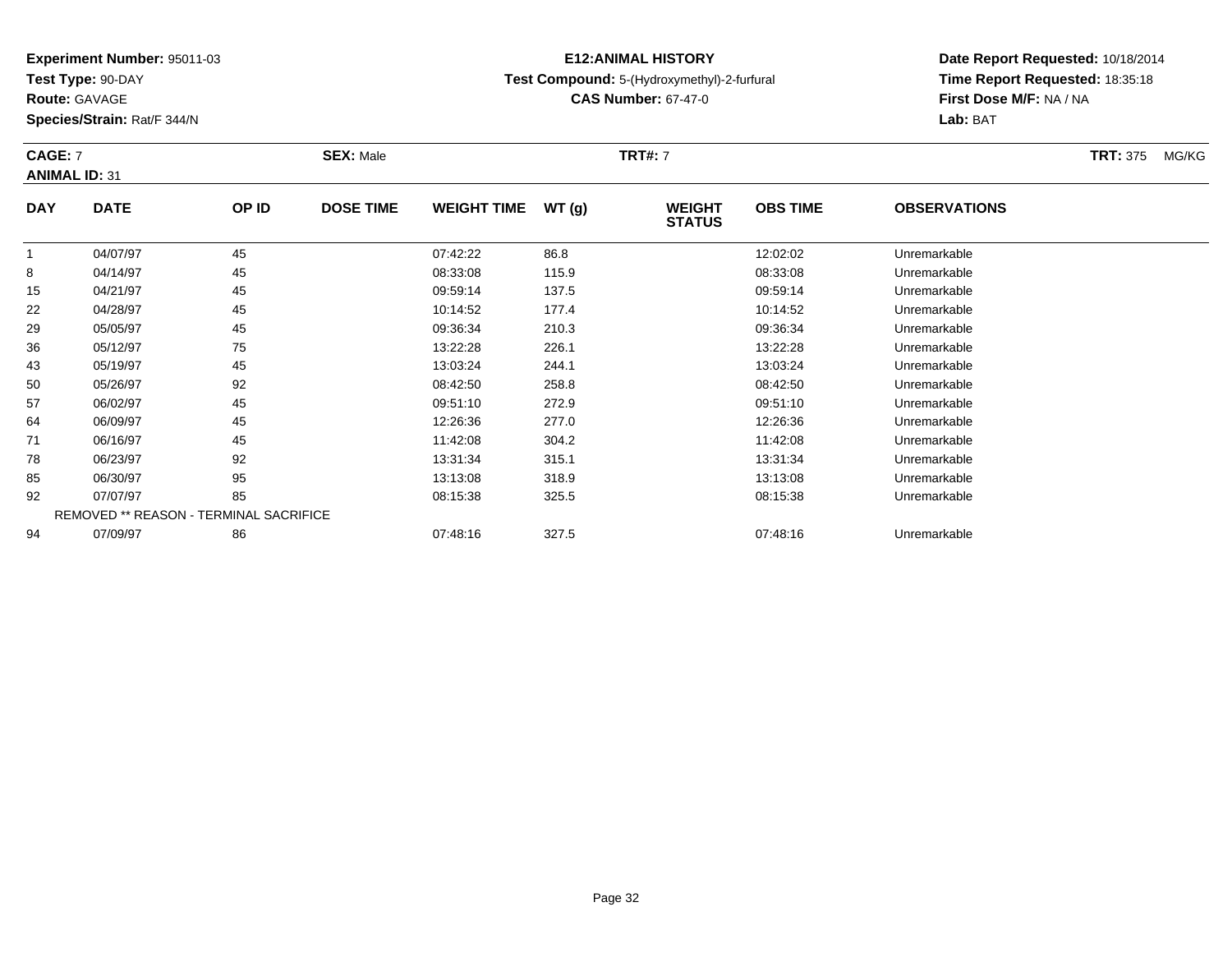**Test Type:** 90-DAY

**Route:** GAVAGE

**Species/Strain:** Rat/F 344/N

## **E12:ANIMAL HISTORY**

#### **Test Compound:** 5-(Hydroxymethyl)-2-furfural

**CAS Number:** 67-47-0

### **Date Report Requested:** 10/18/2014 **Time Report Requested:** 18:35:18**First Dose M/F:** NA / NA**Lab:** BAT

#### **CAGE:** 7 **SEX:** Male **TRT#:** <sup>7</sup> **TRT:** 375 MG/KG**ANIMAL ID:** 32**DAY DATE OP IDDOSE TIME WEIGHT TIME WT** (g) **STATUSOBS TIME OBSERVATIONS**  $\overline{1}$  04/07/97 <sup>45</sup> 07:42:22 95.6 12:02:02 Unremarkable 804/14/97 <sup>45</sup> 08:33:08 128.2 08:33:08 Unremarkable

| 8  | 04/14/97 | 45                                            | 08:33:08 | 128.2 | 08:33:08 | Unremarkable |  |
|----|----------|-----------------------------------------------|----------|-------|----------|--------------|--|
| 15 | 04/21/97 | 45                                            | 09:59:14 | 155.4 | 09:59:14 | Unremarkable |  |
| 22 | 04/28/97 | 45                                            | 10:14:52 | 198.7 | 10:14:52 | Unremarkable |  |
| 29 | 05/05/97 | 45                                            | 09:36:34 | 225.0 | 09:36:34 | Unremarkable |  |
| 36 | 05/12/97 | 75                                            | 13:22:28 | 244.3 | 13:22:28 | Unremarkable |  |
| 43 | 05/19/97 | 45                                            | 13:03:24 | 259.2 | 13:03:24 | Unremarkable |  |
| 50 | 05/26/97 | 92                                            | 08:42:50 | 279.4 | 08:42:50 | Unremarkable |  |
| 57 | 06/02/97 | 45                                            | 09:51:10 | 297.4 | 09:51:10 | Unremarkable |  |
| 64 | 06/09/97 | 45                                            | 12:26:36 | 296.6 | 12:26:36 | Unremarkable |  |
| 71 | 06/16/97 | 45                                            | 11:42:08 | 318.4 | 11:42:08 | Unremarkable |  |
| 78 | 06/23/97 | 92                                            | 13:31:34 | 327.9 | 13:31:34 | Unremarkable |  |
| 85 | 06/30/97 | 95                                            | 13:13:08 | 340.7 | 13:13:08 | Unremarkable |  |
| 92 | 07/07/97 | 85                                            | 08:15:38 | 338.5 | 08:15:38 | Unremarkable |  |
|    |          | <b>REMOVED ** REASON - TERMINAL SACRIFICE</b> |          |       |          |              |  |
| 94 | 07/09/97 | 86                                            | 07:48:16 | 351.2 | 07:48:16 | Unremarkable |  |
|    |          |                                               |          |       |          |              |  |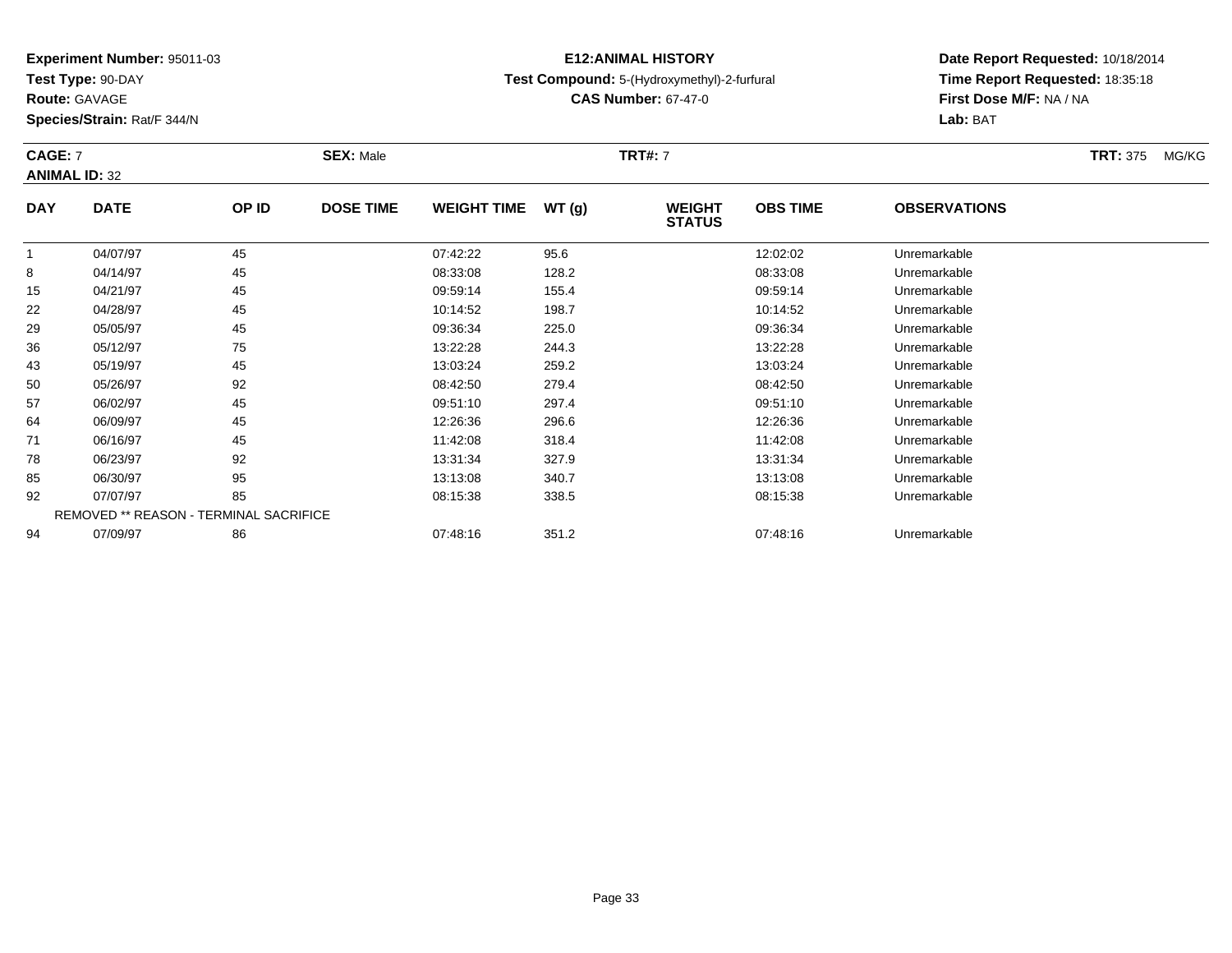**Test Type:** 90-DAY

**Route:** GAVAGE

57

64

71

78

85

92

94

**Species/Strain:** Rat/F 344/N

REMOVED \*\* REASON - TERMINAL SACRIFICE

### **E12:ANIMAL HISTORY**

#### **Test Compound:** 5-(Hydroxymethyl)-2-furfural

**CAS Number:** 67-47-0

### **Date Report Requested:** 10/18/2014**Time Report Requested:** 18:35:18**First Dose M/F:** NA / NA**Lab:** BAT

#### **CAGE:** 7 **SEX:** Male **TRT#:** <sup>7</sup> **TRT:** 375 MG/KG**ANIMAL ID:** 33**DAY DATE OP ID DOSE TIME WEIGHT TIME WT (g) WEIGHT STATUSOBS TIME OBSERVATIONS** 11 04/07/97 12:02:02 103.1 12:02:02 103.22 103.1 12:02:02 Unremarkable 8 04/14/97 <sup>45</sup> 08:33:08 129.2 08:33:08 Unremarkable 15 04/21/97 <sup>45</sup> 09:59:14 155.7 09:59:14 Unremarkable 22 04/28/97 <sup>45</sup> 10:14:52 190.1 10:14:52 Unremarkable 29 05/05/97 <sup>45</sup> 09:36:34 214.9 09:36:34 Unremarkable 36 05/12/97 <sup>75</sup> 13:22:28 230.6 13:22:28 Unremarkable 43 05/19/97 <sup>45</sup> 13:03:24 248.4 13:03:24 Unremarkable 5005/26/97 <sup>92</sup> 08:42:50 264.3 08:42:50 Unremarkable

06/02/97 <sup>45</sup> 09:51:10 281.4 09:51:10 Unremarkable

06/09/97 <sup>45</sup> 12:26:36 284.0 12:26:36 Unremarkable

06/16/97 <sup>45</sup> 11:42:08 311.8 11:42:08 Unremarkable

8 06/23/97 92 13:31:34 318.7 13:31:34 Unremarkable

06/30/97 <sup>95</sup> 13:13:08 336.4 13:13:08 Unremarkable

07/07/97 <sup>85</sup> 08:15:38 339.6 08:15:38 Unremarkable

07/09/97 <sup>86</sup> 07:48:16 347.2 07:48:16 Unremarkable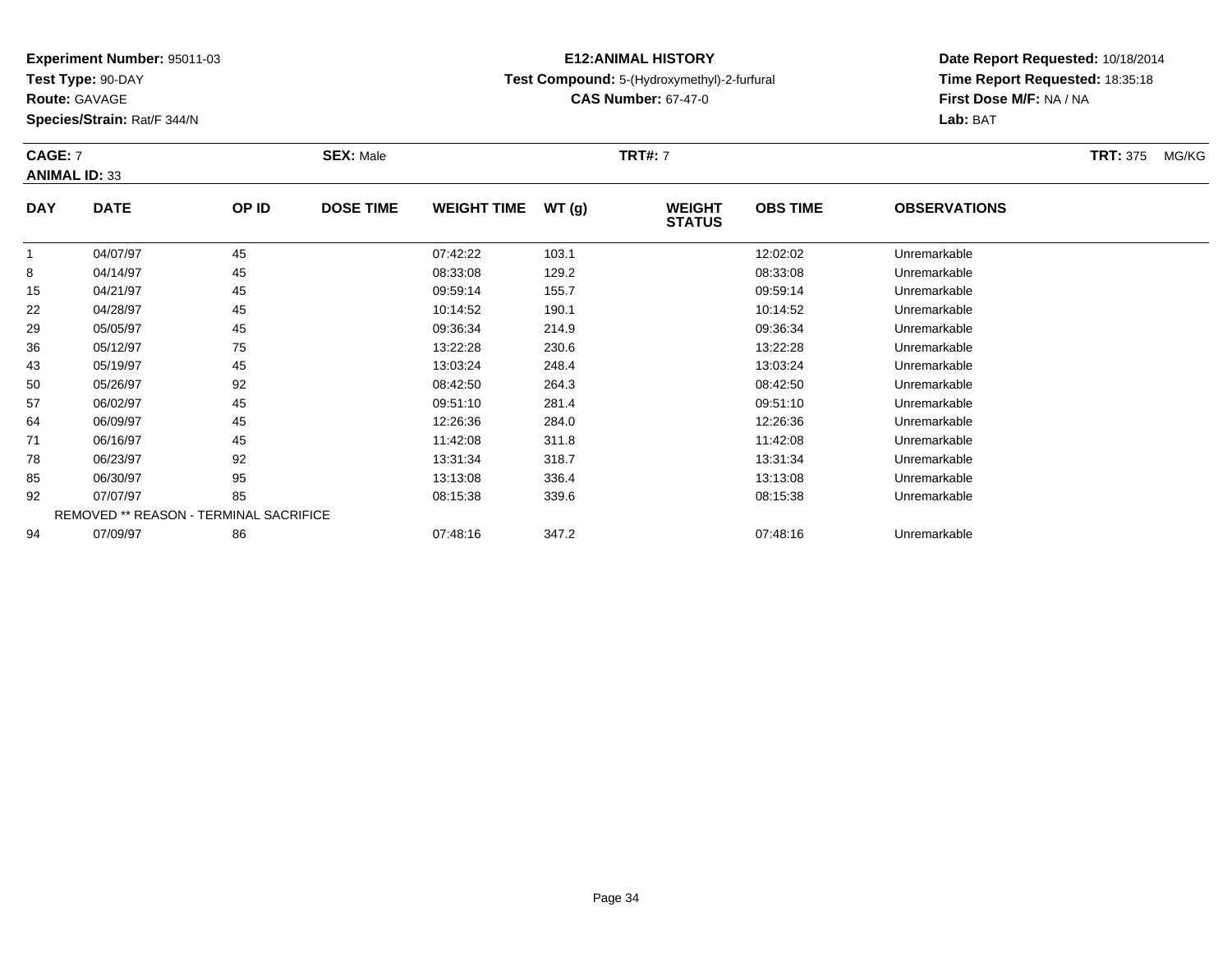**Test Type:** 90-DAY

**Route:** GAVAGE

50

57

64

71

78

85

92

94

**Species/Strain:** Rat/F 344/N

REMOVED \*\* REASON - TERMINAL SACRIFICE

### **E12:ANIMAL HISTORY**

#### **Test Compound:** 5-(Hydroxymethyl)-2-furfural

**CAS Number:** 67-47-0

### **Date Report Requested:** 10/18/2014**Time Report Requested:** 18:35:18**First Dose M/F:** NA / NA**Lab:** BAT

#### **CAGE:** 7 **SEX:** Male **TRT#:** <sup>7</sup> **TRT:** 375 MG/KG**ANIMAL ID:** 34**DAY DATE OP ID DOSE TIME WEIGHT TIME WT (g) WEIGHT STATUSOBS TIME OBSERVATIONS** 1 04/07/97 <sup>45</sup> 07:42:22 115.3 12:02:02 Unremarkable 8 04/14/97 <sup>45</sup> 08:33:08 149.9 08:33:08 Unremarkable 15 04/21/97 <sup>45</sup> 09:59:14 175.5 09:59:14 Unremarkable 22 04/28/97 <sup>45</sup> 10:14:52 214.2 10:14:52 Unremarkable 29 05/05/97 <sup>45</sup> 09:36:34 239.3 09:36:34 Unremarkable 36 05/12/97 <sup>75</sup> 13:22:28 254.8 13:22:28 Unremarkable 4305/19/97 <sup>45</sup> 13:03:24 274.0 13:03:24 Unremarkable

05/26/97 <sup>92</sup> 08:42:50 289.3 08:42:50 Unremarkable

06/02/97 <sup>45</sup> 09:51:10 303.3 09:51:10 Unremarkable

06/09/97 <sup>45</sup> 12:26:36 302.6 12:26:36 Unremarkable

06/16/97 <sup>45</sup> 11:42:08 326.0 11:42:08 Unremarkable

06/23/97 <sup>92</sup> 13:31:34 333.0 13:31:34 Unremarkable

06/30/97 <sup>95</sup> 13:13:08 340.1 13:13:08 Unremarkable

07/07/97 <sup>85</sup> 08:15:38 340.1 08:15:38 Unremarkable

07/09/97 <sup>86</sup> 07:48:16 347.3 07:48:16 Unremarkable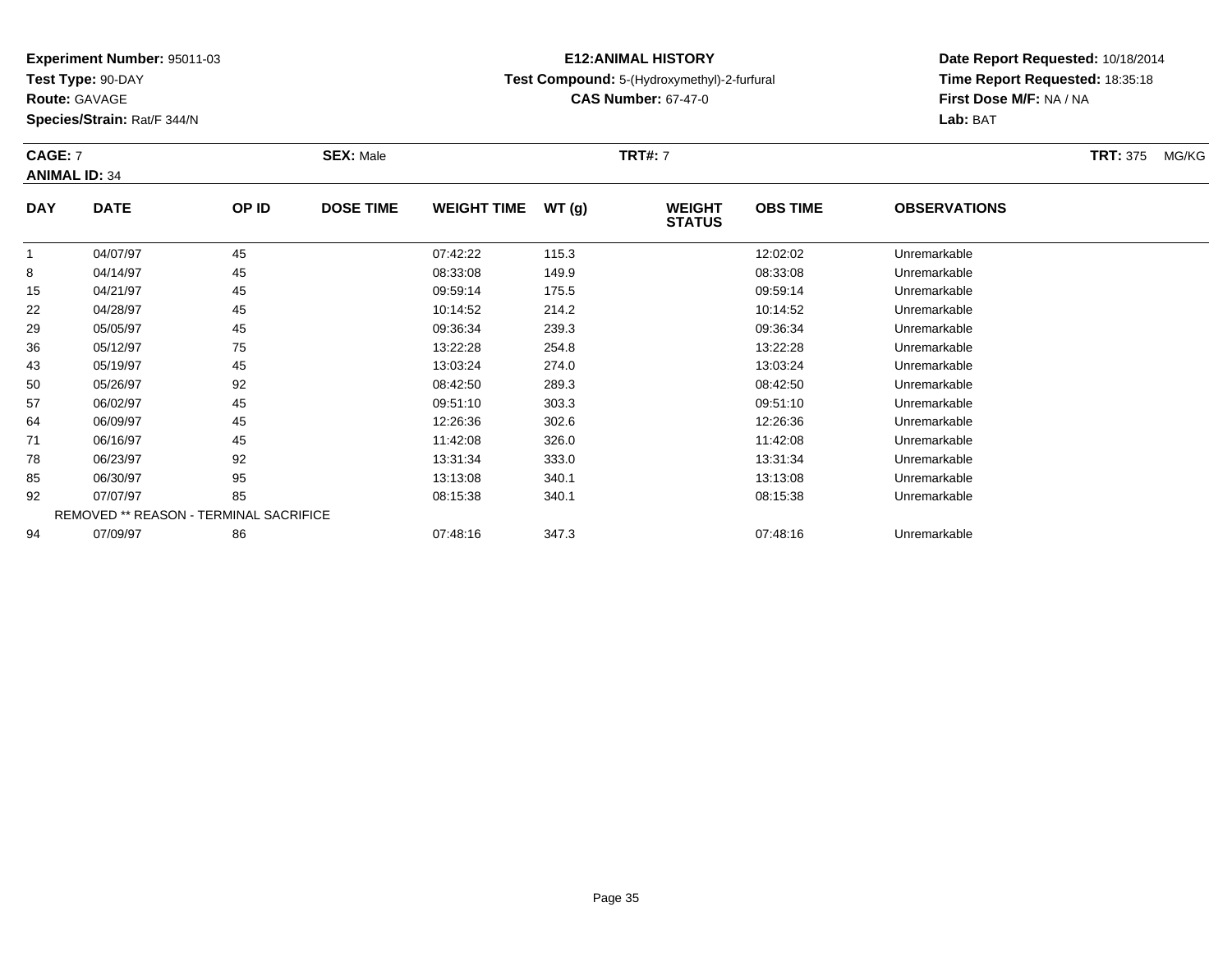**Test Type:** 90-DAY

78

85

92

94

**Species/Strain:** Rat/F 344/N

### **E12:ANIMAL HISTORY**

#### **Test Compound:** 5-(Hydroxymethyl)-2-furfural

**CAS Number:** 67-47-0

**Date Report Requested:** 10/18/2014**Time Report Requested:** 18:35:18**First Dose M/F:** NA / NA**Lab:** BAT

| <b>CAGE: 7</b><br><b>ANIMAL ID: 35</b> |             |       | <b>SEX: Male</b> | <b>TRT#: 7</b>     |       |                                |                 |                     |  | MG/KG |
|----------------------------------------|-------------|-------|------------------|--------------------|-------|--------------------------------|-----------------|---------------------|--|-------|
| <b>DAY</b>                             | <b>DATE</b> | OP ID | <b>DOSE TIME</b> | <b>WEIGHT TIME</b> | WT(g) | <b>WEIGHT</b><br><b>STATUS</b> | <b>OBS TIME</b> | <b>OBSERVATIONS</b> |  |       |
| 1                                      | 04/07/97    | 45    |                  | 07:42:22           | 83.8  |                                | 12:02:02        | Unremarkable        |  |       |
| 8                                      | 04/14/97    | 45    |                  | 08:33:08           | 117.6 |                                | 08:33:08        | Unremarkable        |  |       |
| 15                                     | 04/21/97    | 45    |                  | 09:59:14           | 143.8 |                                | 09:59:14        | Unremarkable        |  |       |
| 22                                     | 04/28/97    | 45    |                  | 10:14:52           | 188.5 |                                | 10:14:52        | Unremarkable        |  |       |
| 29                                     | 05/05/97    | 45    |                  | 09:36:34           | 217.4 |                                | 09:36:34        | Unremarkable        |  |       |
| 36                                     | 05/12/97    | 75    |                  | 13:22:28           | 236.3 |                                | 13:22:28        | Unremarkable        |  |       |
| 43                                     | 05/19/97    | 45    |                  | 13:03:24           | 255.6 |                                | 13:03:24        | Unremarkable        |  |       |
| 50                                     | 05/26/97    | 92    |                  | 08:42:50           | 270.8 |                                | 08:42:50        | Unremarkable        |  |       |
| 57                                     | 06/02/97    | 45    |                  | 09:51:10           | 287.6 |                                | 09:51:10        | Unremarkable        |  |       |
| 64                                     | 06/09/97    | 45    |                  | 12:26:36           | 293.8 |                                | 12:26:36        | Unremarkable        |  |       |
| 71                                     | 06/16/97    | 45    |                  | 11:42:08           | 321.9 |                                | 11:42:08        | Unremarkable        |  |       |

06/23/97 <sup>92</sup> 13:31:34 330.5 13:31:34 Unremarkable

06/30/97 <sup>95</sup> 13:13:08 340.3 13:13:08 Unremarkable

07/07/97 <sup>85</sup> 08:15:38 340.9 08:15:38 Unremarkable

07/09/97 <sup>86</sup> 07:48:16 349.0 07:48:16 Unremarkable

REMOVED \*\* REASON - TERMINAL SACRIFICE

**Route:** GAVAGE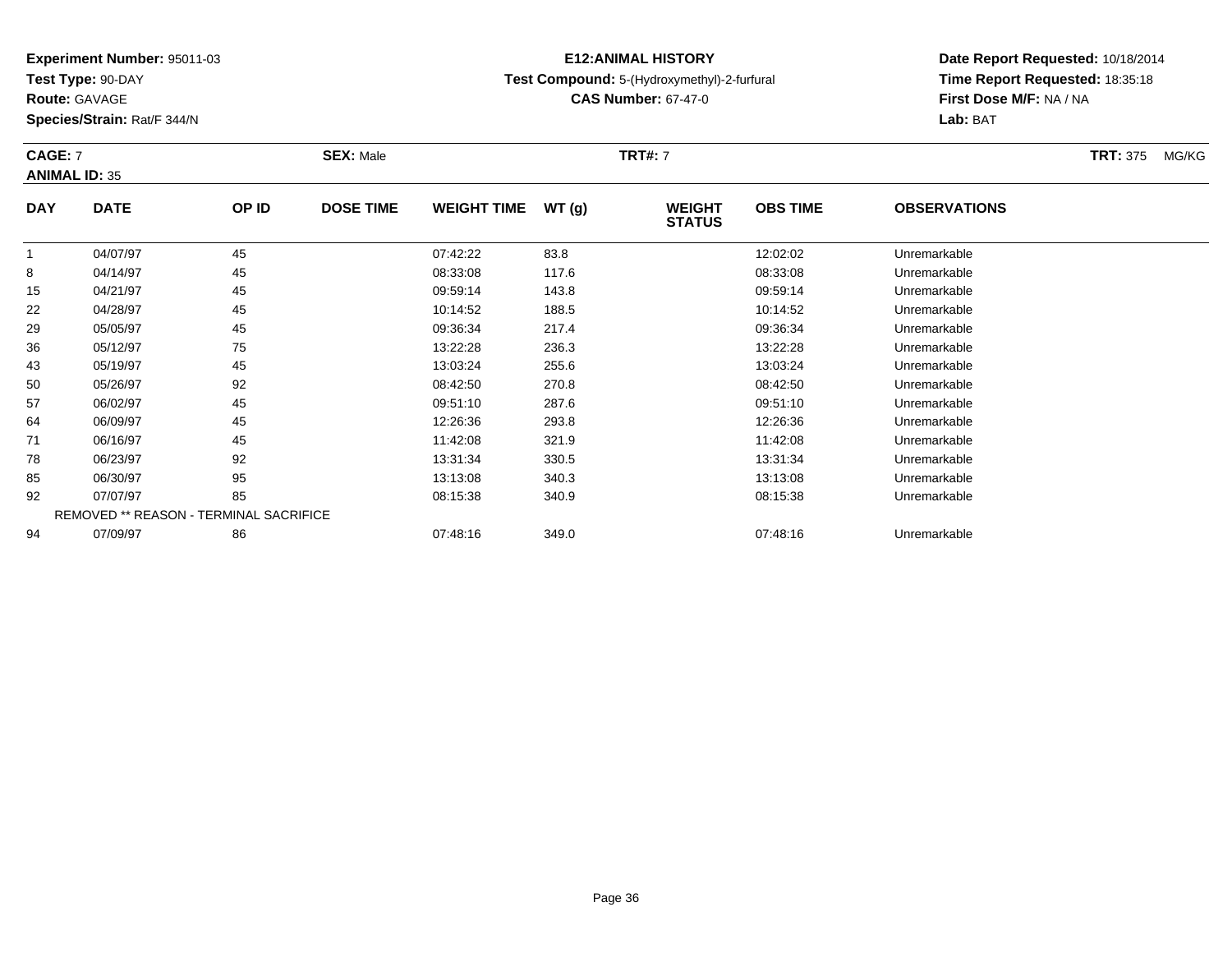**Test Type:** 90-DAY

**Route:** GAVAGE

94

**Species/Strain:** Rat/F 344/N

# **E12:ANIMAL HISTORY**

### **Test Compound:** 5-(Hydroxymethyl)-2-furfural

**CAS Number:** 67-47-0

# **Date Report Requested:** 10/18/2014**Time Report Requested:** 18:35:18**First Dose M/F:** NA / NA**Lab:** BAT

#### **CAGE:** 8 **SEX:** Male **TRT#:** <sup>7</sup> **TRT:** 375 MG/KG**ANIMAL ID:** 36**DAY DATE OP ID DOSE TIME WEIGHT TIME WT (g) WEIGHT STATUSOBS TIME OBSERVATIONS** 1 04/07/97 <sup>45</sup> 07:44:38 97.3 12:02:38 Unremarkable 8 04/14/97 <sup>45</sup> 08:35:46 130.0 08:35:46 Unremarkable 15 04/21/97 <sup>45</sup> 10:01:56 159.5 10:01:56 Unremarkable 22 04/28/97 <sup>45</sup> 10:18:32 187.8 10:18:32 Unremarkable 29 05/05/97 <sup>45</sup> 09:38:20 209.3 09:38:20 Unremarkable 366 05/12/97 75 75 13:24:28 227.1 13:24.28 13:24:28 Dhremarkable 43 05/19/97 <sup>45</sup> 13:04:38 248.3 13:04:38 Unremarkable 500 05/26/97 92 92 08:45:48 256.7 08:545 08:45:48 Unremarkable 57 06/02/97 <sup>45</sup> 09:53:26 276.5 09:53:26 Unremarkable 64 06/09/97 <sup>45</sup> 12:27:42 286.0 12:27:42 Unremarkable 71 06/16/97 <sup>45</sup> 11:43:26 307.4 11:43:26 Unremarkable 788 06/23/97 92 92 13:29:40 316.2 15.29 13.29 13:29:40 85 06/30/97 <sup>95</sup> 13:15:46 326.5 13:15:46 Unremarkable 92

07/07/97 <sup>85</sup> 08:20:32 325.8 08:20:32 Unremarkable

07/09/97 <sup>86</sup> 07:51:12 331.0 07:51:12 Unremarkable

REMOVED \*\* REASON - TERMINAL SACRIFICE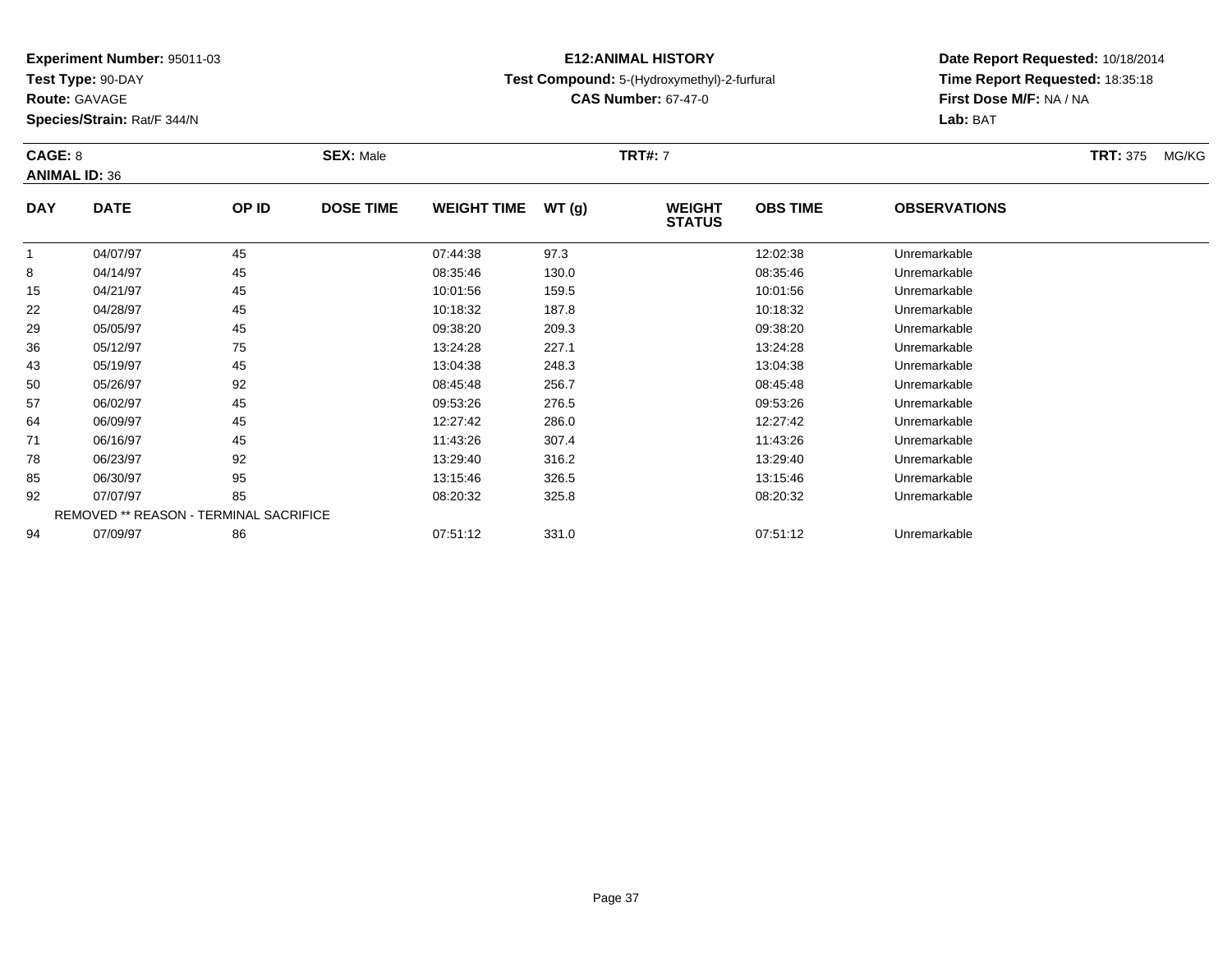**Test Type:** 90-DAY

**Route:** GAVAGE

78

85

92

94

**Species/Strain:** Rat/F 344/N

REMOVED \*\* REASON - TERMINAL SACRIFICE

# **E12:ANIMAL HISTORY**

## **Test Compound:** 5-(Hydroxymethyl)-2-furfural

**CAS Number:** 67-47-0

**Date Report Requested:** 10/18/2014**Time Report Requested:** 18:35:18**First Dose M/F:** NA / NA**Lab:** BAT

#### **CAGE:** 8 **SEX:** Male **TRT#:** <sup>7</sup> **TRT:** 375 MG/KG**ANIMAL ID:** 37**DAY DATE OP ID DOSE TIME WEIGHT TIME WT (g) WEIGHT STATUSOBS TIME OBSERVATIONS** 1 04/07/97 <sup>45</sup> 08:15:06 78.2 12:02:38 Unremarkable 8 04/14/97 <sup>45</sup> 08:35:46 120.6 08:35:46 Unremarkable 15 04/21/97 <sup>45</sup> 10:01:56 160.0 10:01:56 Unremarkable 22 04/28/97 <sup>45</sup> 10:18:32 198.3 10:18:32 Unremarkable 29 05/05/97 <sup>45</sup> 09:38:20 224.2 09:38:20 Unremarkable 36 05/12/97 <sup>75</sup> 13:24:28 251.5 13:24:28 Unremarkable 43 05/19/97 <sup>45</sup> 13:04:38 273.2 13:04:38 Unremarkable 50 05/26/97 <sup>92</sup> 08:45:48 285.4 08:45:48 Unremarkable 57 06/02/97 <sup>45</sup> 09:53:26 303.8 09:53:26 Unremarkable 64 06/09/97 <sup>45</sup> 12:27:42 319.3 12:27:42 Unremarkable 7106/16/97 <sup>45</sup> 11:43:26 335.9 11:43:26 Unremarkable

8 06/23/97 92 92 13:29:40 346.3 13:29 13:29 13:29 13:29 13:29 13:29:40

06/30/97 <sup>95</sup> 13:15:46 349.9 13:15:46 Unremarkable

07/07/97 <sup>85</sup> 08:20:32 350.0 08:20:32 Unremarkable

07/09/97 <sup>86</sup> 07:51:12 359.4 07:51:12 Unremarkable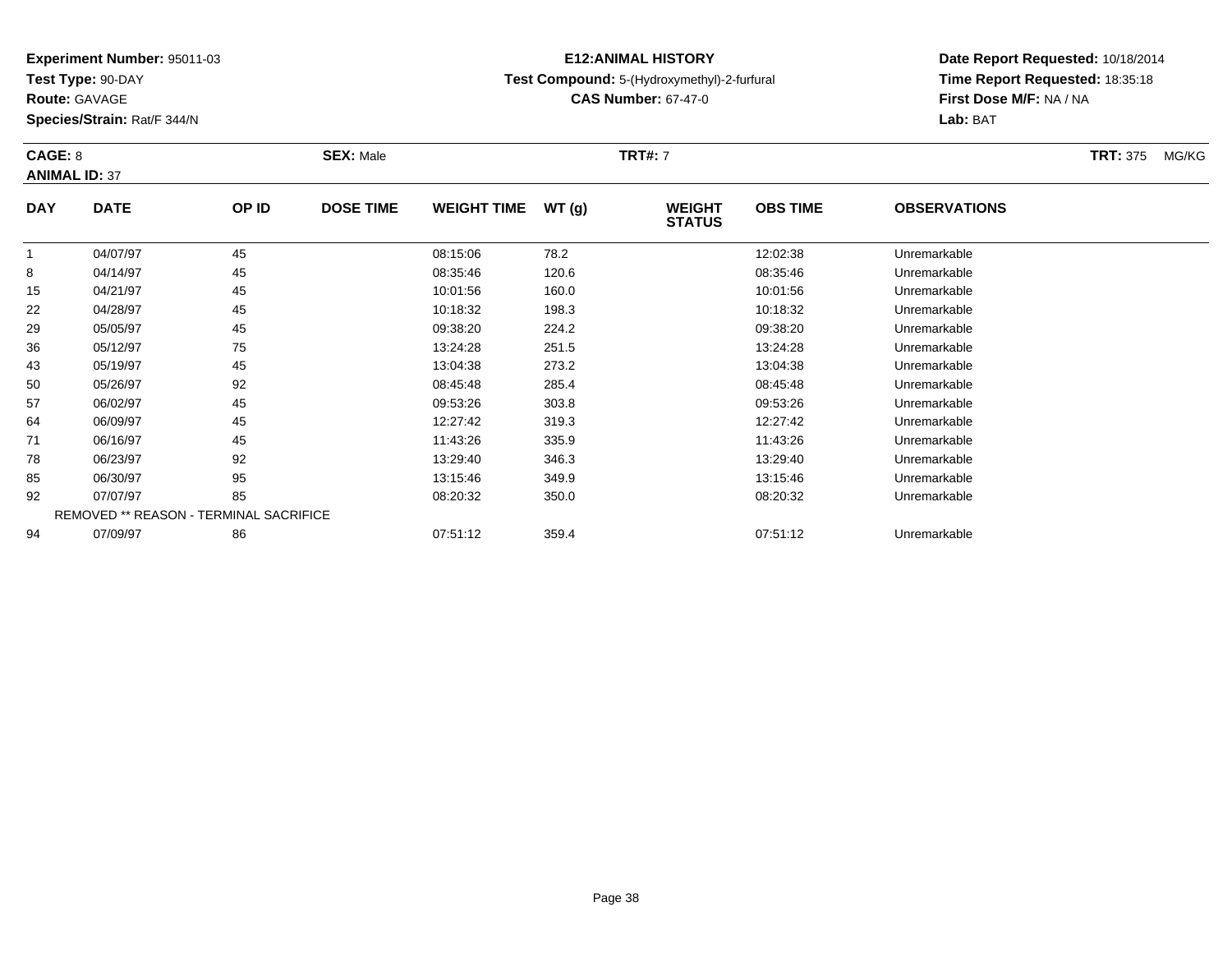**Test Type:** 90-DAY

**Route:** GAVAGE

94

**Species/Strain:** Rat/F 344/N

# **E12:ANIMAL HISTORY**

### **Test Compound:** 5-(Hydroxymethyl)-2-furfural

**CAS Number:** 67-47-0

# **Date Report Requested:** 10/18/2014**Time Report Requested:** 18:35:18**First Dose M/F:** NA / NA**Lab:** BAT

#### **CAGE:** 8 **SEX:** Male **TRT#:** <sup>7</sup> **TRT:** 375 MG/KG**ANIMAL ID:** 38**DAY DATE OP ID DOSE TIME WEIGHT TIME WT (g) WEIGHT STATUSOBS TIME OBSERVATIONS** 11 04/07/97 45 45 07:44:38 65.0 12:02:38 Unremarkable 8 04/14/97 <sup>45</sup> 08:35:46 95.1 08:35:46 Unremarkable 15 04/21/97 <sup>45</sup> 10:01:56 130.5 10:01:56 Unremarkable 22 04/28/97 <sup>45</sup> 10:18:32 164.1 10:18:32 Unremarkable 29 05/05/97 <sup>45</sup> 09:38:20 188.9 09:38:20 Unremarkable 36 05/12/97 <sup>75</sup> 13:24:28 218.6 13:24:28 Unremarkable 43 05/19/97 <sup>45</sup> 13:04:38 238.4 13:04:38 Unremarkable 500 05/26/97 92 92 08:45:48 252.8 08:45:48 05/26/97 Demarkable 57 06/02/97 <sup>45</sup> 09:53:26 269.7 09:53:26 Unremarkable 64 06/09/97 <sup>45</sup> 12:27:42 285.7 12:27:42 Unremarkable 71 06/16/97 <sup>45</sup> 11:43:26 308.6 11:43:26 Unremarkable 788 06/23/97 92 92 13:29:40 316.4 16.20 13.29:40 376.4 85 06/30/97 <sup>95</sup> 13:15:46 326.6 13:15:46 Unremarkable 92 07/07/97 <sup>85</sup> 08:20:32 322.3 08:20:32 Unremarkable REMOVED \*\* REASON - TERMINAL SACRIFICE

07/09/97 <sup>86</sup> 07:51:12 328.8 07:51:12 Unremarkable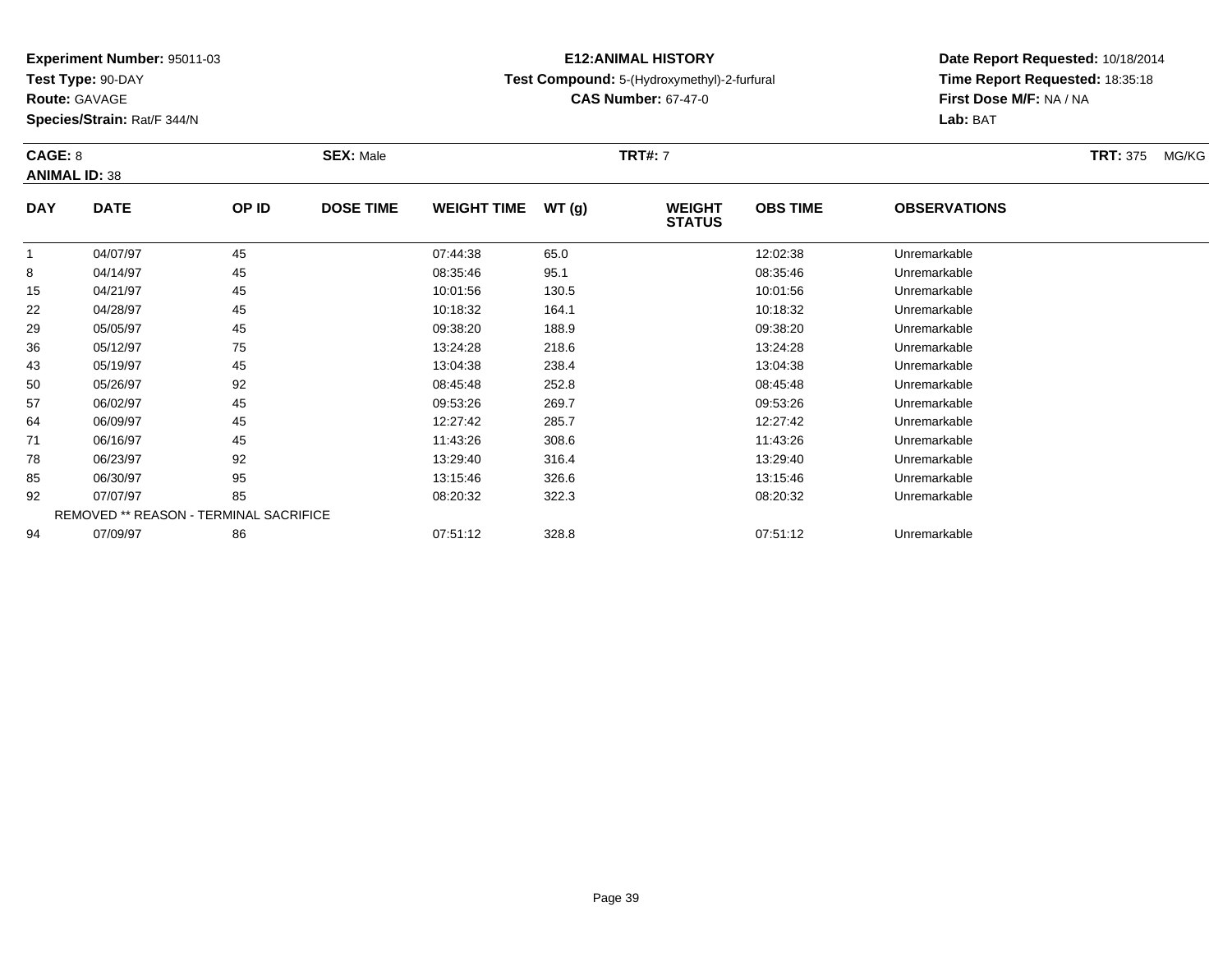**Test Type:** 90-DAY

**Route:** GAVAGE

94

**Species/Strain:** Rat/F 344/N

REMOVED \*\* REASON - TERMINAL SACRIFICE

# **E12:ANIMAL HISTORY**

### **Test Compound:** 5-(Hydroxymethyl)-2-furfural

**CAS Number:** 67-47-0

# **Date Report Requested:** 10/18/2014**Time Report Requested:** 18:35:18**First Dose M/F:** NA / NA**Lab:** BAT

#### **CAGE:** 8 **SEX:** Male **TRT#:** <sup>7</sup> **TRT:** 375 MG/KG**ANIMAL ID:** 39**DAY DATE OP ID DOSE TIME WEIGHT TIME WT (g) WEIGHT STATUSOBS TIME OBSERVATIONS** 11 04/07/97 45 45 07:44:38 82.4 12:02:38 Unremarkable 8 04/14/97 <sup>45</sup> 08:35:46 112.7 08:35:46 Unremarkable 15 04/21/97 <sup>45</sup> 10:01:56 147.5 10:01:56 Unremarkable 22 04/28/97 <sup>45</sup> 10:18:32 182.7 10:18:32 Unremarkable 29 05/05/97 <sup>45</sup> 09:38:20 204.5 09:38:20 Unremarkable 36 05/12/97 <sup>75</sup> 13:24:28 222.8 13:24:28 Unremarkable 433 05/19/97 45 45 13:04:38 237.1 13:04:39 13:04:39 13:04:38 Unremarkable 50 05/26/97 <sup>92</sup> 08:45:48 248.4 08:45:48 Unremarkable 57 06/02/97 <sup>45</sup> 09:53:26 271.3 09:53:26 Unremarkable 64 06/09/97 <sup>45</sup> 12:27:42 286.6 12:27:42 Unremarkable 71 06/16/97 <sup>45</sup> 11:43:26 306.2 11:43:26 Unremarkable 788 06/23/97 92 92 13:29:40 311.6 13:29 13:29:40 35 13:29:40 13:29:40 Unremarkable 85 06/30/97 <sup>95</sup> 13:15:46 325.4 13:15:46 Unremarkable 9207/07/97 <sup>85</sup> 08:20:32 323.3 08:20:32 Unremarkable

07/09/97 <sup>86</sup> 07:51:12 325.7 07:51:12 Unremarkable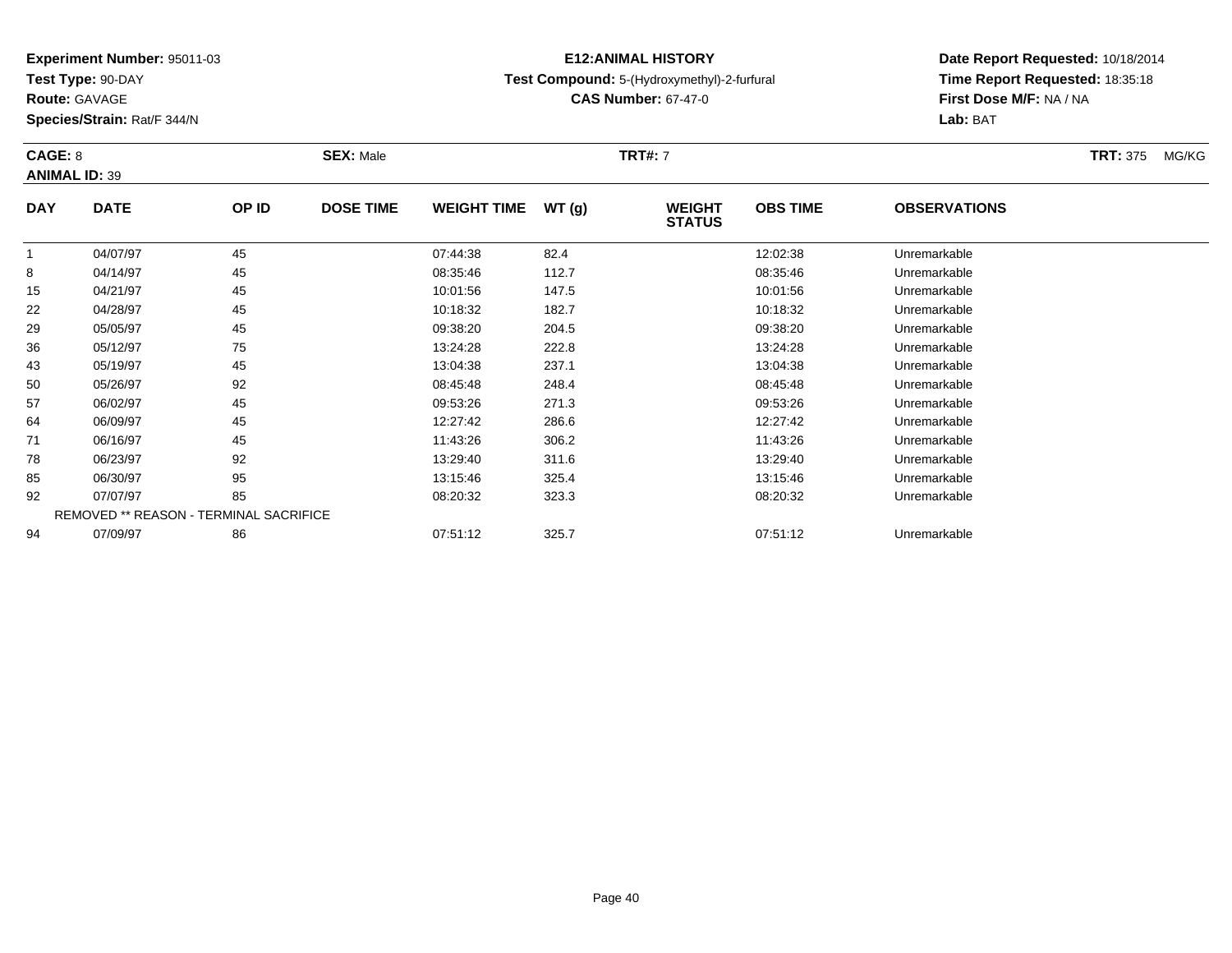**Test Type:** 90-DAY

**Route:** GAVAGE

94

**Species/Strain:** Rat/F 344/N

REMOVED \*\* REASON - TERMINAL SACRIFICE

# **E12:ANIMAL HISTORY**

## **Test Compound:** 5-(Hydroxymethyl)-2-furfural

**CAS Number:** 67-47-0

**Date Report Requested:** 10/18/2014**Time Report Requested:** 18:35:18**First Dose M/F:** NA / NA**Lab:** BAT

#### **CAGE:** 8 **SEX:** Male **TRT#:** <sup>7</sup> **TRT:** 375 MG/KG**ANIMAL ID:** 40**DAY DATE OP ID DOSE TIME WEIGHT TIME WT (g) WEIGHT STATUSOBS TIME OBSERVATIONS** 1 04/07/97 <sup>45</sup> 07:44:38 92.6 12:02:38 Unremarkable 8 04/14/97 <sup>45</sup> 08:35:46 124.5 08:35:46 Unremarkable 155 04/21/97 45 45 10:01:56 157.7 10:01:56 157.7 10:01:56 Unremarkable 22 04/28/97 <sup>45</sup> 10:18:32 188.1 10:18:32 Unremarkable 29 05/05/97 <sup>45</sup> 09:38:20 208.2 09:38:20 Unremarkable 36 05/12/97 <sup>75</sup> 13:24:28 228.9 13:24:28 Unremarkable 43 05/19/97 <sup>45</sup> 13:04:38 246.9 13:04:38 Unremarkable 500 05/26/97 92 92 08:45:48 259.8 08:45:48 08:45:48 Dhremarkable 57 06/02/97 <sup>45</sup> 09:53:26 273.7 09:53:26 Unremarkable 64 06/09/97 <sup>45</sup> 12:27:42 284.4 12:27:42 Unremarkable 71 06/16/97 <sup>45</sup> 11:43:26 301.5 11:43:26 Unremarkable 788 06/23/97 92 92 13:29:40 308.1 13:29 13:29 13:29 308.1 13:29:40 Dhremarkable 85 06/30/97 <sup>95</sup> 13:15:46 314.8 13:15:46 Unremarkable 9207/07/97 <sup>85</sup> 08:20:32 314.6 08:20:32 Unremarkable

07/09/97 <sup>86</sup> 07:51:12 323.7 07:51:12 Unremarkable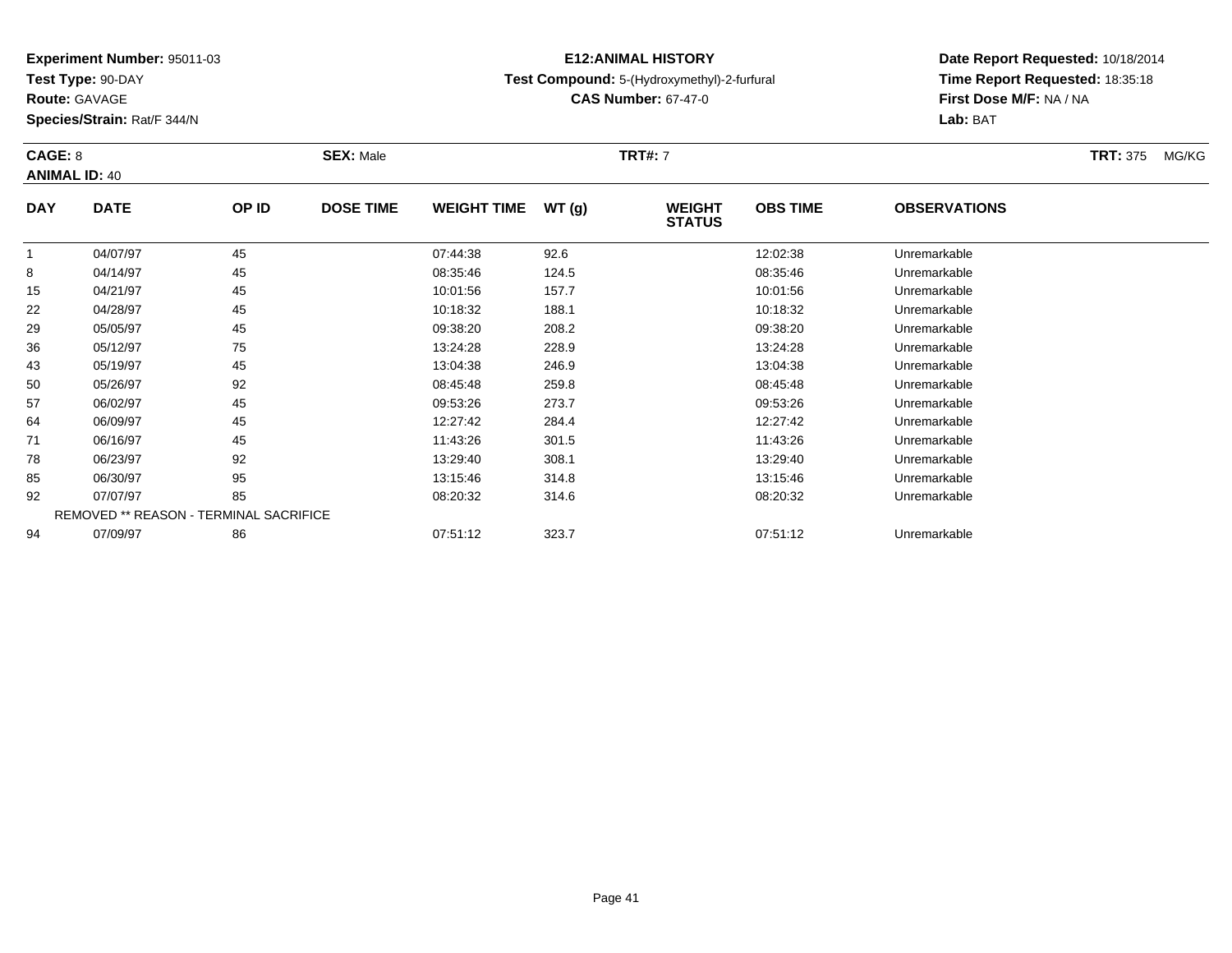**Test Type:** 90-DAY

**Route:** GAVAGE

**Species/Strain:** Rat/F 344/N

# **E12:ANIMAL HISTORY**

**Test Compound:** 5-(Hydroxymethyl)-2-furfural

**CAS Number:** 67-47-0

| CAGE: 9      | <b>ANIMAL ID: 41</b>                          |       | <b>SEX: Male</b> |                    |       | <b>TRT#: 9</b>                 |                 |                     | <b>TRT: 750</b><br>MG/KG |
|--------------|-----------------------------------------------|-------|------------------|--------------------|-------|--------------------------------|-----------------|---------------------|--------------------------|
| <b>DAY</b>   | <b>DATE</b>                                   | OP ID | <b>DOSE TIME</b> | <b>WEIGHT TIME</b> | WT(g) | <b>WEIGHT</b><br><b>STATUS</b> | <b>OBS TIME</b> | <b>OBSERVATIONS</b> |                          |
| $\mathbf{1}$ | 04/07/97                                      | 45    |                  | 07:46:18           | 104.8 |                                | 12:03:10        | Unremarkable        |                          |
| 8            | 04/14/97                                      | 45    |                  | 08:28:28           | 135.5 |                                | 08:28:28        | Unremarkable        |                          |
| 15           | 04/21/97                                      | 45    |                  | 09:54:12           | 174.4 |                                | 09:54:12        | Unremarkable        |                          |
| 22           | 04/28/97                                      | 45    |                  | 10:08:02           | 207.0 |                                | 10:08:02        | Unremarkable        |                          |
| 29           | 05/05/97                                      | 45    |                  | 09:31:04           | 215.7 |                                | 09:31:04        | Unremarkable        |                          |
| 36           | 05/12/97                                      | 75    |                  | 13:26:46           | 234.9 |                                | 13:26:46        | Unremarkable        |                          |
| 43           | 05/19/97                                      | 45    |                  | 13:06:14           | 259.0 |                                | 13:06:14        | Unremarkable        |                          |
| 50           | 05/26/97                                      | 92    |                  | 08:34:54           | 273.7 |                                | 08:34:54        | Unremarkable        |                          |
| 57           | 06/02/97                                      | 45    |                  | 09:57:20           | 283.2 |                                | 09:57:20        | Unremarkable        |                          |
| 64           | 06/09/97                                      | 45    |                  | 12:23:36           | 296.5 |                                | 12:23:36        | Unremarkable        |                          |
| 71           | 06/16/97                                      | 45    |                  | 11:45:00           | 320.9 |                                | 11:45:00        | Unremarkable        |                          |
| 78           | 06/23/97                                      | 92    |                  | 13:35:42           | 321.0 |                                | 13:35:42        | Unremarkable        |                          |
| 85           | 06/30/97                                      | 95    |                  | 13:19:14           | 312.9 |                                | 13:19:14        | Unremarkable        |                          |
| 92           | 07/07/97                                      | 85    |                  | 08:22:34           | 309.2 |                                | 08:22:34        | Unremarkable        |                          |
|              | <b>REMOVED ** REASON - TERMINAL SACRIFICE</b> |       |                  |                    |       |                                |                 |                     |                          |
| 94           | 07/09/97                                      | 86    |                  | 07:53:42           | 325.5 |                                | 07:53:42        | Unremarkable        |                          |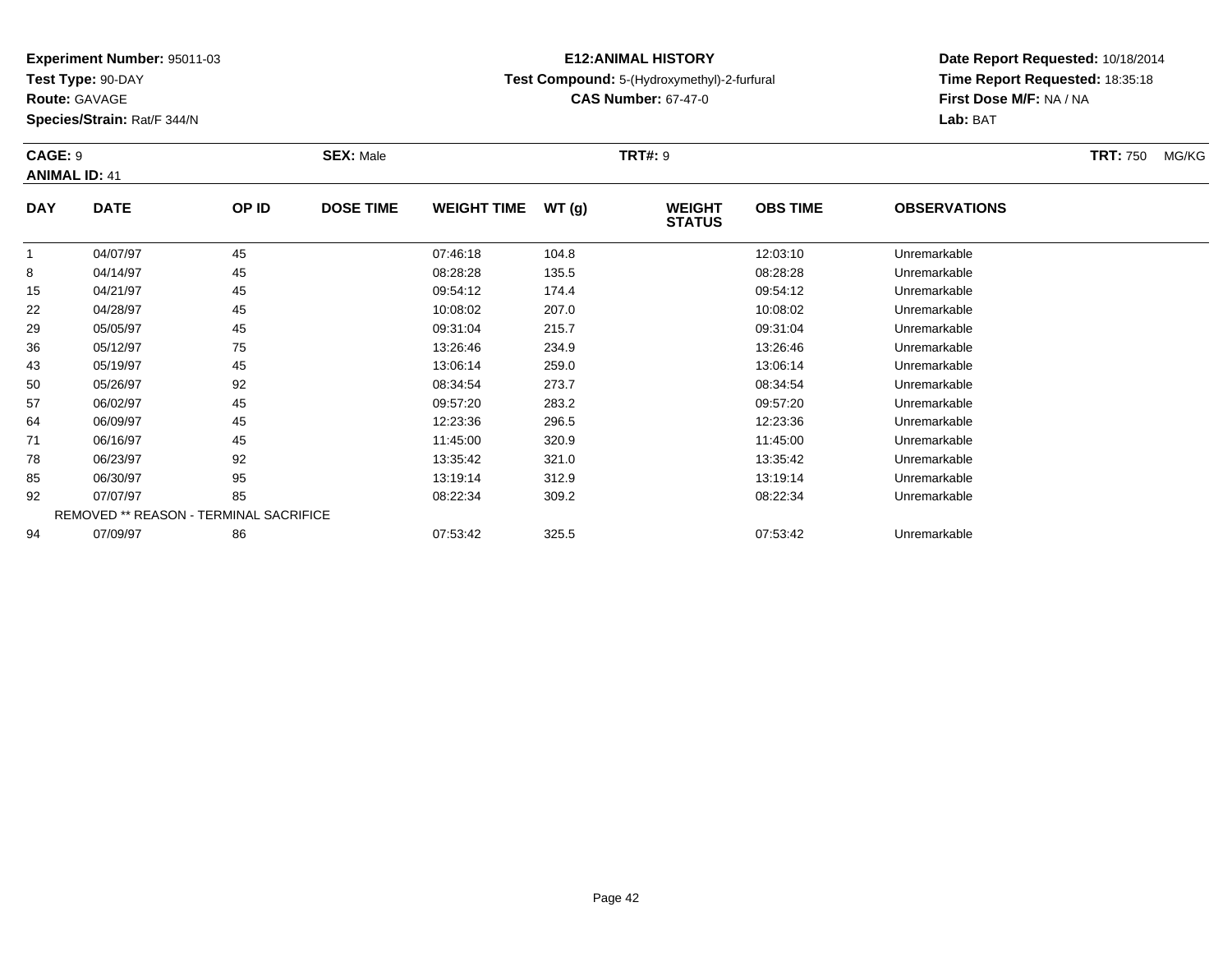**Test Type:** 90-DAY

92

94

# **E12:ANIMAL HISTORY**

# **Test Compound:** 5-(Hydroxymethyl)-2-furfural

**CAS Number:** 67-47-0

**Date Report Requested:** 10/18/2014**Time Report Requested:** 18:35:18**First Dose M/F:** NA / NA**Lab:** BAT

#### **CAGE:** 9 **SEX:** Male **TRT#:** <sup>9</sup> **TRT:** 750 MG/KG**ANIMAL ID:** 42**DAY DATE OP ID DOSE TIME WEIGHT TIME WT (g) WEIGHT STATUSOBS TIME OBSERVATIONS** 11 04/07/97 45 45 07:46:18 85.2 12:03:10 Unremarkable 8 04/14/97 <sup>45</sup> 08:28:28 116.2 08:28:28 Unremarkable 15 04/21/97 <sup>45</sup> 09:54:12 149.1 09:54:12 Unremarkable 22 04/28/97 <sup>45</sup> 10:08:02 181.6 10:08:02 Unremarkable 29 05/05/97 <sup>45</sup> 09:31:04 195.7 09:31:04 Unremarkable 366 05/12/97 75 75 13:26:46 216.1 13:26:46 216.1 13:26:46 05/12/97 Unremarkable 43 05/19/97 <sup>45</sup> 13:06:14 238.7 13:06:14 Unremarkable 500 05/26/97 92 92 08:34:54 253.7 08:37 08:34:54 Dhremarkable 57 06/02/97 <sup>45</sup> 09:57:20 257.2 09:57:20 Unremarkable 64 06/09/97 <sup>45</sup> 12:23:36 276.6 12:23:36 Unremarkable 71 06/16/97 <sup>45</sup> 11:45:00 293.7 11:45:00 Unremarkable 78 06/23/97 <sup>92</sup> 13:35:42 300.3 13:35:42 Unremarkable 8506/30/97 <sup>95</sup> 13:19:14 301.3 13:19:14 Unremarkable

07/07/97 <sup>85</sup> 08:22:34 307.9 08:22:34 Unremarkable

07/09/97 <sup>86</sup> 07:53:42 320.0 07:53:42 Unremarkable

REMOVED \*\* REASON - TERMINAL SACRIFICE

## **Route:** GAVAGE

**Species/Strain:** Rat/F 344/N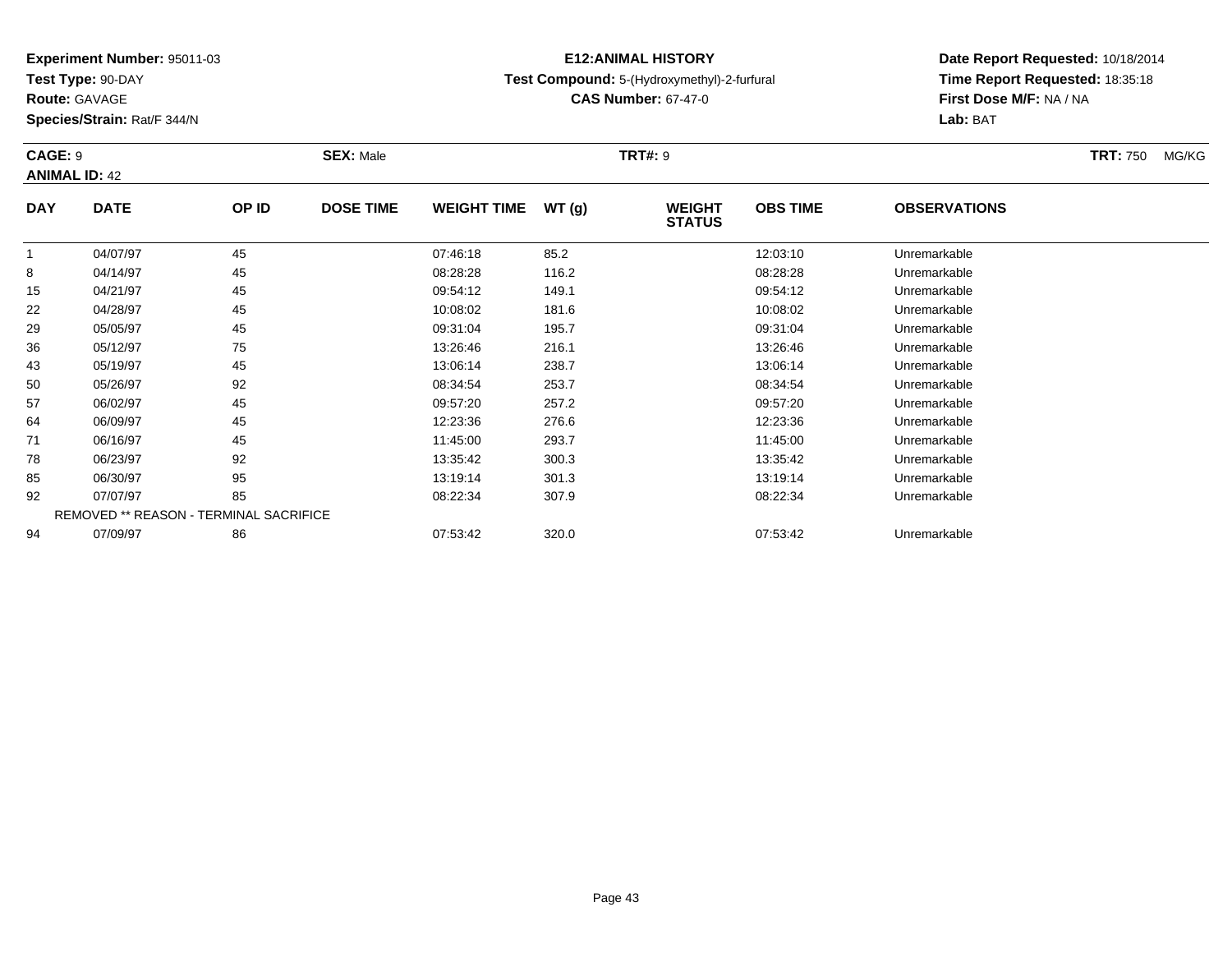**Test Type:** 90-DAY

**Route:** GAVAGE

78

85

92

94

**Species/Strain:** Rat/F 344/N

REMOVED \*\* REASON - TERMINAL SACRIFICE

# **E12:ANIMAL HISTORY**

## **Test Compound:** 5-(Hydroxymethyl)-2-furfural

**CAS Number:** 67-47-0

**Date Report Requested:** 10/18/2014**Time Report Requested:** 18:35:18**First Dose M/F:** NA / NA**Lab:** BAT

#### **CAGE:** 9 **SEX:** Male **TRT#:** <sup>9</sup> **TRT:** 750 MG/KG**ANIMAL ID:** 43**DAY DATE OP ID DOSE TIME WEIGHT TIME WT (g) WEIGHT STATUSOBS TIME OBSERVATIONS** 1 04/07/97 <sup>45</sup> 07:46:18 93.2 12:03:10 Unremarkable 8 04/14/97 <sup>45</sup> 08:28:28 123.0 08:28:28 Unremarkable 15 04/21/97 <sup>45</sup> 09:54:12 157.7 09:54:12 Unremarkable 22 04/28/97 <sup>45</sup> 10:08:02 180.0 10:08:02 Unremarkable 29 05/05/97 <sup>45</sup> 09:31:04 197.3 09:31:04 Unremarkable 36 05/12/97 <sup>75</sup> 13:26:46 222.8 13:26:46 Unremarkable 43 05/19/97 <sup>45</sup> 13:06:14 240.3 13:06:14 Unremarkable 50 05/26/97 <sup>92</sup> 08:34:54 253.1 08:34:54 Unremarkable 57 06/02/97 <sup>45</sup> 09:57:20 262.7 09:57:20 Unremarkable 64 06/09/97 <sup>45</sup> 12:23:36 278.3 12:23:36 Unremarkable 7106/16/97 <sup>45</sup> 11:45:00 297.3 11:45:00 Unremarkable

06/23/97 <sup>92</sup> 13:35:42 300.9 13:35:42 Unremarkable

06/30/97 <sup>95</sup> 13:19:14 302.3 13:19:14 Unremarkable

07/07/97 <sup>85</sup> 08:22:34 314.4 08:22:34 Unremarkable

07/09/97 <sup>86</sup> 07:53:42 311.8 07:53:42 Unremarkable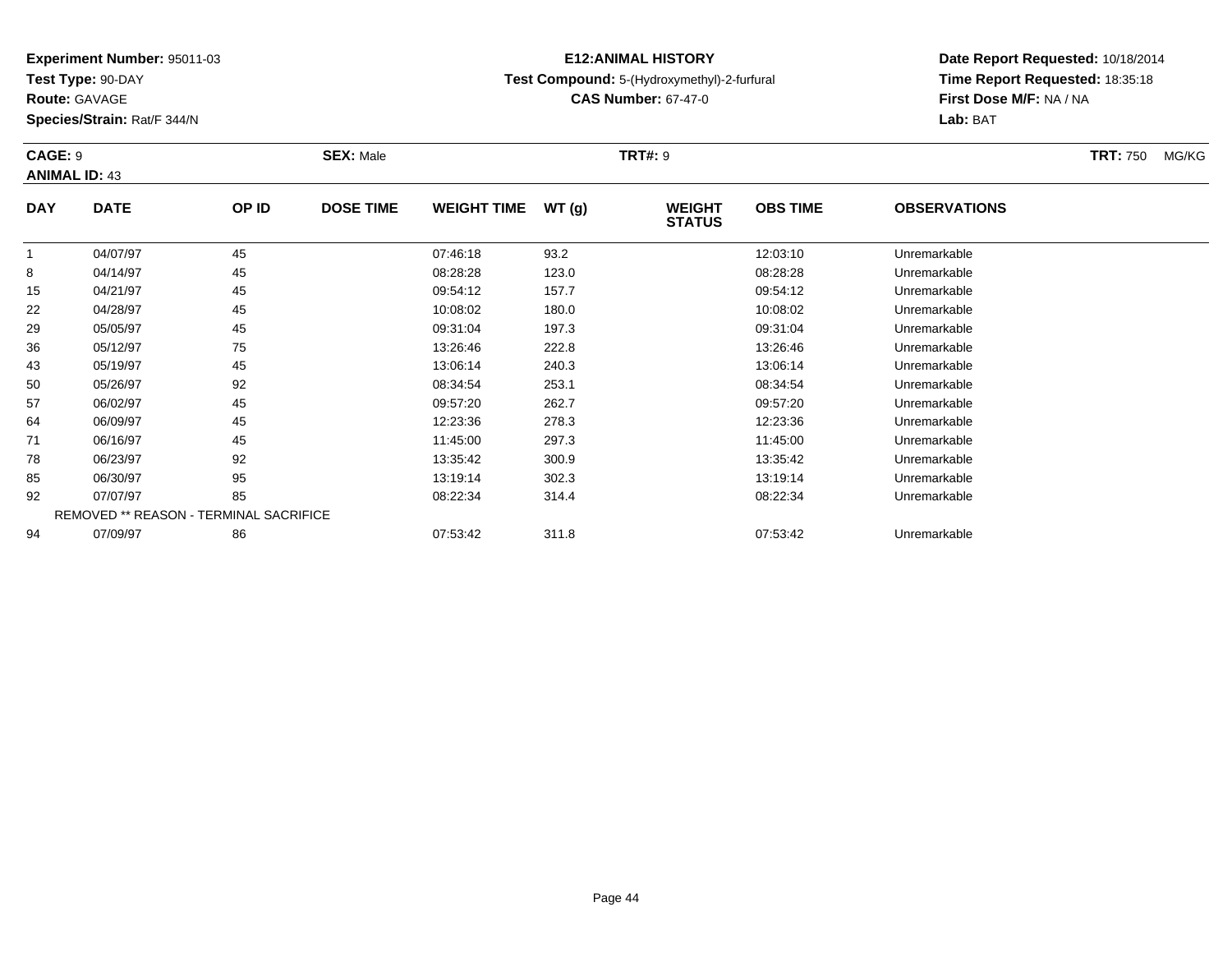**Test Type:** 90-DAY

**Route:** GAVAGE

94

**Species/Strain:** Rat/F 344/N

REMOVED \*\* REASON - TERMINAL SACRIFICE

# **E12:ANIMAL HISTORY**

**Test Compound:** 5-(Hydroxymethyl)-2-furfural

**CAS Number:** 67-47-0

**Date Report Requested:** 10/18/2014**Time Report Requested:** 18:35:18**First Dose M/F:** NA / NA**Lab:** BAT

| <b>CAGE: 9</b><br><b>ANIMAL ID: 44</b> |             |       | <b>SEX: Male</b> |                    |       | <b>TRT#: 9</b>                 |                 |                     | <b>TRT: 750</b> | MG/KG |
|----------------------------------------|-------------|-------|------------------|--------------------|-------|--------------------------------|-----------------|---------------------|-----------------|-------|
| <b>DAY</b>                             | <b>DATE</b> | OP ID | <b>DOSE TIME</b> | <b>WEIGHT TIME</b> | WT(g) | <b>WEIGHT</b><br><b>STATUS</b> | <b>OBS TIME</b> | <b>OBSERVATIONS</b> |                 |       |
|                                        | 04/07/97    | 45    |                  | 07:46:18           | 78.4  |                                | 12:03:10        | Unremarkable        |                 |       |
| 8                                      | 04/14/97    | 45    |                  | 08:28:28           | 102.4 |                                | 08:28:28        | Unremarkable        |                 |       |
| 15                                     | 04/21/97    | 45    |                  | 09:54:12           | 127.6 |                                | 09:54:12        | Unremarkable        |                 |       |
| 22                                     | 04/28/97    | 45    |                  | 10:08:02           | 153.2 |                                | 10:08:02        | Unremarkable        |                 |       |
| 29                                     | 05/05/97    | 45    |                  | 09:31:04           | 166.3 |                                | 09:31:04        | Unremarkable        |                 |       |
| 36                                     | 05/12/97    | 75    |                  | 13:26:46           | 185.0 |                                | 13:26:46        | Unremarkable        |                 |       |
| 43                                     | 05/19/97    | 45    |                  | 13:06:14           | 200.5 |                                | 13:06:14        | Unremarkable        |                 |       |
| 50                                     | 05/26/97    | 92    |                  | 08:34:54           | 212.9 |                                | 08:34:54        | Unremarkable        |                 |       |
| 57                                     | 06/02/97    | 45    |                  | 09:57:20           | 222.8 |                                | 09:57:20        | Unremarkable        |                 |       |
| 64                                     | 06/09/97    | 45    |                  | 12:23:36           | 243.5 |                                | 12:23:36        | Unremarkable        |                 |       |
| 71                                     | 06/16/97    | 45    |                  | 11:45:00           | 255.5 |                                | 11:45:00        | Unremarkable        |                 |       |
| 78                                     | 06/23/97    | 92    |                  | 13:35:42           | 255.1 |                                | 13:35:42        | Unremarkable        |                 |       |
| 85                                     | 06/30/97    | 95    |                  | 13:19:14           | 258.2 |                                | 13:19:14        | Unremarkable        |                 |       |
| 92                                     | 07/07/97    | 85    |                  | 08:22:34           | 271.4 |                                | 08:22:34        | Unremarkable        |                 |       |

07/09/97 <sup>86</sup> 07:53:42 272.1 07:53:42 Unremarkable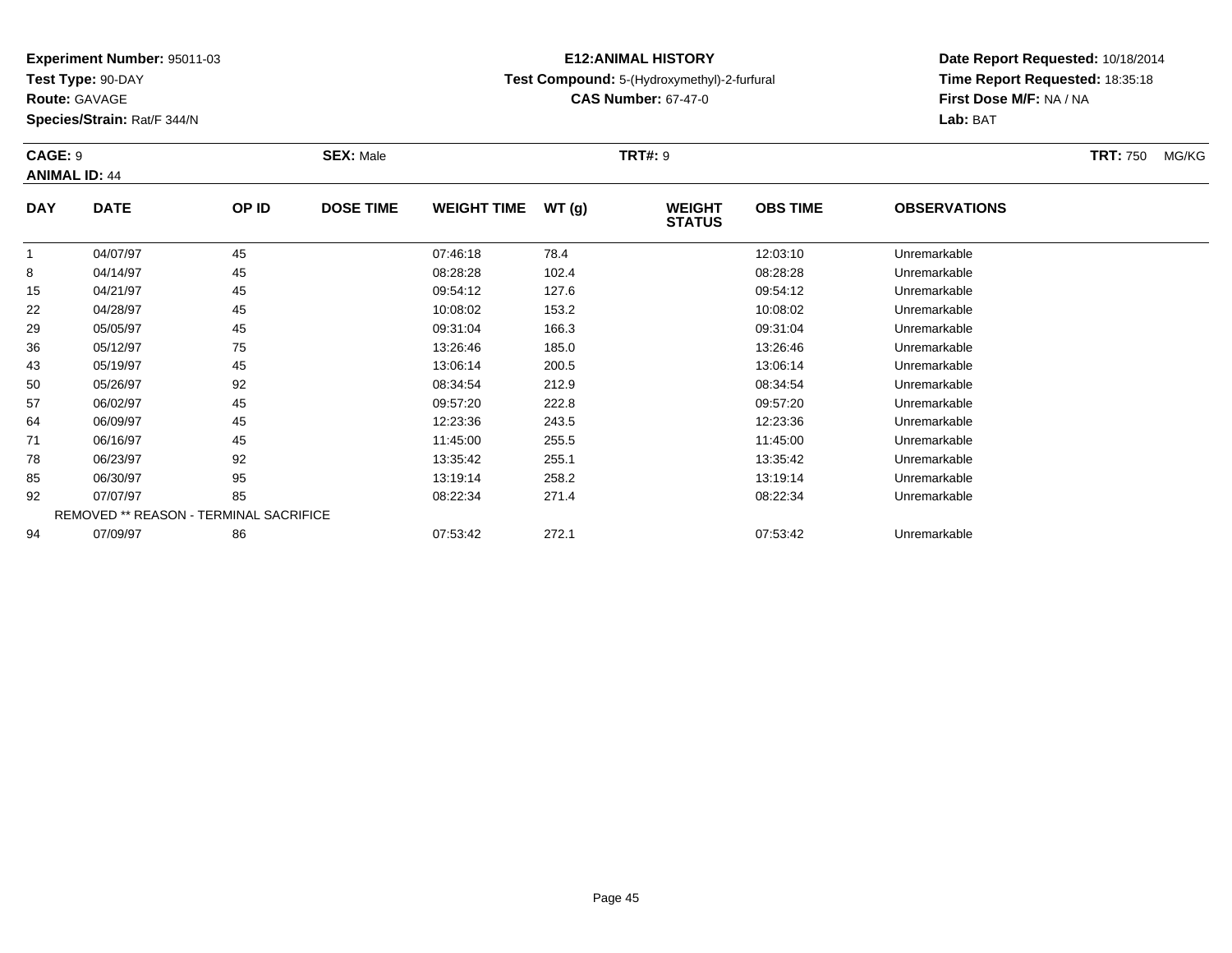**Test Type:** 90-DAY

**Route:** GAVAGE

92

94

**Species/Strain:** Rat/F 344/N

REMOVED \*\* REASON - TERMINAL SACRIFICE

# **E12:ANIMAL HISTORY**

# **Test Compound:** 5-(Hydroxymethyl)-2-furfural

**CAS Number:** 67-47-0

**Date Report Requested:** 10/18/2014**Time Report Requested:** 18:35:18**First Dose M/F:** NA / NA**Lab:** BAT

#### **CAGE:** 9 **SEX:** Male **TRT#:** <sup>9</sup> **TRT:** 750 MG/KG**ANIMAL ID:** 45**DAY DATE OP ID DOSE TIME WEIGHT TIME WT (g) WEIGHT STATUSOBS TIME OBSERVATIONS** 11 04/07/97 15 45 07:46:18 107.4 12:03:10 12:03:10 Unremarkable 8 04/14/97 <sup>45</sup> 08:28:28 140.9 08:28:28 Unremarkable 15 04/21/97 <sup>45</sup> 09:54:12 177.6 09:54:12 Unremarkable 22 04/28/97 <sup>45</sup> 10:08:02 211.0 10:08:02 Unremarkable 29 05/05/97 <sup>45</sup> 09:31:04 225.9 09:31:04 Unremarkable 366 05/12/97 75 75 13:26:46 253.3 13:26:46 13:26:46 13:26:46 13:26:46 Diremarkable 43 05/19/97 <sup>45</sup> 13:06:14 271.6 13:06:14 Unremarkable 50 05/26/97 <sup>92</sup> 08:34:54 286.6 08:34:54 Unremarkable 57 06/02/97 <sup>45</sup> 09:57:20 298.9 09:57:20 Unremarkable 64 06/09/97 <sup>45</sup> 12:23:36 311.9 12:23:36 Unremarkable 71 06/16/97 <sup>45</sup> 11:45:00 326.9 11:45:00 Unremarkable 788 06/23/97 92 92 13:35:42 332.5 13:35.42 13:35:42 Dhremarkable 8506/30/97 <sup>95</sup> 13:19:14 333.6 13:19:14 Unremarkable

07/07/97 <sup>85</sup> 08:22:34 344.5 08:22:34 Unremarkable

07/09/97 <sup>86</sup> 07:53:42 348.4 07:53:42 Unremarkable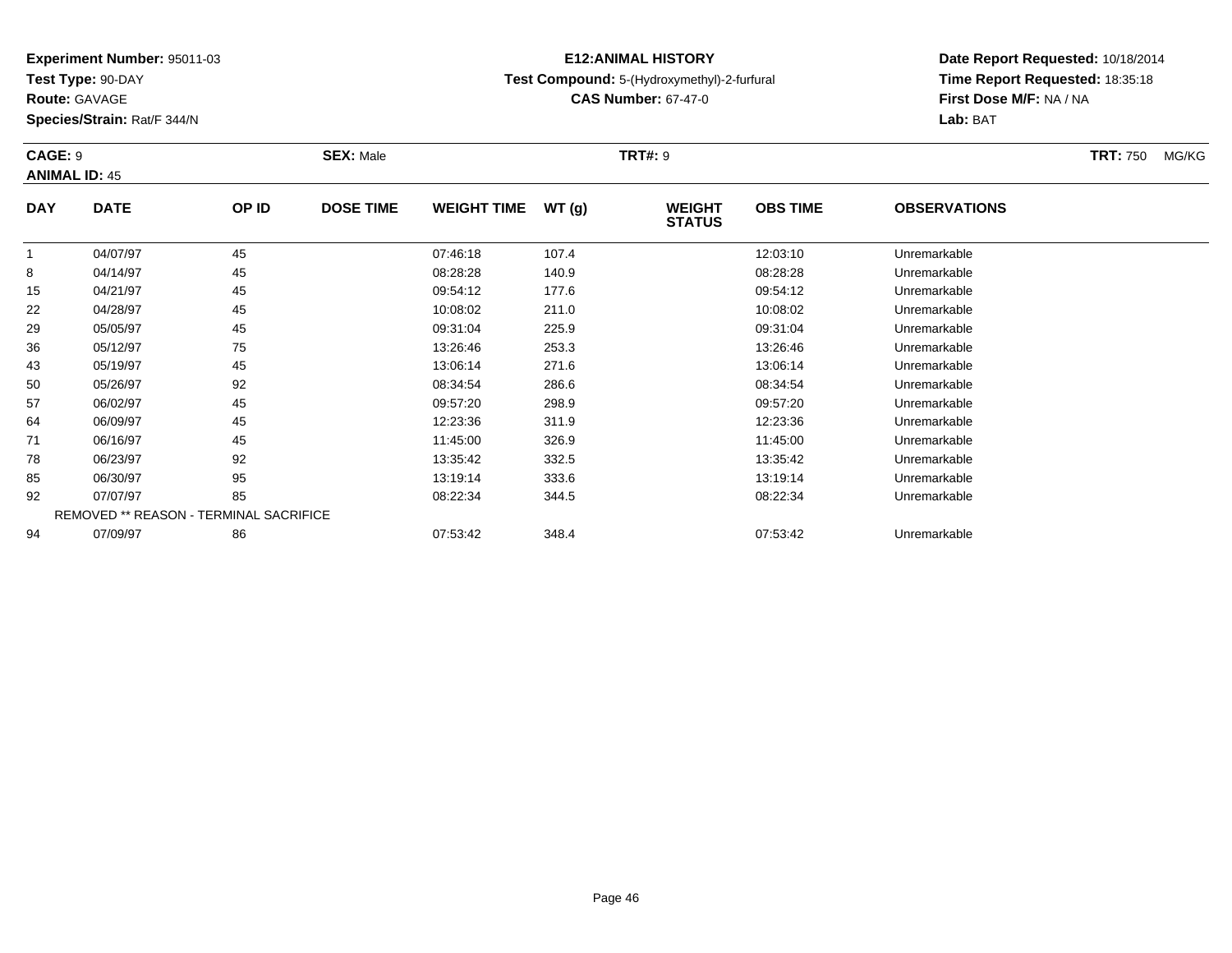**Test Type:** 90-DAY

**Route:** GAVAGE

94

**Species/Strain:** Rat/F 344/N

# **E12:ANIMAL HISTORY**

## **Test Compound:** 5-(Hydroxymethyl)-2-furfural

**CAS Number:** 67-47-0

**Date Report Requested:** 10/18/2014**Time Report Requested:** 18:35:18**First Dose M/F:** NA / NA**Lab:** BAT

| <b>CAGE: 10</b> | <b>ANIMAL ID: 46</b>                          |       | <b>SEX: Male</b> |                    |       | <b>TRT#:</b> 9                 |                 |                     | <b>TRT: 750</b> | MG/KG |
|-----------------|-----------------------------------------------|-------|------------------|--------------------|-------|--------------------------------|-----------------|---------------------|-----------------|-------|
| <b>DAY</b>      | <b>DATE</b>                                   | OP ID | <b>DOSE TIME</b> | <b>WEIGHT TIME</b> | WT(g) | <b>WEIGHT</b><br><b>STATUS</b> | <b>OBS TIME</b> | <b>OBSERVATIONS</b> |                 |       |
|                 | 04/07/97                                      | 45    |                  | 07:47:30           | 66.2  |                                | 12:03:40        | Unremarkable        |                 |       |
| 8               | 04/14/97                                      | 45    |                  | 08:30:16           | 95.3  |                                | 08:30:16        | Unremarkable        |                 |       |
| 15              | 04/21/97                                      | 45    |                  | 09:55:46           | 130.7 |                                | 09:55:46        | Unremarkable        |                 |       |
| 22              | 04/28/97                                      | 45    |                  | 10:11:52           | 160.3 |                                | 10:11:52        | Unremarkable        |                 |       |
| 29              | 05/05/97                                      | 45    |                  | 09:33:02           | 190.1 |                                | 09:33:02        | Unremarkable        |                 |       |
| 36              | 05/12/97                                      | 75    |                  | 13:31:20           | 205.6 |                                | 13:31:20        | Unremarkable        |                 |       |
| 43              | 05/19/97                                      | 45    |                  | 13:09:06           | 215.4 |                                | 13:09:06        | Unremarkable        |                 |       |
| 50              | 05/26/97                                      | 92    |                  | 08:39:14           | 220.2 |                                | 08:39:14        | Unremarkable        |                 |       |
| 57              | 06/02/97                                      | 45    |                  | 09:59:16           | 247.1 |                                | 09:59:16        | Unremarkable        |                 |       |
| 64              | 06/09/97                                      | 45    |                  | 12:25:00           | 262.3 |                                | 12:25:00        | Unremarkable        |                 |       |
| 71              | 06/16/97                                      | 45    |                  | 11:46:42           | 286.8 |                                | 11:46:42        | Unremarkable        |                 |       |
| 78              | 06/23/97                                      | 92    |                  | 13:33:52           | 289.9 |                                | 13:33:52        | Unremarkable        |                 |       |
| 85              | 06/30/97                                      | 95    |                  | 13:21:18           | 299.1 |                                | 13:21:18        | Unremarkable        |                 |       |
| 92              | 07/07/97                                      | 85    |                  | 08:25:20           | 296.5 |                                | 08:25:20        | Unremarkable        |                 |       |
|                 | <b>REMOVED ** REASON - TERMINAL SACRIFICE</b> |       |                  |                    |       |                                |                 |                     |                 |       |

07/09/97 <sup>86</sup> 07:55:52 308.9 07:55:52 Unremarkable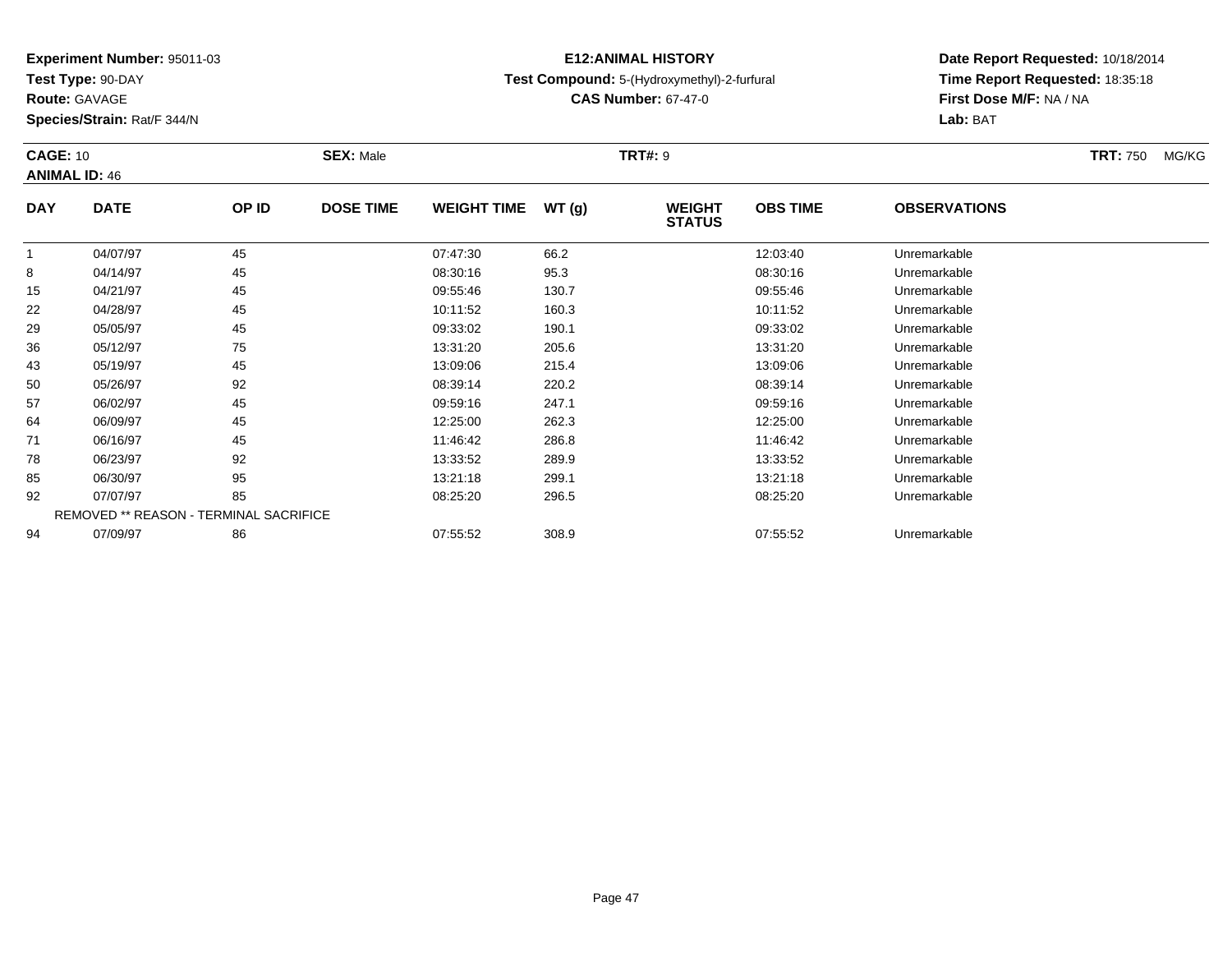**Test Type:** 90-DAY

**Route:** GAVAGE

64

71

78

85

92

94

**Species/Strain:** Rat/F 344/N

REMOVED \*\* REASON - TERMINAL SACRIFICE

# **E12:ANIMAL HISTORY**

## **Test Compound:** 5-(Hydroxymethyl)-2-furfural

**CAS Number:** 67-47-0

**Date Report Requested:** 10/18/2014**Time Report Requested:** 18:35:18**First Dose M/F:** NA / NA**Lab:** BAT

#### **CAGE:** 10 **SEX:** Male **TRT#:** <sup>9</sup> **TRT:** 750 MG/KG**ANIMAL ID:** 47**DAY DATE OP ID DOSE TIME WEIGHT TIME WT (g) WEIGHT STATUSOBS TIME OBSERVATIONS** 11 04/07/97 45 45 07:47:30 70.2 12:03:40 1 07:47:30 Dhremarkable 8 04/14/97 <sup>45</sup> 08:30:16 93.5 08:30:16 Unremarkable 15 04/21/97 <sup>45</sup> 09:55:46 126.0 09:55:46 Unremarkable 22 04/28/97 <sup>45</sup> 10:11:52 156.4 10:11:52 Unremarkable 29 05/05/97 <sup>45</sup> 09:33:02 184.1 09:33:02 Unremarkable 36 05/12/97 <sup>75</sup> 13:31:20 202.4 13:31:20 Unremarkable 433 05/19/97 45 45 13:09:06 214.1 13:09 145 13:09:06 214.1 50 05/26/97 <sup>92</sup> 08:39:14 221.1 08:39:14 Unremarkable 5706/02/97 <sup>45</sup> 09:59:16 241.4 09:59:16 Unremarkable

06/09/97 <sup>45</sup> 12:25:00 258.5 12:25:00 Unremarkable

06/16/97 <sup>45</sup> 11:46:42 282.5 11:46:42 Unremarkable

06/23/97 <sup>92</sup> 13:33:52 289.0 13:33:52 Unremarkable

06/30/97 <sup>95</sup> 13:21:18 299.0 13:21:18 Unremarkable

07/07/97 <sup>85</sup> 08:25:20 295.4 08:25:20 Unremarkable

07/09/97 <sup>86</sup> 07:55:52 310.7 07:55:52 Unremarkable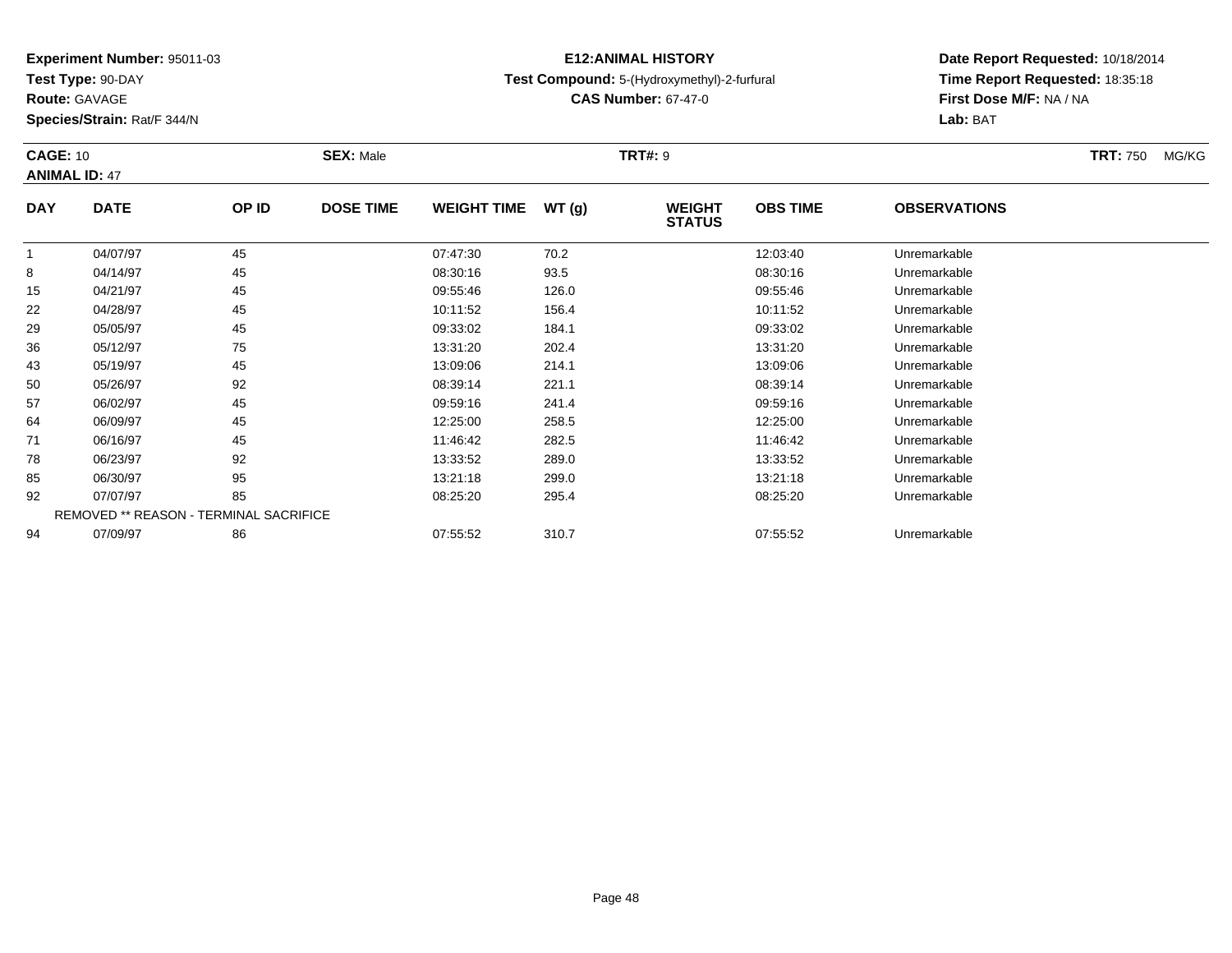**Test Type:** 90-DAY

**Route:** GAVAGE

**Species/Strain:** Rat/F 344/N

# **E12:ANIMAL HISTORY**

**Test Compound:** 5-(Hydroxymethyl)-2-furfural

**CAS Number:** 67-47-0

**Date Report Requested:** 10/18/2014**Time Report Requested:** 18:35:18**First Dose M/F:** NA / NA**Lab:** BAT

#### **CAGE:** 10 **SEX:** Male **TRT#:** <sup>9</sup> **TRT:** 750 MG/KG**ANIMAL ID:** 48**DAY DATE OP ID DOSE TIME WEIGHT TIME WT (g) WEIGHT STATUSOBS TIME OBSERVATIONS** 11 04/07/97 12:03:40 Unremarkable 12:03:40 8 04/14/97 <sup>45</sup> 08:30:16 134.0 08:30:16 Unremarkable 15 04/21/97 <sup>45</sup> 09:55:46 175.2 09:55:46 Unremarkable 22 04/28/97 <sup>45</sup> 10:11:52 202.8 10:11:52 Unremarkable 29 05/05/97 <sup>45</sup> 09:33:02 221.0 09:33:02 Unremarkable 36 05/12/97 <sup>75</sup> 13:31:20 235.5 13:31:20 Unremarkable 43 05/19/97 <sup>45</sup> 13:09:06 221.0 13:09:06 Unremarkable 50 05/26/97 <sup>92</sup> 08:39:14 217.7 08:39:14 Unremarkable 57 06/02/97 <sup>45</sup> 09:59:16 244.8 09:59:16 Unremarkable 64 06/09/97 <sup>45</sup> 12:25:00 275.1 12:25:00 Unremarkable 71 06/16/97 <sup>45</sup> 11:46:42 303.9 11:46:42 Unremarkable 788 06/23/97 92 92 13:33:52 304.1 13:34 13:33:52 Dhremarkable 85 06/30/97 <sup>95</sup> 13:21:18 313.3 13:21:18 Unremarkable 92 07/07/97 <sup>85</sup> 08:25:20 316.3 08:25:20 Unremarkable REMOVED \*\* REASON - TERMINAL SACRIFICE94

07/09/97 <sup>86</sup> 07:55:52 324.7 07:55:52 Unremarkable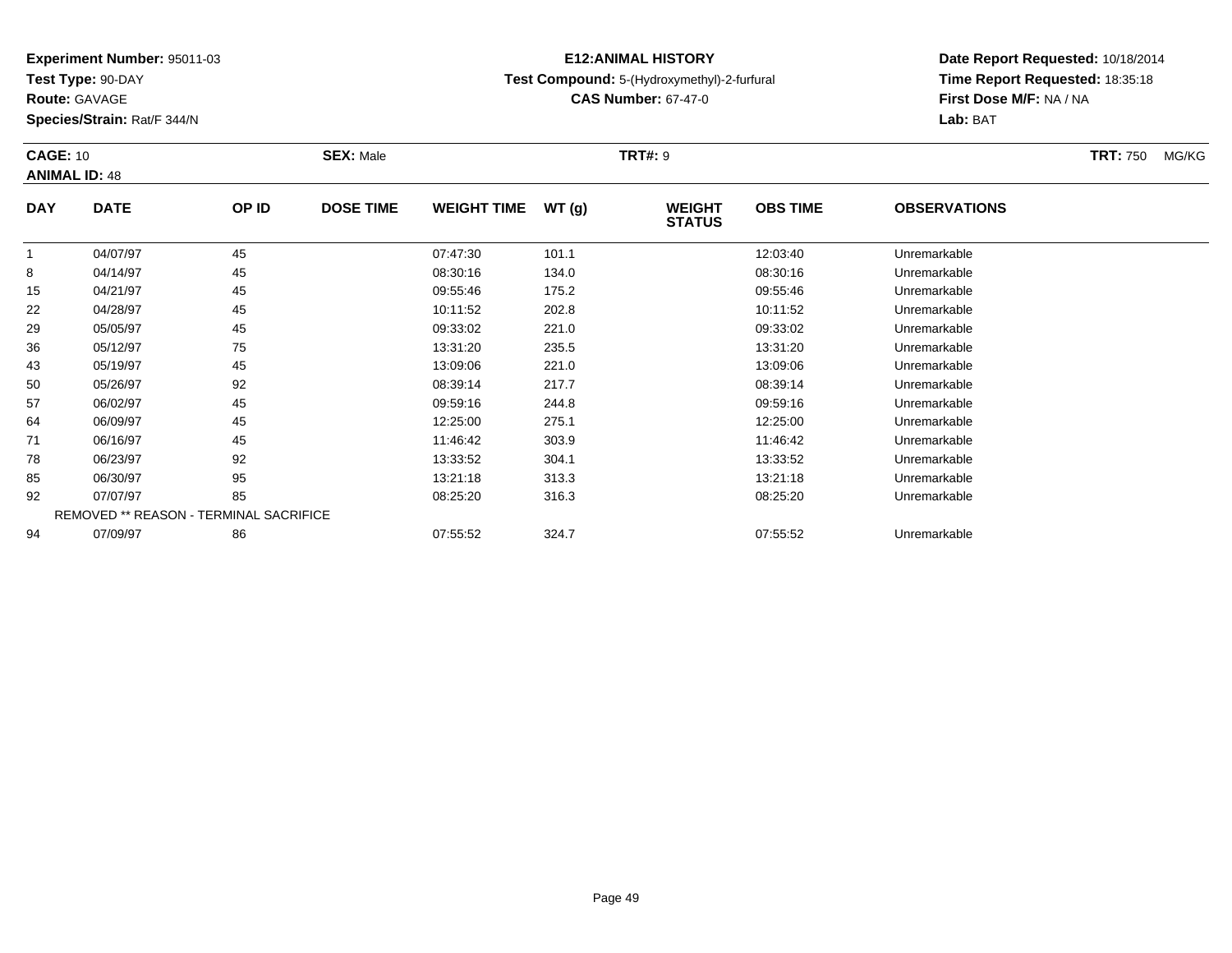**Test Type:** 90-DAY

**Route:** GAVAGE

94

**Species/Strain:** Rat/F 344/N

# **E12:ANIMAL HISTORY**

## **Test Compound:** 5-(Hydroxymethyl)-2-furfural

**CAS Number:** 67-47-0

**Date Report Requested:** 10/18/2014**Time Report Requested:** 18:35:18**First Dose M/F:** NA / NA**Lab:** BAT

| <b>CAGE: 10</b> | <b>ANIMAL ID: 49</b>                          |       | <b>SEX: Male</b> |                    |       | <b>TRT#: 9</b>                 |                 |                     | <b>TRT: 750</b> | MG/KG |
|-----------------|-----------------------------------------------|-------|------------------|--------------------|-------|--------------------------------|-----------------|---------------------|-----------------|-------|
| <b>DAY</b>      | <b>DATE</b>                                   | OP ID | <b>DOSE TIME</b> | <b>WEIGHT TIME</b> | WT(g) | <b>WEIGHT</b><br><b>STATUS</b> | <b>OBS TIME</b> | <b>OBSERVATIONS</b> |                 |       |
|                 | 04/07/97                                      | 45    |                  | 07:47:30           | 88.4  |                                | 12:03:40        | Unremarkable        |                 |       |
| 8               | 04/14/97                                      | 45    |                  | 08:30:16           | 122.3 |                                | 08:30:16        | Unremarkable        |                 |       |
| 15              | 04/21/97                                      | 45    |                  | 09:55:46           | 159.3 |                                | 09:55:46        | Unremarkable        |                 |       |
| 22              | 04/28/97                                      | 45    |                  | 10:11:52           | 191.7 |                                | 10:11:52        | Unremarkable        |                 |       |
| 29              | 05/05/97                                      | 45    |                  | 09:33:02           | 221.9 |                                | 09:33:02        | Unremarkable        |                 |       |
| 36              | 05/12/97                                      | 75    |                  | 13:31:20           | 238.7 |                                | 13:31:20        | Unremarkable        |                 |       |
| 43              | 05/19/97                                      | 45    |                  | 13:09:06           | 255.2 |                                | 13:09:06        | Unremarkable        |                 |       |
| 50              | 05/26/97                                      | 92    |                  | 08:39:14           | 262.9 |                                | 08:39:14        | Unremarkable        |                 |       |
| 57              | 06/02/97                                      | 45    |                  | 09:59:16           | 283.5 |                                | 09:59:16        | Unremarkable        |                 |       |
| 64              | 06/09/97                                      | 45    |                  | 12:25:00           | 298.0 |                                | 12:25:00        | Unremarkable        |                 |       |
| 71              | 06/16/97                                      | 45    |                  | 11:46:42           | 317.1 |                                | 11:46:42        | Unremarkable        |                 |       |
| 78              | 06/23/97                                      | 92    |                  | 13:33:52           | 329.7 |                                | 13:33:52        | Unremarkable        |                 |       |
| 85              | 06/30/97                                      | 95    |                  | 13:21:18           | 339.4 |                                | 13:21:18        | Unremarkable        |                 |       |
| 92              | 07/07/97                                      | 85    |                  | 08:25:20           | 320.8 |                                | 08:25:20        | Unremarkable        |                 |       |
|                 | <b>REMOVED ** REASON - TERMINAL SACRIFICE</b> |       |                  |                    |       |                                |                 |                     |                 |       |

07/09/97 <sup>86</sup> 07:55:52 333.1 07:55:52 Unremarkable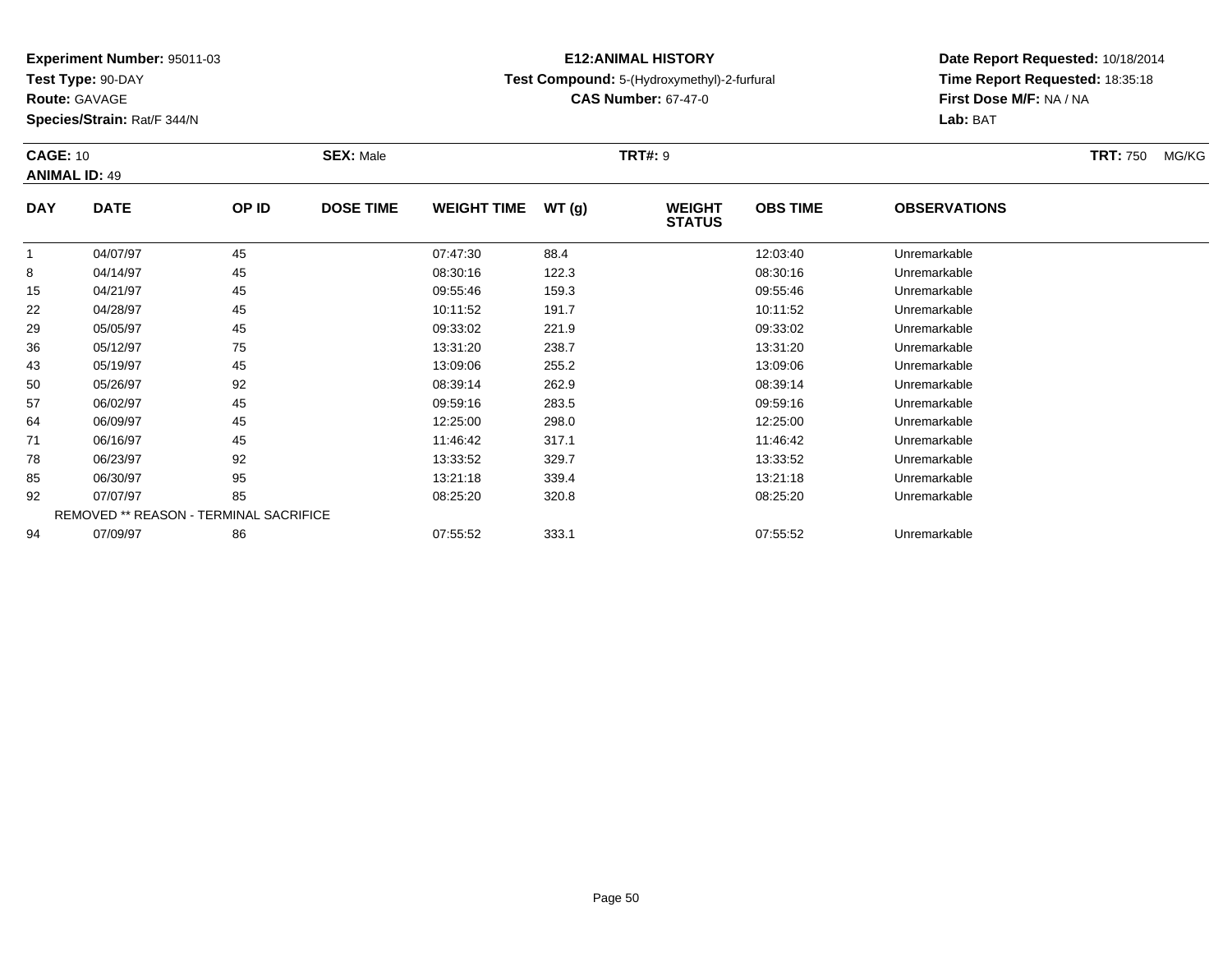**Test Type:** 90-DAY

**Route:** GAVAGE

94

**Species/Strain:** Rat/F 344/N

# **E12:ANIMAL HISTORY**

## **Test Compound:** 5-(Hydroxymethyl)-2-furfural

**CAS Number:** 67-47-0

**Date Report Requested:** 10/18/2014**Time Report Requested:** 18:35:18**First Dose M/F:** NA / NA**Lab:** BAT

| <b>CAGE: 10</b> | <b>ANIMAL ID: 50</b>                   |       | <b>SEX: Male</b> |                    |       | <b>TRT#: 9</b>                 |                 |                     | <b>TRT: 750</b> | MG/KG |
|-----------------|----------------------------------------|-------|------------------|--------------------|-------|--------------------------------|-----------------|---------------------|-----------------|-------|
| <b>DAY</b>      | <b>DATE</b>                            | OP ID | <b>DOSE TIME</b> | <b>WEIGHT TIME</b> | WT(g) | <b>WEIGHT</b><br><b>STATUS</b> | <b>OBS TIME</b> | <b>OBSERVATIONS</b> |                 |       |
|                 | 04/07/97                               | 45    |                  | 07:47:30           | 93.7  |                                | 12:03:40        | Unremarkable        |                 |       |
| 8               | 04/14/97                               | 45    |                  | 08:30:16           | 123.1 |                                | 08:30:16        | Unremarkable        |                 |       |
| 15              | 04/21/97                               | 45    |                  | 09:55:46           | 158.7 |                                | 09:55:46        | Unremarkable        |                 |       |
| 22              | 04/28/97                               | 45    |                  | 10:11:52           | 191.5 |                                | 10:11:52        | Unremarkable        |                 |       |
| 29              | 05/05/97                               | 45    |                  | 09:33:02           | 214.3 |                                | 09:33:02        | Unremarkable        |                 |       |
| 36              | 05/12/97                               | 75    |                  | 13:31:20           | 226.5 |                                | 13:31:20        | Unremarkable        |                 |       |
| 43              | 05/19/97                               | 45    |                  | 13:09:06           | 239.4 |                                | 13:09:06        | Unremarkable        |                 |       |
| 50              | 05/26/97                               | 92    |                  | 08:39:14           | 253.7 |                                | 08:39:14        | Unremarkable        |                 |       |
| 57              | 06/02/97                               | 45    |                  | 09:59:16           | 270.4 |                                | 09:59:16        | Unremarkable        |                 |       |
| 64              | 06/09/97                               | 45    |                  | 12:25:00           | 282.5 |                                | 12:25:00        | Unremarkable        |                 |       |
| 71              | 06/16/97                               | 45    |                  | 11:46:42           | 307.5 |                                | 11:46:42        | Unremarkable        |                 |       |
| 78              | 06/23/97                               | 92    |                  | 13:33:52           | 312.4 |                                | 13:33:52        | Unremarkable        |                 |       |
| 85              | 06/30/97                               | 95    |                  | 13:21:18           | 314.5 |                                | 13:21:18        | Unremarkable        |                 |       |
| 92              | 07/07/97                               | 85    |                  | 08:25:20           | 312.2 |                                | 08:25:20        | Unremarkable        |                 |       |
|                 | REMOVED ** REASON - TERMINAL SACRIFICE |       |                  |                    |       |                                |                 |                     |                 |       |

07/09/97 <sup>86</sup> 07:55:52 322.2 07:55:52 Unremarkable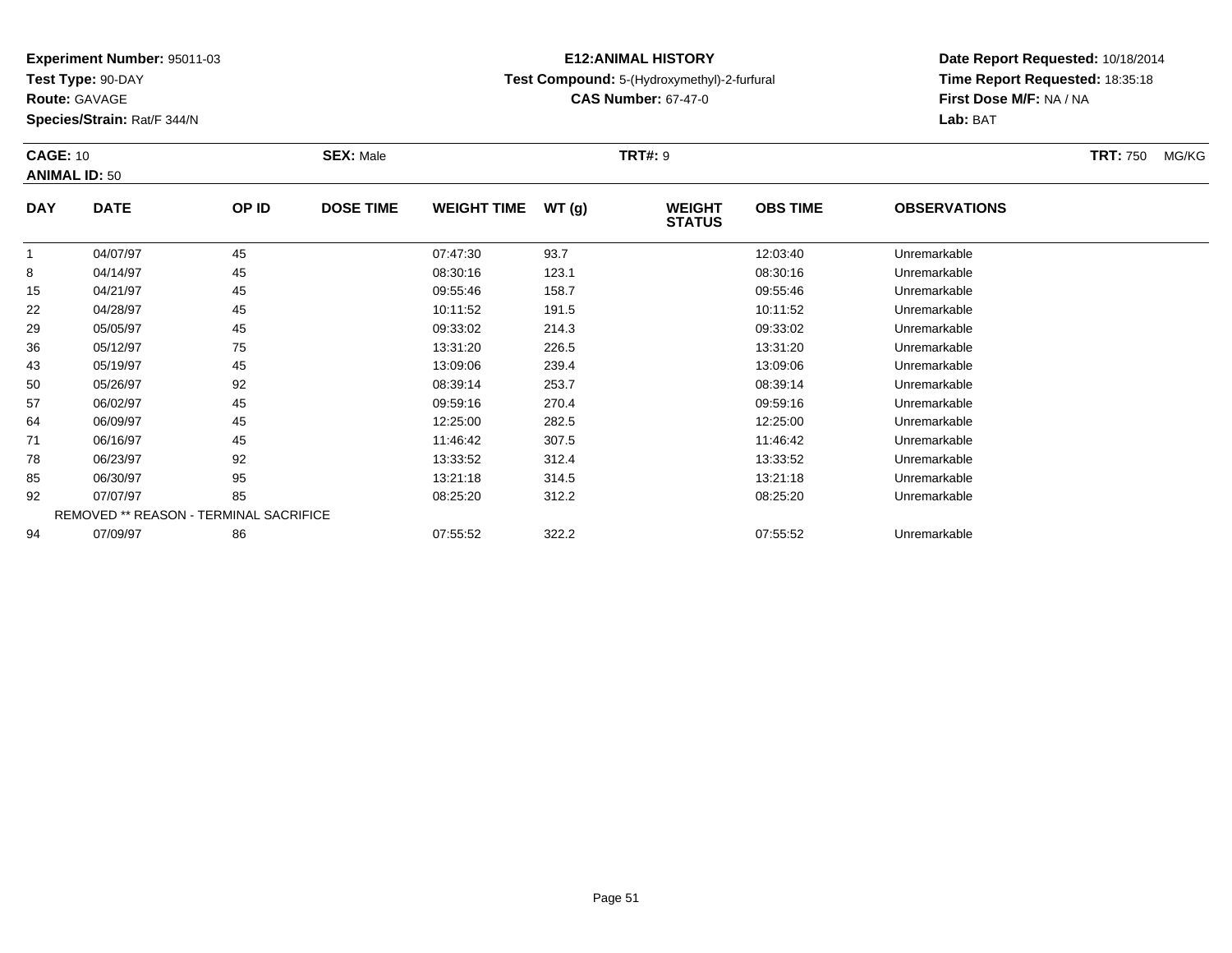**Test Type:** 90-DAY

**Route:** GAVAGE

64

71

78

85

92

94

**Species/Strain:** Rat/F 344/N

REMOVED \*\* REASON - TERMINAL SACRIFICE

# **E12:ANIMAL HISTORY**

### **Test Compound:** 5-(Hydroxymethyl)-2-furfural

**CAS Number:** 67-47-0

**Date Report Requested:** 10/18/2014**Time Report Requested:** 18:35:18**First Dose M/F:** NA / NA**Lab:** BAT

#### **CAGE:** 11 **SEX:** Male **TRT#:** <sup>11</sup> **TRT:** 1500 MG/KG**ANIMAL ID:** 51**DAY DATE OP ID DOSE TIME WEIGHT TIME WT (g) WEIGHT STATUSOBS TIME OBSERVATIONS** 1 04/07/97 <sup>45</sup> 07:49:14 109.8 12:04:12 Unremarkable 8 04/14/97 <sup>45</sup> 08:20:42 145.3 08:20:42 Unremarkable 15 04/21/97 <sup>45</sup> 09:48:02 185.1 09:48:02 Unremarkable 22 04/28/97 <sup>45</sup> 10:01:52 198.3 10:01:52 Unremarkable 29 05/05/97 <sup>45</sup> 08:51:30 237.3 08:51:30 Unremarkable 366 05/12/97 75 75 12:58:10 252.4 12:58.4 13:58:10 Dhremarkable 43 05/19/97 <sup>45</sup> 12:46:44 264.6 12:46:44 Unremarkable 50 05/26/97 <sup>92</sup> 08:29:32 278.8 08:29:32 Unremarkable 5706/02/97 <sup>45</sup> 10:04:18 297.8 10:04:18 Unremarkable

06/09/97 <sup>45</sup> 12:19:18 306.1 12:19:18 Unremarkable

06/16/97 <sup>45</sup> 11:24:30 326.7 11:24:30 Unremarkable

8 06/23/97 92 92 13:26:56 322.1 13:26 13:25 13:26:56 97 13:26:56 Diremarkable

06/30/97 <sup>95</sup> 12:52:08 333.8 12:52:08 Unremarkable

07/07/97 <sup>85</sup> 08:10:36 344.7 08:10:36 Unremarkable

07/09/97 <sup>86</sup> 07:59:16 346.6 07:59:16 Unremarkable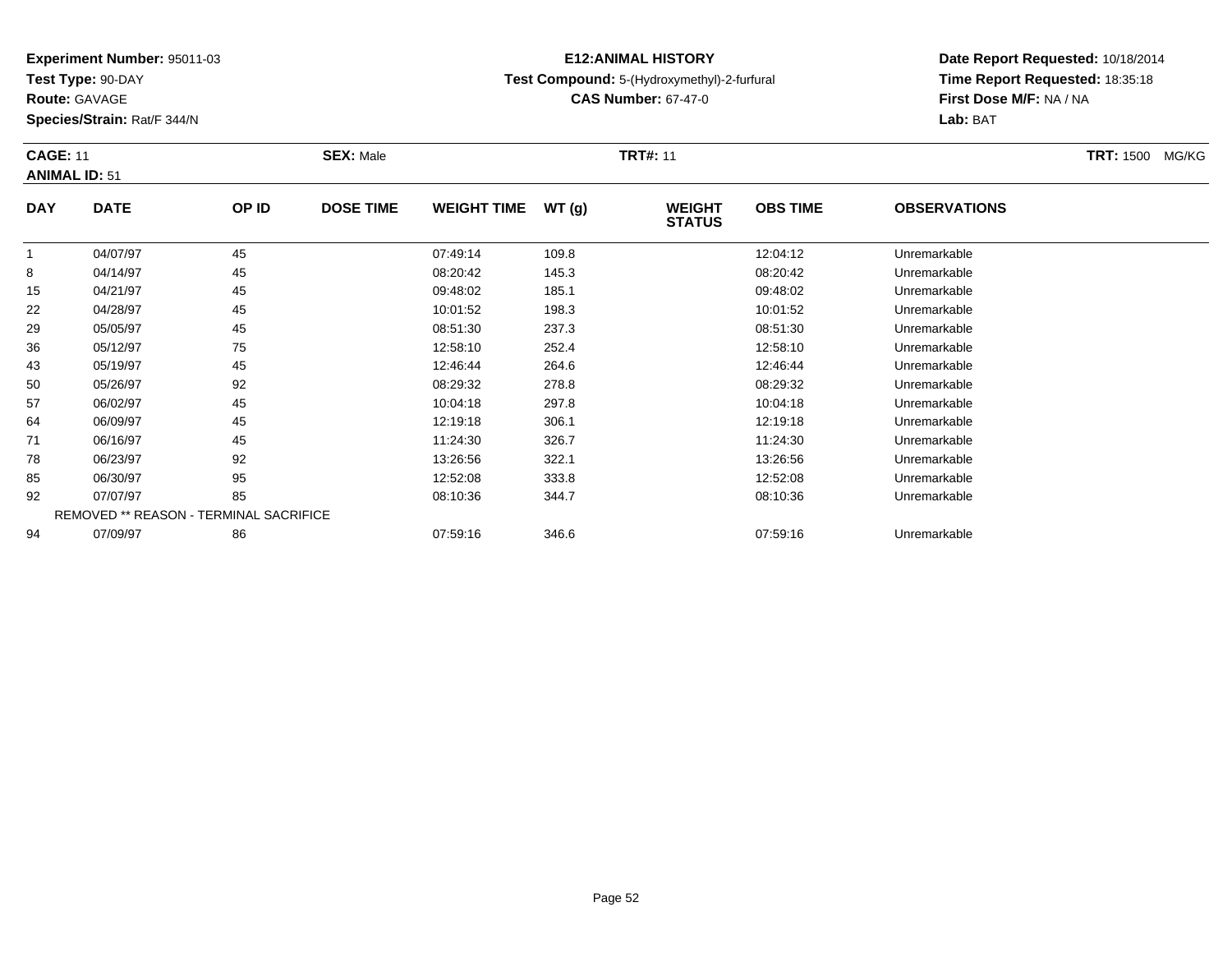**Test Type:** 90-DAY

**Route:** GAVAGE

**Species/Strain:** Rat/F 344/N

# **E12:ANIMAL HISTORY**

### **Test Compound:** 5-(Hydroxymethyl)-2-furfural

**CAS Number:** 67-47-0

**Date Report Requested:** 10/18/2014 **Time Report Requested:** 18:35:18**First Dose M/F:** NA / NA**Lab:** BAT

#### **CAGE:** 11 **SEX:** Male **TRT#:** <sup>11</sup> **TRT:** 1500 MG/KG**ANIMAL ID:** 52**DAY DATE OP IDDOSE TIME WEIGHT TIME WT** (g) **STATUSOBS TIME OBSERVATIONS**  $\overline{1}$ 1 04/07/97 15 45 07:49:14 76.9 12:04:12 12:04:12 Unremarkable 88 04/14/97 45 96:20:42 107.4 08:20:42 08:20:42 08:20:42 15 04/21/97 <sup>45</sup> 09:48:02 139.3 09:48:02 Unremarkable 2204/28/97 <sup>45</sup> 10:01:52 159.7 10:01:52 Unremarkable

| 8  | 04/14/97 | 45                                            | 08:20:42 | 107.4 | 08:20:42 | Unremarkable        |  |
|----|----------|-----------------------------------------------|----------|-------|----------|---------------------|--|
| 15 | 04/21/97 | 45                                            | 09:48:02 | 139.3 | 09:48:02 | Unremarkable        |  |
| 22 | 04/28/97 | 45                                            | 10:01:52 | 159.7 | 10:01:52 | Unremarkable        |  |
| 29 | 05/05/97 | 45                                            | 08:51:30 | 200.9 | 08:51:30 | Unremarkable        |  |
| 36 | 05/12/97 | 75                                            | 12:58:10 | 215.6 | 12:58:10 | Unremarkable        |  |
| 43 | 05/19/97 | 45                                            | 12:46:44 | 226.3 | 12:46:44 | Unremarkable        |  |
| 50 | 05/26/97 | 92                                            | 08:29:32 | 237.5 | 08:29:32 | Nasal/Eye Discharge |  |
| 57 | 06/02/97 | 45                                            | 10:04:18 | 248.5 | 10:04:18 | Unremarkable        |  |
| 64 | 06/09/97 | 45                                            | 12:19:18 | 258.9 | 12:19:18 | Unremarkable        |  |
| 71 | 06/16/97 | 45                                            | 11:24:30 | 267.3 | 11:24:30 | Unremarkable        |  |
| 78 | 06/23/97 | 92                                            | 13:26:56 | 259.6 | 13:26:56 | Unremarkable        |  |
| 85 | 06/30/97 | 95                                            | 12:52:08 | 269.7 | 12:52:08 | Unremarkable        |  |
| 92 | 07/07/97 | 85                                            | 08:10:36 | 289.2 | 08:10:36 | Unremarkable        |  |
|    |          | <b>REMOVED ** REASON - TERMINAL SACRIFICE</b> |          |       |          |                     |  |
| 94 | 07/09/97 | 86                                            | 07:59:16 | 282.4 | 07:59:16 | Unremarkable        |  |
|    |          |                                               |          |       |          |                     |  |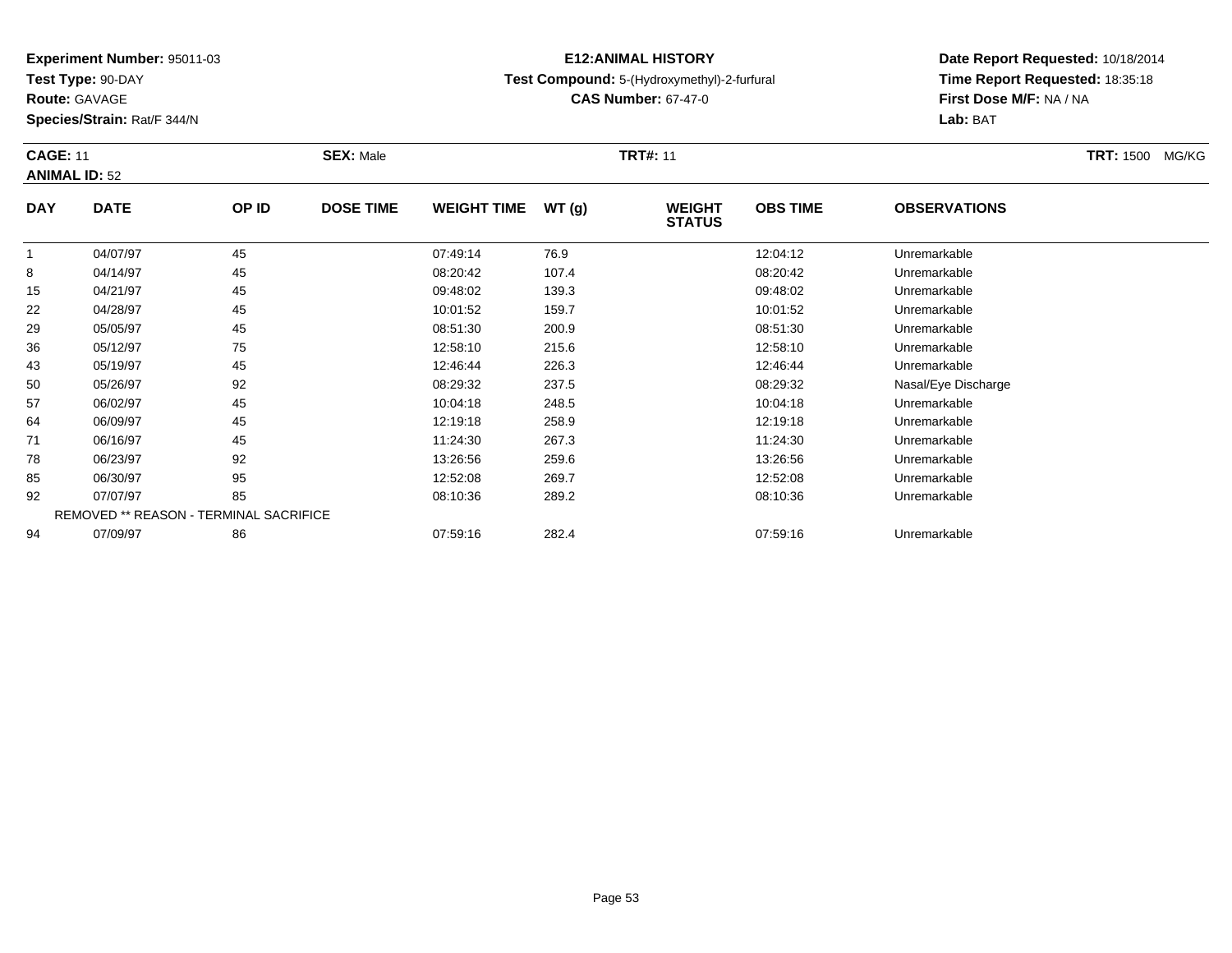**Test Type:** 90-DAY

**Route:** GAVAGE

71

78

85

92

94

**Species/Strain:** Rat/F 344/N

REMOVED \*\* REASON - TERMINAL SACRIFICE

# **E12:ANIMAL HISTORY**

## **Test Compound:** 5-(Hydroxymethyl)-2-furfural

**CAS Number:** 67-47-0

**Date Report Requested:** 10/18/2014**Time Report Requested:** 18:35:18**First Dose M/F:** NA / NA**Lab:** BAT

#### **CAGE:** 11 **SEX:** Male **TRT#:** <sup>11</sup> **TRT:** 1500 MG/KG**ANIMAL ID:** 53**DAY DATE OP ID DOSE TIME WEIGHT TIME WT (g) WEIGHT STATUSOBS TIME OBSERVATIONS** 1 04/07/97 <sup>45</sup> 07:49:14 91.1 12:04:12 Unremarkable 88 04/14/97 45 96:20:42 126.1 08:20:42 08:20:42 08:20:42 08:20:42 08:20:42 15 04/21/97 <sup>45</sup> 09:48:02 164.3 09:48:02 Unremarkable 22 04/28/97 <sup>45</sup> 10:01:52 189.0 10:01:52 Unremarkable 29 05/05/97 <sup>45</sup> 08:51:30 227.3 08:51:30 Unremarkable 366 05/12/97 75 75 12:58:10 244.1 12:58.10 12:58:10 12:58:10 Dhremarkable 43 05/19/97 <sup>45</sup> 12:46:44 257.4 12:46:44 Unremarkable 50 05/26/97 <sup>92</sup> 08:29:32 268.4 08:29:32 Unremarkable 57 06/02/97 <sup>45</sup> 10:04:18 279.3 10:04:18 Unremarkable 64

06/09/97 <sup>45</sup> 12:19:18 291.5 12:19:18 Unremarkable

1 06/16/97 45 11:24:30 302.1 11:24:30 Unremarkable

06/23/97 <sup>92</sup> 13:26:56 299.8 13:26:56 Unremarkable

06/30/97 <sup>95</sup> 12:52:08 305.3 12:52:08 Unremarkable

07/07/97 <sup>85</sup> 08:10:36 313.3 08:10:36 Unremarkable

07/09/97 <sup>86</sup> 07:59:16 309.3 07:59:16 Unremarkable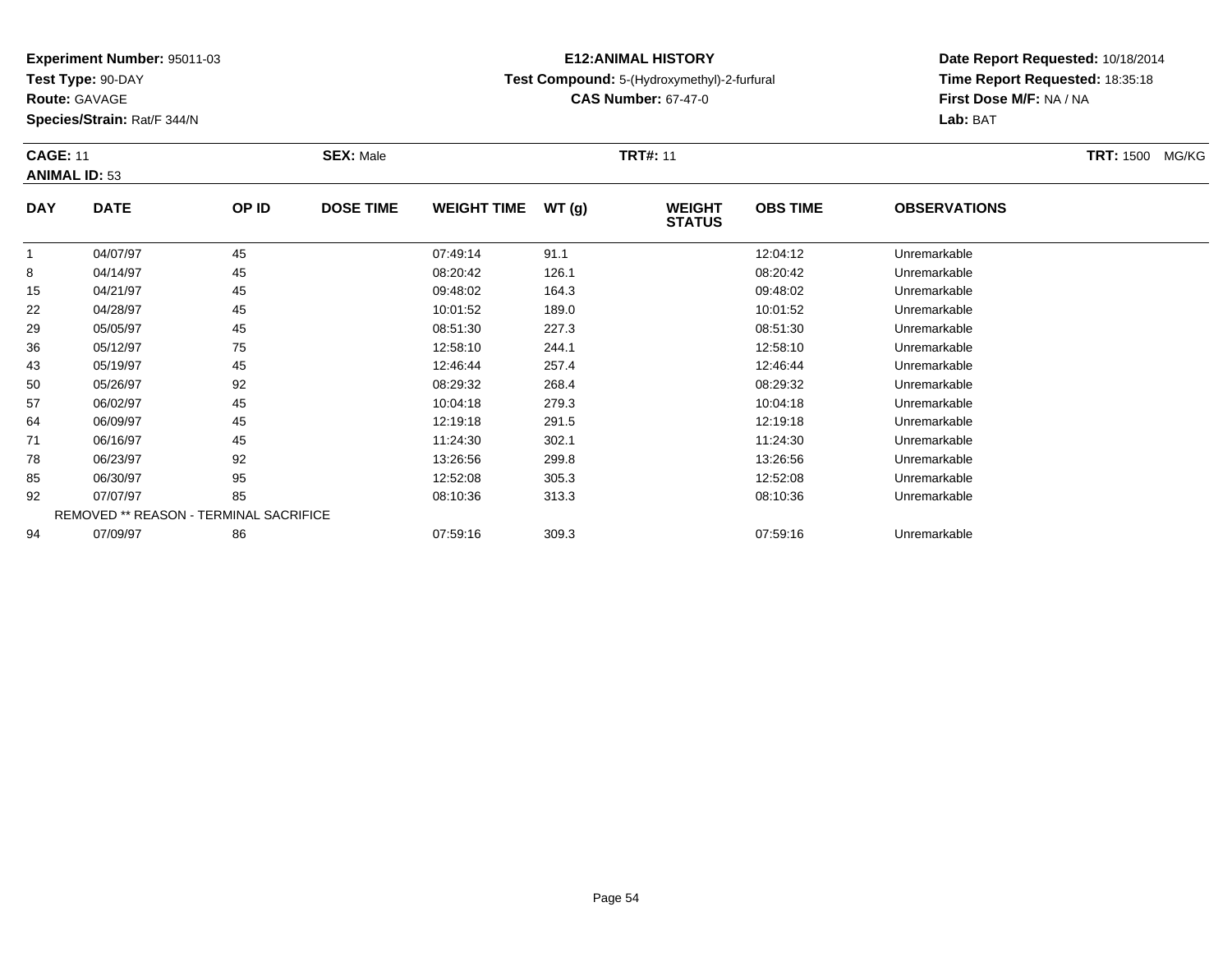**Test Type:** 90-DAY

**Route:** GAVAGE

85

92

94

**Species/Strain:** Rat/F 344/N

REMOVED \*\* REASON - TERMINAL SACRIFICE

# **E12:ANIMAL HISTORY**

**Test Compound:** 5-(Hydroxymethyl)-2-furfural

**CAS Number:** 67-47-0

**Date Report Requested:** 10/18/2014**Time Report Requested:** 18:35:18**First Dose M/F:** NA / NA**Lab:** BAT

| <b>CAGE: 11</b><br><b>ANIMAL ID: 54</b> |             |       | <b>SEX: Male</b> |                    |       | <b>TRT#: 11</b>                |                 |                     | <b>TRT: 1500</b><br>MG/KG |
|-----------------------------------------|-------------|-------|------------------|--------------------|-------|--------------------------------|-----------------|---------------------|---------------------------|
| <b>DAY</b>                              | <b>DATE</b> | OP ID | <b>DOSE TIME</b> | <b>WEIGHT TIME</b> | WT(g) | <b>WEIGHT</b><br><b>STATUS</b> | <b>OBS TIME</b> | <b>OBSERVATIONS</b> |                           |
|                                         | 04/07/97    | 45    |                  | 07:49:14           | 86.6  |                                | 12:04:12        | Unremarkable        |                           |
| 8                                       | 04/14/97    | 45    |                  | 08:20:42           | 121.0 |                                | 08:20:42        | Unremarkable        |                           |
| 15                                      | 04/21/97    | 45    |                  | 09:48:02           | 156.7 |                                | 09:48:02        | Unremarkable        |                           |
| 22                                      | 04/28/97    | 45    |                  | 10:01:52           | 174.6 |                                | 10:01:52        | Unremarkable        |                           |
| 29                                      | 05/05/97    | 45    |                  | 08:51:30           | 210.3 |                                | 08:51:30        | Unremarkable        |                           |
| 36                                      | 05/12/97    | 75    |                  | 12:58:10           | 223.6 |                                | 12:58:10        | Unremarkable        |                           |
| 43                                      | 05/19/97    | 45    |                  | 12:46:44           | 235.8 |                                | 12:46:44        | Unremarkable        |                           |
| 50                                      | 05/26/97    | 92    |                  | 08:29:32           | 246.2 |                                | 08:29:32        | Unremarkable        |                           |
| 57                                      | 06/02/97    | 45    |                  | 10:04:18           | 260.1 |                                | 10:04:18        | Unremarkable        |                           |
| 64                                      | 06/09/97    | 45    |                  | 12:19:18           | 266.4 |                                | 12:19:18        | Unremarkable        |                           |
| 71                                      | 06/16/97    | 45    |                  | 11:24:30           | 276.0 |                                | 11:24:30        | Unremarkable        |                           |
| 78                                      | 06/23/97    | 92    |                  | 13:26:56           | 264.3 |                                | 13:26:56        | Unremarkable        |                           |

06/30/97 <sup>95</sup> 12:52:08 275.8 12:52:08 Unremarkable

07/07/97 <sup>85</sup> 08:10:36 289.5 08:10:36 Unremarkable

07/09/97 <sup>86</sup> 07:59:16 289.2 07:59:16 Unremarkable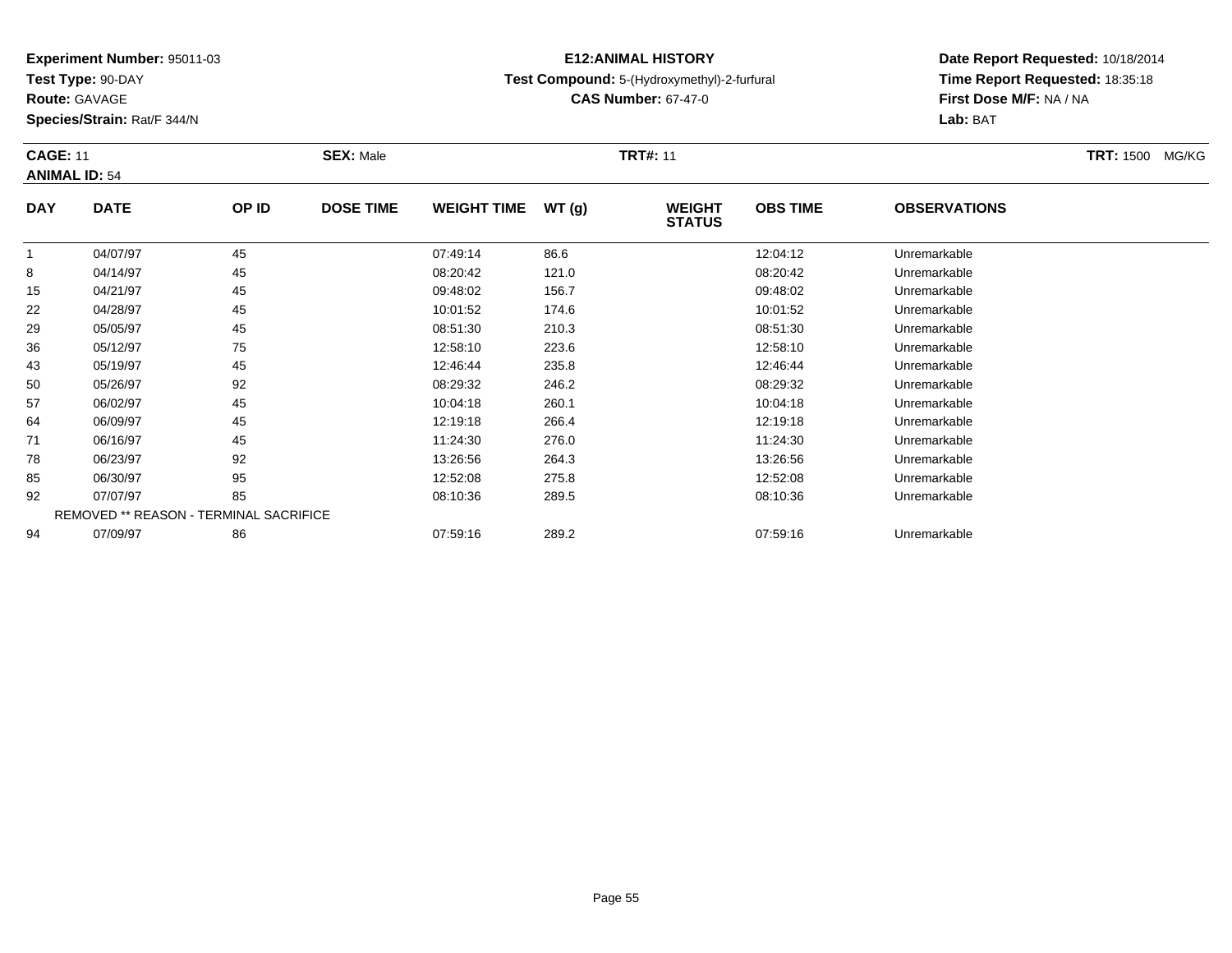**Test Type:** 90-DAY

92

94

# **E12:ANIMAL HISTORY**

### **Test Compound:** 5-(Hydroxymethyl)-2-furfural

**CAS Number:** 67-47-0

**Date Report Requested:** 10/18/2014**Time Report Requested:** 18:35:18**First Dose M/F:** NA / NA**Lab:** BAT

| <b>CAGE: 11</b><br><b>ANIMAL ID: 55</b> |             |       | <b>SEX: Male</b> |                    |       | <b>TRT#: 11</b>                |                 |                     | <b>TRT: 1500</b><br>MG/KG |
|-----------------------------------------|-------------|-------|------------------|--------------------|-------|--------------------------------|-----------------|---------------------|---------------------------|
| <b>DAY</b>                              | <b>DATE</b> | OP ID | <b>DOSE TIME</b> | <b>WEIGHT TIME</b> | WT(g) | <b>WEIGHT</b><br><b>STATUS</b> | <b>OBS TIME</b> | <b>OBSERVATIONS</b> |                           |
|                                         | 04/07/97    | 45    |                  | 07:49:14           | 102.0 |                                | 12:04:12        | Unremarkable        |                           |
| 8                                       | 04/14/97    | 45    |                  | 08:20:42           | 138.3 |                                | 08:20:42        | Unremarkable        |                           |
| 15                                      | 04/21/97    | 45    |                  | 09:48:02           | 173.6 |                                | 09:48:02        | Unremarkable        |                           |
| 22                                      | 04/28/97    | 45    |                  | 10:01:52           | 194.4 |                                | 10:01:52        | Unremarkable        |                           |
| 29                                      | 05/05/97    | 45    |                  | 08:51:30           | 230.9 |                                | 08:51:30        | Unremarkable        |                           |
| 36                                      | 05/12/97    | 75    |                  | 12:58:10           | 246.1 |                                | 12:58:10        | Unremarkable        |                           |
| 43                                      | 05/19/97    | 45    |                  | 12:46:44           | 257.2 |                                | 12:46:44        | Unremarkable        |                           |
| 50                                      | 05/26/97    | 92    |                  | 08:29:32           | 267.4 |                                | 08:29:32        | Unremarkable        |                           |
| 57                                      | 06/02/97    | 45    |                  | 10:04:18           | 281.4 |                                | 10:04:18        | Unremarkable        |                           |
| 64                                      | 06/09/97    | 45    |                  | 12:19:18           | 289.4 |                                | 12:19:18        | Unremarkable        |                           |
| 71                                      | 06/16/97    | 45    |                  | 11:24:30           | 303.0 |                                | 11:24:30        | Unremarkable        |                           |
| 78                                      | 06/23/97    | 92    |                  | 13:26:56           | 296.5 |                                | 13:26:56        | Unremarkable        |                           |
| 85                                      | 06/30/97    | 95    |                  | 12:52:08           | 306.5 |                                | 12:52:08        | Unremarkable        |                           |

07/07/97 <sup>85</sup> 08:10:36 316.0 08:10:36 Unremarkable

07/09/97 <sup>86</sup> 07:59:16 322.6 07:59:16 Unremarkable

REMOVED \*\* REASON - TERMINAL SACRIFICE

## **Route:** GAVAGE

**Species/Strain:** Rat/F 344/N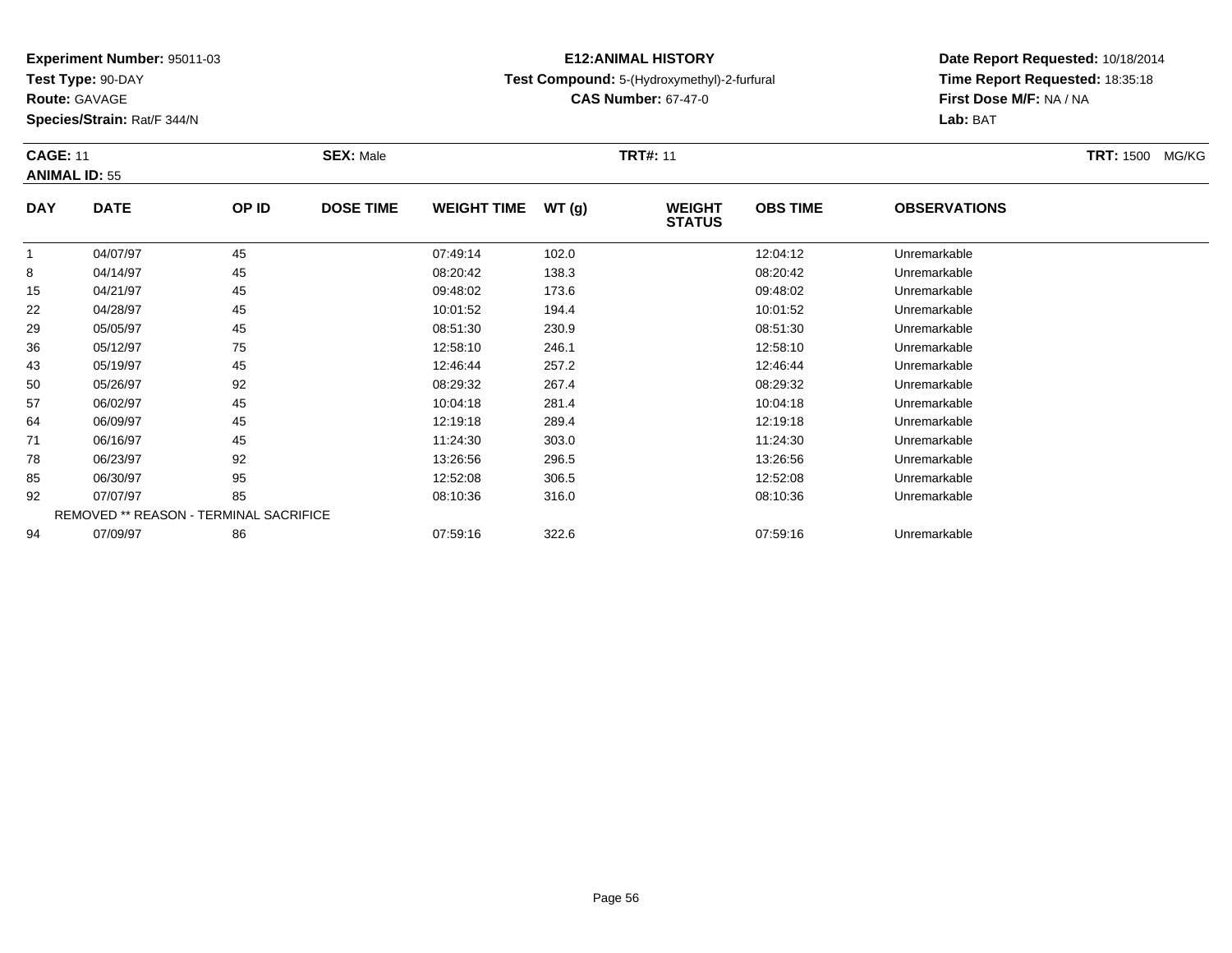**Test Type:** 90-DAY

**Route:** GAVAGE

85

92

94

**Species/Strain:** Rat/F 344/N

REMOVED \*\* REASON - TERMINAL SACRIFICE

# **E12:ANIMAL HISTORY**

## **Test Compound:** 5-(Hydroxymethyl)-2-furfural

**CAS Number:** 67-47-0

**Date Report Requested:** 10/18/2014**Time Report Requested:** 18:35:18**First Dose M/F:** NA / NA**Lab:** BAT

| <b>CAGE: 12</b><br><b>ANIMAL ID: 56</b> |             |       | <b>SEX: Male</b> |                    |       | <b>TRT#: 11</b>                |                 |                     | <b>TRT: 1500 MG/KG</b> |
|-----------------------------------------|-------------|-------|------------------|--------------------|-------|--------------------------------|-----------------|---------------------|------------------------|
| <b>DAY</b>                              | <b>DATE</b> | OP ID | <b>DOSE TIME</b> | <b>WEIGHT TIME</b> | WT(g) | <b>WEIGHT</b><br><b>STATUS</b> | <b>OBS TIME</b> | <b>OBSERVATIONS</b> |                        |
|                                         | 04/07/97    | 45    |                  | 07:50:12           | 97.5  |                                | 12:04:40        | Unremarkable        |                        |
| 8                                       | 04/14/97    | 45    |                  | 08:23:04           | 118.4 |                                | 08:23:04        | Unremarkable        |                        |
| 15                                      | 04/21/97    | 45    |                  | 09:50:00           | 153.9 |                                | 09:50:00        | Unremarkable        |                        |
| 22                                      | 04/28/97    | 45    |                  | 10:03:40           | 188.7 |                                | 10:03:40        | Unremarkable        |                        |
| 29                                      | 05/05/97    | 45    |                  | 09:24:44           | 214.1 |                                | 09:24:44        | Unremarkable        |                        |
| 36                                      | 05/12/97    | 75    |                  | 13:01:12           | 229.7 |                                | 13:01:12        | Unremarkable        |                        |
| 43                                      | 05/19/97    | 45    |                  | 12:48:06           | 241.0 |                                | 12:48:06        | Unremarkable        |                        |
| 50                                      | 05/26/97    | 92    |                  | 08:32:16           | 252.8 |                                | 08:32:16        | Unremarkable        |                        |
| 57                                      | 06/02/97    | 45    |                  | 10:06:22           | 269.0 |                                | 10:06:22        | Unremarkable        |                        |
| 64                                      | 06/09/97    | 45    |                  | 12:20:42           | 277.4 |                                | 12:20:42        | Unremarkable        |                        |
| 71                                      | 06/16/97    | 45    |                  | 11:25:46           | 284.8 |                                | 11:25:46        | Unremarkable        |                        |
| 78                                      | 06/23/97    | 92    |                  | 13:25:06           | 284.6 |                                | 13:25:06        | Unremarkable        |                        |

06/30/97 <sup>95</sup> 12:54:32 297.7 12:54:32 Unremarkable

07/07/97 <sup>85</sup> 08:13:24 318.9 08:13:24 Unremarkable

07/09/97 <sup>86</sup> 08:01:58 309.0 08:01:58 Unremarkable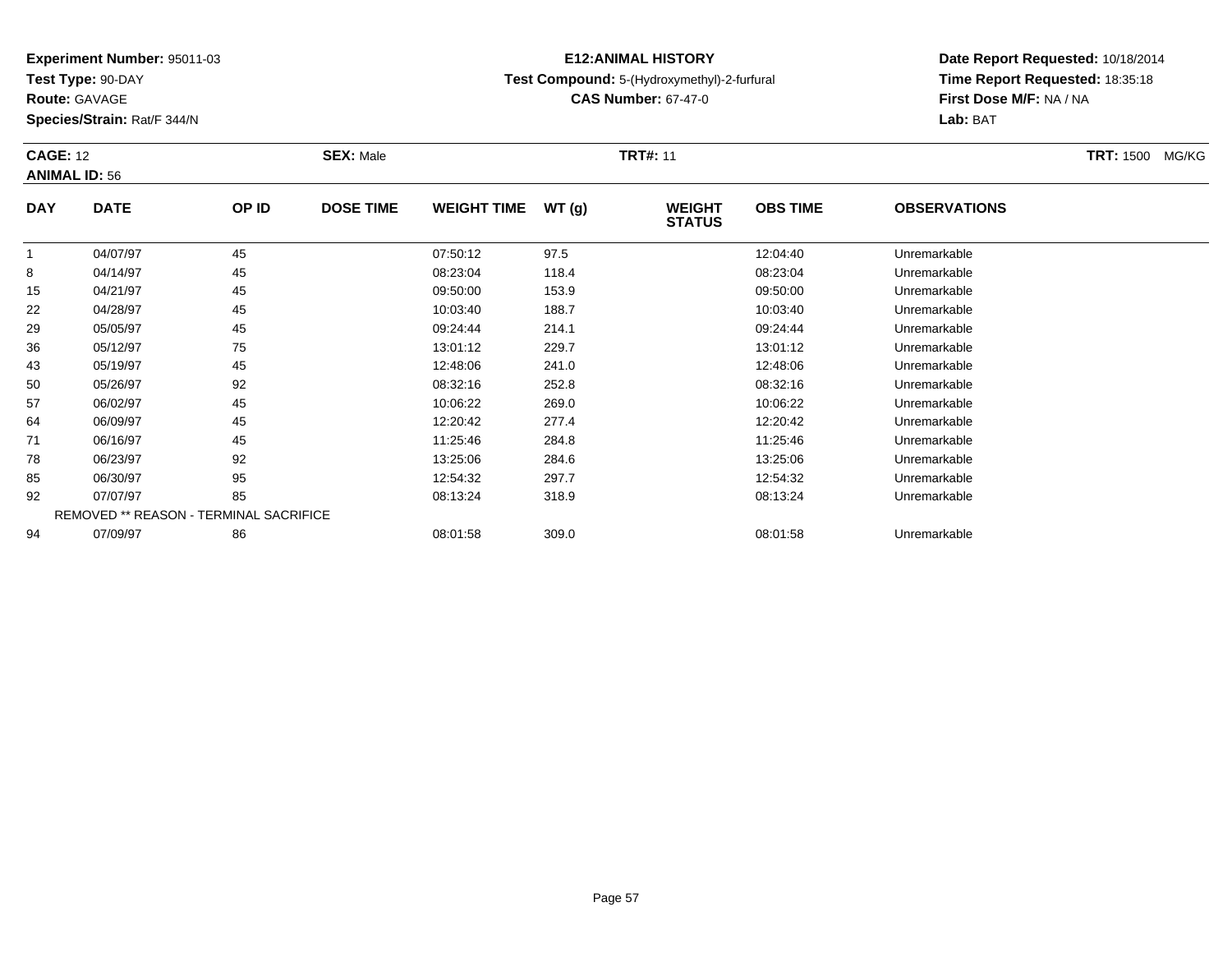**Test Type:** 90-DAY

**Route:** GAVAGE

**Species/Strain:** Rat/F 344/N

# **E12:ANIMAL HISTORY**

### **Test Compound:** 5-(Hydroxymethyl)-2-furfural

**CAS Number:** 67-47-0

**Date Report Requested:** 10/18/2014**Time Report Requested:** 18:35:18**First Dose M/F:** NA / NA**Lab:** BAT

#### **CAGE:** 12 **SEX:** Male **TRT#:** <sup>11</sup> **TRT:** 1500 MG/KG**ANIMAL ID:** 57**DAY DATE OP IDDOSE TIME WEIGHT TIME WT** (g) **STATUSOBS TIME OBSERVATIONS** 1 04/07/97 <sup>45</sup> 07:50:12 82.4 12:04:40 Unremarkable 8 04/14/97 <sup>45</sup> 08:23:04 108.5 08:23:04 Unremarkable 1504/21/97 <sup>45</sup> 09:50:00 140.4 09:50:00 Unremarkable

| 15 | 04/21/97 | 45                                            | 09:50:00 | 140.4 | 09:50:00 | Unremarkable |
|----|----------|-----------------------------------------------|----------|-------|----------|--------------|
| 22 | 04/28/97 | 45                                            | 10:03:40 | 173.6 | 10:03:40 | Unremarkable |
| 29 | 05/05/97 | 45                                            | 09:24:44 | 196.2 | 09:24:44 | Unremarkable |
| 36 | 05/12/97 | 75                                            | 13:01:12 | 213.4 | 13:01:12 | Unremarkable |
| 43 | 05/19/97 | 45                                            | 12:48:06 | 224.8 | 12:48:06 | Unremarkable |
| 50 | 05/26/97 | 92                                            | 08:32:16 | 239.8 | 08:32:16 | Unremarkable |
| 57 | 06/02/97 | 45                                            | 10:06:22 | 250.4 | 10:06:22 | Unremarkable |
| 64 | 06/09/97 | 45                                            | 12:20:42 | 260.5 | 12:20:42 | Unremarkable |
| 71 | 06/16/97 | 45                                            | 11:25:46 | 277.1 | 11:25:46 | Unremarkable |
| 78 | 06/23/97 | 92                                            | 13:25:06 | 279.4 | 13:25:06 | Unremarkable |
| 85 | 06/30/97 | 95                                            | 12:54:32 | 287.4 | 12:54:32 | Unremarkable |
| 92 | 07/07/97 | 85                                            | 08:13:24 | 304.9 | 08:13:24 | Unremarkable |
|    |          | <b>REMOVED ** REASON - TERMINAL SACRIFICE</b> |          |       |          |              |
| 94 | 07/09/97 | 86                                            | 08:01:58 | 301.0 | 08:01:58 | Unremarkable |
|    |          |                                               |          |       |          |              |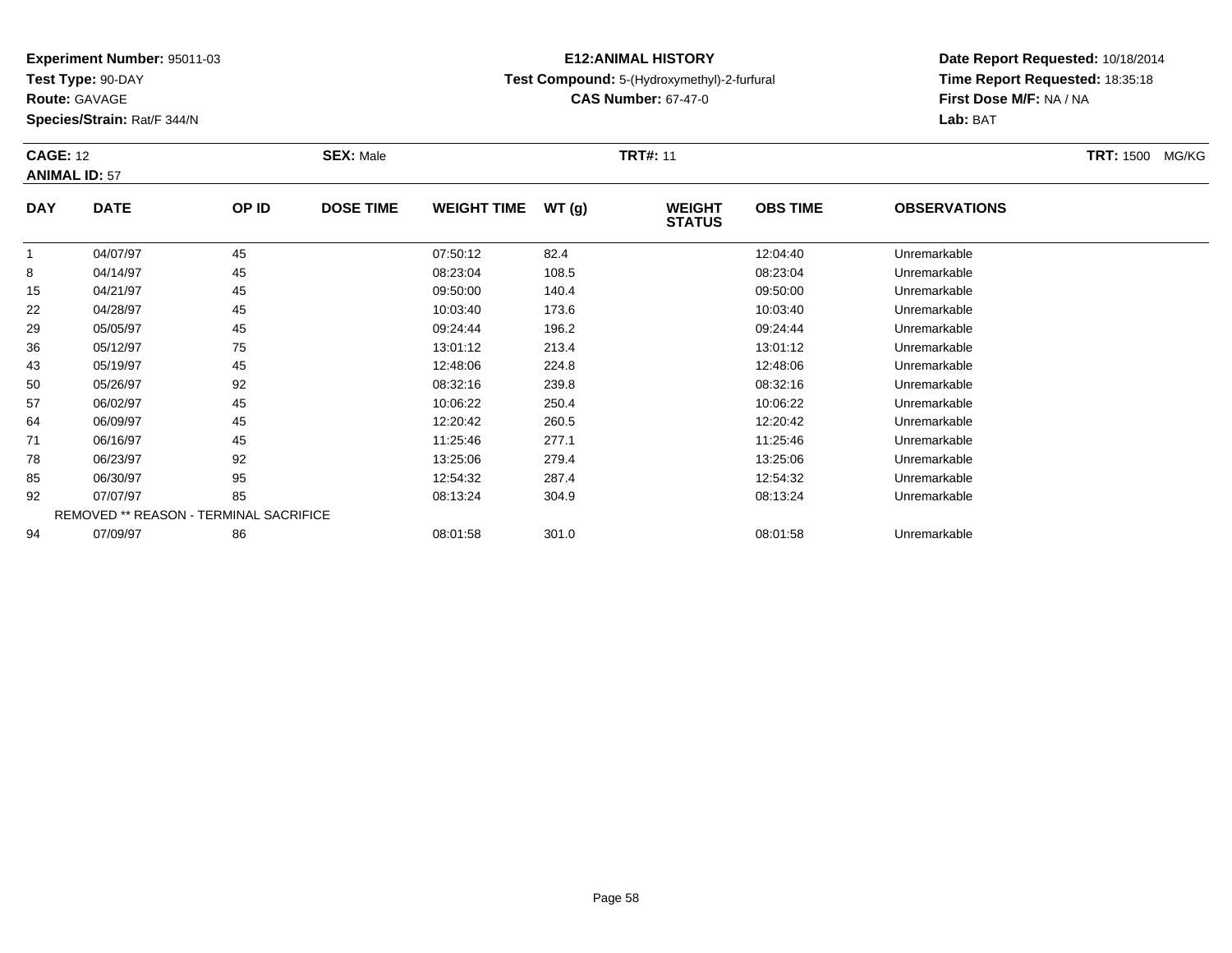|                 | Experiment Number: 95011-03<br>Test Type: 90-DAY<br><b>Route: GAVAGE</b><br>Species/Strain: Rat/F 344/N |                                            |                  |                    |       | <b>E12: ANIMAL HISTORY</b><br>Test Compound: 5-(Hydroxymethyl)-2-furfural<br><b>CAS Number: 67-47-0</b> | Date Report Requested: 10/18/2014<br>Time Report Requested: 18:35:18<br>First Dose M/F: NA / NA<br>Lab: BAT |                     |  |
|-----------------|---------------------------------------------------------------------------------------------------------|--------------------------------------------|------------------|--------------------|-------|---------------------------------------------------------------------------------------------------------|-------------------------------------------------------------------------------------------------------------|---------------------|--|
| <b>CAGE: 12</b> | <b>ANIMAL ID: 58</b>                                                                                    |                                            | <b>SEX: Male</b> |                    |       | <b>TRT#: 11</b>                                                                                         | <b>TRT: 1500</b><br>MG/KG                                                                                   |                     |  |
| <b>DAY</b>      | <b>DATE</b>                                                                                             | OP ID                                      | <b>DOSE TIME</b> | <b>WEIGHT TIME</b> | WT(q) | <b>WEIGHT</b><br><b>STATUS</b>                                                                          | <b>OBS TIME</b>                                                                                             | <b>OBSERVATIONS</b> |  |
|                 | 04/07/97                                                                                                | 45                                         |                  | 07:50:12           | 74.9  |                                                                                                         | 12:04:40                                                                                                    | Unremarkable        |  |
| 8               | 04/14/97                                                                                                | 45                                         |                  | 08:23:04           | 110.7 |                                                                                                         | 08:23:04                                                                                                    | Unremarkable        |  |
| 15              | 04/21/97                                                                                                | 45                                         |                  | 09:50:00           | 147.9 |                                                                                                         | 09:50:00                                                                                                    | Unremarkable        |  |
|                 |                                                                                                         | <b>REMOVED ** REASON - DOSING ACCIDENT</b> |                  |                    |       |                                                                                                         |                                                                                                             |                     |  |
| 16              | 04/22/97                                                                                                | 30                                         |                  | 08:20:00           | 140.3 |                                                                                                         | 08:20:00                                                                                                    | Unremarkable        |  |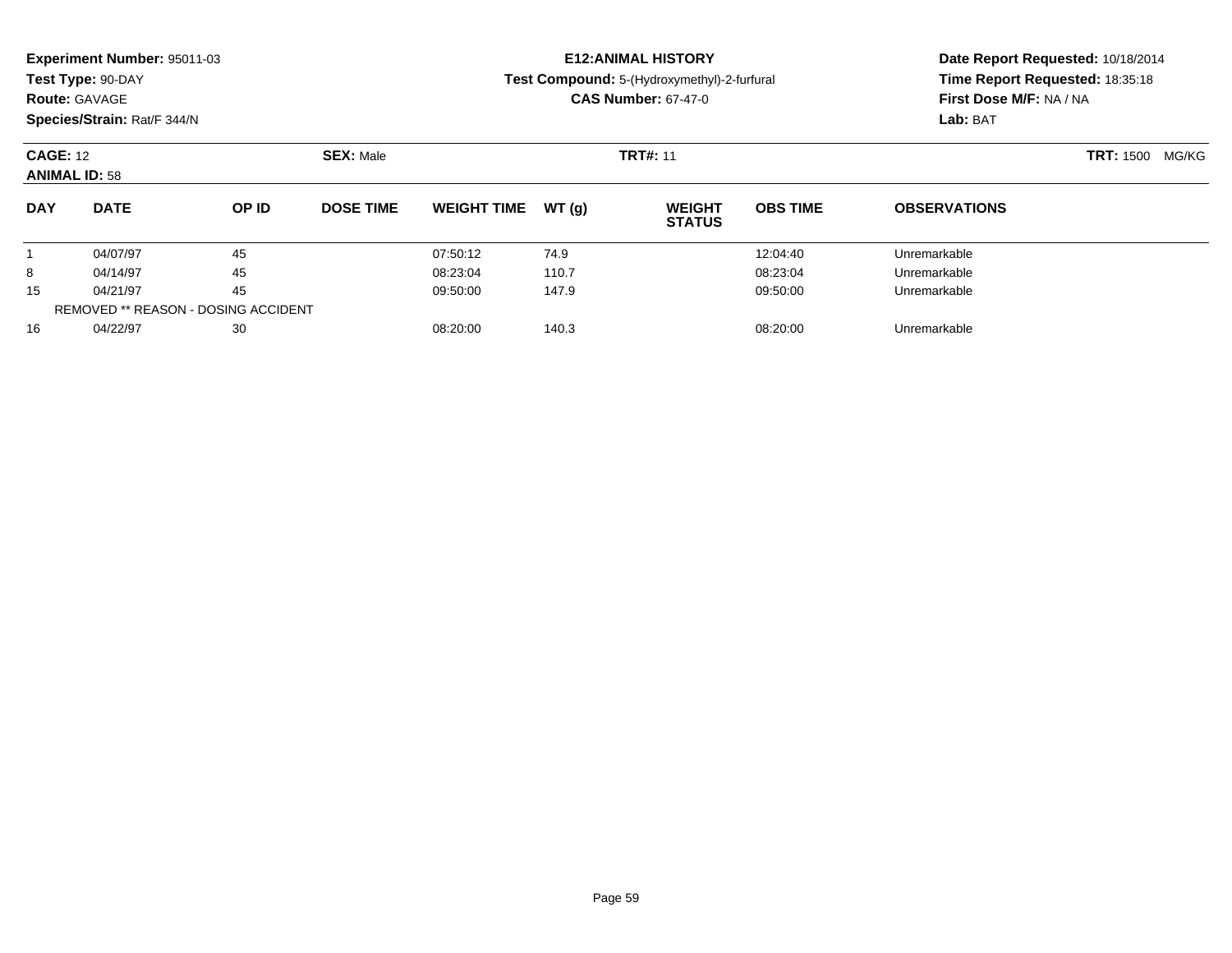**Test Type:** 90-DAY

**Route:** GAVAGE

78

85

92

94

**Species/Strain:** Rat/F 344/N

REMOVED \*\* REASON - TERMINAL SACRIFICE

# **E12:ANIMAL HISTORY**

### **Test Compound:** 5-(Hydroxymethyl)-2-furfural

**CAS Number:** 67-47-0

**Date Report Requested:** 10/18/2014**Time Report Requested:** 18:35:18**First Dose M/F:** NA / NA**Lab:** BAT

| <b>CAGE: 12</b><br><b>ANIMAL ID: 59</b> |             |       | <b>SEX: Male</b> |                    |       | <b>TRT#: 11</b>                |                 |                     | <b>TRT: 1500</b><br>MG/KG |
|-----------------------------------------|-------------|-------|------------------|--------------------|-------|--------------------------------|-----------------|---------------------|---------------------------|
| <b>DAY</b>                              | <b>DATE</b> | OP ID | <b>DOSE TIME</b> | <b>WEIGHT TIME</b> | WT(g) | <b>WEIGHT</b><br><b>STATUS</b> | <b>OBS TIME</b> | <b>OBSERVATIONS</b> |                           |
|                                         | 04/07/97    | 45    |                  | 07:50:12           | 97.5  |                                | 12:04:40        | Unremarkable        |                           |
| 8                                       | 04/14/97    | 45    |                  | 08:23:04           | 127.5 |                                | 08:23:04        | Unremarkable        |                           |
| 15                                      | 04/21/97    | 45    |                  | 09:50:00           | 158.7 |                                | 09:50:00        | Unremarkable        |                           |
| 22                                      | 04/28/97    | 45    |                  | 10:03:40           | 189.9 |                                | 10:03:40        | Unremarkable        |                           |
| 29                                      | 05/05/97    | 45    |                  | 09:24:44           | 218.8 |                                | 09:24:44        | Unremarkable        |                           |
| 36                                      | 05/12/97    | 75    |                  | 13:01:12           | 235.9 |                                | 13:01:12        | Unremarkable        |                           |
| 43                                      | 05/19/97    | 45    |                  | 12:48:06           | 250.1 |                                | 12:48:06        | Unremarkable        |                           |
| 50                                      | 05/26/97    | 92    |                  | 08:32:16           | 261.3 |                                | 08:32:16        | Unremarkable        |                           |
| 57                                      | 06/02/97    | 45    |                  | 10:06:22           | 278.6 |                                | 10:06:22        | Unremarkable        |                           |
| 64                                      | 06/09/97    | 45    |                  | 12:20:42           | 290.1 |                                | 12:20:42        | Unremarkable        |                           |
| 71                                      | 06/16/97    | 45    |                  | 11:25:46           | 306.3 |                                | 11:25:46        | Unremarkable        |                           |

06/23/97 <sup>92</sup> 13:25:06 315.4 13:25:06 Unremarkable

06/30/97 <sup>95</sup> 12:54:32 322.0 12:54:32 Unremarkable

07/07/97 <sup>85</sup> 08:13:24 344.3 08:13:24 Unremarkable

07/09/97 <sup>86</sup> 08:01:58 329.3 08:01:58 Unremarkable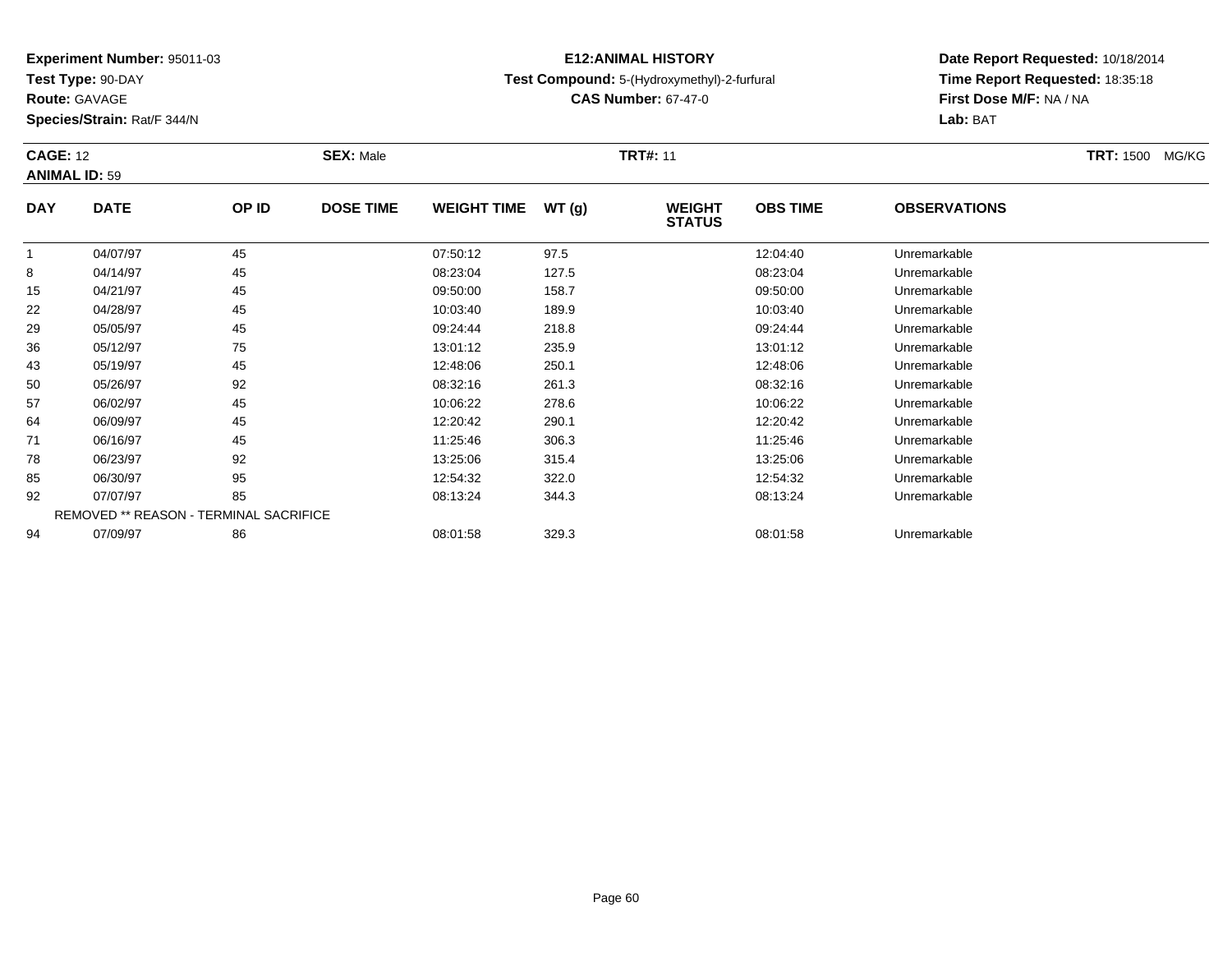**Test Type:** 90-DAY

**Route:** GAVAGE

57

64

71

78

85

92

94

**Species/Strain:** Rat/F 344/N

REMOVED \*\* REASON - TERMINAL SACRIFICE

# **E12:ANIMAL HISTORY**

## **Test Compound:** 5-(Hydroxymethyl)-2-furfural

**CAS Number:** 67-47-0

**Date Report Requested:** 10/18/2014**Time Report Requested:** 18:35:18**First Dose M/F:** NA / NA**Lab:** BAT

#### **CAGE:** 12 **SEX:** Male **TRT#:** <sup>11</sup> **TRT:** 1500 MG/KG**ANIMAL ID:** 60**DAY DATE OP ID DOSE TIME WEIGHT TIME WT (g) WEIGHT STATUSOBS TIME OBSERVATIONS** 11 04/07/97 45 45 07:50:12 71.1 12:04:40 12:04:40 Unremarkable 88 04/14/97 45 08:23:04 104.6 08:23:04 08:23:04 Dhremarkable 15 04/21/97 <sup>45</sup> 09:50:00 141.1 09:50:00 Unremarkable 22 04/28/97 <sup>45</sup> 10:03:40 173.9 10:03:40 Unremarkable 29 05/05/97 <sup>45</sup> 09:24:44 200.1 09:24:44 Unremarkable 36 05/12/97 <sup>75</sup> 13:01:12 218.8 13:01:12 Unremarkable 43 05/19/97 <sup>45</sup> 12:48:06 232.6 12:48:06 Unremarkable 5005/26/97 <sup>92</sup> 08:32:16 245.1 08:32:16 Unremarkable

06/02/97 <sup>45</sup> 10:06:22 254.4 10:06:22 Unremarkable

06/09/97 <sup>45</sup> 12:20:42 272.1 12:20:42 Unremarkable

06/16/97 <sup>45</sup> 11:25:46 289.9 11:25:46 Unremarkable

06/23/97 <sup>92</sup> 13:25:06 290.5 13:25:06 Unremarkable

06/30/97 <sup>95</sup> 12:54:32 299.5 12:54:32 Unremarkable

07/07/97 <sup>85</sup> 08:13:24 313.7 08:13:24 Unremarkable

07/09/97 <sup>86</sup> 08:01:58 304.8 08:01:58 Unremarkable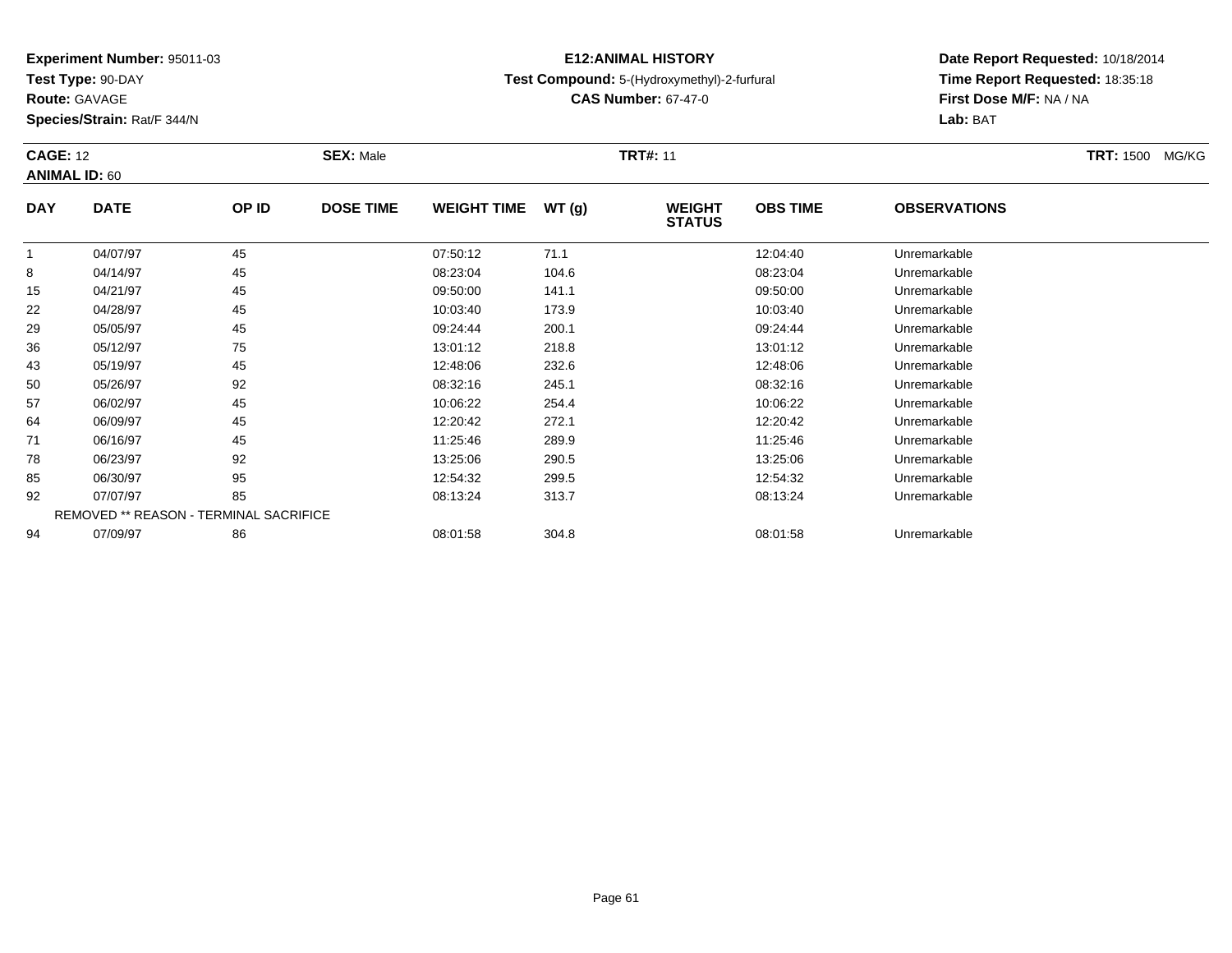**Test Type:** 90-DAY

# **Route:** GAVAGE

**Species/Strain:** Rat/F 344/N

# **E12:ANIMAL HISTORY**

## **Test Compound:** 5-(Hydroxymethyl)-2-furfural

**CAS Number:** 67-47-0

|            | <b>CAGE: 13</b><br><b>ANIMAL ID: 61</b> |       | <b>SEX: Female</b> |                    |       | <b>TRT#: 2</b>                 |                 |                     | TRT: 0 MG/KG |
|------------|-----------------------------------------|-------|--------------------|--------------------|-------|--------------------------------|-----------------|---------------------|--------------|
| <b>DAY</b> | <b>DATE</b>                             | OP ID | <b>DOSE TIME</b>   | <b>WEIGHT TIME</b> | WT(g) | <b>WEIGHT</b><br><b>STATUS</b> | <b>OBS TIME</b> | <b>OBSERVATIONS</b> |              |
|            | 04/08/97                                | 45    |                    | 07:42:16           | 89.1  |                                | 12:02:12        | Unremarkable        |              |
| 8          | 04/15/97                                | 92    |                    | 12:00:38           | 103.8 |                                | 12:00:38        | Unremarkable        |              |
| 15         | 04/22/97                                | 45    |                    | 10:54:58           | 126.4 |                                | 10:54:58        | Unremarkable        |              |
| 22         | 04/29/97                                | 45    |                    | 11:10:06           | 137.0 |                                | 11:10:06        | Unremarkable        |              |
| 29         | 05/06/97                                | 45    |                    | 10:28:18           | 153.4 |                                | 10:28:18        | Unremarkable        |              |
| 36         | 05/13/97                                | 45    |                    | 10:20:40           | 152.8 |                                | 10:20:40        | Unremarkable        |              |
| 43         | 05/20/97                                | 45    |                    | 12:40:24           | 155.3 |                                | 12:40:24        | Unremarkable        |              |
| 50         | 05/27/97                                | 45    |                    | 10:43:44           | 165.0 |                                | 10:43:44        | Unremarkable        |              |
| 57         | 06/03/97                                | 92    |                    | 12:28:40           | 171.8 |                                | 12:28:40        | Unremarkable        |              |
| 64         | 06/10/97                                | 45    |                    | 12:08:30           | 174.6 |                                | 12:08:30        | Unremarkable        |              |
| 71         | 06/17/97                                | 45    |                    | 10:45:34           | 174.5 |                                | 10:45:34        | Unremarkable        |              |
| 78         | 06/24/97                                | 95    |                    | 13:06:06           | 181.4 |                                | 13:06:06        | Unremarkable        |              |
| 85         | 07/01/97                                | 92    |                    | 08:06:20           | 179.6 |                                | 08:06:20        | Unremarkable        |              |
| 92         | 07/08/97                                | 86    |                    | 14:00:12           | 181.4 |                                | 14:00:12        | Unremarkable        |              |
|            | REMOVED ** REASON - TERMINAL SACRIFICE  |       |                    |                    |       |                                |                 |                     |              |
| 94         | 07/10/97                                | 92    |                    | 07:59:54           | 175.0 |                                | 07:59:54        | Nasal/Eye Discharge |              |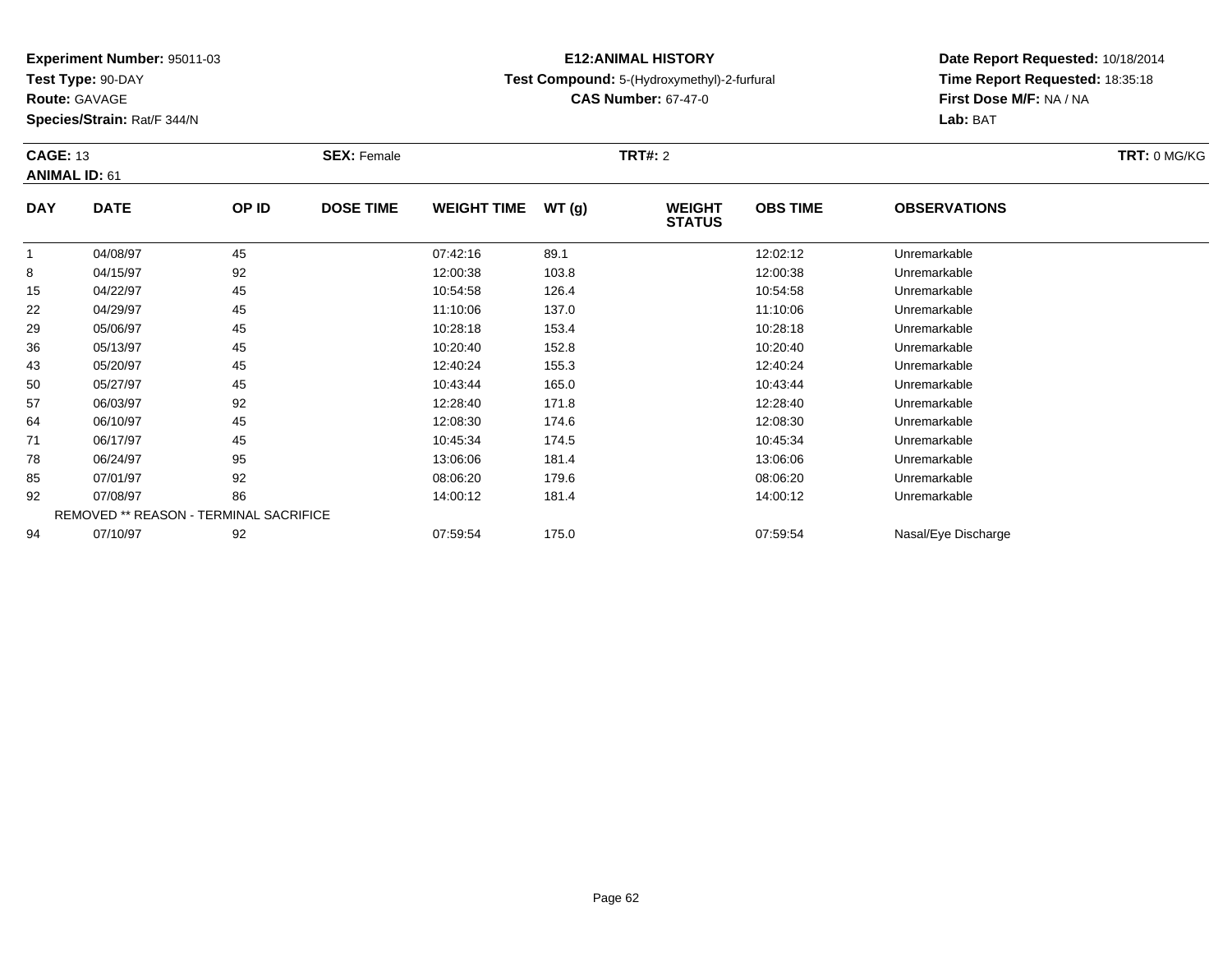**Test Type:** 90-DAY

**Route:** GAVAGE

**Species/Strain:** Rat/F 344/N

# **E12:ANIMAL HISTORY**

## **Test Compound:** 5-(Hydroxymethyl)-2-furfural

**CAS Number:** 67-47-0

| <b>CAGE: 13</b> |                                        | <b>SEX: Female</b> |                  |                    | <b>TRT#:</b> 2 |                                | TRT: 0 MG/KG    |                     |  |
|-----------------|----------------------------------------|--------------------|------------------|--------------------|----------------|--------------------------------|-----------------|---------------------|--|
|                 | <b>ANIMAL ID: 62</b>                   |                    |                  |                    |                |                                |                 |                     |  |
| <b>DAY</b>      | <b>DATE</b>                            | OP ID              | <b>DOSE TIME</b> | <b>WEIGHT TIME</b> | WT(g)          | <b>WEIGHT</b><br><b>STATUS</b> | <b>OBS TIME</b> | <b>OBSERVATIONS</b> |  |
|                 | 04/08/97                               | 45                 |                  | 07:42:16           | 109.5          |                                | 12:02:12        | Unremarkable        |  |
| 8               | 04/15/97                               | 92                 |                  | 12:00:38           | 123.3          |                                | 12:00:38        | Unremarkable        |  |
| 15              | 04/22/97                               | 45                 |                  | 10:54:58           | 141.5          |                                | 10:54:58        | Unremarkable        |  |
| 22              | 04/29/97                               | 45                 |                  | 11:10:06           | 150.7          |                                | 11:10:06        | Unremarkable        |  |
| 29              | 05/06/97                               | 45                 |                  | 10:28:18           | 145.9          |                                | 10:28:18        | Unremarkable        |  |
| 36              | 05/13/97                               | 45                 |                  | 10:20:40           | 165.0          |                                | 10:20:40        | Unremarkable        |  |
| 43              | 05/20/97                               | 45                 |                  | 12:40:24           | 170.4          |                                | 12:40:24        | Unremarkable        |  |
| 50              | 05/27/97                               | 45                 |                  | 10:43:44           | 175.5          |                                | 10:43:44        | Unremarkable        |  |
| 57              | 06/03/97                               | 92                 |                  | 12:28:40           | 188.7          |                                | 12:28:40        | Unremarkable        |  |
| 64              | 06/10/97                               | 45                 |                  | 12:08:30           | 184.2          |                                | 12:08:30        | Unremarkable        |  |
| 71              | 06/17/97                               | 45                 |                  | 10:45:34           | 197.1          |                                | 10:45:34        | Unremarkable        |  |
| 78              | 06/24/97                               | 95                 |                  | 13:06:06           | 197.8          |                                | 13:06:06        | Unremarkable        |  |
| 85              | 07/01/97                               | 92                 |                  | 08:06:20           | 196.1          |                                | 08:06:20        | Unremarkable        |  |
| 92              | 07/08/97                               | 86                 |                  | 14:00:12           | 205.7          |                                | 14:00:12        | Unremarkable        |  |
|                 | REMOVED ** REASON - TERMINAL SACRIFICE |                    |                  |                    |                |                                |                 |                     |  |
| 94              | 07/10/97                               | 92                 |                  | 07:59:54           | 199.8          |                                | 07:59:54        | Unremarkable        |  |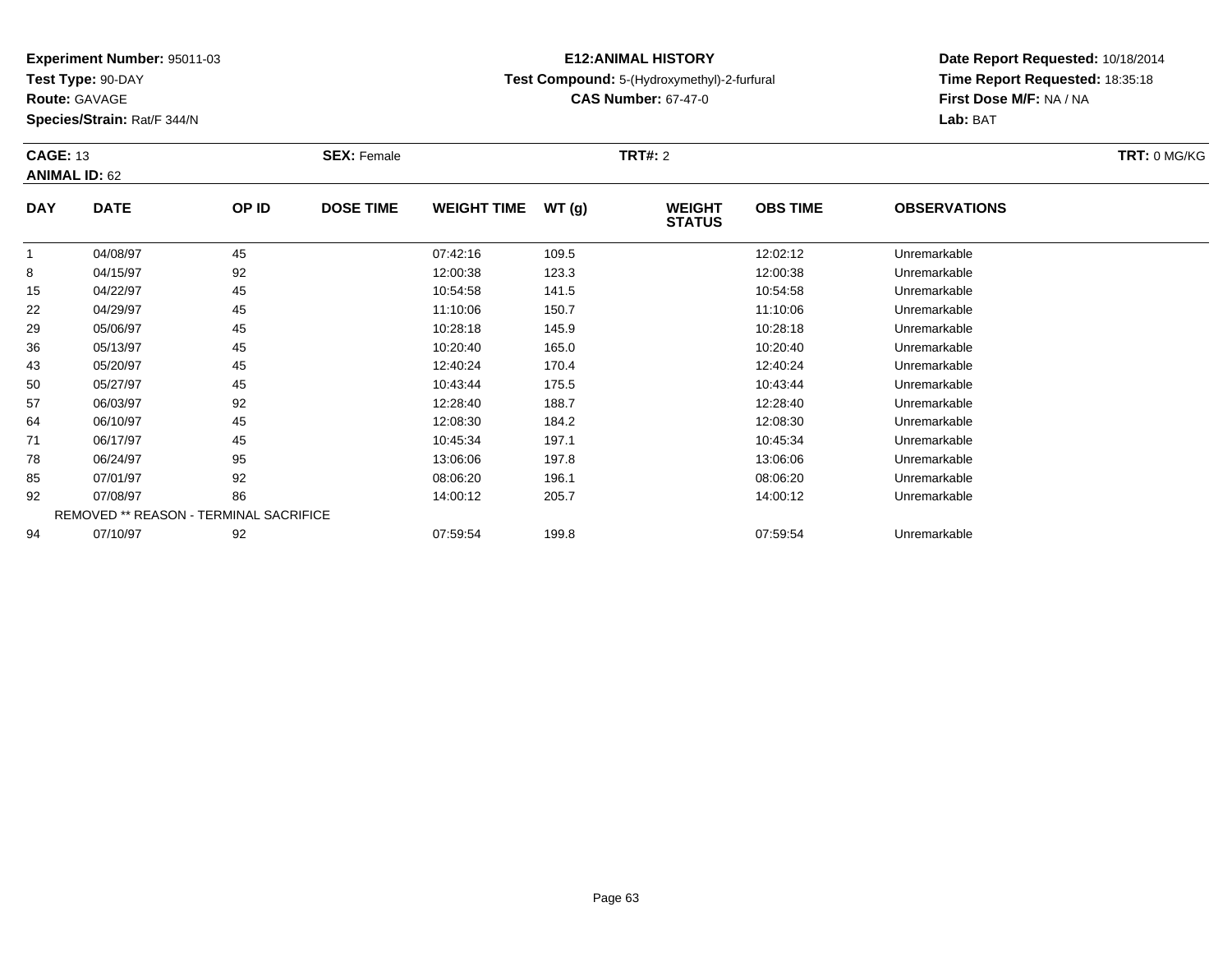**Test Type:** 90-DAY

**Route:** GAVAGE

**Species/Strain:** Rat/F 344/N

# **E12:ANIMAL HISTORY**

**Test Compound:** 5-(Hydroxymethyl)-2-furfural

**CAS Number:** 67-47-0

| <b>CAGE: 13</b><br><b>ANIMAL ID: 63</b> |                                        |       | <b>SEX: Female</b> |                    |       | <b>TRT#: 2</b>                 |                 |                     | TRT: 0 MG/KG |
|-----------------------------------------|----------------------------------------|-------|--------------------|--------------------|-------|--------------------------------|-----------------|---------------------|--------------|
| <b>DAY</b>                              | <b>DATE</b>                            | OP ID | <b>DOSE TIME</b>   | <b>WEIGHT TIME</b> | WT(g) | <b>WEIGHT</b><br><b>STATUS</b> | <b>OBS TIME</b> | <b>OBSERVATIONS</b> |              |
|                                         | 04/08/97                               | 45    |                    | 07:42:16           | 87.7  |                                | 12:02:12        | Unremarkable        |              |
| 8                                       | 04/15/97                               | 92    |                    | 12:00:38           | 104.9 |                                | 12:00:38        | Unremarkable        |              |
| 15                                      | 04/22/97                               | 45    |                    | 10:54:58           | 128.8 |                                | 10:54:58        | Unremarkable        |              |
| 22                                      | 04/29/97                               | 45    |                    | 11:10:06           | 141.2 |                                | 11:10:06        | Unremarkable        |              |
| 29                                      | 05/06/97                               | 45    |                    | 10:28:18           | 153.6 |                                | 10:28:18        | Unremarkable        |              |
| 36                                      | 05/13/97                               | 45    |                    | 10:20:40           | 161.0 |                                | 10:20:40        | Unremarkable        |              |
| 43                                      | 05/20/97                               | 45    |                    | 12:40:24           | 166.6 |                                | 12:40:24        | Unremarkable        |              |
| 50                                      | 05/27/97                               | 45    |                    | 10:43:44           | 174.2 |                                | 10:43:44        | Unremarkable        |              |
| 57                                      | 06/03/97                               | 92    |                    | 12:28:40           | 170.4 |                                | 12:28:40        | Unremarkable        |              |
| 64                                      | 06/10/97                               | 45    |                    | 12:08:30           | 182.5 |                                | 12:08:30        | Unremarkable        |              |
| 71                                      | 06/17/97                               | 45    |                    | 10:45:34           | 183.4 |                                | 10:45:34        | Unremarkable        |              |
| 78                                      | 06/24/97                               | 95    |                    | 13:06:06           | 194.7 |                                | 13:06:06        | Unremarkable        |              |
| 85                                      | 07/01/97                               | 92    |                    | 08:06:20           | 191.1 |                                | 08:06:20        | Unremarkable        |              |
| 92                                      | 07/08/97                               | 86    |                    | 14:00:12           | 192.2 |                                | 14:00:12        | Unremarkable        |              |
|                                         | REMOVED ** REASON - TERMINAL SACRIFICE |       |                    |                    |       |                                |                 |                     |              |
| 94                                      | 07/10/97                               | 92    |                    | 07:59:54           | 193.1 |                                | 07:59:54        | Unremarkable        |              |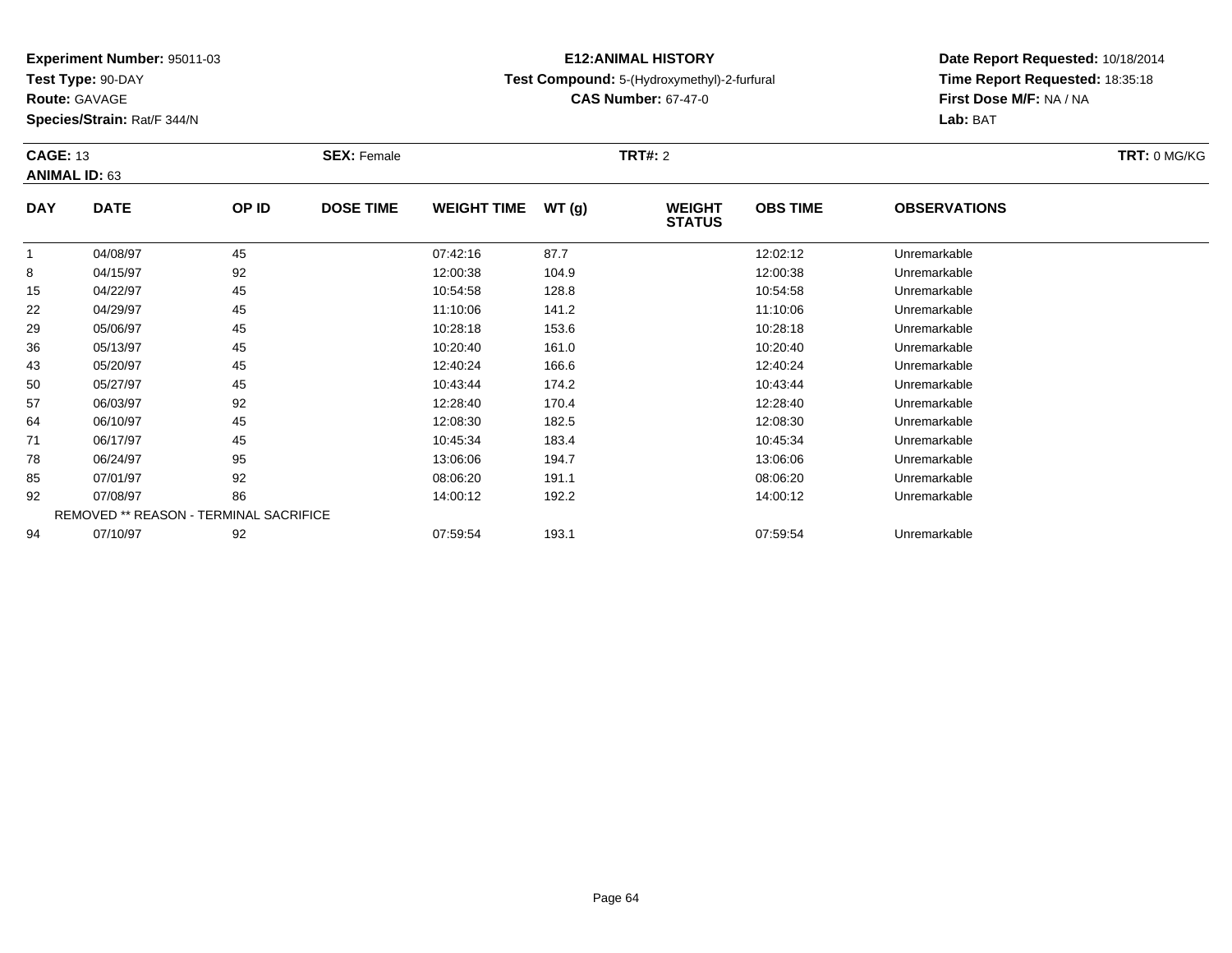**Test Type:** 90-DAY

**Route:** GAVAGE

**Species/Strain:** Rat/F 344/N

# **E12:ANIMAL HISTORY**

## **Test Compound:** 5-(Hydroxymethyl)-2-furfural

**CAS Number:** 67-47-0

|            | <b>CAGE: 13</b>                        |       | <b>SEX: Female</b> |                    |       | <b>TRT#:</b> 2                 | TRT: 0 MG/KG    |                     |  |
|------------|----------------------------------------|-------|--------------------|--------------------|-------|--------------------------------|-----------------|---------------------|--|
|            | <b>ANIMAL ID: 64</b>                   |       |                    |                    |       |                                |                 |                     |  |
| <b>DAY</b> | <b>DATE</b>                            | OP ID | <b>DOSE TIME</b>   | <b>WEIGHT TIME</b> | WT(g) | <b>WEIGHT</b><br><b>STATUS</b> | <b>OBS TIME</b> | <b>OBSERVATIONS</b> |  |
|            | 04/08/97                               | 45    |                    | 07:42:16           | 81.9  |                                | 12:02:12        | Unremarkable        |  |
| 8          | 04/15/97                               | 92    |                    | 12:00:38           | 108.3 |                                | 12:00:38        | Unremarkable        |  |
| 15         | 04/22/97                               | 45    |                    | 10:54:58           | 130.7 |                                | 10:54:58        | Unremarkable        |  |
| 22         | 04/29/97                               | 45    |                    | 11:10:06           | 147.1 |                                | 11:10:06        | Unremarkable        |  |
| 29         | 05/06/97                               | 45    |                    | 10:28:18           | 154.6 |                                | 10:28:18        | Unremarkable        |  |
| 36         | 05/13/97                               | 45    |                    | 10:20:40           | 158.6 |                                | 10:20:40        | Unremarkable        |  |
| 43         | 05/20/97                               | 45    |                    | 12:40:24           | 169.3 |                                | 12:40:24        | Unremarkable        |  |
| 50         | 05/27/97                               | 45    |                    | 10:43:44           | 177.9 |                                | 10:43:44        | Unremarkable        |  |
| 57         | 06/03/97                               | 92    |                    | 12:28:40           | 184.3 |                                | 12:28:40        | Unremarkable        |  |
| 64         | 06/10/97                               | 45    |                    | 12:08:30           | 190.6 |                                | 12:08:30        | Unremarkable        |  |
| 71         | 06/17/97                               | 45    |                    | 10:45:34           | 195.5 |                                | 10:45:34        | Unremarkable        |  |
| 78         | 06/24/97                               | 95    |                    | 13:06:06           | 201.9 |                                | 13:06:06        | Unremarkable        |  |
| 85         | 07/01/97                               | 92    |                    | 08:06:20           | 197.7 |                                | 08:06:20        | Unremarkable        |  |
| 92         | 07/08/97                               | 86    |                    | 14:00:12           | 202.0 |                                | 14:00:12        | Unremarkable        |  |
|            | REMOVED ** REASON - TERMINAL SACRIFICE |       |                    |                    |       |                                |                 |                     |  |
| 94         | 07/10/97                               | 92    |                    | 07:59:54           | 201.2 |                                | 07:59:54        | Unremarkable        |  |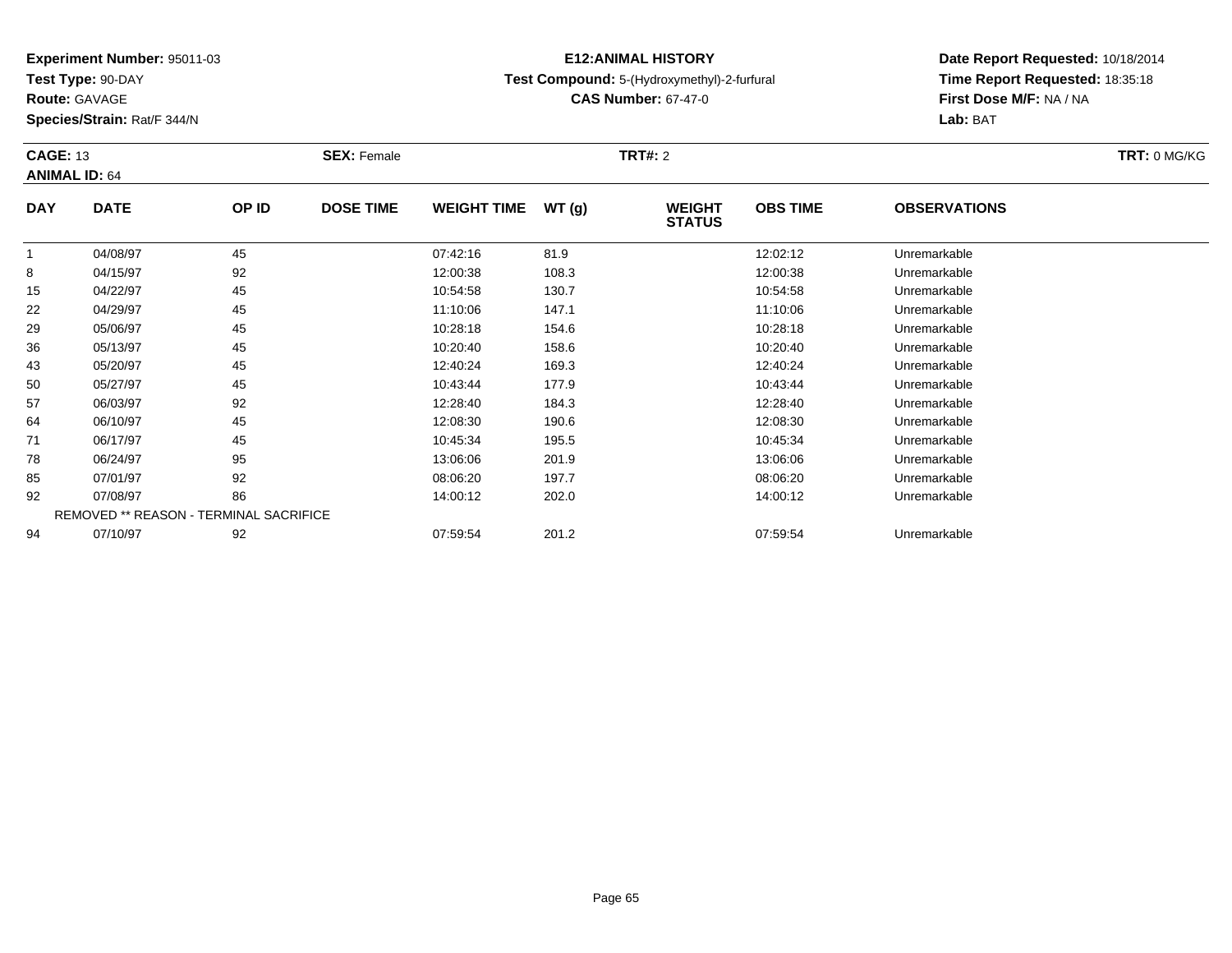**Test Type:** 90-DAY

**Route:** GAVAGE

**Species/Strain:** Rat/F 344/N

# **E12:ANIMAL HISTORY**

## **Test Compound:** 5-(Hydroxymethyl)-2-furfural

**CAS Number:** 67-47-0

|            | <b>CAGE: 13</b>                        |       | <b>SEX: Female</b> |                    |       |                                | <b>TRT#: 2</b>  |                     |  |  |  |
|------------|----------------------------------------|-------|--------------------|--------------------|-------|--------------------------------|-----------------|---------------------|--|--|--|
|            | <b>ANIMAL ID: 65</b>                   |       |                    |                    |       |                                |                 |                     |  |  |  |
| <b>DAY</b> | <b>DATE</b>                            | OP ID | <b>DOSE TIME</b>   | <b>WEIGHT TIME</b> | WT(g) | <b>WEIGHT</b><br><b>STATUS</b> | <b>OBS TIME</b> | <b>OBSERVATIONS</b> |  |  |  |
| 1          | 04/08/97                               | 45    |                    | 07:42:16           | 88.3  |                                | 12:02:12        | Unremarkable        |  |  |  |
| 8          | 04/15/97                               | 92    |                    | 12:00:38           | 109.0 |                                | 12:00:38        | Unremarkable        |  |  |  |
| 15         | 04/22/97                               | 45    |                    | 10:54:58           | 128.5 |                                | 10:54:58        | Unremarkable        |  |  |  |
| 22         | 04/29/97                               | 45    |                    | 11:10:06           | 142.5 |                                | 11:10:06        | Unremarkable        |  |  |  |
| 29         | 05/06/97                               | 45    |                    | 10:28:18           | 154.8 |                                | 10:28:18        | Unremarkable        |  |  |  |
| 36         | 05/13/97                               | 45    |                    | 10:20:40           | 159.3 |                                | 10:20:40        | Unremarkable        |  |  |  |
| 43         | 05/20/97                               | 45    |                    | 12:40:24           | 169.9 |                                | 12:40:24        | Unremarkable        |  |  |  |
| 50         | 05/27/97                               | 45    |                    | 10:43:44           | 173.2 |                                | 10:43:44        | Unremarkable        |  |  |  |
| 57         | 06/03/97                               | 92    |                    | 12:28:40           | 182.2 |                                | 12:28:40        | Unremarkable        |  |  |  |
| 64         | 06/10/97                               | 45    |                    | 12:08:30           | 179.5 |                                | 12:08:30        | Unremarkable        |  |  |  |
| 71         | 06/17/97                               | 45    |                    | 10:45:34           | 186.8 |                                | 10:45:34        | Unremarkable        |  |  |  |
| 78         | 06/24/97                               | 95    |                    | 13:06:06           | 190.6 |                                | 13:06:06        | Unremarkable        |  |  |  |
| 85         | 07/01/97                               | 92    |                    | 08:06:20           | 196.0 |                                | 08:06:20        | Unremarkable        |  |  |  |
| 92         | 07/08/97                               | 86    |                    | 14:00:12           | 196.6 |                                | 14:00:12        | Unremarkable        |  |  |  |
|            | REMOVED ** REASON - TERMINAL SACRIFICE |       |                    |                    |       |                                |                 |                     |  |  |  |
| 94         | 07/10/97                               | 92    |                    | 07:59:54           | 195.3 |                                | 07:59:54        | Unremarkable        |  |  |  |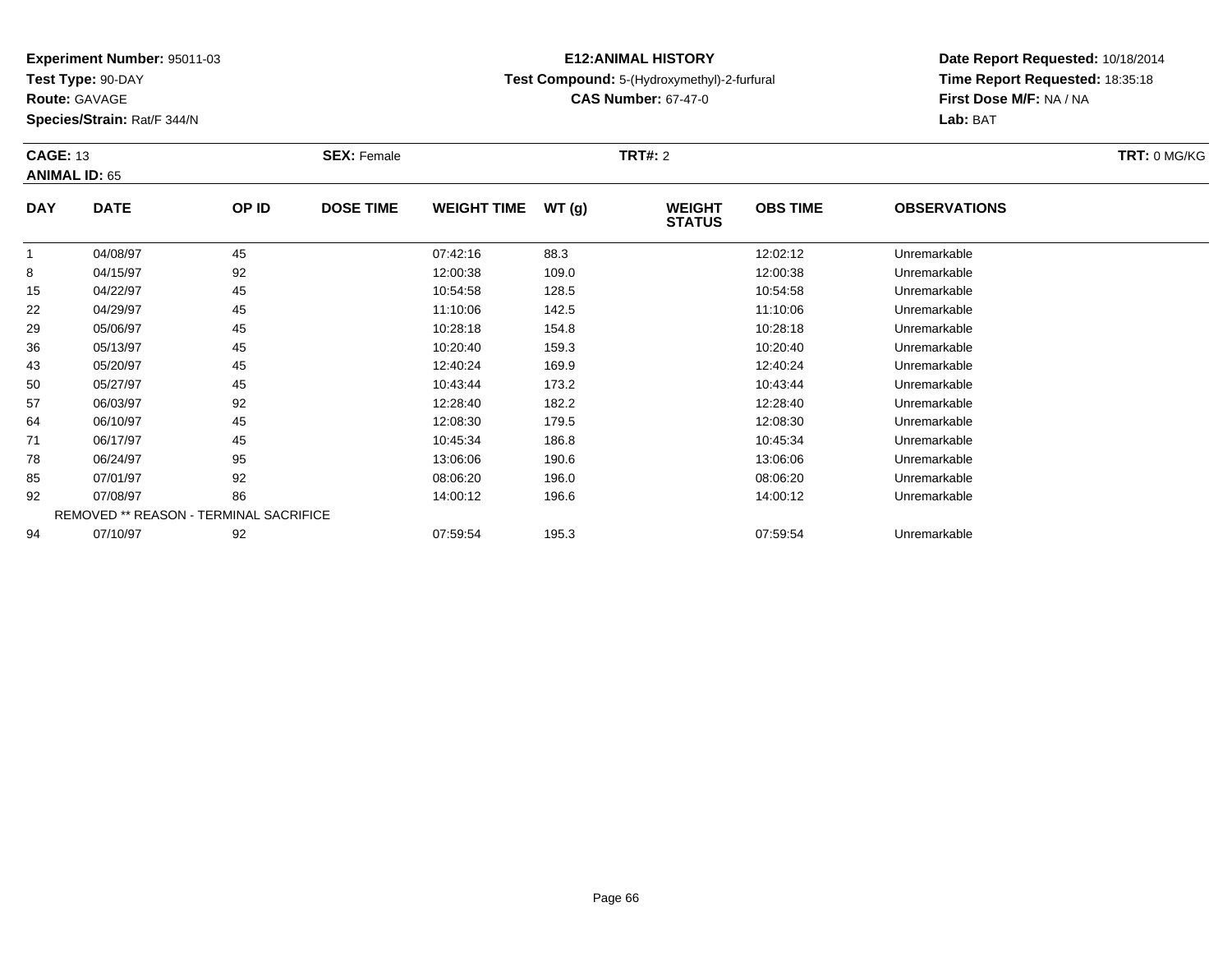**Test Type:** 90-DAY

**Route:** GAVAGE

**Species/Strain:** Rat/F 344/N

# **E12:ANIMAL HISTORY**

## **Test Compound:** 5-(Hydroxymethyl)-2-furfural

**CAS Number:** 67-47-0

|            | <b>CAGE: 14</b>                        |       | <b>SEX: Female</b> |                    |       | <b>TRT#:</b> 2                 |                 | TRT: 0 MG/KG        |  |
|------------|----------------------------------------|-------|--------------------|--------------------|-------|--------------------------------|-----------------|---------------------|--|
|            | <b>ANIMAL ID: 66</b>                   |       |                    |                    |       |                                |                 |                     |  |
| <b>DAY</b> | <b>DATE</b>                            | OP ID | <b>DOSE TIME</b>   | <b>WEIGHT TIME</b> | WT(g) | <b>WEIGHT</b><br><b>STATUS</b> | <b>OBS TIME</b> | <b>OBSERVATIONS</b> |  |
|            | 04/08/97                               | 45    |                    | 07:44:28           | 90.4  |                                | 12:03:16        | Unremarkable        |  |
| 8          | 04/15/97                               | 92    |                    | 12:03:08           | 109.0 |                                | 12:03:08        | Unremarkable        |  |
| 15         | 04/22/97                               | 45    |                    | 10:56:20           | 132.3 |                                | 10:56:20        | Unremarkable        |  |
| 22         | 04/29/97                               | 45    |                    | 11:11:16           | 143.7 |                                | 11:11:16        | Unremarkable        |  |
| 29         | 05/06/97                               | 45    |                    | 10:30:14           | 154.2 |                                | 10:30:14        | Unremarkable        |  |
| 36         | 05/13/97                               | 45    |                    | 10:22:18           | 159.6 |                                | 10:22:18        | Unremarkable        |  |
| 43         | 05/20/97                               | 45    |                    | 12:42:00           | 163.5 |                                | 12:42:00        | Unremarkable        |  |
| 50         | 05/27/97                               | 45    |                    | 10:45:20           | 175.8 |                                | 10:45:20        | Unremarkable        |  |
| 57         | 06/03/97                               | 92    |                    | 12:32:50           | 180.5 |                                | 12:32:50        | Unremarkable        |  |
| 64         | 06/10/97                               | 45    |                    | 12:10:00           | 182.6 |                                | 12:10:00        | Unremarkable        |  |
| 71         | 06/17/97                               | 45    |                    | 10:47:04           | 180.4 |                                | 10:47:04        | Unremarkable        |  |
| 78         | 06/24/97                               | 95    |                    | 13:08:06           | 190.5 |                                | 13:08:06        | Unremarkable        |  |
| 85         | 07/01/97                               | 92    |                    | 08:08:50           | 192.7 |                                | 08:08:50        | Unremarkable        |  |
| 92         | 07/08/97                               | 86    |                    | 14:01:44           | 194.5 |                                | 14:01:44        | Unremarkable        |  |
|            | REMOVED ** REASON - TERMINAL SACRIFICE |       |                    |                    |       |                                |                 |                     |  |
| 94         | 07/10/97                               | 92    |                    | 08:04:02           | 198.8 |                                | 08:04:02        | Unremarkable        |  |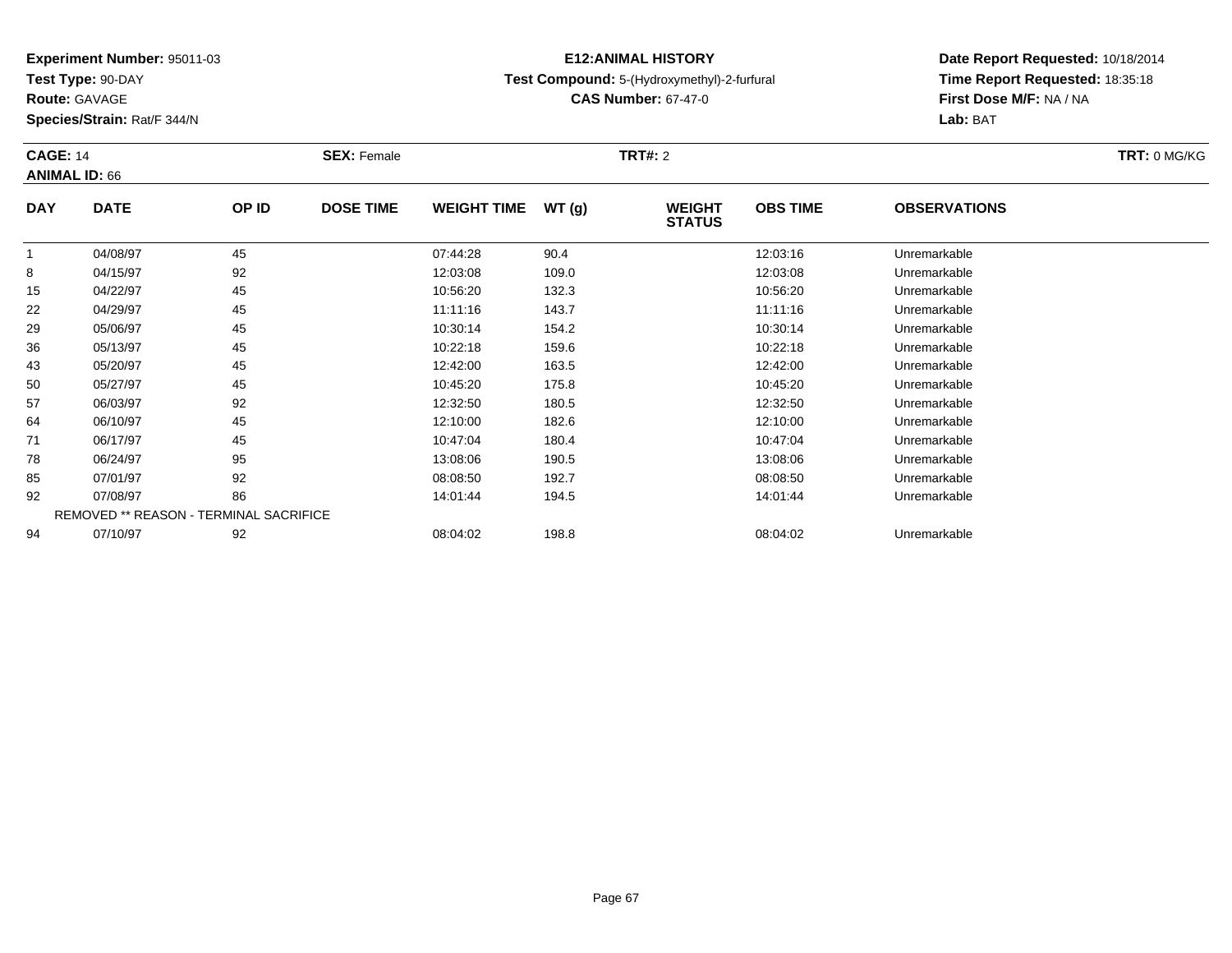**Test Type:** 90-DAY

**Species/Strain:** Rat/F 344/N

# **E12:ANIMAL HISTORY**

## **Test Compound:** 5-(Hydroxymethyl)-2-furfural

**CAS Number:** 67-47-0

**Date Report Requested:** 10/18/2014 **Time Report Requested:** 18:35:18**First Dose M/F:** NA / NA**Lab:** BAT

| <b>CAGE: 14</b><br><b>ANIMAL ID: 67</b> |                                        | <b>SEX: Female</b> |                  |                    | <b>TRT#: 2</b> | TRT: 0 MG/KG                   |                 |                     |  |
|-----------------------------------------|----------------------------------------|--------------------|------------------|--------------------|----------------|--------------------------------|-----------------|---------------------|--|
| <b>DAY</b>                              | <b>DATE</b>                            | OP ID              | <b>DOSE TIME</b> | <b>WEIGHT TIME</b> | WT(g)          | <b>WEIGHT</b><br><b>STATUS</b> | <b>OBS TIME</b> | <b>OBSERVATIONS</b> |  |
|                                         | 04/08/97                               | 45                 |                  | 07:44:28           | 73.3           |                                | 12:03:16        | Unremarkable        |  |
| 8                                       | 04/15/97                               | 92                 |                  | 12:03:08           | 92.4           |                                | 12:03:08        | Unremarkable        |  |
| 15                                      | 04/22/97                               | 45                 |                  | 10:56:20           | 116.5          |                                | 10:56:20        | Unremarkable        |  |
| 22                                      | 04/29/97                               | 45                 |                  | 11:11:16           | 132.2          |                                | 11:11:16        | Unremarkable        |  |
| 29                                      | 05/06/97                               | 45                 |                  | 10:30:14           | 141.8          |                                | 10:30:14        | Unremarkable        |  |
| 36                                      | 05/13/97                               | 45                 |                  | 10:22:18           | 148.8          |                                | 10:22:18        | Unremarkable        |  |
| 43                                      | 05/20/97                               | 45                 |                  | 12:42:00           | 150.1          |                                | 12:42:00        | Unremarkable        |  |
| 50                                      | 05/27/97                               | 45                 |                  | 10:45:20           | 158.0          |                                | 10:45:20        | Unremarkable        |  |
| 57                                      | 06/03/97                               | 92                 |                  | 12:32:50           | 164.3          |                                | 12:32:50        | Unremarkable        |  |
| 64                                      | 06/10/97                               | 45                 |                  | 12:10:00           | 171.5          |                                | 12:10:00        | Unremarkable        |  |
| 71                                      | 06/17/97                               | 45                 |                  | 10:47:04           | 170.3          |                                | 10:47:04        | Unremarkable        |  |
| 78                                      | 06/24/97                               | 95                 |                  | 13:08:06           | 179.7          |                                | 13:08:06        | Unremarkable        |  |
| 85                                      | 07/01/97                               | 92                 |                  | 08:08:50           | 180.4          |                                | 08:08:50        | Unremarkable        |  |
| 92                                      | 07/08/97                               | 86                 |                  | 14:01:44           | 182.7          |                                | 14:01:44        | Unremarkable        |  |
|                                         | REMOVED ** REASON - TERMINAL SACRIFICE |                    |                  |                    |                |                                |                 |                     |  |
| 94                                      | 07/10/97                               | 92                 |                  | 08:04:02           | 187.2          |                                | 08:04:02        | Unremarkable        |  |

# **Route:** GAVAGE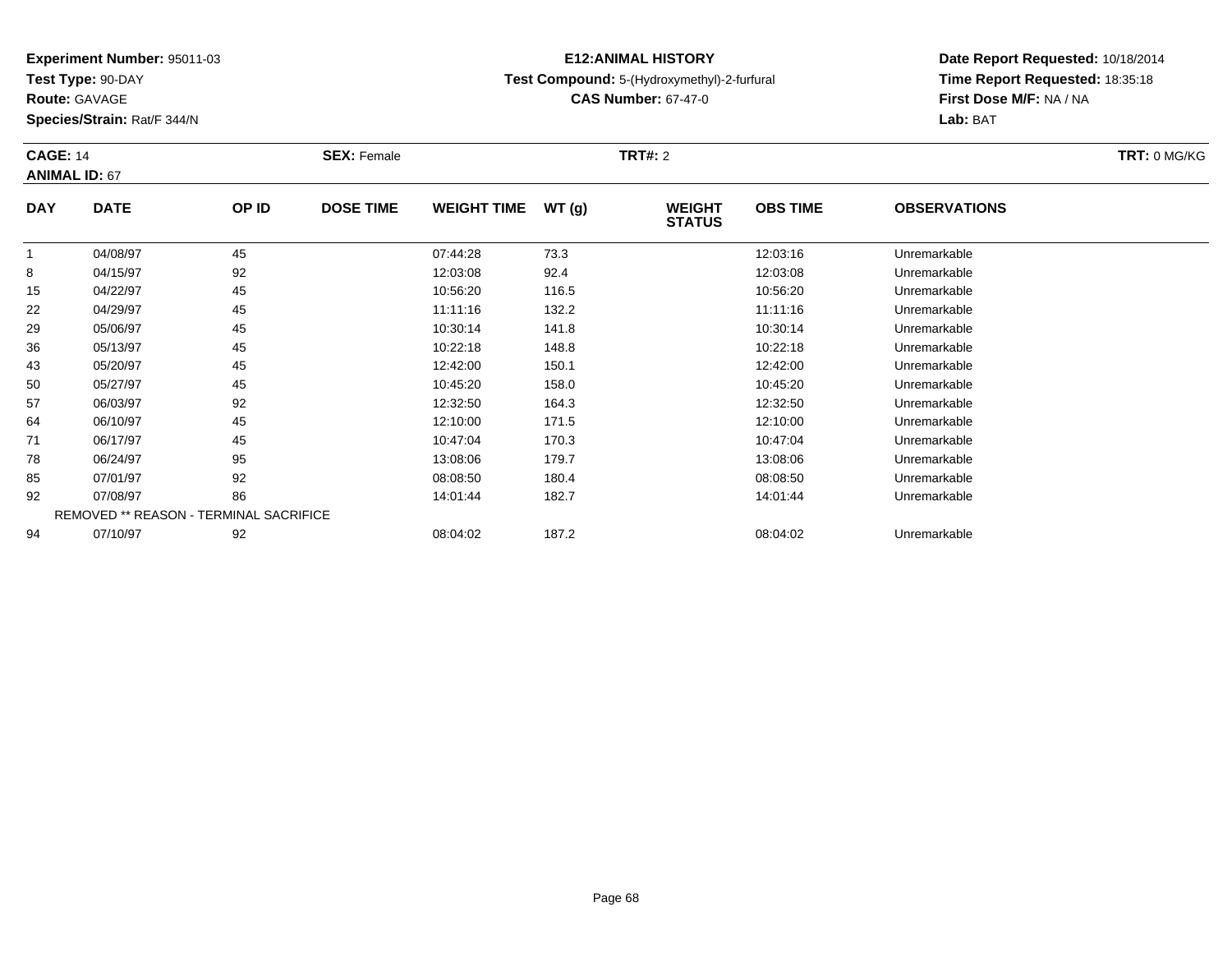**Test Type:** 90-DAY

**Route:** GAVAGE

**Species/Strain:** Rat/F 344/N

# **E12:ANIMAL HISTORY**

## **Test Compound:** 5-(Hydroxymethyl)-2-furfural

**CAS Number:** 67-47-0

| <b>CAGE: 14</b><br><b>ANIMAL ID: 68</b> |                                        | <b>SEX: Female</b> |                  |                    | <b>TRT#:</b> 2 |                                | TRT: 0 MG/KG    |                     |  |
|-----------------------------------------|----------------------------------------|--------------------|------------------|--------------------|----------------|--------------------------------|-----------------|---------------------|--|
| <b>DAY</b>                              | <b>DATE</b>                            | OP ID              | <b>DOSE TIME</b> | <b>WEIGHT TIME</b> | WT(g)          | <b>WEIGHT</b><br><b>STATUS</b> | <b>OBS TIME</b> | <b>OBSERVATIONS</b> |  |
|                                         | 04/08/97                               | 45                 |                  | 07:44:28           | 96.7           |                                | 12:03:16        | Unremarkable        |  |
| 8                                       | 04/15/97                               | 92                 |                  | 12:03:08           | 115.5          |                                | 12:03:08        | Unremarkable        |  |
| 15                                      | 04/22/97                               | 45                 |                  | 10:56:20           | 136.9          |                                | 10:56:20        | Unremarkable        |  |
| 22                                      | 04/29/97                               | 45                 |                  | 11:11:16           | 154.1          |                                | 11:11:16        | Unremarkable        |  |
| 29                                      | 05/06/97                               | 45                 |                  | 10:30:14           | 165.1          |                                | 10:30:14        | Unremarkable        |  |
| 36                                      | 05/13/97                               | 45                 |                  | 10:22:18           | 172.8          |                                | 10:22:18        | Unremarkable        |  |
| 43                                      | 05/20/97                               | 45                 |                  | 12:42:00           | 172.4          |                                | 12:42:00        | Unremarkable        |  |
| 50                                      | 05/27/97                               | 45                 |                  | 10:45:20           | 186.9          |                                | 10:45:20        | Unremarkable        |  |
| 57                                      | 06/03/97                               | 92                 |                  | 12:32:50           | 189.7          |                                | 12:32:50        | Unremarkable        |  |
| 64                                      | 06/10/97                               | 45                 |                  | 12:10:00           | 196.6          |                                | 12:10:00        | Unremarkable        |  |
| 71                                      | 06/17/97                               | 45                 |                  | 10:47:04           | 196.1          |                                | 10:47:04        | Unremarkable        |  |
| 78                                      | 06/24/97                               | 95                 |                  | 13:08:06           | 206.9          |                                | 13:08:06        | Unremarkable        |  |
| 85                                      | 07/01/97                               | 92                 |                  | 08:08:50           | 207.6          |                                | 08:08:50        | Unremarkable        |  |
| 92                                      | 07/08/97                               | 86                 |                  | 14:01:44           | 209.0          |                                | 14:01:44        | Unremarkable        |  |
|                                         | REMOVED ** REASON - TERMINAL SACRIFICE |                    |                  |                    |                |                                |                 |                     |  |
| 94                                      | 07/10/97                               | 92                 |                  | 08:04:02           | 212.3          |                                | 08:04:02        | Unremarkable        |  |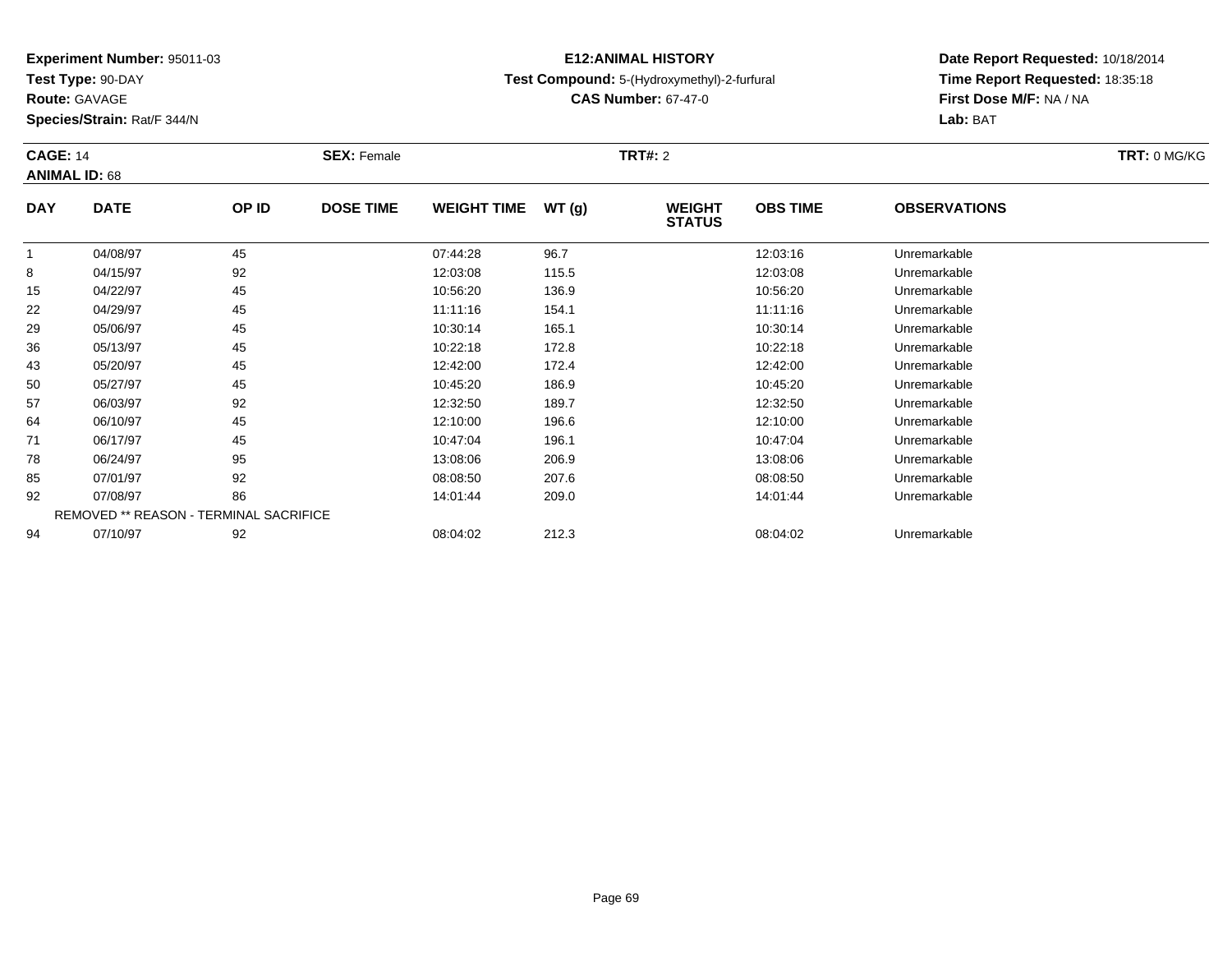**Test Type:** 90-DAY

**Route:** GAVAGE

**Species/Strain:** Rat/F 344/N

# **E12:ANIMAL HISTORY**

**Test Compound:** 5-(Hydroxymethyl)-2-furfural

**Date Report Requested:** 10/18/2014 **Time Report Requested:** 18:35:18**First Dose M/F:** NA / NA**Lab:** BAT

|            | <b>CAGE: 14</b><br><b>ANIMAL ID: 69</b> |       | <b>SEX: Female</b> |                    |       | <b>TRT#: 2</b>                 | TRT: 0 MG/KG    |                     |  |
|------------|-----------------------------------------|-------|--------------------|--------------------|-------|--------------------------------|-----------------|---------------------|--|
| <b>DAY</b> | <b>DATE</b>                             | OP ID | <b>DOSE TIME</b>   | <b>WEIGHT TIME</b> | WT(g) | <b>WEIGHT</b><br><b>STATUS</b> | <b>OBS TIME</b> | <b>OBSERVATIONS</b> |  |
|            | 04/08/97                                | 45    |                    | 07:44:28           | 102.0 |                                | 12:03:16        | Unremarkable        |  |
| 8          | 04/15/97                                | 92    |                    | 12:03:08           | 121.7 |                                | 12:03:08        | Unremarkable        |  |
| 15         | 04/22/97                                | 45    |                    | 10:56:20           | 141.5 |                                | 10:56:20        | Unremarkable        |  |
| 22         | 04/29/97                                | 45    |                    | 11:11:16           | 157.5 |                                | 11:11:16        | Unremarkable        |  |
| 29         | 05/06/97                                | 45    |                    | 10:30:14           | 159.6 |                                | 10:30:14        | Unremarkable        |  |
| 36         | 05/13/97                                | 45    |                    | 10:22:18           | 171.2 |                                | 10:22:18        | Unremarkable        |  |
| 43         | 05/20/97                                | 45    |                    | 12:42:00           | 170.7 |                                | 12:42:00        | Unremarkable        |  |
| 50         | 05/27/97                                | 45    |                    | 10:45:20           | 181.6 |                                | 10:45:20        | Unremarkable        |  |
| 57         | 06/03/97                                | 92    |                    | 12:32:50           | 186.1 |                                | 12:32:50        | Unremarkable        |  |
| 64         | 06/10/97                                | 45    |                    | 12:10:00           | 192.7 |                                | 12:10:00        | Unremarkable        |  |
| 71         | 06/17/97                                | 45    |                    | 10:47:04           | 196.5 |                                | 10:47:04        | Unremarkable        |  |
| 78         | 06/24/97                                | 95    |                    | 13:08:06           | 204.7 |                                | 13:08:06        | Unremarkable        |  |
| 85         | 07/01/97                                | 92    |                    | 08:08:50           | 208.1 |                                | 08:08:50        | Unremarkable        |  |
| 92         | 07/08/97                                | 86    |                    | 14:01:44           | 212.8 |                                | 14:01:44        | Unremarkable        |  |
|            | REMOVED ** REASON - TERMINAL SACRIFICE  |       |                    |                    |       |                                |                 |                     |  |
| 94         | 07/10/97                                | 92    |                    | 08:04:02           | 214.9 |                                | 08:04:02        | Unremarkable        |  |

**CAS Number:** 67-47-0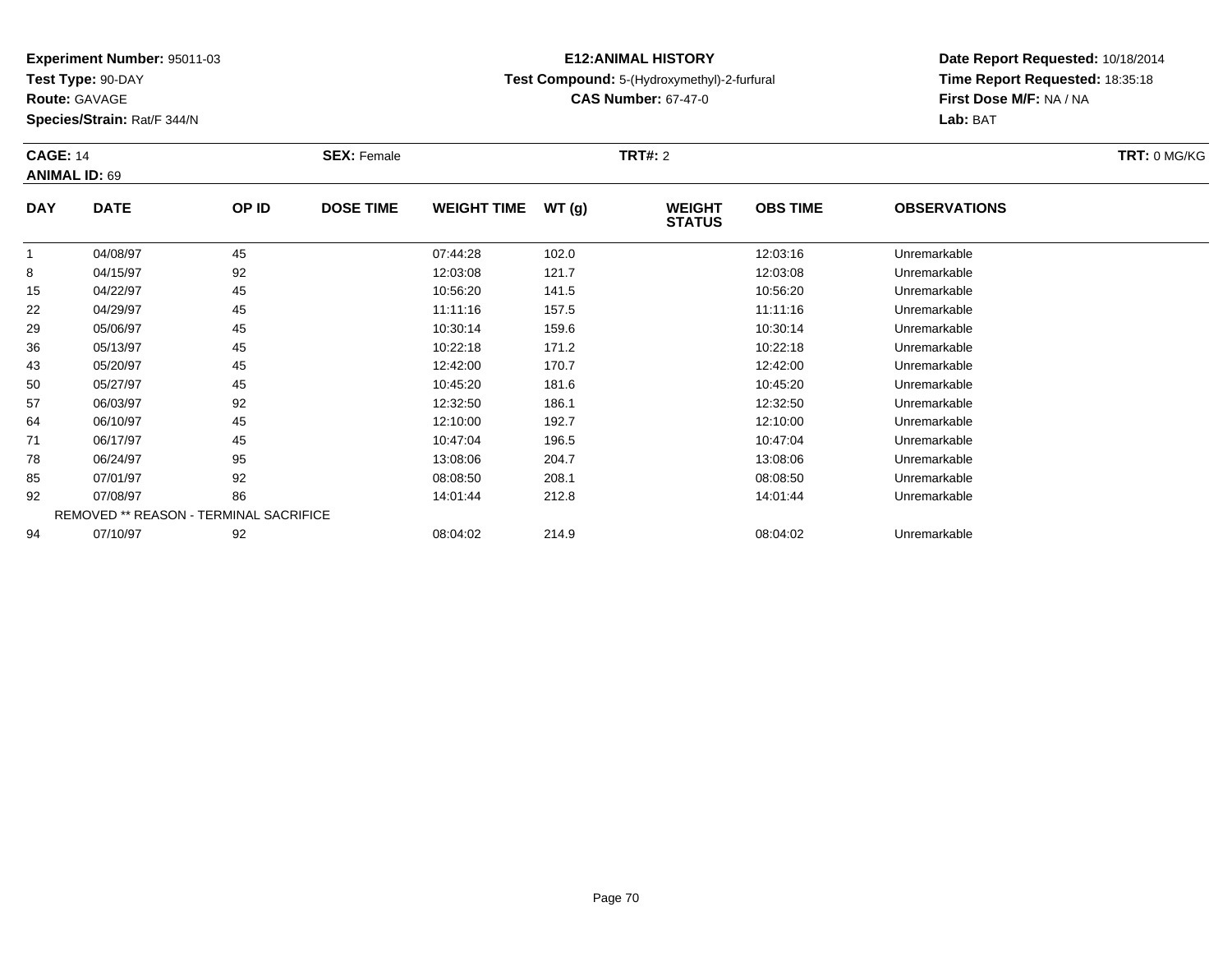**Test Type:** 90-DAY

**Route:** GAVAGE

**Species/Strain:** Rat/F 344/N

# **E12:ANIMAL HISTORY**

**Test Compound:** 5-(Hydroxymethyl)-2-furfural

**CAS Number:** 67-47-0

| <b>CAGE: 14</b><br><b>ANIMAL ID: 70</b> |             |                                        | <b>SEX: Female</b> |                    |       | <b>TRT#:</b> 2                 |                 |                     |  |  |
|-----------------------------------------|-------------|----------------------------------------|--------------------|--------------------|-------|--------------------------------|-----------------|---------------------|--|--|
| <b>DAY</b>                              | <b>DATE</b> | OP ID                                  | <b>DOSE TIME</b>   | <b>WEIGHT TIME</b> | WT(g) | <b>WEIGHT</b><br><b>STATUS</b> | <b>OBS TIME</b> | <b>OBSERVATIONS</b> |  |  |
| 1                                       | 04/08/97    | 45                                     |                    | 07:44:28           | 82.0  |                                | 12:03:16        | Unremarkable        |  |  |
| 8                                       | 04/15/97    | 92                                     |                    | 12:03:08           | 97.0  |                                | 12:03:08        | Unremarkable        |  |  |
| 15                                      | 04/22/97    | 45                                     |                    | 10:56:20           | 117.5 |                                | 10:56:20        | Unremarkable        |  |  |
| 22                                      | 04/29/97    | 45                                     |                    | 11:11:16           | 129.9 |                                | 11:11:16        | Unremarkable        |  |  |
| 29                                      | 05/06/97    | 45                                     |                    | 10:30:14           | 142.2 |                                | 10:30:14        | Unremarkable        |  |  |
| 36                                      | 05/13/97    | 45                                     |                    | 10:22:18           | 146.2 |                                | 10:22:18        | Unremarkable        |  |  |
| 43                                      | 05/20/97    | 45                                     |                    | 12:42:00           | 155.9 |                                | 12:42:00        | Unremarkable        |  |  |
| 50                                      | 05/27/97    | 45                                     |                    | 10:45:20           | 163.7 |                                | 10:45:20        | Unremarkable        |  |  |
| 57                                      | 06/03/97    | 92                                     |                    | 12:32:50           | 170.4 |                                | 12:32:50        | Unremarkable        |  |  |
| 64                                      | 06/10/97    | 45                                     |                    | 12:10:00           | 177.1 |                                | 12:10:00        | Unremarkable        |  |  |
| 71                                      | 06/17/97    | 45                                     |                    | 10:47:04           | 174.7 |                                | 10:47:04        | Unremarkable        |  |  |
| 78                                      | 06/24/97    | 95                                     |                    | 13:08:06           | 183.6 |                                | 13:08:06        | Unremarkable        |  |  |
| 85                                      | 07/01/97    | 92                                     |                    | 08:08:50           | 184.3 |                                | 08:08:50        | Unremarkable        |  |  |
| 92                                      | 07/08/97    | 86                                     |                    | 14:01:44           | 184.5 |                                | 14:01:44        | Unremarkable        |  |  |
|                                         |             | REMOVED ** REASON - TERMINAL SACRIFICE |                    |                    |       |                                |                 |                     |  |  |
| 94                                      | 07/10/97    | 92                                     |                    | 08:04:02           | 186.3 |                                | 08:04:02        | Unremarkable        |  |  |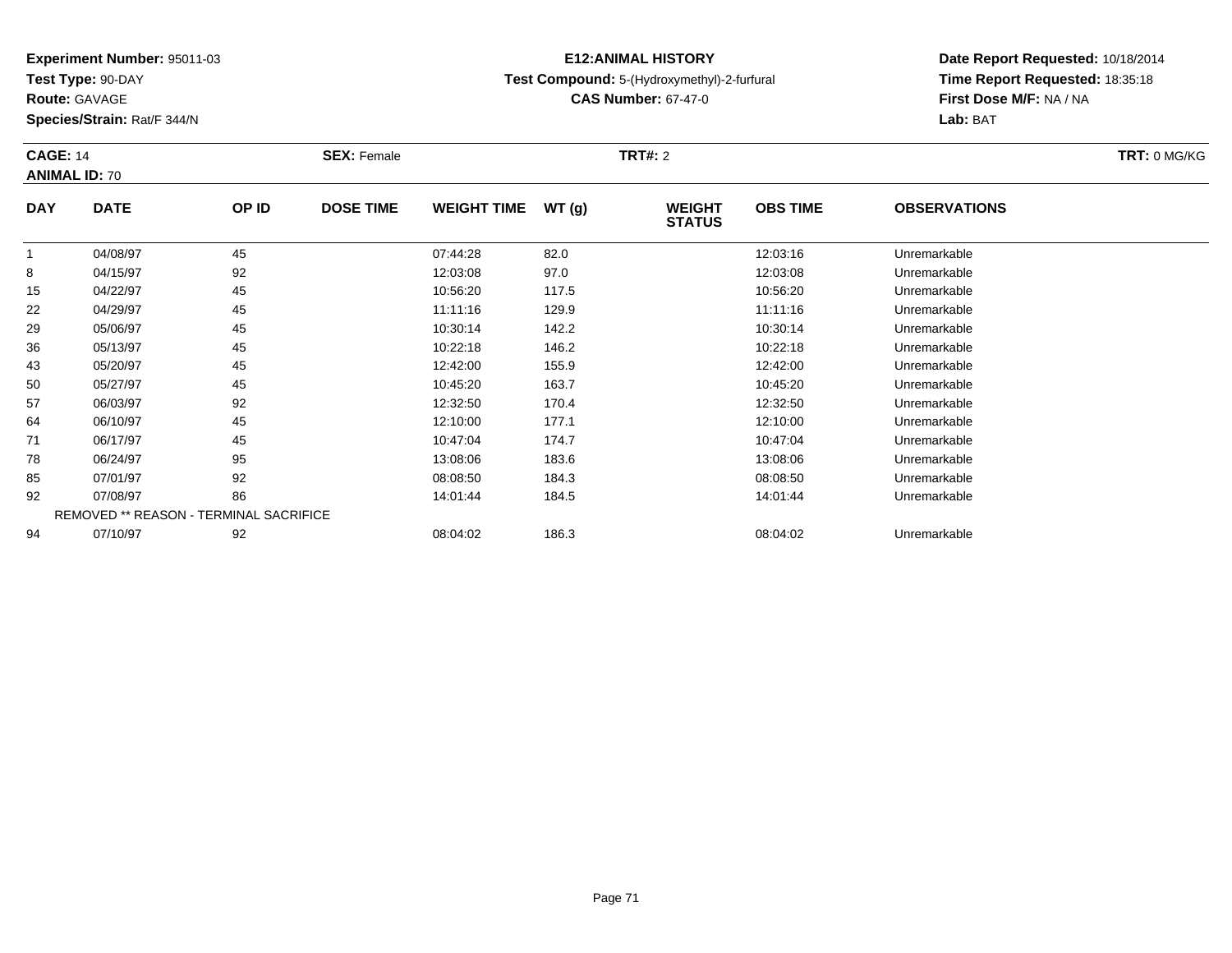**Test Type:** 90-DAY

**Route:** GAVAGE

94

**Species/Strain:** Rat/F 344/N

# **E12:ANIMAL HISTORY**

**Test Compound:** 5-(Hydroxymethyl)-2-furfural

**CAS Number:** 67-47-0

**Date Report Requested:** 10/18/2014**Time Report Requested:** 18:35:18**First Dose M/F:** NA / NA**Lab:** BAT

| <b>CAGE: 15</b><br><b>ANIMAL ID: 71</b> |                                               | <b>SEX: Female</b> |                  |                    | <b>TRT#: 4</b> |                                |                 |                     |  |  |
|-----------------------------------------|-----------------------------------------------|--------------------|------------------|--------------------|----------------|--------------------------------|-----------------|---------------------|--|--|
| <b>DAY</b>                              | <b>DATE</b>                                   | OP ID              | <b>DOSE TIME</b> | <b>WEIGHT TIME</b> | WT(g)          | <b>WEIGHT</b><br><b>STATUS</b> | <b>OBS TIME</b> | <b>OBSERVATIONS</b> |  |  |
|                                         | 04/08/97                                      | 45                 |                  | 07:45:42           | 74.5           |                                | 12:00:50        | Unremarkable        |  |  |
| 8                                       | 04/15/97                                      | 92                 |                  | 12:05:24           | 92.5           |                                | 12:05:24        | Unremarkable        |  |  |
| 15                                      | 04/22/97                                      | 45                 |                  | 10:58:04           | 114.7          |                                | 10:58:04        | Unremarkable        |  |  |
| 22                                      | 04/29/97                                      | 45                 |                  | 10:54:28           | 134.3          |                                | 10:54:28        | Unremarkable        |  |  |
| 29                                      | 05/06/97                                      | 45                 |                  | 10:25:26           | 144.4          |                                | 10:25:26        | Unremarkable        |  |  |
| 36                                      | 05/13/97                                      | 45                 |                  | 10:16:54           | 150.7          |                                | 10:16:54        | Unremarkable        |  |  |
| 43                                      | 05/20/97                                      | 45                 |                  | 12:37:26           | 160.1          |                                | 12:37:26        | Unremarkable        |  |  |
| 50                                      | 05/27/97                                      | 45                 |                  | 10:37:20           | 168.2          |                                | 10:37:20        | Unremarkable        |  |  |
| 57                                      | 06/03/97                                      | 92                 |                  | 12:37:14           | 170.5          |                                | 12:37:14        | Unremarkable        |  |  |
| 64                                      | 06/10/97                                      | 45                 |                  | 12:05:28           | 171.0          |                                | 12:05:28        | Unremarkable        |  |  |
| 71                                      | 06/17/97                                      | 45                 |                  | 10:51:12           | 179.7          |                                | 10:51:12        | Unremarkable        |  |  |
| 78                                      | 06/24/97                                      | 95                 |                  | 13:01:28           | 186.4          |                                | 13:01:28        | Unremarkable        |  |  |
| 85                                      | 07/01/97                                      | 92                 |                  | 08:11:24           | 180.8          |                                | 08:11:24        | Unremarkable        |  |  |
| 92                                      | 07/08/97                                      | 86                 |                  | 14:03:04           | 188.0          |                                | 14:03:04        | Unremarkable        |  |  |
|                                         | <b>REMOVED ** REASON - TERMINAL SACRIFICE</b> |                    |                  |                    |                |                                |                 |                     |  |  |

07/10/97 <sup>92</sup> 08:07:18 191.0 08:07:18 Unremarkable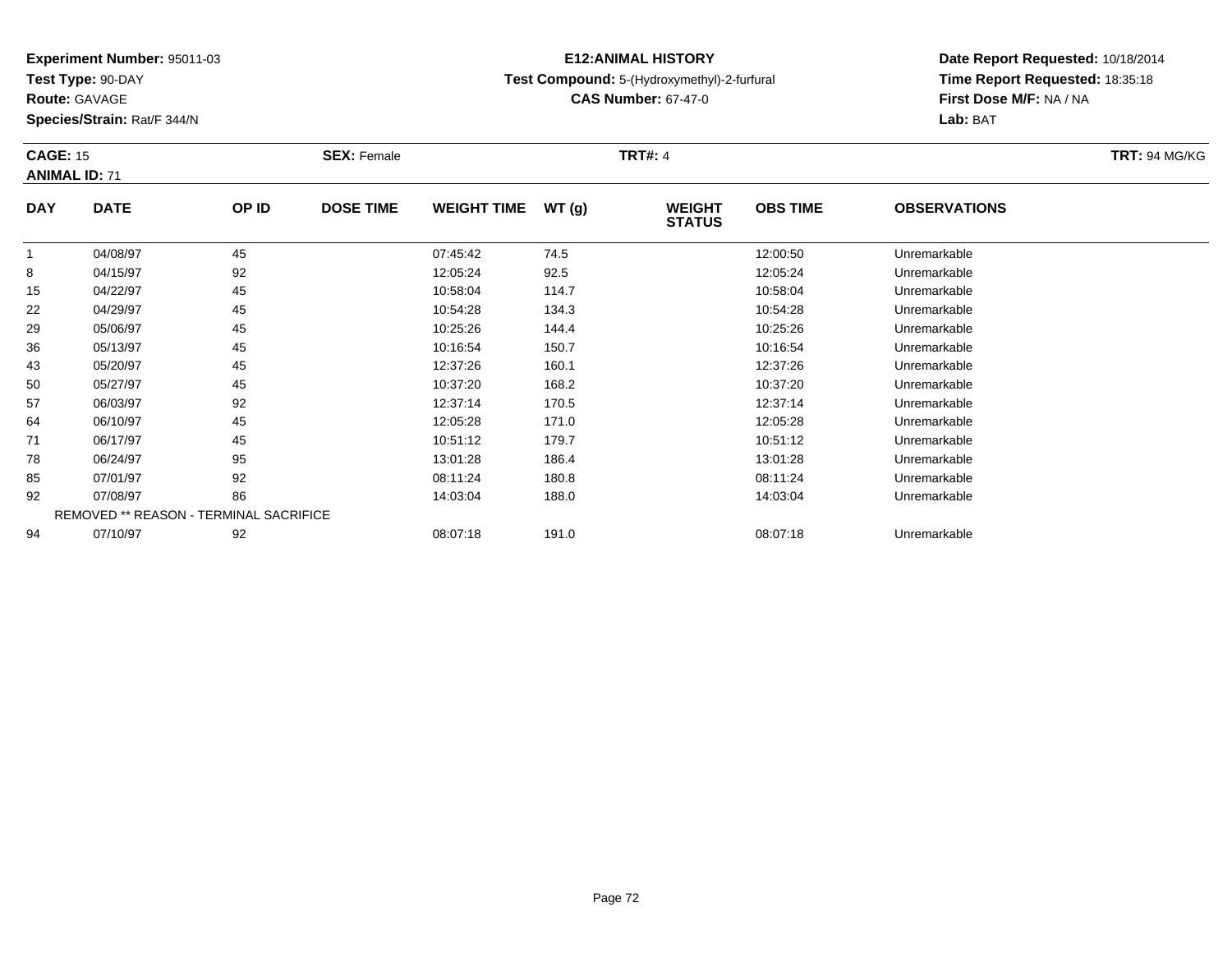**Test Type:** 90-DAY

**Route:** GAVAGE

**Species/Strain:** Rat/F 344/N

# **E12:ANIMAL HISTORY**

**Test Compound:** 5-(Hydroxymethyl)-2-furfural

**CAS Number:** 67-47-0

| <b>CAGE: 15</b> | <b>ANIMAL ID: 72</b>                          |       | <b>SEX: Female</b> |                    |       | <b>TRT#: 4</b>                 |                 |                     | <b>TRT: 94 MG/KG</b> |
|-----------------|-----------------------------------------------|-------|--------------------|--------------------|-------|--------------------------------|-----------------|---------------------|----------------------|
| <b>DAY</b>      | <b>DATE</b>                                   | OP ID | <b>DOSE TIME</b>   | <b>WEIGHT TIME</b> | WT(g) | <b>WEIGHT</b><br><b>STATUS</b> | <b>OBS TIME</b> | <b>OBSERVATIONS</b> |                      |
|                 | 04/08/97                                      | 45    |                    | 07:45:42           | 87.4  |                                | 12:00:50        | Unremarkable        |                      |
| 8               | 04/15/97                                      | 92    |                    | 12:05:24           | 104.6 |                                | 12:05:24        | Unremarkable        |                      |
| 15              | 04/22/97                                      | 45    |                    | 10:58:04           | 123.4 |                                | 10:58:04        | Unremarkable        |                      |
| 22              | 04/29/97                                      | 45    |                    | 10:54:28           | 140.9 |                                | 10:54:28        | Unremarkable        |                      |
| 29              | 05/06/97                                      | 45    |                    | 10:25:26           | 147.6 |                                | 10:25:26        | Unremarkable        |                      |
| 36              | 05/13/97                                      | 45    |                    | 10:16:54           | 151.1 |                                | 10:16:54        | Unremarkable        |                      |
| 43              | 05/20/97                                      | 45    |                    | 12:37:26           | 156.7 |                                | 12:37:26        | Unremarkable        |                      |
| 50              | 05/27/97                                      | 45    |                    | 10:37:20           | 155.3 |                                | 10:37:20        | Unremarkable        |                      |
| 57              | 06/03/97                                      | 92    |                    | 12:37:14           | 172.1 |                                | 12:37:14        | Unremarkable        |                      |
| 64              | 06/10/97                                      | 45    |                    | 12:05:28           | 171.4 |                                | 12:05:28        | Unremarkable        |                      |
| 71              | 06/17/97                                      | 45    |                    | 10:51:12           | 177.5 |                                | 10:51:12        | Unremarkable        |                      |
| 78              | 06/24/97                                      | 95    |                    | 13:01:28           | 182.1 |                                | 13:01:28        | Unremarkable        |                      |
| 85              | 07/01/97                                      | 92    |                    | 08:11:24           | 176.4 |                                | 08:11:24        | Unremarkable        |                      |
| 92              | 07/08/97                                      | 86    |                    | 14:03:04           | 179.7 |                                | 14:03:04        | Unremarkable        |                      |
|                 | <b>REMOVED ** REASON - TERMINAL SACRIFICE</b> |       |                    |                    |       |                                |                 |                     |                      |
| 94              | 07/10/97                                      | 92    |                    | 08:07:18           | 185.3 |                                | 08:07:18        | Unremarkable        |                      |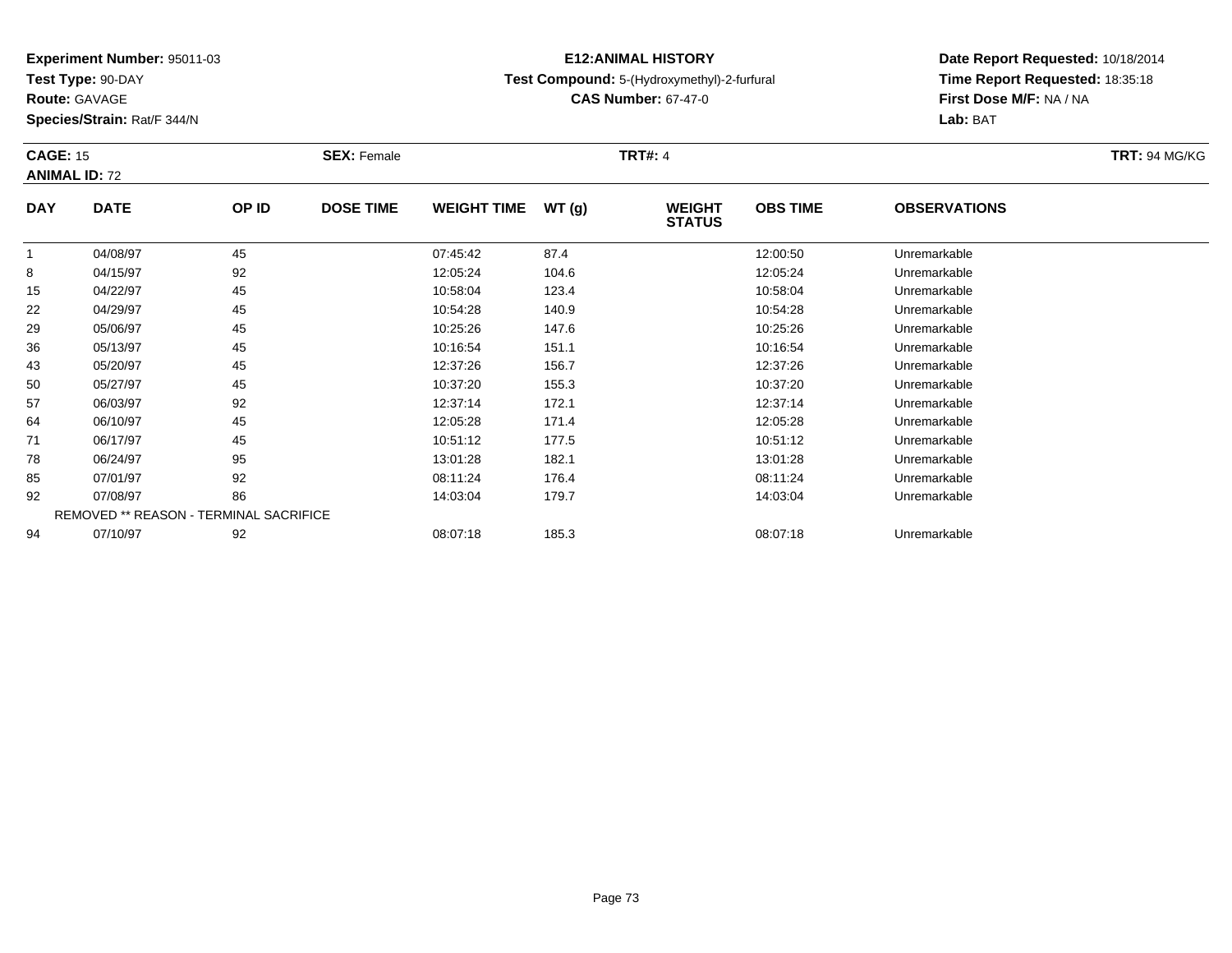**Test Type:** 90-DAY

**Route:** GAVAGE

**Species/Strain:** Rat/F 344/N

## **E12:ANIMAL HISTORY**

### **Test Compound:** 5-(Hydroxymethyl)-2-furfural

**CAS Number:** 67-47-0

| <b>CAGE: 15</b><br><b>ANIMAL ID: 73</b> |             |                                        | <b>SEX: Female</b> |                    |       | <b>TRT#: 4</b>                 |                 |                     | <b>TRT: 94 MG/KG</b> |
|-----------------------------------------|-------------|----------------------------------------|--------------------|--------------------|-------|--------------------------------|-----------------|---------------------|----------------------|
| <b>DAY</b>                              | <b>DATE</b> | OP ID                                  | <b>DOSE TIME</b>   | <b>WEIGHT TIME</b> | WT(g) | <b>WEIGHT</b><br><b>STATUS</b> | <b>OBS TIME</b> | <b>OBSERVATIONS</b> |                      |
|                                         | 04/08/97    | 45                                     |                    | 07:45:42           | 85.5  |                                | 12:00:50        | Unremarkable        |                      |
| 8                                       | 04/15/97    | 92                                     |                    | 12:05:24           | 104.0 |                                | 12:05:24        | Unremarkable        |                      |
| 15                                      | 04/22/97    | 45                                     |                    | 10:58:04           | 124.5 |                                | 10:58:04        | Unremarkable        |                      |
| 22                                      | 04/29/97    | 45                                     |                    | 10:54:28           | 138.8 |                                | 10:54:28        | Unremarkable        |                      |
| 29                                      | 05/06/97    | 45                                     |                    | 10:25:26           | 148.2 |                                | 10:25:26        | Unremarkable        |                      |
| 36                                      | 05/13/97    | 45                                     |                    | 10:16:54           | 152.9 |                                | 10:16:54        | Unremarkable        |                      |
| 43                                      | 05/20/97    | 45                                     |                    | 12:37:26           | 161.2 |                                | 12:37:26        | Unremarkable        |                      |
| 50                                      | 05/27/97    | 45                                     |                    | 10:37:20           | 171.3 |                                | 10:37:20        | Unremarkable        |                      |
| 57                                      | 06/03/97    | 92                                     |                    | 12:37:14           | 174.8 |                                | 12:37:14        | Unremarkable        |                      |
| 64                                      | 06/10/97    | 45                                     |                    | 12:05:28           | 179.2 |                                | 12:05:28        | Unremarkable        |                      |
| 71                                      | 06/17/97    | 45                                     |                    | 10:51:12           | 185.6 |                                | 10:51:12        | Unremarkable        |                      |
| 78                                      | 06/24/97    | 95                                     |                    | 13:01:28           | 185.4 |                                | 13:01:28        | Unremarkable        |                      |
| 85                                      | 07/01/97    | 92                                     |                    | 08:11:24           | 188.5 |                                | 08:11:24        | Unremarkable        |                      |
| 92                                      | 07/08/97    | 86                                     |                    | 14:03:04           | 186.0 |                                | 14:03:04        | Unremarkable        |                      |
|                                         |             | REMOVED ** REASON - TERMINAL SACRIFICE |                    |                    |       |                                |                 |                     |                      |
| 94                                      | 07/10/97    | 92                                     |                    | 08:07:18           | 193.9 |                                | 08:07:18        | Unremarkable        |                      |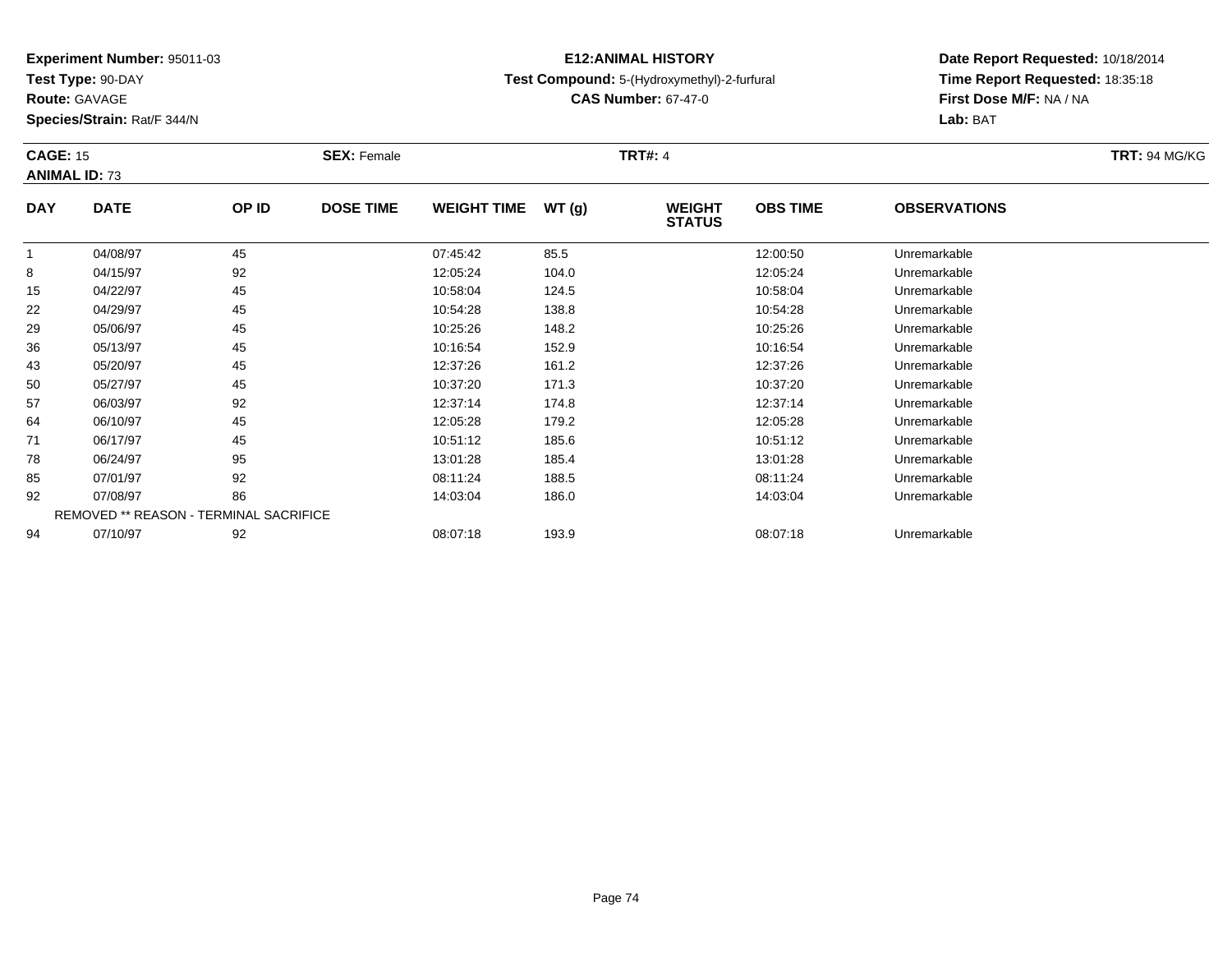**Test Type:** 90-DAY

**Route:** GAVAGE

**Species/Strain:** Rat/F 344/N

# **E12:ANIMAL HISTORY**

**Test Compound:** 5-(Hydroxymethyl)-2-furfural

**CAS Number:** 67-47-0

| <b>CAGE: 15</b><br><b>ANIMAL ID: 74</b> |             |                                        | <b>SEX: Female</b> |                    |       | <b>TRT#: 4</b>                 |                 |                     | <b>TRT: 94 MG/KG</b> |
|-----------------------------------------|-------------|----------------------------------------|--------------------|--------------------|-------|--------------------------------|-----------------|---------------------|----------------------|
| <b>DAY</b>                              | <b>DATE</b> | OP ID                                  | <b>DOSE TIME</b>   | <b>WEIGHT TIME</b> | WT(g) | <b>WEIGHT</b><br><b>STATUS</b> | <b>OBS TIME</b> | <b>OBSERVATIONS</b> |                      |
|                                         | 04/08/97    | 45                                     |                    | 07:45:42           | 89.0  |                                | 12:00:50        | Unremarkable        |                      |
| 8                                       | 04/15/97    | 92                                     |                    | 12:05:24           | 103.4 |                                | 12:05:24        | Unremarkable        |                      |
| 15                                      | 04/22/97    | 45                                     |                    | 10:58:04           | 122.1 |                                | 10:58:04        | Unremarkable        |                      |
| 22                                      | 04/29/97    | 45                                     |                    | 10:54:28           | 135.0 |                                | 10:54:28        | Unremarkable        |                      |
| 29                                      | 05/06/97    | 45                                     |                    | 10:25:26           | 141.9 |                                | 10:25:26        | Unremarkable        |                      |
| 36                                      | 05/13/97    | 45                                     |                    | 10:16:54           | 147.5 |                                | 10:16:54        | Unremarkable        |                      |
| 43                                      | 05/20/97    | 45                                     |                    | 12:37:26           | 156.7 |                                | 12:37:26        | Unremarkable        |                      |
| 50                                      | 05/27/97    | 45                                     |                    | 10:37:20           | 156.2 |                                | 10:37:20        | Unremarkable        |                      |
| 57                                      | 06/03/97    | 92                                     |                    | 12:37:14           | 168.3 |                                | 12:37:14        | Unremarkable        |                      |
| 64                                      | 06/10/97    | 45                                     |                    | 12:05:28           | 167.8 |                                | 12:05:28        | Unremarkable        |                      |
| 71                                      | 06/17/97    | 45                                     |                    | 10:51:12           | 173.9 |                                | 10:51:12        | Unremarkable        |                      |
| 78                                      | 06/24/97    | 95                                     |                    | 13:01:28           | 180.0 |                                | 13:01:28        | Unremarkable        |                      |
| 85                                      | 07/01/97    | 92                                     |                    | 08:11:24           | 176.6 |                                | 08:11:24        | Unremarkable        |                      |
| 92                                      | 07/08/97    | 86                                     |                    | 14:03:04           | 179.6 |                                | 14:03:04        | Unremarkable        |                      |
|                                         |             | REMOVED ** REASON - TERMINAL SACRIFICE |                    |                    |       |                                |                 |                     |                      |
| 94                                      | 07/10/97    | 92                                     |                    | 08:07:18           | 184.9 |                                | 08:07:18        | Unremarkable        |                      |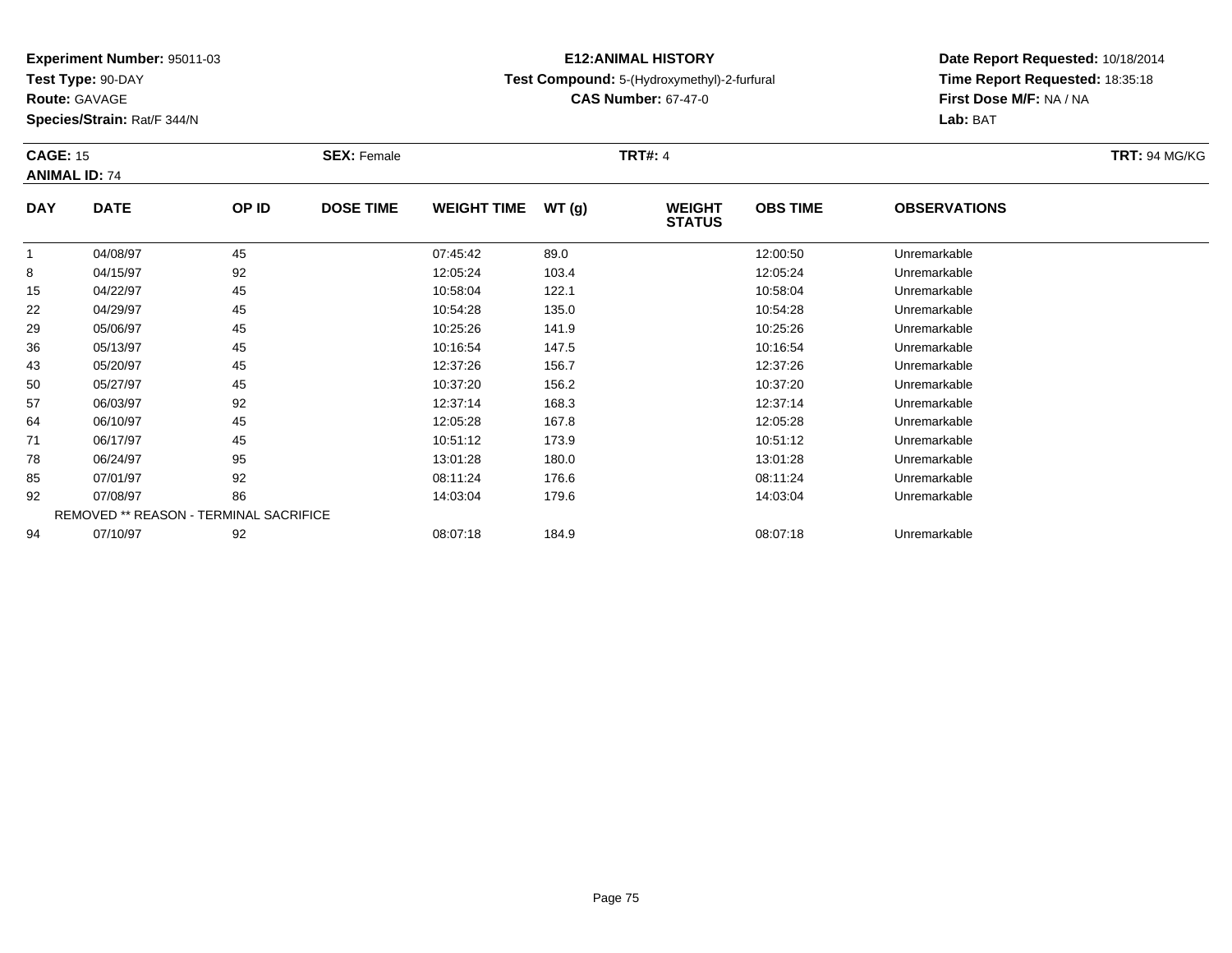**Test Type:** 90-DAY

**Route:** GAVAGE

**Species/Strain:** Rat/F 344/N

### **E12:ANIMAL HISTORY**

### **Test Compound:** 5-(Hydroxymethyl)-2-furfural

**CAS Number:** 67-47-0

| <b>CAGE: 15</b> | <b>ANIMAL ID: 75</b> |                                        | <b>SEX: Female</b> |                    |       | <b>TRT#: 4</b>                 |                 |                     | <b>TRT: 94 MG/KG</b> |
|-----------------|----------------------|----------------------------------------|--------------------|--------------------|-------|--------------------------------|-----------------|---------------------|----------------------|
| <b>DAY</b>      | <b>DATE</b>          | OP ID                                  | <b>DOSE TIME</b>   | <b>WEIGHT TIME</b> | WT(g) | <b>WEIGHT</b><br><b>STATUS</b> | <b>OBS TIME</b> | <b>OBSERVATIONS</b> |                      |
|                 | 04/08/97             | 45                                     |                    | 07:45:42           | 90.2  |                                | 12:00:50        | Unremarkable        |                      |
| 8               | 04/15/97             | 92                                     |                    | 12:05:24           | 107.4 |                                | 12:05:24        | Unremarkable        |                      |
| 15              | 04/22/97             | 45                                     |                    | 10:58:04           | 126.7 |                                | 10:58:04        | Unremarkable        |                      |
| 22              | 04/29/97             | 45                                     |                    | 10:54:28           | 140.8 |                                | 10:54:28        | Unremarkable        |                      |
| 29              | 05/06/97             | 45                                     |                    | 10:25:26           | 150.6 |                                | 10:25:26        | Unremarkable        |                      |
| 36              | 05/13/97             | 45                                     |                    | 10:16:54           | 149.9 |                                | 10:16:54        | Unremarkable        |                      |
| 43              | 05/20/97             | 45                                     |                    | 12:37:26           | 159.2 |                                | 12:37:26        | Unremarkable        |                      |
| 50              | 05/27/97             | 45                                     |                    | 10:37:20           | 167.2 |                                | 10:37:20        | Unremarkable        |                      |
| 57              | 06/03/97             | 92                                     |                    | 12:37:14           | 172.7 |                                | 12:37:14        | Unremarkable        |                      |
| 64              | 06/10/97             | 45                                     |                    | 12:05:28           | 181.2 |                                | 12:05:28        | Unremarkable        |                      |
| 71              | 06/17/97             | 45                                     |                    | 10:51:12           | 182.7 |                                | 10:51:12        | Unremarkable        |                      |
| 78              | 06/24/97             | 95                                     |                    | 13:01:28           | 195.0 |                                | 13:01:28        | Unremarkable        |                      |
| 85              | 07/01/97             | 92                                     |                    | 08:11:24           | 190.2 |                                | 08:11:24        | Unremarkable        |                      |
| 92              | 07/08/97             | 86                                     |                    | 14:03:04           | 193.8 |                                | 14:03:04        | Unremarkable        |                      |
|                 |                      | REMOVED ** REASON - TERMINAL SACRIFICE |                    |                    |       |                                |                 |                     |                      |
| 94              | 07/10/97             | 92                                     |                    | 08:07:18           | 199.8 |                                | 08:07:18        | Unremarkable        |                      |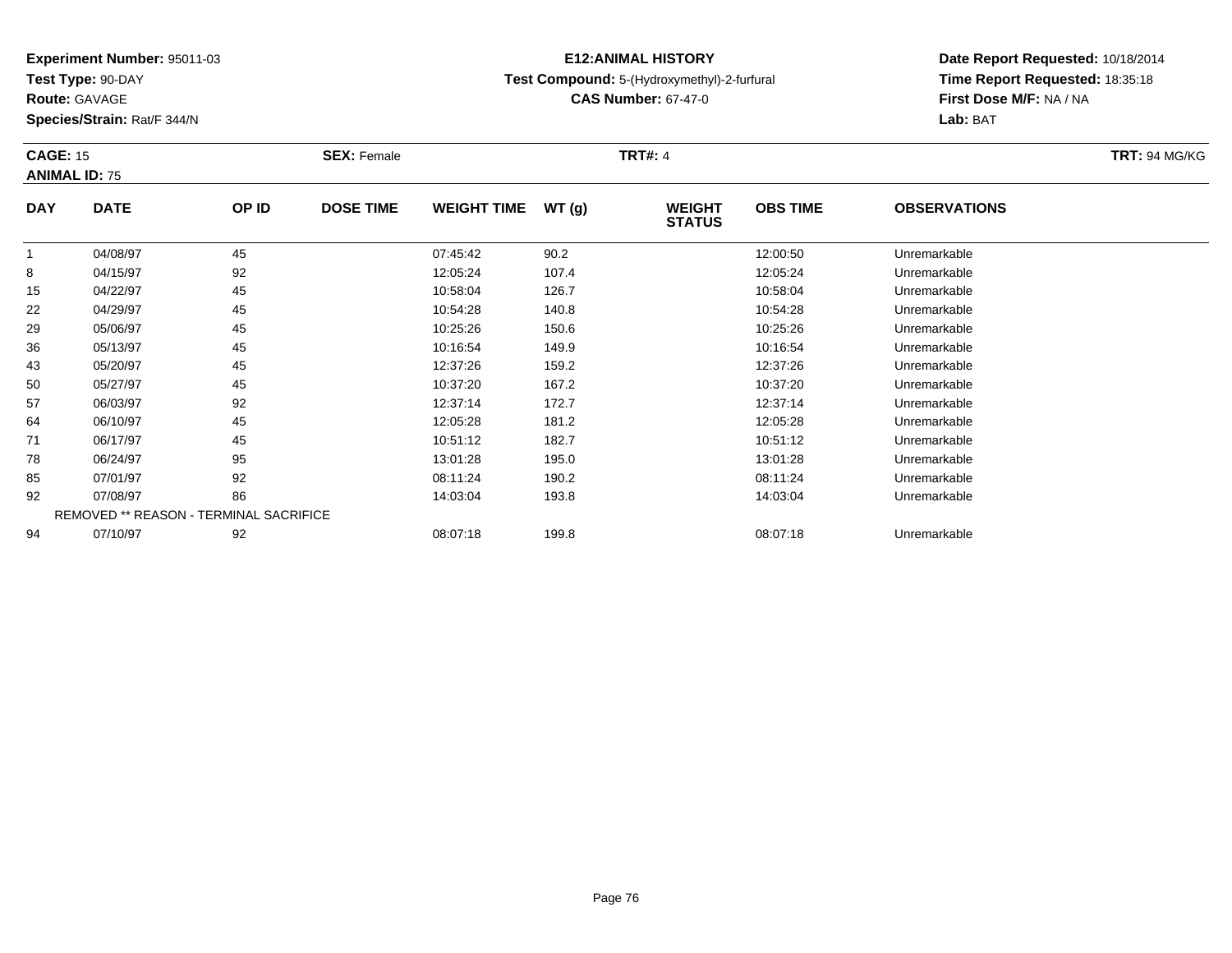**Test Type:** 90-DAY

**Route:** GAVAGE

**Species/Strain:** Rat/F 344/N

# **E12:ANIMAL HISTORY**

### **Test Compound:** 5-(Hydroxymethyl)-2-furfural

**CAS Number:** 67-47-0

| <b>CAGE: 16</b> | <b>ANIMAL ID: 76</b> |                                        | <b>SEX: Female</b> |                    |       | <b>TRT#: 4</b>                 |                 |                     | <b>TRT: 94 MG/KG</b> |
|-----------------|----------------------|----------------------------------------|--------------------|--------------------|-------|--------------------------------|-----------------|---------------------|----------------------|
| <b>DAY</b>      | <b>DATE</b>          | OP ID                                  | <b>DOSE TIME</b>   | <b>WEIGHT TIME</b> | WT(g) | <b>WEIGHT</b><br><b>STATUS</b> | <b>OBS TIME</b> | <b>OBSERVATIONS</b> |                      |
|                 | 04/08/97             | 45                                     |                    | 07:46:44           | 97.0  |                                | 12:01:30        | Unremarkable        |                      |
| 8               | 04/15/97             | 92                                     |                    | 12:07:30           | 111.9 |                                | 12:07:30        | Unremarkable        |                      |
| 15              | 04/22/97             | 45                                     |                    | 10:59:24           | 136.6 |                                | 10:59:24        | Unremarkable        |                      |
| 22              | 04/29/97             | 45                                     |                    | 10:56:14           | 150.8 |                                | 10:56:14        | Unremarkable        |                      |
| 29              | 05/06/97             | 45                                     |                    | 10:27:02           | 159.0 |                                | 10:27:02        | Unremarkable        |                      |
| 36              | 05/13/97             | 45                                     |                    | 10:18:42           | 162.5 |                                | 10:18:42        | Unremarkable        |                      |
| 43              | 05/20/97             | 45                                     |                    | 12:39:10           | 174.5 |                                | 12:39:10        | Unremarkable        |                      |
| 50              | 05/27/97             | 45                                     |                    | 10:38:58           | 177.2 |                                | 10:38:58        | Unremarkable        |                      |
| 57              | 06/03/97             | 92                                     |                    | 12:40:26           | 184.6 |                                | 12:40:26        | Unremarkable        |                      |
| 64              | 06/10/97             | 45                                     |                    | 12:07:00           | 186.1 |                                | 12:07:00        | Unremarkable        |                      |
| 71              | 06/17/97             | 45                                     |                    | 10:53:02           | 186.2 |                                | 10:53:02        | Unremarkable        |                      |
| 78              | 06/24/97             | 95                                     |                    | 13:03:48           | 199.4 |                                | 13:03:48        | Unremarkable        |                      |
| 85              | 07/01/97             | 92                                     |                    | 08:13:50           | 191.2 |                                | 08:13:50        | Unremarkable        |                      |
| 92              | 07/08/97             | 86                                     |                    | 14:04:16           | 204.9 |                                | 14:04:16        | Unremarkable        |                      |
|                 |                      | REMOVED ** REASON - TERMINAL SACRIFICE |                    |                    |       |                                |                 |                     |                      |
| 94              | 07/10/97             | 92                                     |                    | 08:11:02           | 209.9 |                                | 08:11:02        | Unremarkable        |                      |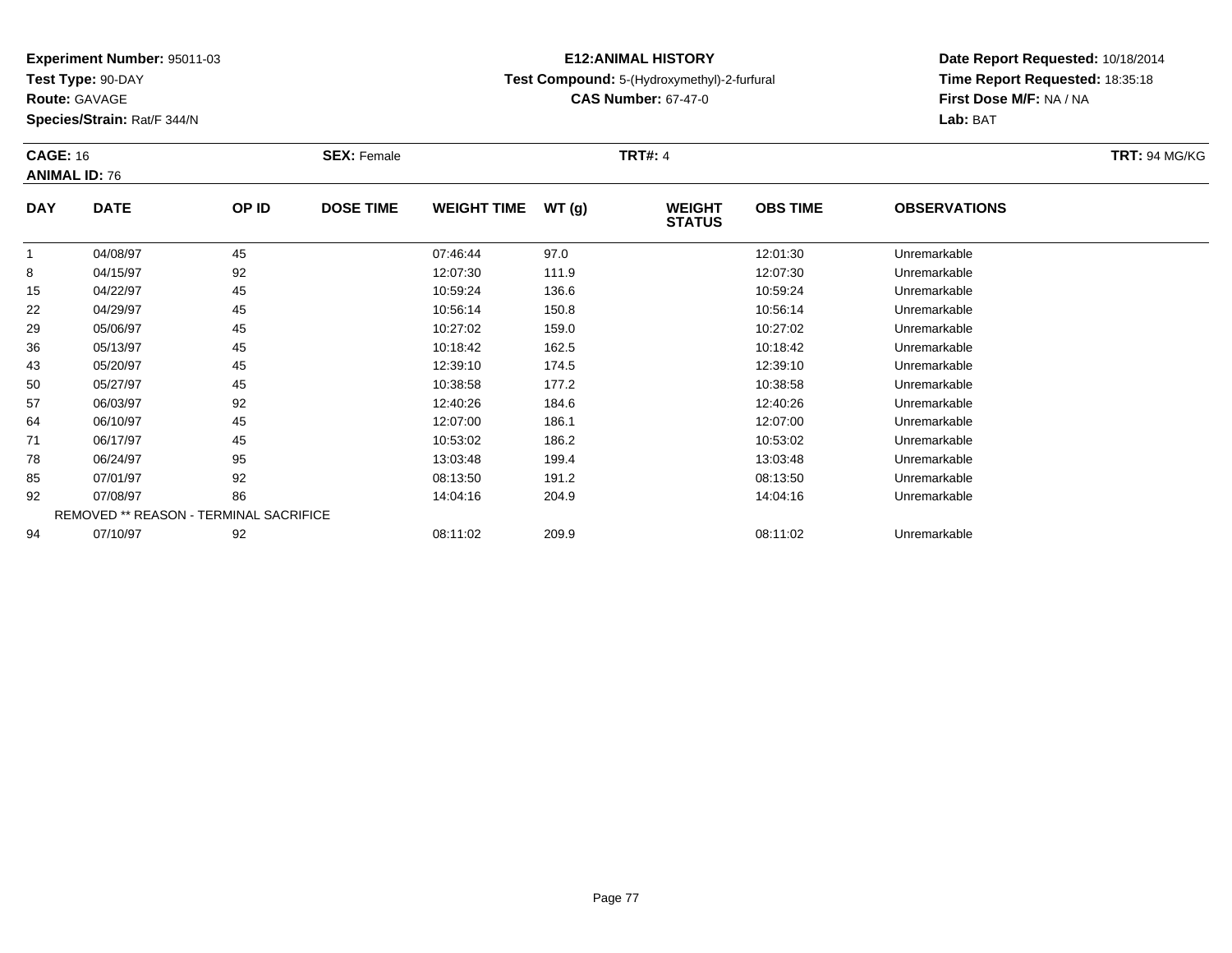**Test Type:** 90-DAY

**Route:** GAVAGE

**Species/Strain:** Rat/F 344/N

# **E12:ANIMAL HISTORY**

### **Test Compound:** 5-(Hydroxymethyl)-2-furfural

**CAS Number:** 67-47-0

| <b>CAGE: 16</b> | <b>ANIMAL ID: 77</b>                          |       | <b>SEX: Female</b> |                    |       | <b>TRT#: 4</b>                 |                 |                     | <b>TRT: 94 MG/KG</b> |
|-----------------|-----------------------------------------------|-------|--------------------|--------------------|-------|--------------------------------|-----------------|---------------------|----------------------|
| <b>DAY</b>      | <b>DATE</b>                                   | OP ID | <b>DOSE TIME</b>   | <b>WEIGHT TIME</b> | WT(g) | <b>WEIGHT</b><br><b>STATUS</b> | <b>OBS TIME</b> | <b>OBSERVATIONS</b> |                      |
| $\mathbf{1}$    | 04/08/97                                      | 45    |                    | 07:46:44           | 82.7  |                                | 12:01:30        | Unremarkable        |                      |
| 8               | 04/15/97                                      | 92    |                    | 12:07:30           | 100.7 |                                | 12:07:30        | Unremarkable        |                      |
| 15              | 04/22/97                                      | 45    |                    | 10:59:24           | 124.7 |                                | 10:59:24        | Unremarkable        |                      |
| 22              | 04/29/97                                      | 45    |                    | 10:56:14           | 138.5 |                                | 10:56:14        | Unremarkable        |                      |
| 29              | 05/06/97                                      | 45    |                    | 10:27:02           | 151.7 |                                | 10:27:02        | Unremarkable        |                      |
| 36              | 05/13/97                                      | 45    |                    | 10:18:42           | 158.1 |                                | 10:18:42        | Unremarkable        |                      |
| 43              | 05/20/97                                      | 45    |                    | 12:39:10           | 170.6 |                                | 12:39:10        | Unremarkable        |                      |
| 50              | 05/27/97                                      | 45    |                    | 10:38:58           | 178.8 |                                | 10:38:58        | Unremarkable        |                      |
| 57              | 06/03/97                                      | 92    |                    | 12:40:26           | 174.3 |                                | 12:40:26        | Unremarkable        |                      |
| 64              | 06/10/97                                      | 45    |                    | 12:07:00           | 186.0 |                                | 12:07:00        | Unremarkable        |                      |
| 71              | 06/17/97                                      | 45    |                    | 10:53:02           | 186.8 |                                | 10:53:02        | Unremarkable        |                      |
| 78              | 06/24/97                                      | 95    |                    | 13:03:48           | 195.6 |                                | 13:03:48        | Unremarkable        |                      |
| 85              | 07/01/97                                      | 92    |                    | 08:13:50           | 194.3 |                                | 08:13:50        | Unremarkable        |                      |
| 92              | 07/08/97                                      | 86    |                    | 14:04:16           | 199.9 |                                | 14:04:16        | Unremarkable        |                      |
|                 | <b>REMOVED ** REASON - TERMINAL SACRIFICE</b> |       |                    |                    |       |                                |                 |                     |                      |
| 94              | 07/10/97                                      | 92    |                    | 08:11:02           | 205.0 |                                | 08:11:02        | Unremarkable        |                      |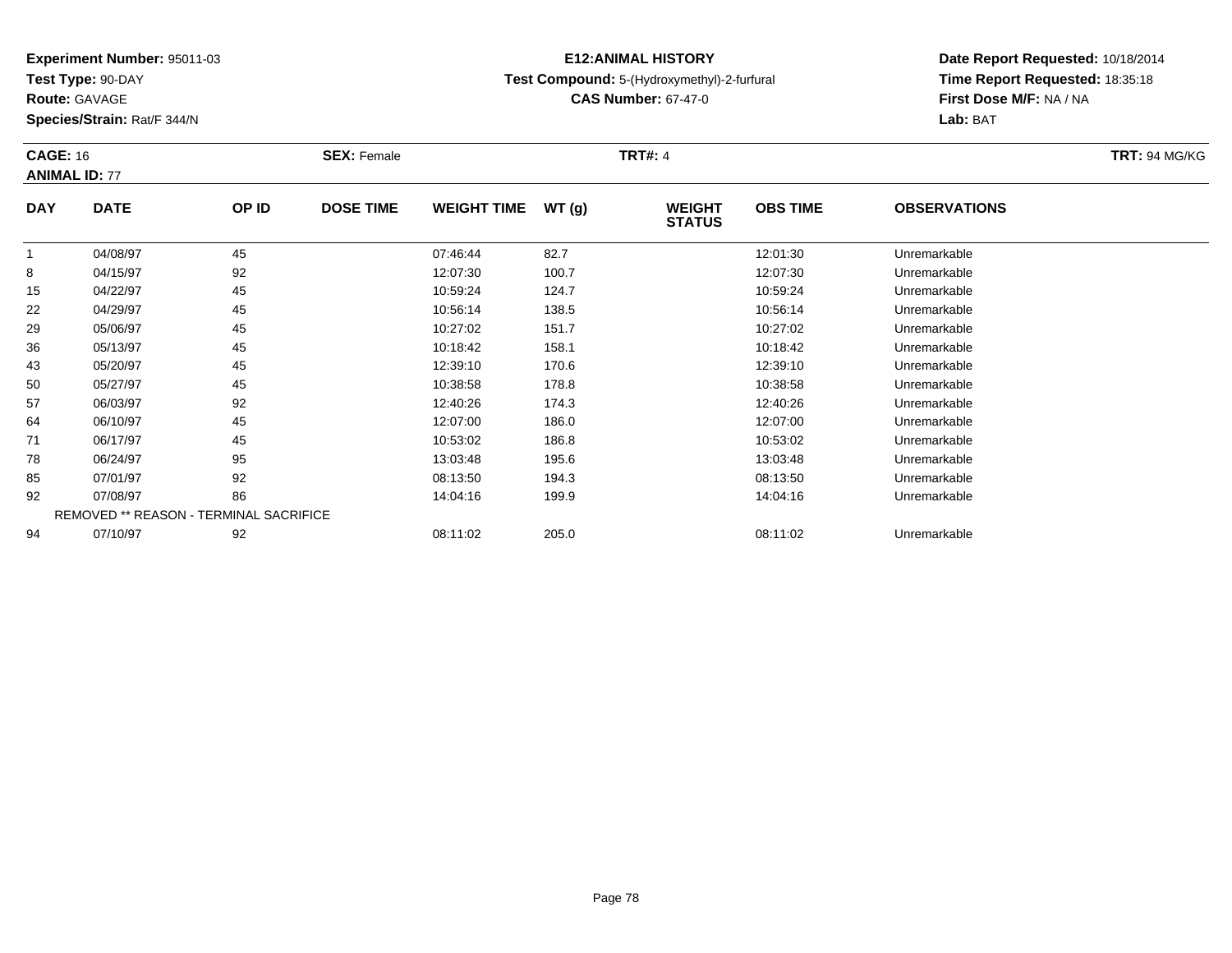**Test Type:** 90-DAY

**Route:** GAVAGE

**Species/Strain:** Rat/F 344/N

# **E12:ANIMAL HISTORY**

### **Test Compound:** 5-(Hydroxymethyl)-2-furfural

**CAS Number:** 67-47-0

| <b>CAGE: 16</b> | <b>ANIMAL ID: 78</b> |                                        | <b>SEX: Female</b> |                    |       | <b>TRT#: 4</b>                 |                 |                     | <b>TRT: 94 MG/KG</b> |
|-----------------|----------------------|----------------------------------------|--------------------|--------------------|-------|--------------------------------|-----------------|---------------------|----------------------|
| <b>DAY</b>      | <b>DATE</b>          | OP ID                                  | <b>DOSE TIME</b>   | <b>WEIGHT TIME</b> | WT(g) | <b>WEIGHT</b><br><b>STATUS</b> | <b>OBS TIME</b> | <b>OBSERVATIONS</b> |                      |
| $\overline{1}$  | 04/08/97             | 45                                     |                    | 07:46:44           | 80.2  |                                | 12:01:30        | Unremarkable        |                      |
| 8               | 04/15/97             | 92                                     |                    | 12:07:30           | 93.8  |                                | 12:07:30        | Unremarkable        |                      |
| 15              | 04/22/97             | 45                                     |                    | 10:59:24           | 114.5 |                                | 10:59:24        | Unremarkable        |                      |
| 22              | 04/29/97             | 45                                     |                    | 10:56:14           | 126.2 |                                | 10:56:14        | Unremarkable        |                      |
| 29              | 05/06/97             | 45                                     |                    | 10:27:02           | 136.1 |                                | 10:27:02        | Unremarkable        |                      |
| 36              | 05/13/97             | 45                                     |                    | 10:18:42           | 142.4 |                                | 10:18:42        | Unremarkable        |                      |
| 43              | 05/20/97             | 45                                     |                    | 12:39:10           | 149.2 |                                | 12:39:10        | Unremarkable        |                      |
| 50              | 05/27/97             | 45                                     |                    | 10:38:58           | 152.3 |                                | 10:38:58        | Unremarkable        |                      |
| 57              | 06/03/97             | 92                                     |                    | 12:40:26           | 158.6 |                                | 12:40:26        | Unremarkable        |                      |
| 64              | 06/10/97             | 45                                     |                    | 12:07:00           | 161.9 |                                | 12:07:00        | Unremarkable        |                      |
| 71              | 06/17/97             | 45                                     |                    | 10:53:02           | 163.8 |                                | 10:53:02        | Unremarkable        |                      |
| 78              | 06/24/97             | 95                                     |                    | 13:03:48           | 169.0 |                                | 13:03:48        | Unremarkable        |                      |
| 85              | 07/01/97             | 92                                     |                    | 08:13:50           | 164.1 |                                | 08:13:50        | Unremarkable        |                      |
| 92              | 07/08/97             | 86                                     |                    | 14:04:16           | 173.8 |                                | 14:04:16        | Unremarkable        |                      |
|                 |                      | REMOVED ** REASON - TERMINAL SACRIFICE |                    |                    |       |                                |                 |                     |                      |
| 94              | 07/10/97             | 92                                     |                    | 08:11:02           | 173.9 |                                | 08:11:02        | Unremarkable        |                      |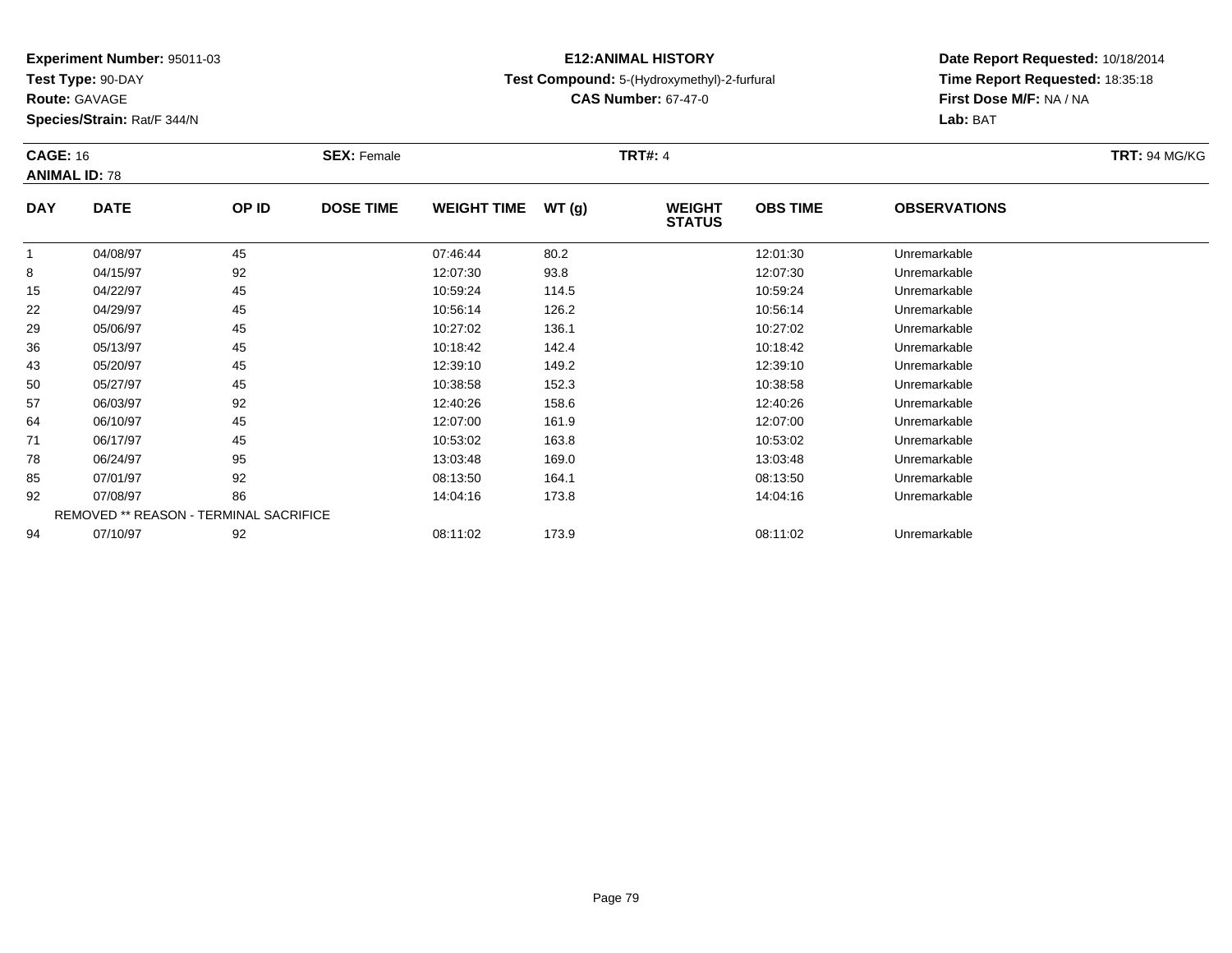**Test Type:** 90-DAY

**Route:** GAVAGE

**Species/Strain:** Rat/F 344/N

# **E12:ANIMAL HISTORY**

### **Test Compound:** 5-(Hydroxymethyl)-2-furfural

**CAS Number:** 67-47-0

| <b>CAGE: 16</b> | <b>ANIMAL ID: 79</b> |                                        | <b>SEX: Female</b> |                    |       | <b>TRT#: 4</b>                 |                 |                     | <b>TRT: 94 MG/KG</b> |
|-----------------|----------------------|----------------------------------------|--------------------|--------------------|-------|--------------------------------|-----------------|---------------------|----------------------|
| <b>DAY</b>      | <b>DATE</b>          | OP ID                                  | <b>DOSE TIME</b>   | <b>WEIGHT TIME</b> | WT(g) | <b>WEIGHT</b><br><b>STATUS</b> | <b>OBS TIME</b> | <b>OBSERVATIONS</b> |                      |
|                 | 04/08/97             | 45                                     |                    | 07:46:44           | 97.8  |                                | 12:01:30        | Unremarkable        |                      |
| 8               | 04/15/97             | 92                                     |                    | 12:07:30           | 105.3 |                                | 12:07:30        | Unremarkable        |                      |
| 15              | 04/22/97             | 45                                     |                    | 10:59:24           | 127.6 |                                | 10:59:24        | Unremarkable        |                      |
| 22              | 04/29/97             | 45                                     |                    | 10:56:14           | 137.6 |                                | 10:56:14        | Unremarkable        |                      |
| 29              | 05/06/97             | 45                                     |                    | 10:27:02           | 146.4 |                                | 10:27:02        | Unremarkable        |                      |
| 36              | 05/13/97             | 45                                     |                    | 10:18:42           | 152.6 |                                | 10:18:42        | Unremarkable        |                      |
| 43              | 05/20/97             | 45                                     |                    | 12:39:10           | 158.8 |                                | 12:39:10        | Unremarkable        |                      |
| 50              | 05/27/97             | 45                                     |                    | 10:38:58           | 168.2 |                                | 10:38:58        | Unremarkable        |                      |
| 57              | 06/03/97             | 92                                     |                    | 12:40:26           | 167.7 |                                | 12:40:26        | Unremarkable        |                      |
| 64              | 06/10/97             | 45                                     |                    | 12:07:00           | 176.0 |                                | 12:07:00        | Unremarkable        |                      |
| 71              | 06/17/97             | 45                                     |                    | 10:53:02           | 176.2 |                                | 10:53:02        | Unremarkable        |                      |
| 78              | 06/24/97             | 95                                     |                    | 13:03:48           | 182.8 |                                | 13:03:48        | Unremarkable        |                      |
| 85              | 07/01/97             | 92                                     |                    | 08:13:50           | 176.6 |                                | 08:13:50        | Unremarkable        |                      |
| 92              | 07/08/97             | 86                                     |                    | 14:04:16           | 185.8 |                                | 14:04:16        | Unremarkable        |                      |
|                 |                      | REMOVED ** REASON - TERMINAL SACRIFICE |                    |                    |       |                                |                 |                     |                      |
| 94              | 07/10/97             | 92                                     |                    | 08:11:02           | 186.8 |                                | 08:11:02        | Unremarkable        |                      |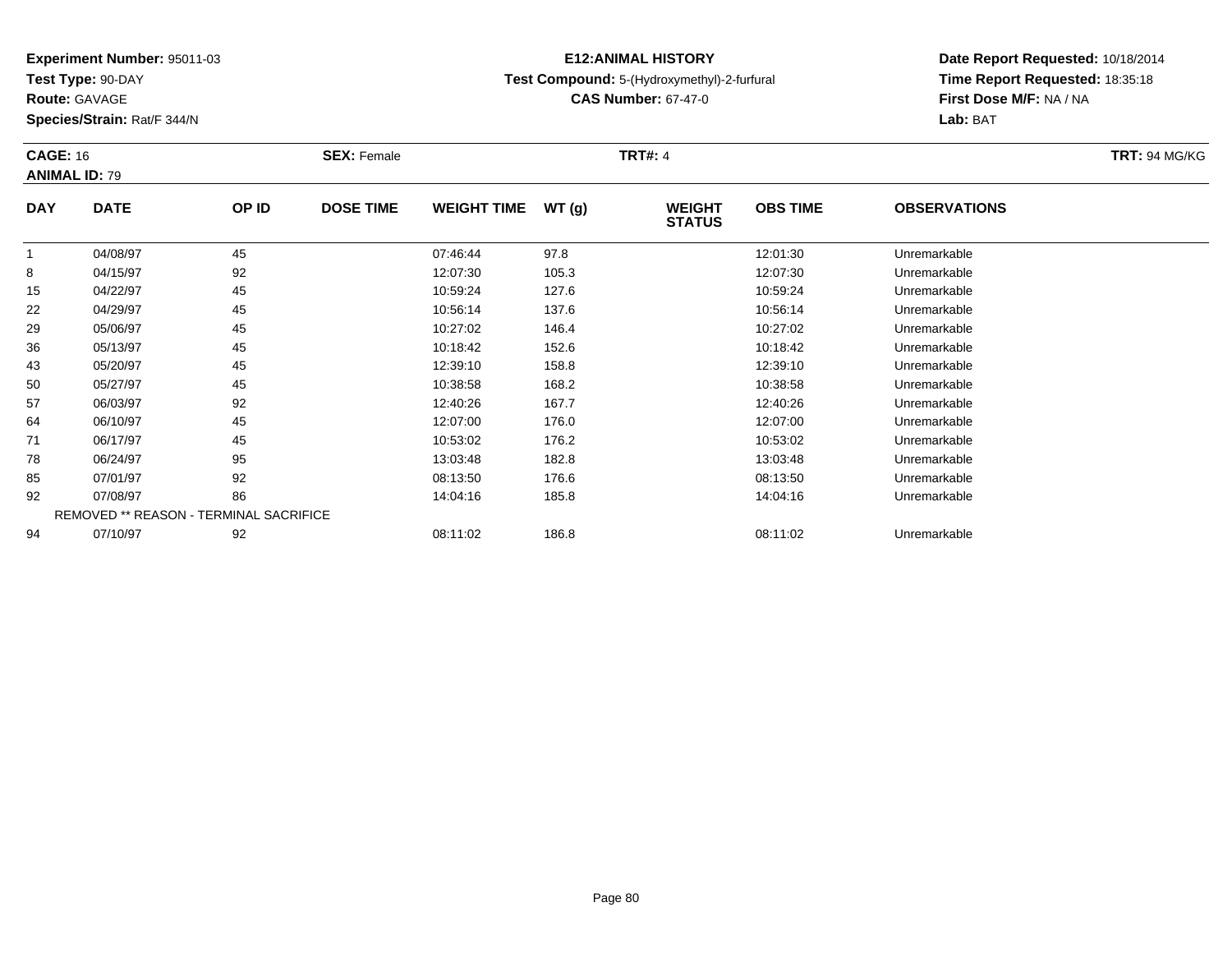**Test Type:** 90-DAY

**Route:** GAVAGE

**Species/Strain:** Rat/F 344/N

# **E12:ANIMAL HISTORY**

### **Test Compound:** 5-(Hydroxymethyl)-2-furfural

**CAS Number:** 67-47-0

|            | <b>CAGE: 16</b><br><b>ANIMAL ID: 80</b> |       | <b>SEX: Female</b> |                    |       |                                | <b>TRT#: 4</b>  |                     |  |  |
|------------|-----------------------------------------|-------|--------------------|--------------------|-------|--------------------------------|-----------------|---------------------|--|--|
| <b>DAY</b> | <b>DATE</b>                             | OP ID | <b>DOSE TIME</b>   | <b>WEIGHT TIME</b> | WT(g) | <b>WEIGHT</b><br><b>STATUS</b> | <b>OBS TIME</b> | <b>OBSERVATIONS</b> |  |  |
| -1         | 04/08/97                                | 45    |                    | 09:27:24           | 109.9 |                                | 12:01:30        | Unremarkable        |  |  |
| 8          | 04/15/97                                | 92    |                    | 12:07:30           | 121.8 |                                | 12:07:30        | Unremarkable        |  |  |
| 15         | 04/22/97                                | 45    |                    | 10:59:24           | 139.8 |                                | 10:59:24        | Unremarkable        |  |  |
| 22         | 04/29/97                                | 45    |                    | 10:56:14           | 149.3 |                                | 10:56:14        | Unremarkable        |  |  |
| 29         | 05/06/97                                | 45    |                    | 10:27:02           | 154.6 |                                | 10:27:02        | Unremarkable        |  |  |
| 36         | 05/13/97                                | 45    |                    | 10:18:42           | 163.8 |                                | 10:18:42        | Unremarkable        |  |  |
| 43         | 05/20/97                                | 45    |                    | 12:39:10           | 169.5 |                                | 12:39:10        | Unremarkable        |  |  |
| 50         | 05/27/97                                | 45    |                    | 10:38:58           | 176.7 |                                | 10:38:58        | Unremarkable        |  |  |
| 57         | 06/03/97                                | 92    |                    | 12:40:26           | 178.6 |                                | 12:40:26        | Unremarkable        |  |  |
| 64         | 06/10/97                                | 45    |                    | 12:07:00           | 185.3 |                                | 12:07:00        | Unremarkable        |  |  |
| 71         | 06/17/97                                | 45    |                    | 10:53:02           | 184.6 |                                | 10:53:02        | Unremarkable        |  |  |
| 78         | 06/24/97                                | 95    |                    | 13:03:48           | 188.2 |                                | 13:03:48        | Unremarkable        |  |  |
| 85         | 07/01/97                                | 92    |                    | 08:13:50           | 187.6 |                                | 08:13:50        | Unremarkable        |  |  |
| 92         | 07/08/97                                | 86    |                    | 14:04:16           | 194.4 |                                | 14:04:16        | Unremarkable        |  |  |
|            | REMOVED ** REASON - TERMINAL SACRIFICE  |       |                    |                    |       |                                |                 |                     |  |  |
| 94         | 07/10/97                                | 92    |                    | 08:11:02           | 196.6 |                                | 08:11:02        | Unremarkable        |  |  |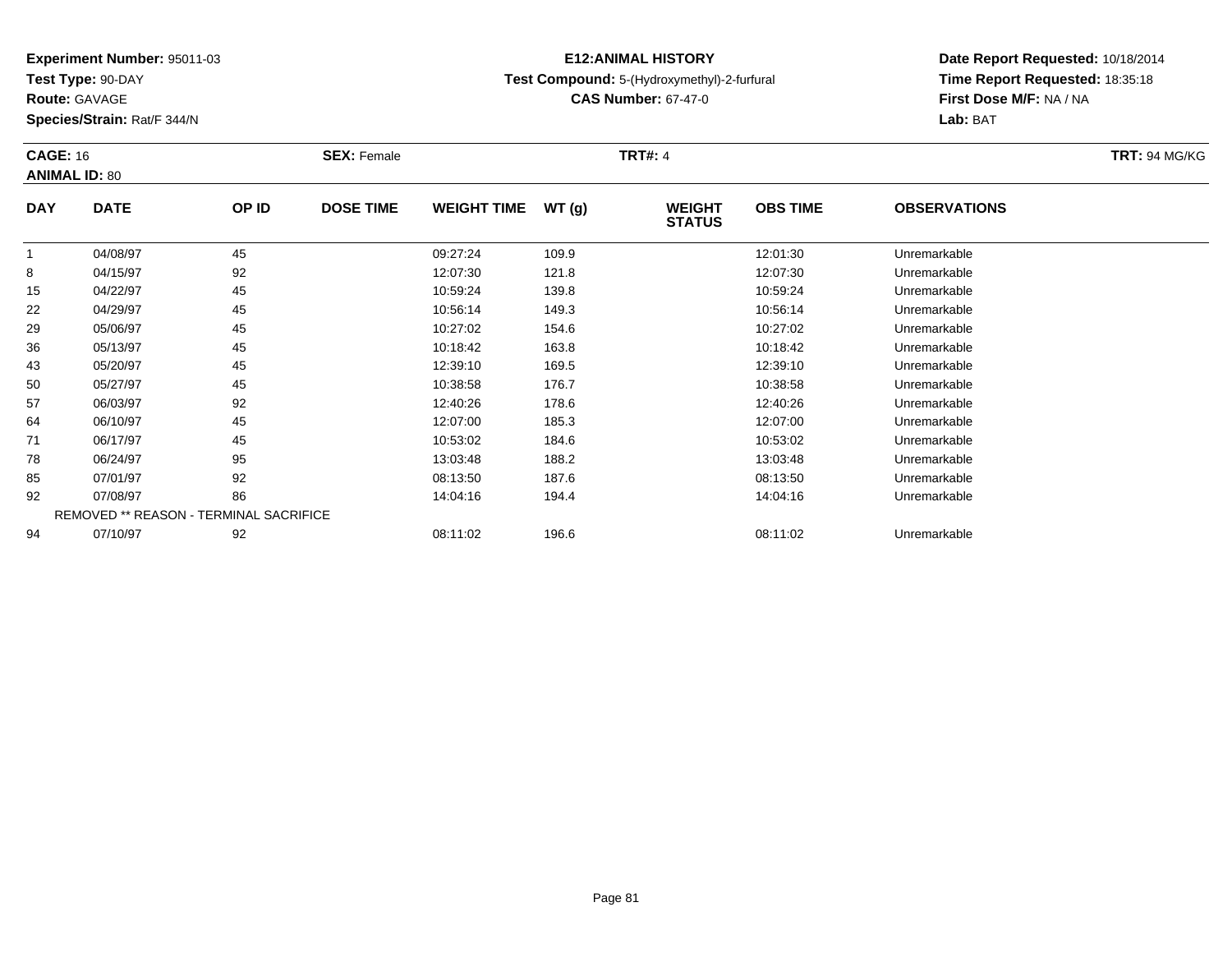**Test Type:** 90-DAY

**Route:** GAVAGE

**Species/Strain:** Rat/F 344/N

# **E12:ANIMAL HISTORY**

**Test Compound:** 5-(Hydroxymethyl)-2-furfural

**CAS Number:** 67-47-0

| <b>CAGE: 17</b> |                                        |       | <b>SEX: Female</b> |                    |       | <b>TRT#:</b> 6                 |                 |                     | <b>TRT:</b> 188<br>MG/KG |
|-----------------|----------------------------------------|-------|--------------------|--------------------|-------|--------------------------------|-----------------|---------------------|--------------------------|
|                 | <b>ANIMAL ID: 81</b>                   |       |                    |                    |       |                                |                 |                     |                          |
| <b>DAY</b>      | <b>DATE</b>                            | OP ID | <b>DOSE TIME</b>   | <b>WEIGHT TIME</b> | WT(g) | <b>WEIGHT</b><br><b>STATUS</b> | <b>OBS TIME</b> | <b>OBSERVATIONS</b> |                          |
|                 | 04/08/97                               | 45    |                    | 07:47:44           | 88.9  |                                | 11:59:06        | Unremarkable        |                          |
| 8               | 04/15/97                               | 92    |                    | 12:10:20           | 102.6 |                                | 12:10:20        | Unremarkable        |                          |
| 15              | 04/22/97                               | 45    |                    | 11:00:56           | 121.1 |                                | 11:00:56        | Unremarkable        |                          |
| 22              | 04/29/97                               | 45    |                    | 11:01:04           | 136.8 |                                | 11:01:04        | Unremarkable        |                          |
| 29              | 05/06/97                               | 45    |                    | 10:22:38           | 145.6 |                                | 10:22:38        | Unremarkable        |                          |
| 36              | 05/13/97                               | 45    |                    | 10:11:40           | 152.5 |                                | 10:11:40        | Unremarkable        |                          |
| 43              | 05/20/97                               | 45    |                    | 12:34:40           | 156.4 |                                | 12:34:40        | Unremarkable        |                          |
| 50              | 05/27/97                               | 45    |                    | 10:30:32           | 169.4 |                                | 10:30:32        | Unremarkable        |                          |
| 57              | 06/03/97                               | 92    |                    | 12:44:12           | 164.5 |                                | 12:44:12        | Unremarkable        |                          |
| 64              | 06/10/97                               | 45    |                    | 12:01:42           | 175.8 |                                | 12:01:42        | Unremarkable        |                          |
| 71              | 06/17/97                               | 45    |                    | 10:57:40           | 176.2 |                                | 10.57:40        | Unremarkable        |                          |
| 78              | 06/24/97                               | 95    |                    | 12:49:46           | 178.2 |                                | 12:49:46        | Unremarkable        |                          |
| 85              | 07/01/97                               | 92    |                    | 08:16:26           | 184.9 |                                | 08:16:26        | Unremarkable        |                          |
| 92              | 07/08/97                               | 86    |                    | 14:05:32           | 184.9 |                                | 14:05:32        | Unremarkable        |                          |
|                 | REMOVED ** REASON - TERMINAL SACRIFICE |       |                    |                    |       |                                |                 |                     |                          |
| 94              | 07/10/97                               | 92    |                    | 08:14:06           | 191.5 |                                | 08:14:06        | Unremarkable        |                          |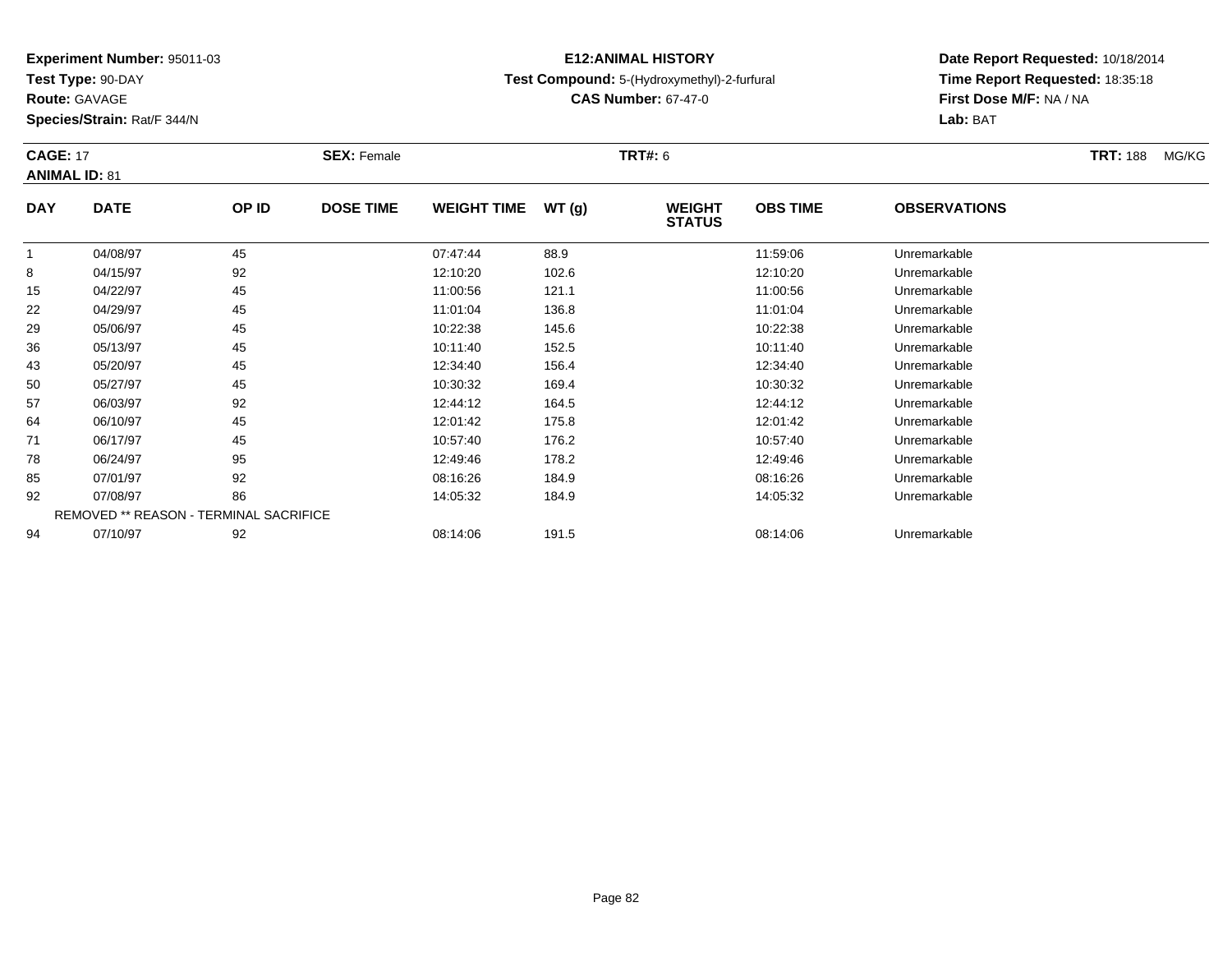**Test Type:** 90-DAY

**Route:** GAVAGE

**Species/Strain:** Rat/F 344/N

# **E12:ANIMAL HISTORY**

### **Test Compound:** 5-(Hydroxymethyl)-2-furfural

**CAS Number:** 67-47-0

**Date Report Requested:** 10/18/2014**Time Report Requested:** 18:35:18**First Dose M/F:** NA / NA**Lab:** BAT

| <b>CAGE: 17</b> | <b>ANIMAL ID: 82</b>                          |       | <b>SEX: Female</b> |                    |       | <b>TRT#: 6</b>                 |                 |                     | <b>TRT: 188</b> | MG/KG |
|-----------------|-----------------------------------------------|-------|--------------------|--------------------|-------|--------------------------------|-----------------|---------------------|-----------------|-------|
| <b>DAY</b>      | <b>DATE</b>                                   | OP ID | <b>DOSE TIME</b>   | <b>WEIGHT TIME</b> | WT(g) | <b>WEIGHT</b><br><b>STATUS</b> | <b>OBS TIME</b> | <b>OBSERVATIONS</b> |                 |       |
| 1               | 04/08/97                                      | 45    |                    | 07:47:44           | 75.5  |                                | 11:59:06        | Unremarkable        |                 |       |
| 8               | 04/15/97                                      | 92    |                    | 12:10:20           | 89.3  |                                | 12:10:20        | Unremarkable        |                 |       |
| 15              | 04/22/97                                      | 45    |                    | 11:00:56           | 106.3 |                                | 11:00:56        | Unremarkable        |                 |       |
| 22              | 04/29/97                                      | 45    |                    | 11:01:04           | 120.3 |                                | 11:01:04        | Unremarkable        |                 |       |
| 29              | 05/06/97                                      | 45    |                    | 10:22:38           | 129.1 |                                | 10:22:38        | Unremarkable        |                 |       |
| 36              | 05/13/97                                      | 45    |                    | 10:11:40           | 134.4 |                                | 10:11:40        | Unremarkable        |                 |       |
| 43              | 05/20/97                                      | 45    |                    | 12:34:40           | 135.3 |                                | 12:34:40        | Unremarkable        |                 |       |
| 50              | 05/27/97                                      | 45    |                    | 10:30:32           | 148.1 |                                | 10:30:32        | Unremarkable        |                 |       |
| 57              | 06/03/97                                      | 92    |                    | 12:44:12           | 152.8 |                                | 12:44:12        | Unremarkable        |                 |       |
| 64              | 06/10/97                                      | 45    |                    | 12:01:42           | 156.1 |                                | 12:01:42        | Unremarkable        |                 |       |
| 71              | 06/17/97                                      | 45    |                    | 10:57:40           | 163.1 |                                | 10:57:40        | Unremarkable        |                 |       |
| 78              | 06/24/97                                      | 95    |                    | 12:49:46           | 162.9 |                                | 12:49:46        | Unremarkable        |                 |       |
| 85              | 07/01/97                                      | 92    |                    | 08:16:26           | 168.8 |                                | 08:16:26        | Unremarkable        |                 |       |
| 92              | 07/08/97                                      | 86    |                    | 14:05:32           | 168.8 |                                | 14:05:32        | Unremarkable        |                 |       |
|                 | <b>REMOVED ** REASON - TERMINAL SACRIFICE</b> |       |                    |                    |       |                                |                 |                     |                 |       |
| 94              | 07/10/97                                      | 92    |                    | 08:14:06           | 169.5 |                                | 08:14:06        | Unremarkable        |                 |       |

07/10/97 <sup>92</sup> 08:14:06 169.5 08:14:06 Unremarkable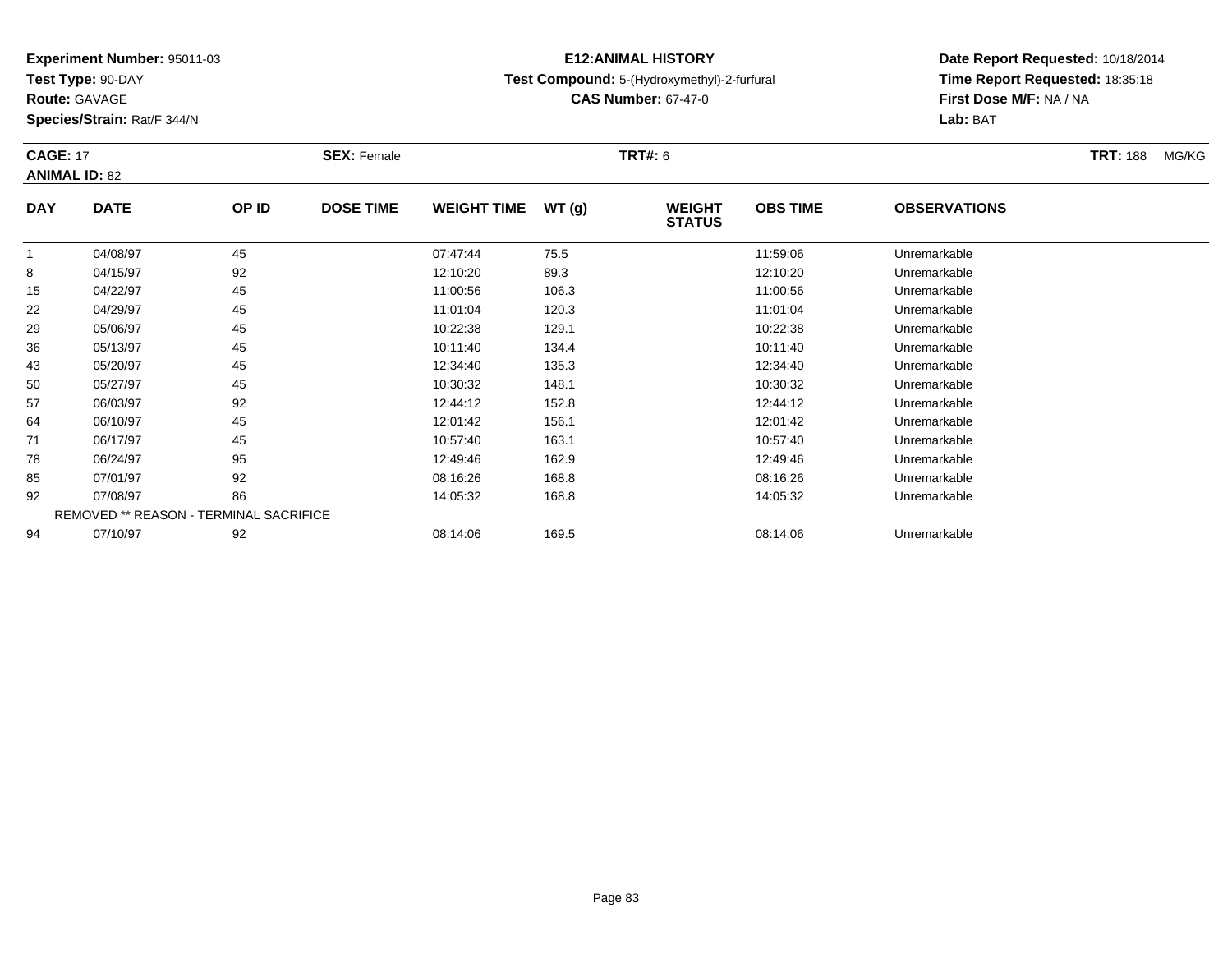**Test Type:** 90-DAY

**Route:** GAVAGE

**Species/Strain:** Rat/F 344/N

# **E12:ANIMAL HISTORY**

### **Test Compound:** 5-(Hydroxymethyl)-2-furfural

**CAS Number:** 67-47-0

| <b>CAGE: 17</b><br><b>ANIMAL ID: 83</b> |             |                                        | <b>SEX: Female</b> |                    |       | <b>TRT#: 6</b>                 |                 |                     | <b>TRT: 188</b> | MG/KG |
|-----------------------------------------|-------------|----------------------------------------|--------------------|--------------------|-------|--------------------------------|-----------------|---------------------|-----------------|-------|
| <b>DAY</b>                              | <b>DATE</b> | OP ID                                  | <b>DOSE TIME</b>   | <b>WEIGHT TIME</b> | WT(g) | <b>WEIGHT</b><br><b>STATUS</b> | <b>OBS TIME</b> | <b>OBSERVATIONS</b> |                 |       |
| $\mathbf{1}$                            | 04/08/97    | 45                                     |                    | 07:47:44           | 79.7  |                                | 11:59:06        | Unremarkable        |                 |       |
| 8                                       | 04/15/97    | 92                                     |                    | 12:10:20           | 97.7  |                                | 12:10:20        | Unremarkable        |                 |       |
| 15                                      | 04/22/97    | 45                                     |                    | 11:00:56           | 113.6 |                                | 11:00:56        | Unremarkable        |                 |       |
| 22                                      | 04/29/97    | 45                                     |                    | 11:01:04           | 130.1 |                                | 11:01:04        | Unremarkable        |                 |       |
| 29                                      | 05/06/97    | 45                                     |                    | 10:22:38           | 138.7 |                                | 10:22:38        | Unremarkable        |                 |       |
| 36                                      | 05/13/97    | 45                                     |                    | 10:11:40           | 146.1 |                                | 10:11:40        | Unremarkable        |                 |       |
| 43                                      | 05/20/97    | 45                                     |                    | 12:34:40           | 147.8 |                                | 12:34:40        | Unremarkable        |                 |       |
| 50                                      | 05/27/97    | 45                                     |                    | 10:30:32           | 156.9 |                                | 10:30:32        | Unremarkable        |                 |       |
| 57                                      | 06/03/97    | 92                                     |                    | 12:44:12           | 150.3 |                                | 12:44:12        | Unremarkable        |                 |       |
| 64                                      | 06/10/97    | 45                                     |                    | 12:01:42           | 167.4 |                                | 12:01:42        | Unremarkable        |                 |       |
| 71                                      | 06/17/97    | 45                                     |                    | 10:57:40           | 171.0 |                                | 10:57:40        | Unremarkable        |                 |       |
| 78                                      | 06/24/97    | 95                                     |                    | 12:49:46           | 177.6 |                                | 12:49:46        | Unremarkable        |                 |       |
| 85                                      | 07/01/97    | 92                                     |                    | 08:16:26           | 180.9 |                                | 08:16:26        | Unremarkable        |                 |       |
| 92                                      | 07/08/97    | 86                                     |                    | 14:05:32           | 178.2 |                                | 14:05:32        | Unremarkable        |                 |       |
|                                         |             | REMOVED ** REASON - TERMINAL SACRIFICE |                    |                    |       |                                |                 |                     |                 |       |
| 94                                      | 07/10/97    | 92                                     |                    | 08:14:06           | 182.9 |                                | 08:14:06        | Unremarkable        |                 |       |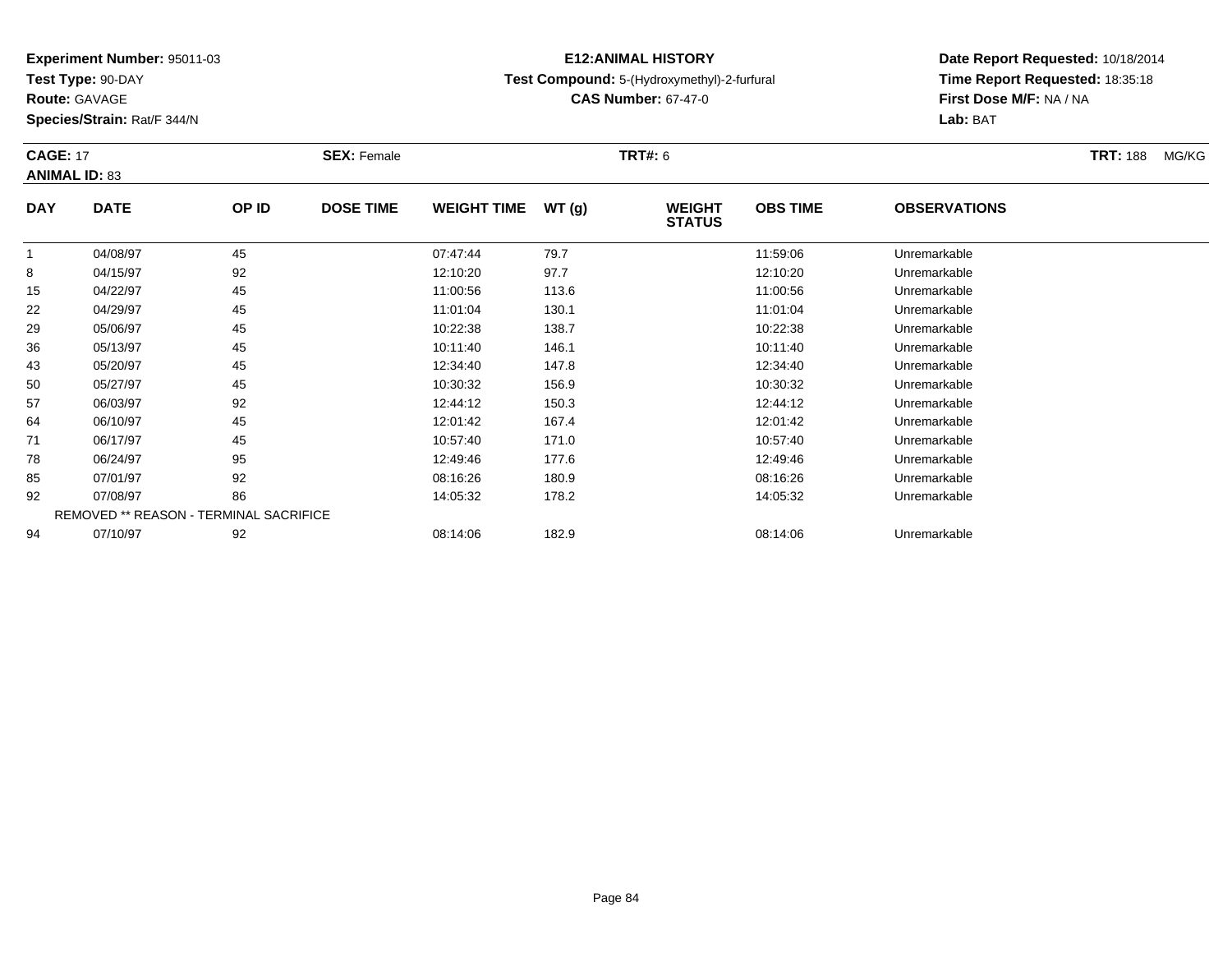**Test Type:** 90-DAY

**Route:** GAVAGE

**Species/Strain:** Rat/F 344/N

**Test Compound:** 5-(Hydroxymethyl)-2-furfural

**CAS Number:** 67-47-0

**Date Report Requested:** 10/18/2014 **Time Report Requested:** 18:35:19**First Dose M/F:** NA / NA**Lab:** BAT

| <b>CAGE: 17</b> | <b>ANIMAL ID: 84</b>                   |       | <b>SEX: Female</b> |                    |       | <b>TRT#:</b> 6                 |                 |                     | <b>TRT:</b> 188<br>MG/KG |
|-----------------|----------------------------------------|-------|--------------------|--------------------|-------|--------------------------------|-----------------|---------------------|--------------------------|
| <b>DAY</b>      | <b>DATE</b>                            | OP ID | <b>DOSE TIME</b>   | <b>WEIGHT TIME</b> | WT(g) | <b>WEIGHT</b><br><b>STATUS</b> | <b>OBS TIME</b> | <b>OBSERVATIONS</b> |                          |
|                 | 04/08/97                               | 45    |                    | 07:47:44           | 95.4  |                                | 11:59:06        | Unremarkable        |                          |
| 8               | 04/15/97                               | 92    |                    | 12:10:20           | 111.4 |                                | 12:10:20        | Unremarkable        |                          |
| 15              | 04/22/97                               | 45    |                    | 11:00:56           | 130.6 |                                | 11:00:56        | Unremarkable        |                          |
| 22              | 04/29/97                               | 45    |                    | 11:01:04           | 141.1 |                                | 11:01:04        | Unremarkable        |                          |
| 29              | 05/06/97                               | 45    |                    | 10:22:38           | 153.3 |                                | 10:22:38        | Unremarkable        |                          |
| 36              | 05/13/97                               | 45    |                    | 10:11:40           | 159.5 |                                | 10:11:40        | Unremarkable        |                          |
| 43              | 05/20/97                               | 45    |                    | 12:34:40           | 166.8 |                                | 12:34:40        | Unremarkable        |                          |
| 50              | 05/27/97                               | 45    |                    | 10:30:32           | 164.5 |                                | 10:30:32        | Unremarkable        |                          |
| 57              | 06/03/97                               | 92    |                    | 12:44:12           | 173.6 |                                | 12:44:12        | Unremarkable        |                          |
| 64              | 06/10/97                               | 45    |                    | 12:01:42           | 173.0 |                                | 12:01:42        | Unremarkable        |                          |
| 71              | 06/17/97                               | 45    |                    | 10:57:40           | 183.4 |                                | 10:57:40        | Unremarkable        |                          |
| 78              | 06/24/97                               | 95    |                    | 12:49:46           | 194.9 |                                | 12:49:46        | Unremarkable        |                          |
| 85              | 07/01/97                               | 92    |                    | 08:16:26           | 193.7 |                                | 08:16:26        | Unremarkable        |                          |
| 92              | 07/08/97                               | 86    |                    | 14:05:32           | 194.3 |                                | 14:05:32        | Unremarkable        |                          |
|                 | REMOVED ** REASON - TERMINAL SACRIFICE |       |                    |                    |       |                                |                 |                     |                          |
| 94              | 07/10/97                               | 92    |                    | 08:14:06           | 201.3 |                                | 08:14:06        | Unremarkable        |                          |

**E12:ANIMAL HISTORY**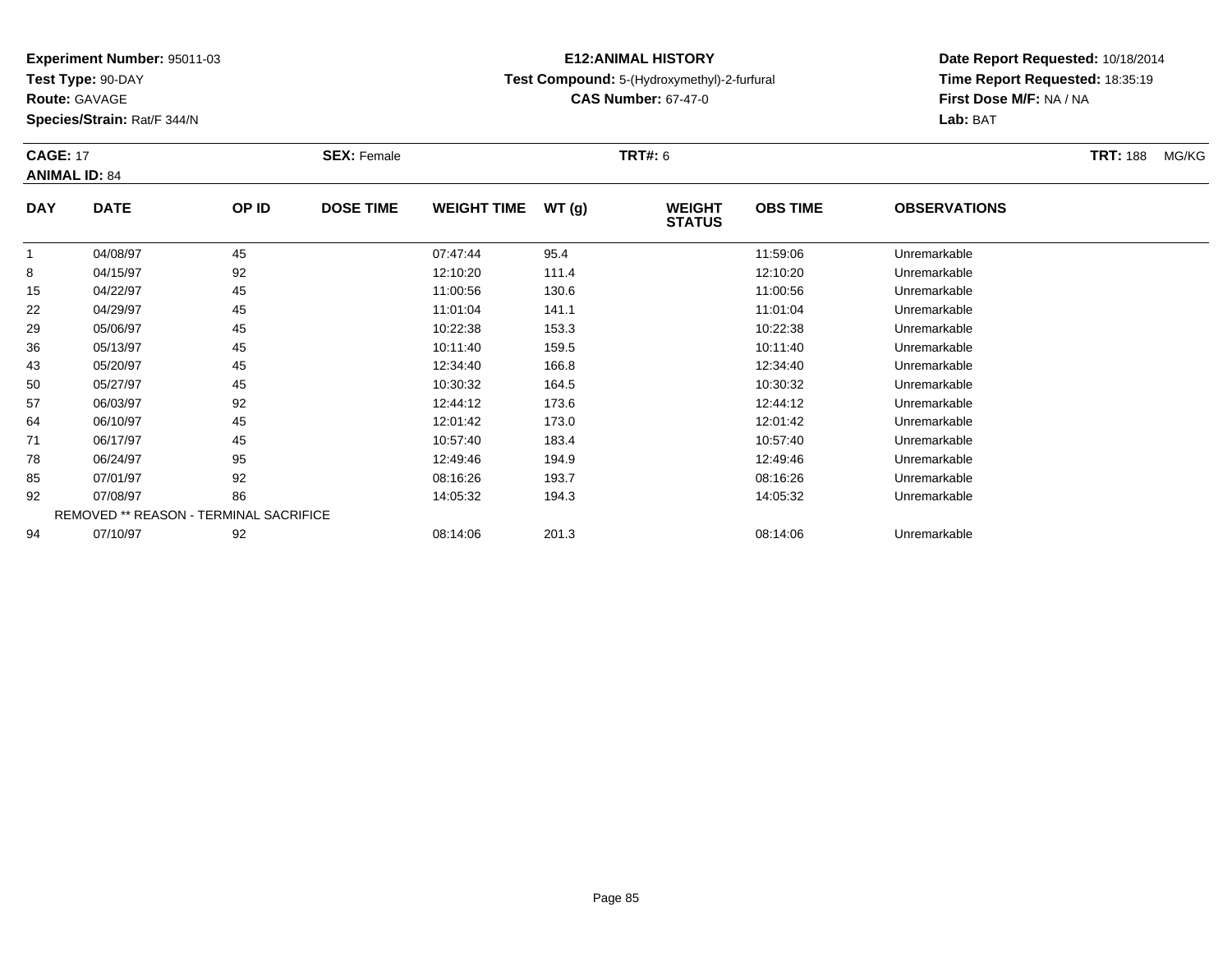**Test Type:** 90-DAY

**Route:** GAVAGE

**Species/Strain:** Rat/F 344/N

# **E12:ANIMAL HISTORY**

### **Test Compound:** 5-(Hydroxymethyl)-2-furfural

**CAS Number:** 67-47-0

| <b>CAGE: 17</b> |                                        |       | <b>SEX: Female</b> |                    |       | <b>TRT#: 6</b>                 |                 |                     | <b>TRT: 188</b><br>MG/KG |
|-----------------|----------------------------------------|-------|--------------------|--------------------|-------|--------------------------------|-----------------|---------------------|--------------------------|
|                 | <b>ANIMAL ID: 85</b>                   |       |                    |                    |       |                                |                 |                     |                          |
| <b>DAY</b>      | <b>DATE</b>                            | OP ID | <b>DOSE TIME</b>   | <b>WEIGHT TIME</b> | WT(g) | <b>WEIGHT</b><br><b>STATUS</b> | <b>OBS TIME</b> | <b>OBSERVATIONS</b> |                          |
|                 | 04/08/97                               | 45    |                    | 07:47:44           | 95.1  |                                | 11:59:06        | Unremarkable        |                          |
| 8               | 04/15/97                               | 92    |                    | 12:10:20           | 110.2 |                                | 12:10:20        | Unremarkable        |                          |
| 15              | 04/22/97                               | 45    |                    | 11:00:56           | 126.4 |                                | 11:00:56        | Unremarkable        |                          |
| 22              | 04/29/97                               | 45    |                    | 11:01:04           | 139.2 |                                | 11:01:04        | Unremarkable        |                          |
| 29              | 05/06/97                               | 45    |                    | 10:22:38           | 150.6 |                                | 10:22:38        | Unremarkable        |                          |
| 36              | 05/13/97                               | 45    |                    | 10:11:40           | 154.4 |                                | 10:11:40        | Unremarkable        |                          |
| 43              | 05/20/97                               | 45    |                    | 12:34:40           | 158.4 |                                | 12:34:40        | Unremarkable        |                          |
| 50              | 05/27/97                               | 45    |                    | 10:30:32           | 163.9 |                                | 10:30:32        | Unremarkable        |                          |
| 57              | 06/03/97                               | 92    |                    | 12:44:12           | 171.0 |                                | 12:44:12        | Unremarkable        |                          |
| 64              | 06/10/97                               | 45    |                    | 12:01:42           | 177.8 |                                | 12:01:42        | Unremarkable        |                          |
| 71              | 06/17/97                               | 45    |                    | 10:57:40           | 176.7 |                                | 10:57:40        | Unremarkable        |                          |
| 78              | 06/24/97                               | 95    |                    | 12:49:46           | 184.2 |                                | 12:49:46        | Unremarkable        |                          |
| 85              | 07/01/97                               | 92    |                    | 08:16:26           | 180.0 |                                | 08:16:26        | Unremarkable        |                          |
| 92              | 07/08/97                               | 86    |                    | 14:05:32           | 180.7 |                                | 14:05:32        | Unremarkable        |                          |
|                 | REMOVED ** REASON - TERMINAL SACRIFICE |       |                    |                    |       |                                |                 |                     |                          |
| 94              | 07/10/97                               | 92    |                    | 08:14:06           | 186.7 |                                | 08:14:06        | Unremarkable        |                          |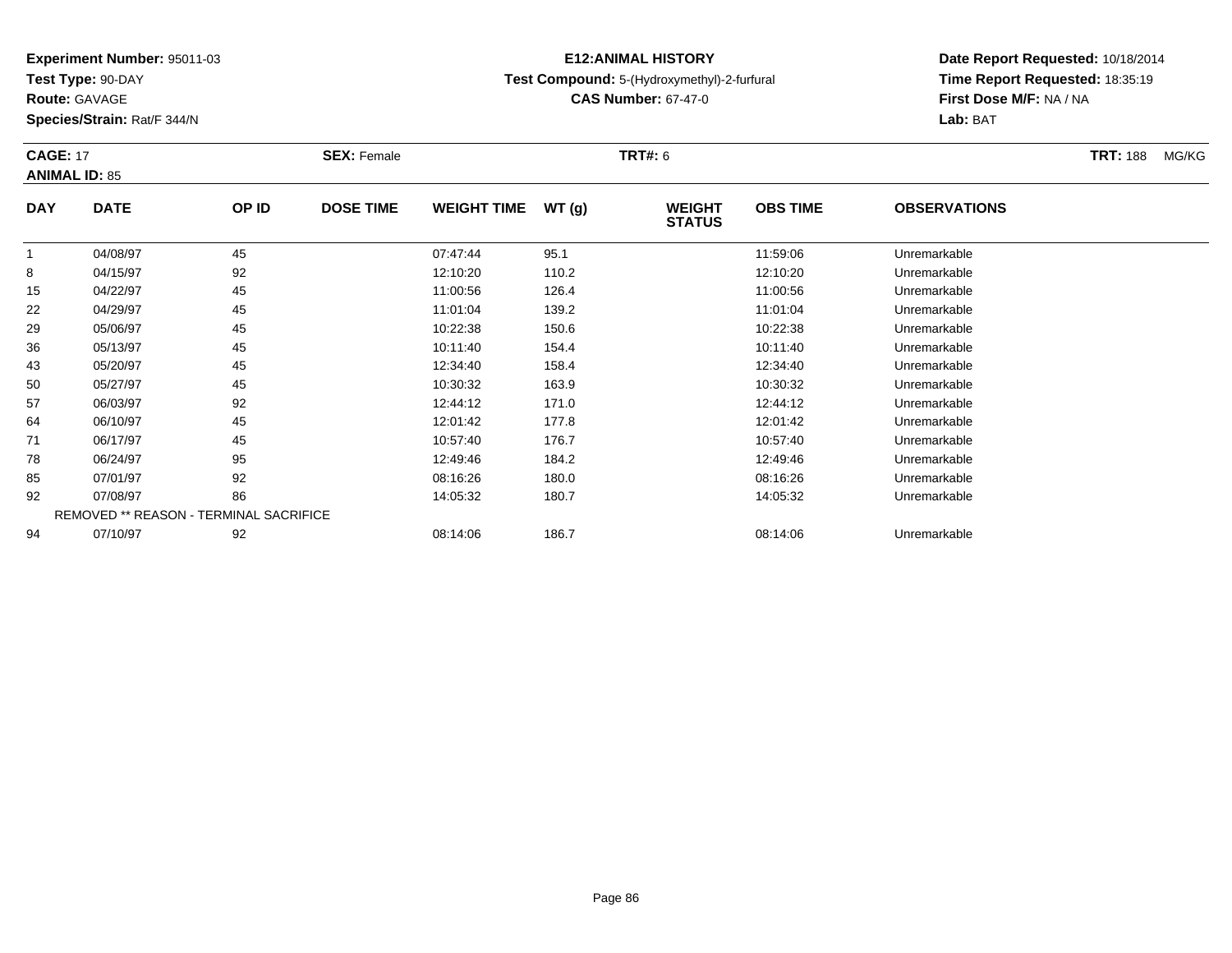**Test Type:** 90-DAY

**Route:** GAVAGE

**Species/Strain:** Rat/F 344/N

# **E12:ANIMAL HISTORY**

### **Test Compound:** 5-(Hydroxymethyl)-2-furfural

**CAS Number:** 67-47-0

| <b>CAGE: 18</b> |                                        |       | <b>SEX: Female</b> |                    |       | <b>TRT#:</b> 6                 |                 |                     | <b>TRT:</b> 188<br>MG/KG |
|-----------------|----------------------------------------|-------|--------------------|--------------------|-------|--------------------------------|-----------------|---------------------|--------------------------|
|                 | <b>ANIMAL ID: 86</b>                   |       |                    |                    |       |                                |                 |                     |                          |
| <b>DAY</b>      | <b>DATE</b>                            | OP ID | <b>DOSE TIME</b>   | <b>WEIGHT TIME</b> | WT(g) | <b>WEIGHT</b><br><b>STATUS</b> | <b>OBS TIME</b> | <b>OBSERVATIONS</b> |                          |
| 1               | 04/08/97                               | 45    |                    | 07:48:46           | 82.6  |                                | 11:59:48        | Unremarkable        |                          |
| 8               | 04/15/97                               | 92    |                    | 12:12:34           | 98.4  |                                | 12:12:34        | Unremarkable        |                          |
| 15              | 04/22/97                               | 45    |                    | 11:05:22           | 115.7 |                                | 11:05:22        | Unremarkable        |                          |
| 22              | 04/29/97                               | 45    |                    | 11:02:56           | 131.8 |                                | 11:02:56        | Unremarkable        |                          |
| 29              | 05/06/97                               | 45    |                    | 10:24:04           | 142.3 |                                | 10:24:04        | Unremarkable        |                          |
| 36              | 05/13/97                               | 45    |                    | 10:13:34           | 154.2 |                                | 10:13:34        | Unremarkable        |                          |
| 43              | 05/20/97                               | 45    |                    | 12:35:54           | 160.4 |                                | 12:35:54        | Unremarkable        |                          |
| 50              | 05/27/97                               | 45    |                    | 10:32:24           | 164.3 |                                | 10:32:24        | Unremarkable        |                          |
| 57              | 06/03/97                               | 92    |                    | 12:47:24           | 170.5 |                                | 12:47:24        | Unremarkable        |                          |
| 64              | 06/10/97                               | 45    |                    | 12:04:04           | 173.1 |                                | 12:04:04        | Unremarkable        |                          |
| 71              | 06/17/97                               | 45    |                    | 10:59:40           | 182.9 |                                | 10:59:40        | Unremarkable        |                          |
| 78              | 06/24/97                               | 95    |                    | 12:59:14           | 184.1 |                                | 12:59:14        | Unremarkable        |                          |
| 85              | 07/01/97                               | 92    |                    | 08:18:18           | 190.4 |                                | 08:18:18        | Nasal/Eye Discharge |                          |
| 92              | 07/08/97                               | 86    |                    | 14:06:36           | 190.2 |                                | 14:06:36        | Unremarkable        |                          |
|                 | REMOVED ** REASON - TERMINAL SACRIFICE |       |                    |                    |       |                                |                 |                     |                          |
| 94              | 07/10/97                               | 92    |                    | 08:17:26           | 197.3 |                                | 08:17:26        | Unremarkable        |                          |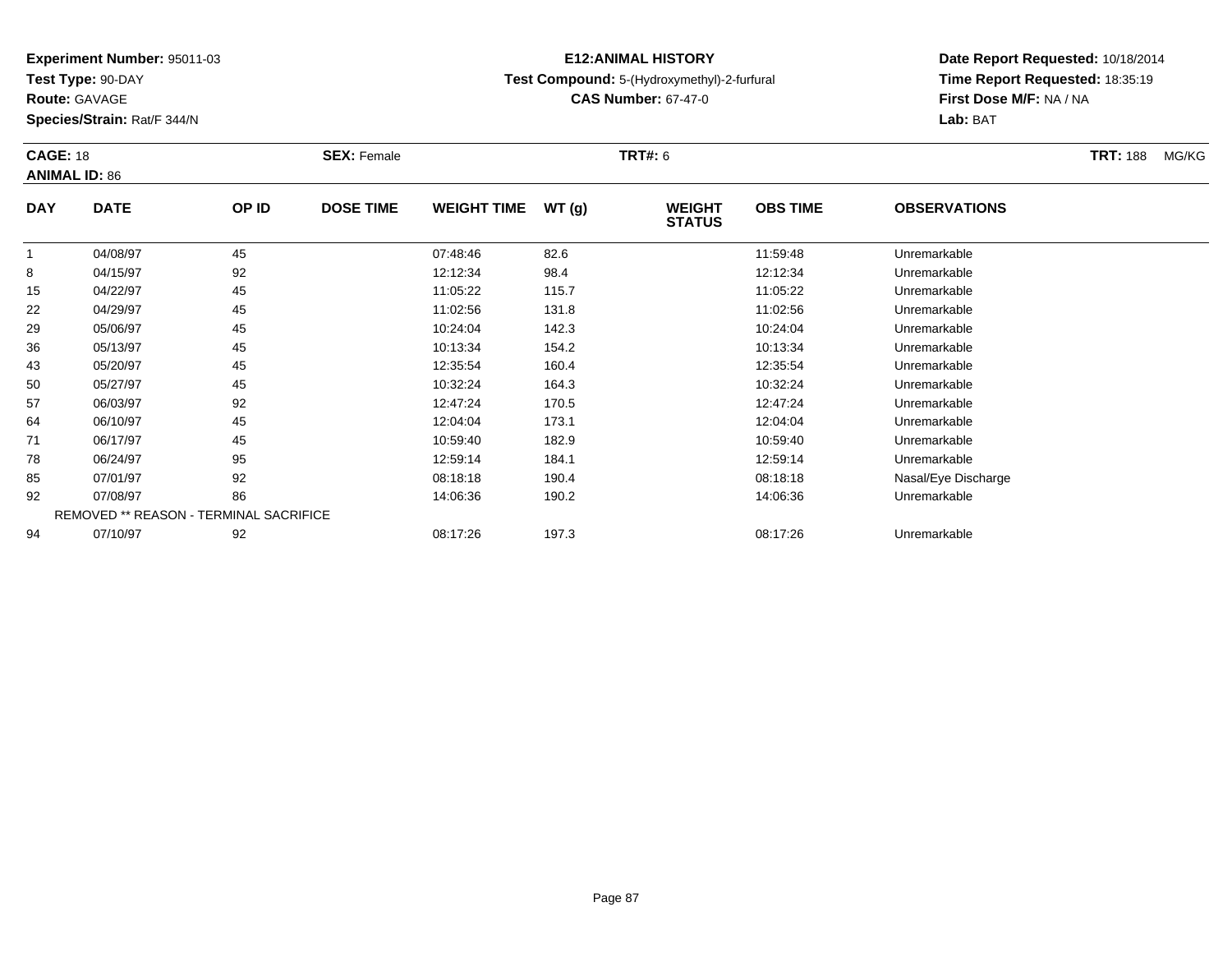**Test Type:** 90-DAY

**Route:** GAVAGE

**Species/Strain:** Rat/F 344/N

# **E12:ANIMAL HISTORY**

**Test Compound:** 5-(Hydroxymethyl)-2-furfural

**CAS Number:** 67-47-0

| <b>CAGE: 18</b> |                                        |       | <b>SEX: Female</b> |                    |       | <b>TRT#:</b> 6                 |                 |                     | <b>TRT:</b> 188<br>MG/KG |
|-----------------|----------------------------------------|-------|--------------------|--------------------|-------|--------------------------------|-----------------|---------------------|--------------------------|
|                 | <b>ANIMAL ID: 87</b>                   |       |                    |                    |       |                                |                 |                     |                          |
| <b>DAY</b>      | <b>DATE</b>                            | OP ID | <b>DOSE TIME</b>   | <b>WEIGHT TIME</b> | WT(g) | <b>WEIGHT</b><br><b>STATUS</b> | <b>OBS TIME</b> | <b>OBSERVATIONS</b> |                          |
|                 | 04/08/97                               | 45    |                    | 07:48:46           | 111.1 |                                | 11:59:48        | Unremarkable        |                          |
| 8               | 04/15/97                               | 92    |                    | 12:12:34           | 124.9 |                                | 12:12:34        | Unremarkable        |                          |
| 15              | 04/22/97                               | 45    |                    | 11:05:22           | 141.2 |                                | 11:05:22        | Unremarkable        |                          |
| 22              | 04/29/97                               | 45    |                    | 11:02:56           | 152.6 |                                | 11:02:56        | Unremarkable        |                          |
| 29              | 05/06/97                               | 45    |                    | 10:24:04           | 167.8 |                                | 10:24:04        | Unremarkable        |                          |
| 36              | 05/13/97                               | 45    |                    | 10:13:34           | 173.1 |                                | 10:13:34        | Unremarkable        |                          |
| 43              | 05/20/97                               | 45    |                    | 12:35:54           | 178.4 |                                | 12:35:54        | Unremarkable        |                          |
| 50              | 05/27/97                               | 45    |                    | 10:32:24           | 188.4 |                                | 10:32:24        | Unremarkable        |                          |
| 57              | 06/03/97                               | 92    |                    | 12:47:24           | 184.9 |                                | 12:47:24        | Unremarkable        |                          |
| 64              | 06/10/97                               | 45    |                    | 12:04:04           | 196.2 |                                | 12:04:04        | Unremarkable        |                          |
| 71              | 06/17/97                               | 45    |                    | 10:59:40           | 199.0 |                                | 10:59:40        | Unremarkable        |                          |
| 78              | 06/24/97                               | 95    |                    | 12:59:14           | 202.1 |                                | 12:59:14        | Unremarkable        |                          |
| 85              | 07/01/97                               | 92    |                    | 08:18:18           | 207.2 |                                | 08:18:18        | Unremarkable        |                          |
| 92              | 07/08/97                               | 86    |                    | 14:06:36           | 203.6 |                                | 14:06:36        | Unremarkable        |                          |
|                 | REMOVED ** REASON - TERMINAL SACRIFICE |       |                    |                    |       |                                |                 |                     |                          |
| 94              | 07/10/97                               | 92    |                    | 08:17:26           | 208.2 |                                | 08:17:26        | Unremarkable        |                          |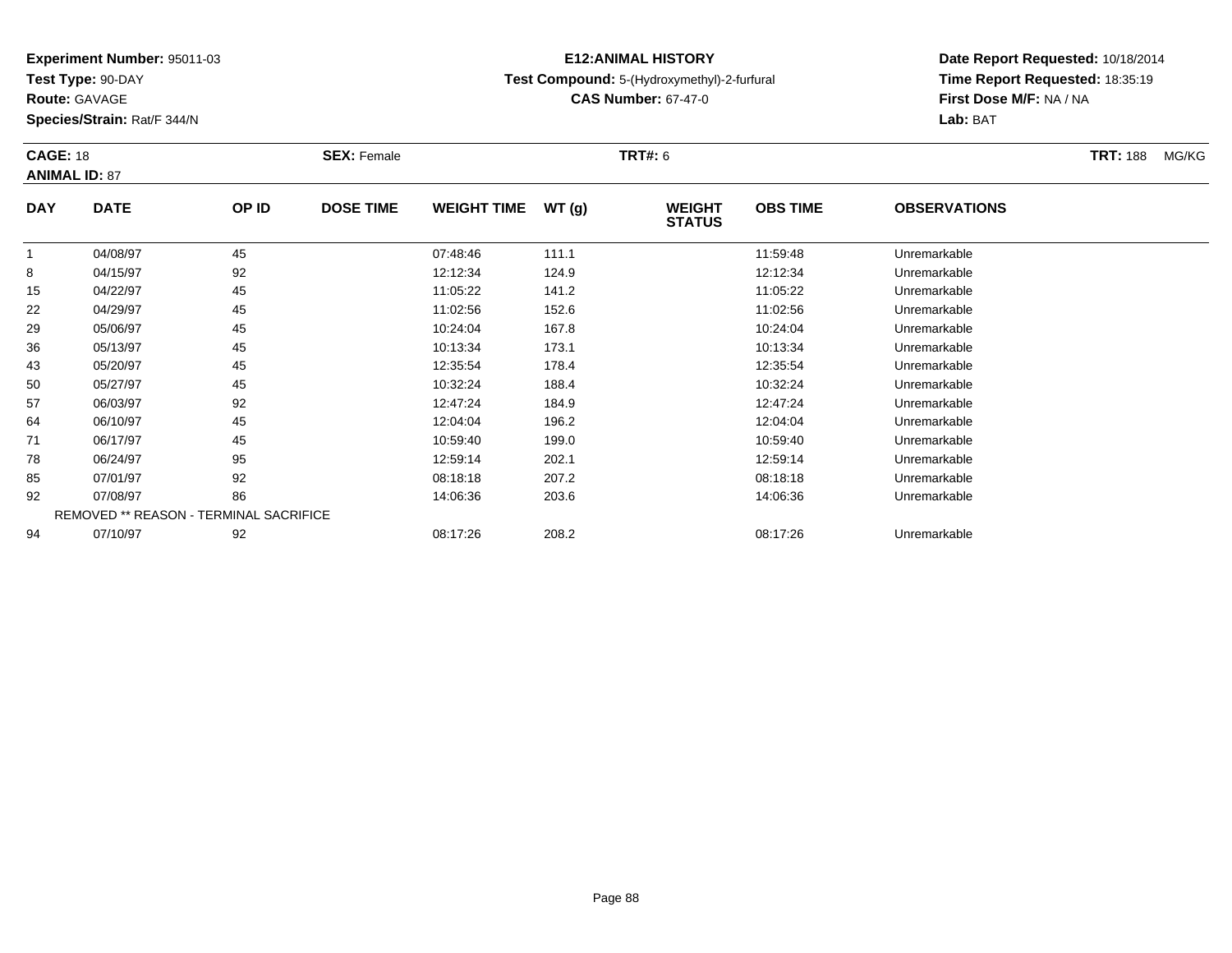**Test Type:** 90-DAY

**Route:** GAVAGE

**Species/Strain:** Rat/F 344/N

# **E12:ANIMAL HISTORY**

### **Test Compound:** 5-(Hydroxymethyl)-2-furfural

**CAS Number:** 67-47-0

| <b>CAGE: 18</b> | <b>ANIMAL ID: 88</b>                   |       | <b>SEX: Female</b> |                    |       | <b>TRT#:</b> 6                 |                 |                     | <b>TRT:</b> 188<br>MG/KG |
|-----------------|----------------------------------------|-------|--------------------|--------------------|-------|--------------------------------|-----------------|---------------------|--------------------------|
| <b>DAY</b>      | <b>DATE</b>                            | OP ID | <b>DOSE TIME</b>   | <b>WEIGHT TIME</b> | WT(g) | <b>WEIGHT</b><br><b>STATUS</b> | <b>OBS TIME</b> | <b>OBSERVATIONS</b> |                          |
| 1               | 04/08/97                               | 45    |                    | 07:48:46           | 89.9  |                                | 11:59:48        | Unremarkable        |                          |
| 8               | 04/15/97                               | 92    |                    | 12:12:34           | 105.8 |                                | 12:12:34        | Unremarkable        |                          |
| 15              | 04/22/97                               | 45    |                    | 11:05:22           | 125.7 |                                | 11:05:22        | Unremarkable        |                          |
| 22              | 04/29/97                               | 45    |                    | 11:02:56           | 142.8 |                                | 11:02:56        | Unremarkable        |                          |
| 29              | 05/06/97                               | 45    |                    | 10:24:04           | 149.7 |                                | 10:24:04        | Unremarkable        |                          |
| 36              | 05/13/97                               | 45    |                    | 10:13:34           | 159.0 |                                | 10:13:34        | Unremarkable        |                          |
| 43              | 05/20/97                               | 45    |                    | 12:35:54           | 158.6 |                                | 12:35:54        | Unremarkable        |                          |
| 50              | 05/27/97                               | 45    |                    | 10:32:24           | 167.7 |                                | 10:32:24        | Unremarkable        |                          |
| 57              | 06/03/97                               | 92    |                    | 12:47:24           | 168.6 |                                | 12:47:24        | Unremarkable        |                          |
| 64              | 06/10/97                               | 45    |                    | 12:04:04           | 172.0 |                                | 12:04:04        | Unremarkable        |                          |
| 71              | 06/17/97                               | 45    |                    | 10:59:40           | 179.8 |                                | 10:59:40        | Unremarkable        |                          |
| 78              | 06/24/97                               | 95    |                    | 12:59:14           | 177.6 |                                | 12:59:14        | Unremarkable        |                          |
| 85              | 07/01/97                               | 92    |                    | 08:18:18           | 187.4 |                                | 08:18:18        | Unremarkable        |                          |
| 92              | 07/08/97                               | 86    |                    | 14:06:36           | 190.9 |                                | 14:06:36        | Unremarkable        |                          |
|                 | REMOVED ** REASON - TERMINAL SACRIFICE |       |                    |                    |       |                                |                 |                     |                          |
| 94              | 07/10/97                               | 92    |                    | 08:17:26           | 192.1 |                                | 08:17:26        | Unremarkable        |                          |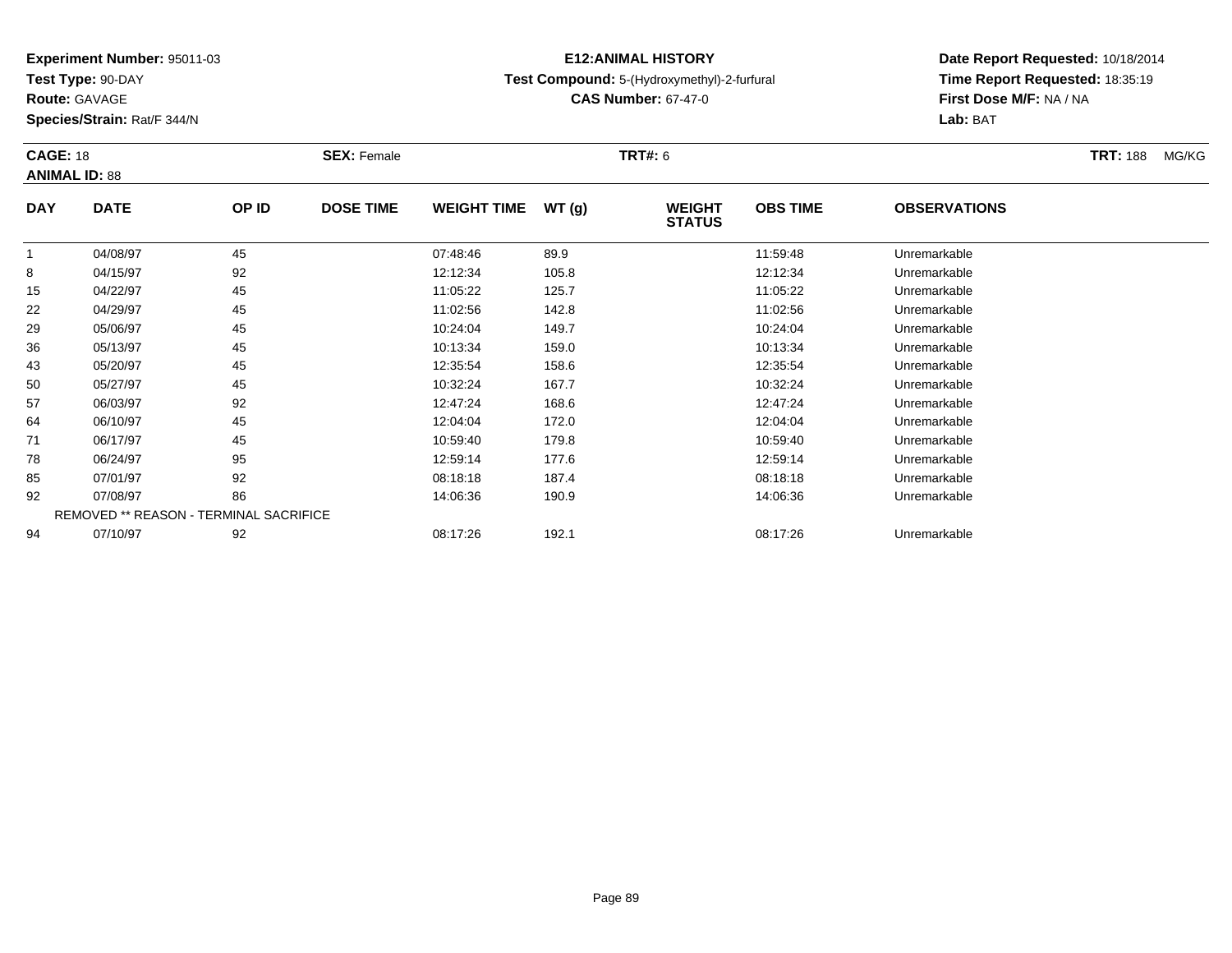**Test Type:** 90-DAY

**Route:** GAVAGE

**Species/Strain:** Rat/F 344/N

# **E12:ANIMAL HISTORY**

### **Test Compound:** 5-(Hydroxymethyl)-2-furfural

**CAS Number:** 67-47-0

| <b>CAGE: 18</b> |                                        |       | <b>SEX: Female</b> |                    |       | <b>TRT#: 6</b>                 |                 |                     | <b>TRT:</b> 188<br>MG/KG |
|-----------------|----------------------------------------|-------|--------------------|--------------------|-------|--------------------------------|-----------------|---------------------|--------------------------|
|                 | <b>ANIMAL ID: 89</b>                   |       |                    |                    |       |                                |                 |                     |                          |
| <b>DAY</b>      | <b>DATE</b>                            | OP ID | <b>DOSE TIME</b>   | <b>WEIGHT TIME</b> | WT(g) | <b>WEIGHT</b><br><b>STATUS</b> | <b>OBS TIME</b> | <b>OBSERVATIONS</b> |                          |
| 1               | 04/08/97                               | 45    |                    | 07:48:46           | 78.8  |                                | 11:59:48        | Unremarkable        |                          |
| 8               | 04/15/97                               | 92    |                    | 12:12:34           | 98.1  |                                | 12:12:34        | Unremarkable        |                          |
| 15              | 04/22/97                               | 45    |                    | 11:05:22           | 122.8 |                                | 11:05:22        | Unremarkable        |                          |
| 22              | 04/29/97                               | 45    |                    | 11:02:56           | 142.1 |                                | 11:02:56        | Unremarkable        |                          |
| 29              | 05/06/97                               | 45    |                    | 10:24:04           | 156.9 |                                | 10:24:04        | Unremarkable        |                          |
| 36              | 05/13/97                               | 45    |                    | 10:13:34           | 162.6 |                                | 10:13:34        | Unremarkable        |                          |
| 43              | 05/20/97                               | 45    |                    | 12:35:54           | 167.5 |                                | 12:35:54        | Unremarkable        |                          |
| 50              | 05/27/97                               | 45    |                    | 10:32:24           | 174.1 |                                | 10:32:24        | Unremarkable        |                          |
| 57              | 06/03/97                               | 92    |                    | 12:47:24           | 174.4 |                                | 12:47:24        | Unremarkable        |                          |
| 64              | 06/10/97                               | 45    |                    | 12:04:04           | 177.3 |                                | 12:04:04        | Unremarkable        |                          |
| 71              | 06/17/97                               | 45    |                    | 10:59:40           | 183.1 |                                | 10:59:40        | Unremarkable        |                          |
| 78              | 06/24/97                               | 95    |                    | 12:59:14           | 189.7 |                                | 12:59:14        | Unremarkable        |                          |
| 85              | 07/01/97                               | 92    |                    | 08:18:18           | 191.6 |                                | 08:18:18        | Unremarkable        |                          |
| 92              | 07/08/97                               | 86    |                    | 14:06:36           | 189.1 |                                | 14:06:36        | Unremarkable        |                          |
|                 | REMOVED ** REASON - TERMINAL SACRIFICE |       |                    |                    |       |                                |                 |                     |                          |
| 94              | 07/10/97                               | 92    |                    | 08:17:26           | 193.1 |                                | 08:17:26        | Unremarkable        |                          |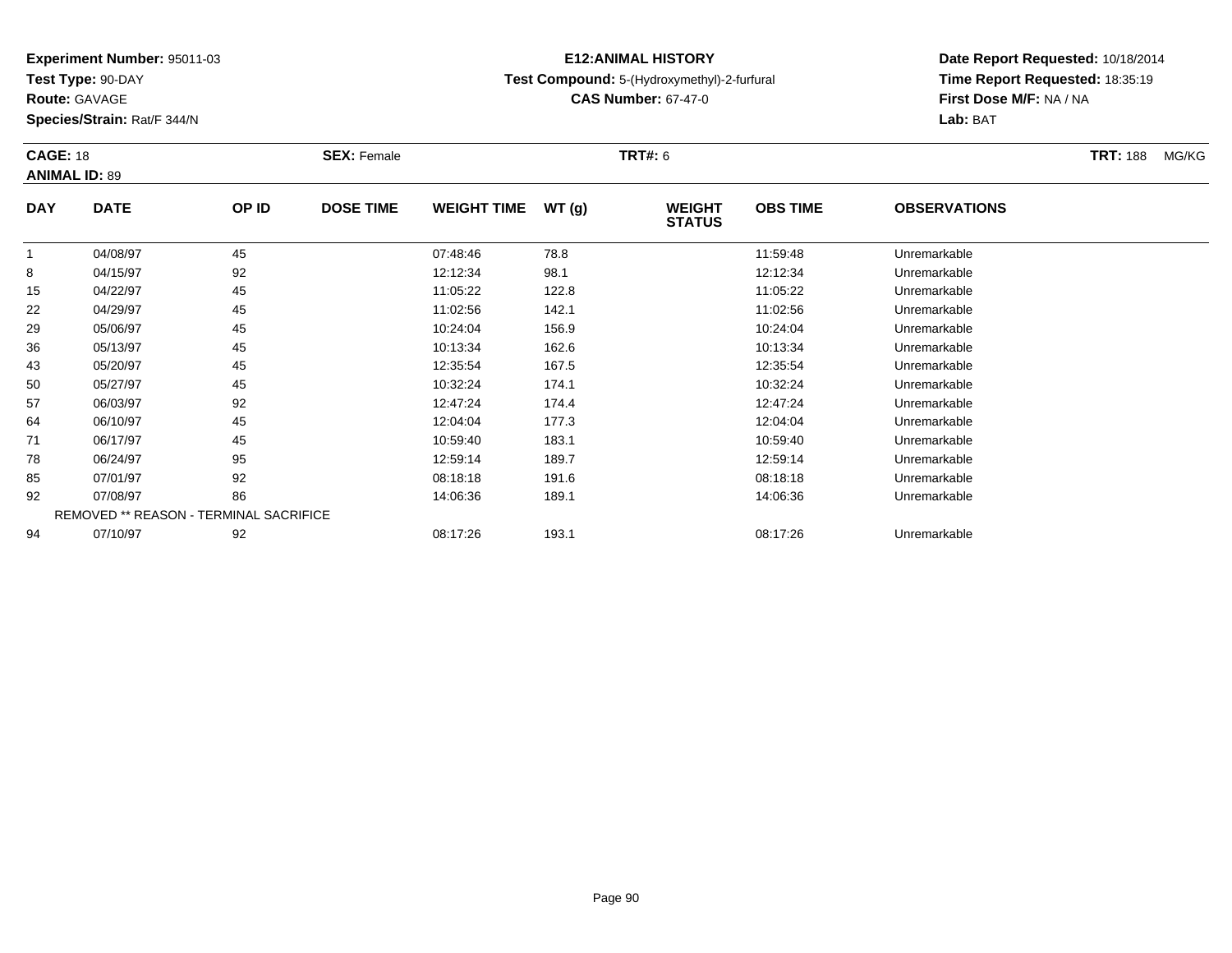**Test Type:** 90-DAY

**Route:** GAVAGE

**Species/Strain:** Rat/F 344/N

# **E12:ANIMAL HISTORY**

**Test Compound:** 5-(Hydroxymethyl)-2-furfural

**CAS Number:** 67-47-0

| <b>CAGE: 18</b> | <b>ANIMAL ID: 90</b>                   |       | <b>SEX: Female</b> |                    |       | <b>TRT#: 6</b>                 |                 |                     | <b>TRT: 188</b> | MG/KG |
|-----------------|----------------------------------------|-------|--------------------|--------------------|-------|--------------------------------|-----------------|---------------------|-----------------|-------|
| <b>DAY</b>      | <b>DATE</b>                            | OP ID | <b>DOSE TIME</b>   | <b>WEIGHT TIME</b> | WT(g) | <b>WEIGHT</b><br><b>STATUS</b> | <b>OBS TIME</b> | <b>OBSERVATIONS</b> |                 |       |
| $\mathbf 1$     | 04/08/97                               | 45    |                    | 07:48:46           | 94.1  |                                | 11:59:48        | Unremarkable        |                 |       |
| 8               | 04/15/97                               | 92    |                    | 12:12:34           | 112.4 |                                | 12:12:34        | Unremarkable        |                 |       |
| 15              | 04/22/97                               | 45    |                    | 11:05:22           | 131.6 |                                | 11:05:22        | Unremarkable        |                 |       |
| 22              | 04/29/97                               | 45    |                    | 11:02:56           | 147.5 |                                | 11:02:56        | Unremarkable        |                 |       |
| 29              | 05/06/97                               | 45    |                    | 10:24:04           | 162.9 |                                | 10:24:04        | Unremarkable        |                 |       |
| 36              | 05/13/97                               | 45    |                    | 10:13:34           | 169.2 |                                | 10:13:34        | Unremarkable        |                 |       |
| 43              | 05/20/97                               | 45    |                    | 12:35:54           | 173.7 |                                | 12:35:54        | Unremarkable        |                 |       |
| 50              | 05/27/97                               | 45    |                    | 10:32:24           | 180.2 |                                | 10:32:24        | Unremarkable        |                 |       |
| 57              | 06/03/97                               | 92    |                    | 12:47:24           | 189.9 |                                | 12:47:24        | Unremarkable        |                 |       |
| 64              | 06/10/97                               | 45    |                    | 12:04:04           | 191.7 |                                | 12:04:04        | Unremarkable        |                 |       |
| 71              | 06/17/97                               | 45    |                    | 10:59:40           | 194.1 |                                | 10:59:40        | Unremarkable        |                 |       |
| 78              | 06/24/97                               | 95    |                    | 12:59:14           | 201.9 |                                | 12:59:14        | Unremarkable        |                 |       |
| 85              | 07/01/97                               | 92    |                    | 08:18:18           | 201.5 |                                | 08:18:18        | Unremarkable        |                 |       |
| 92              | 07/08/97                               | 86    |                    | 14:06:36           | 211.7 |                                | 14:06:36        | Unremarkable        |                 |       |
|                 | REMOVED ** REASON - TERMINAL SACRIFICE |       |                    |                    |       |                                |                 |                     |                 |       |
| 94              | 07/10/97                               | 92    |                    | 08:17:26           | 210.1 |                                | 08:17:26        | Unremarkable        |                 |       |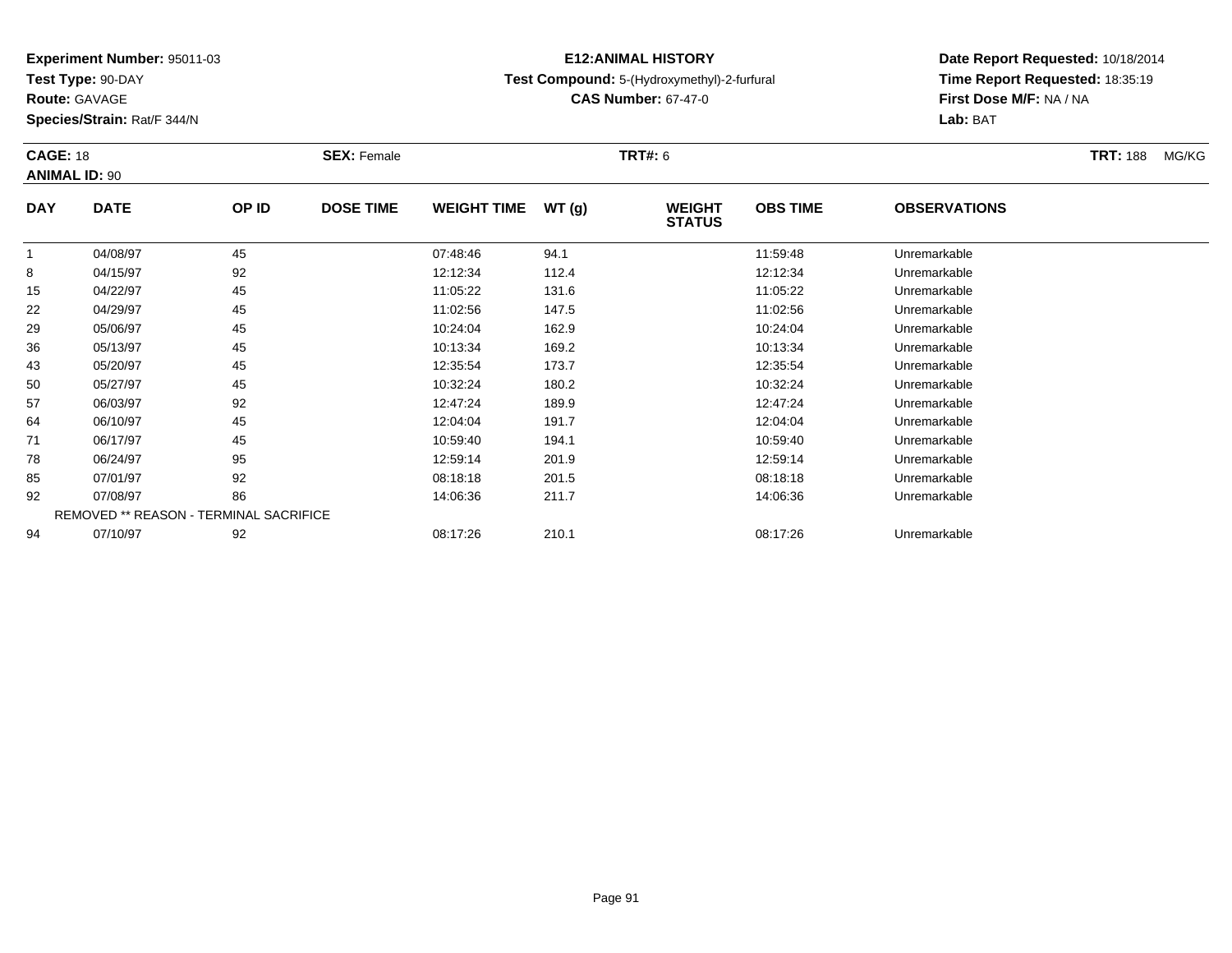**Test Type:** 90-DAY

**Route:** GAVAGE

**Species/Strain:** Rat/F 344/N

# **E12:ANIMAL HISTORY**

**Test Compound:** 5-(Hydroxymethyl)-2-furfural

**CAS Number:** 67-47-0

| <b>CAGE: 19</b><br><b>ANIMAL ID: 91</b> |                                        |       | <b>SEX: Female</b> |                    |       | <b>TRT#:</b> 8                 |                 |                     | <b>TRT:</b> 375<br>MG/KG |
|-----------------------------------------|----------------------------------------|-------|--------------------|--------------------|-------|--------------------------------|-----------------|---------------------|--------------------------|
| <b>DAY</b>                              | <b>DATE</b>                            | OP ID | <b>DOSE TIME</b>   | <b>WEIGHT TIME</b> | WT(g) | <b>WEIGHT</b><br><b>STATUS</b> | <b>OBS TIME</b> | <b>OBSERVATIONS</b> |                          |
|                                         | 04/08/97                               | 45    |                    | 07:52:18           | 100.4 |                                | 11:54:22        | Unremarkable        |                          |
| 8                                       | 04/15/97                               | 92    |                    | 12:19:50           | 119.7 |                                | 12:19:50        | Unremarkable        |                          |
| 15                                      | 04/22/97                               | 45    |                    | 11:07:26           | 136.0 |                                | 11:07:26        | Unremarkable        |                          |
| 22                                      | 04/29/97                               | 45    |                    | 11:19:50           | 150.9 |                                | 11:19:50        | Unremarkable        |                          |
| 29                                      | 05/06/97                               | 45    |                    | 10:10:38           | 162.4 |                                | 10:10:38        | Unremarkable        |                          |
| 36                                      | 05/13/97                               | 45    |                    | 10:29:16           | 166.5 |                                | 10:29:16        | Unremarkable        |                          |
| 43                                      | 05/20/97                               | 45    |                    | 12:43:56           | 168.2 |                                | 12:43:56        | Unremarkable        |                          |
| 50                                      | 05/27/97                               | 45    |                    | 10:06:28           | 172.8 |                                | 10:06:28        | Unremarkable        |                          |
| 57                                      | 06/03/97                               | 92    |                    | 12:57:14           | 180.2 |                                | 12:57:14        | Unremarkable        |                          |
| 64                                      | 06/10/97                               | 45    |                    | 11:08:38           | 180.2 |                                | 11:08:38        | Unremarkable        |                          |
| 71                                      | 06/17/97                               | 45    |                    | 11:20:44           | 190.4 |                                | 11:20:44        | Unremarkable        |                          |
| 78                                      | 06/24/97                               | 95    |                    | 13:10:24           | 195.5 |                                | 13:10:24        | Unremarkable        |                          |
| 85                                      | 07/01/97                               | 92    |                    | 08:58:30           | 198.6 |                                | 08:58:30        | Unremarkable        |                          |
| 92                                      | 07/08/97                               | 86    |                    | 13:54:04           | 202.6 |                                | 13:54:04        | Unremarkable        |                          |
|                                         | REMOVED ** REASON - TERMINAL SACRIFICE |       |                    |                    |       |                                |                 |                     |                          |
| 94                                      | 07/10/97                               | 92    |                    | 08:20:08           | 201.8 |                                | 08:20:08        | Unremarkable        |                          |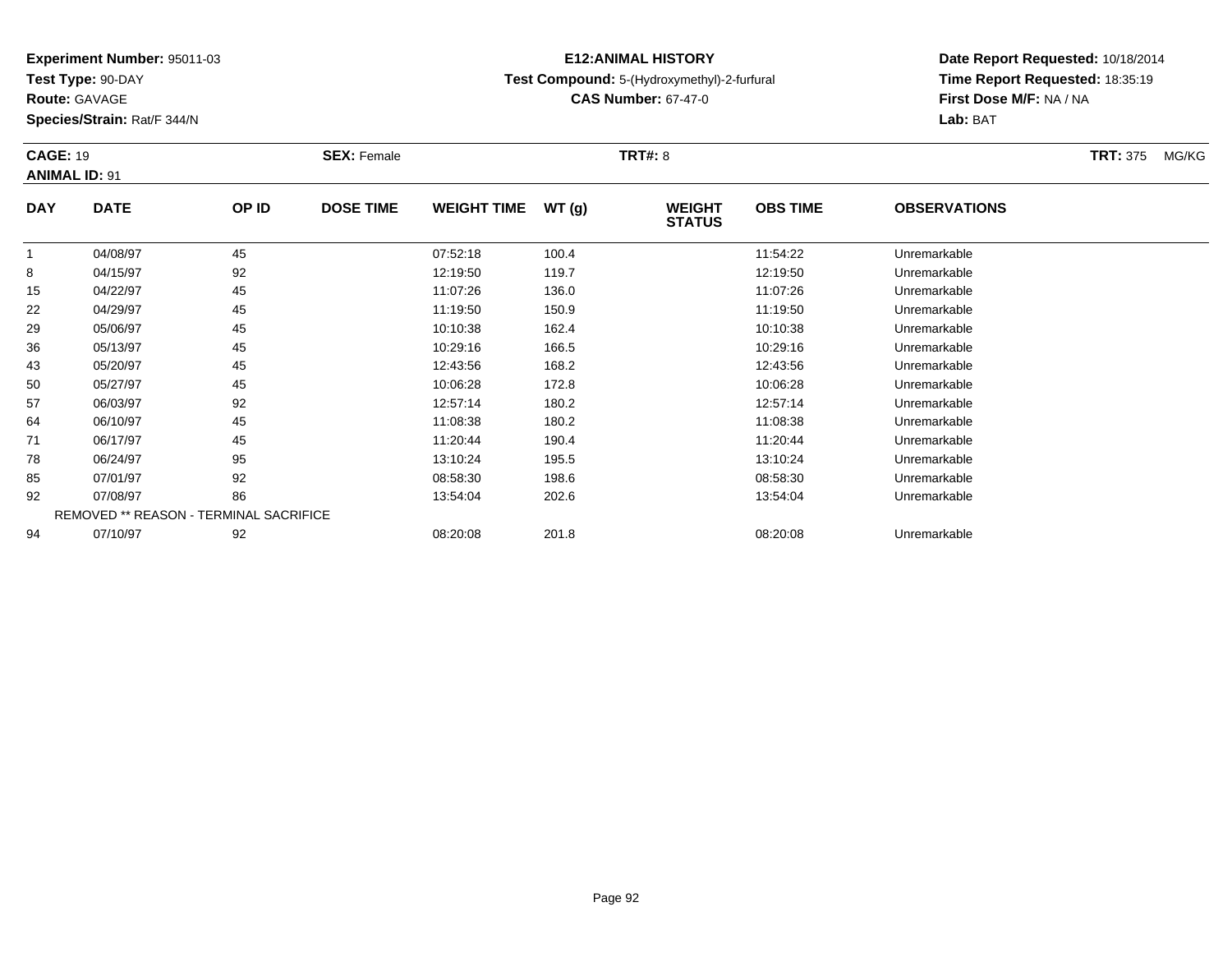**Test Type:** 90-DAY

**Route:** GAVAGE

**Species/Strain:** Rat/F 344/N

# **E12:ANIMAL HISTORY**

**Test Compound:** 5-(Hydroxymethyl)-2-furfural

**CAS Number:** 67-47-0

| <b>CAGE: 19</b> | <b>ANIMAL ID: 92</b>                   |       | <b>SEX: Female</b> |                    |       | <b>TRT#:</b> 8                 |                 |                     | <b>TRT:</b> 375<br>MG/KG |
|-----------------|----------------------------------------|-------|--------------------|--------------------|-------|--------------------------------|-----------------|---------------------|--------------------------|
| <b>DAY</b>      | <b>DATE</b>                            | OP ID | <b>DOSE TIME</b>   | <b>WEIGHT TIME</b> | WT(g) | <b>WEIGHT</b><br><b>STATUS</b> | <b>OBS TIME</b> | <b>OBSERVATIONS</b> |                          |
|                 | 04/08/97                               | 45    |                    | 07:52:18           | 100.7 |                                | 11:54:22        | Unremarkable        |                          |
| 8               | 04/15/97                               | 92    |                    | 12:19:50           | 115.8 |                                | 12:19:50        | Unremarkable        |                          |
| 15              | 04/22/97                               | 45    |                    | 11:07:26           | 134.9 |                                | 11:07:26        | Unremarkable        |                          |
| 22              | 04/29/97                               | 45    |                    | 11:19:50           | 145.8 |                                | 11:19:50        | Unremarkable        |                          |
| 29              | 05/06/97                               | 45    |                    | 10:10:38           | 148.7 |                                | 10:10:38        | Unremarkable        |                          |
| 36              | 05/13/97                               | 45    |                    | 10:29:16           | 158.8 |                                | 10:29:16        | Unremarkable        |                          |
| 43              | 05/20/97                               | 45    |                    | 12:43:56           | 161.6 |                                | 12:43:56        | Unremarkable        |                          |
| 50              | 05/27/97                               | 45    |                    | 10:06:28           | 166.6 |                                | 10:06:28        | Unremarkable        |                          |
| 57              | 06/03/97                               | 92    |                    | 12:57:14           | 178.9 |                                | 12:57:14        | Unremarkable        |                          |
| 64              | 06/10/97                               | 45    |                    | 11:08:38           | 179.0 |                                | 11:08:38        | Unremarkable        |                          |
| 71              | 06/17/97                               | 45    |                    | 11:20:44           | 188.2 |                                | 11:20:44        | Unremarkable        |                          |
| 78              | 06/24/97                               | 95    |                    | 13:10:24           | 189.9 |                                | 13:10:24        | Unremarkable        |                          |
| 85              | 07/01/97                               | 92    |                    | 08:58:30           | 191.6 |                                | 08:58:30        | Unremarkable        |                          |
| 92              | 07/08/97                               | 86    |                    | 13:54:04           | 191.9 |                                | 13:54:04        | Unremarkable        |                          |
|                 | REMOVED ** REASON - TERMINAL SACRIFICE |       |                    |                    |       |                                |                 |                     |                          |
| 94              | 07/10/97                               | 92    |                    | 08:20:08           | 195.7 |                                | 08:20:08        | Unremarkable        |                          |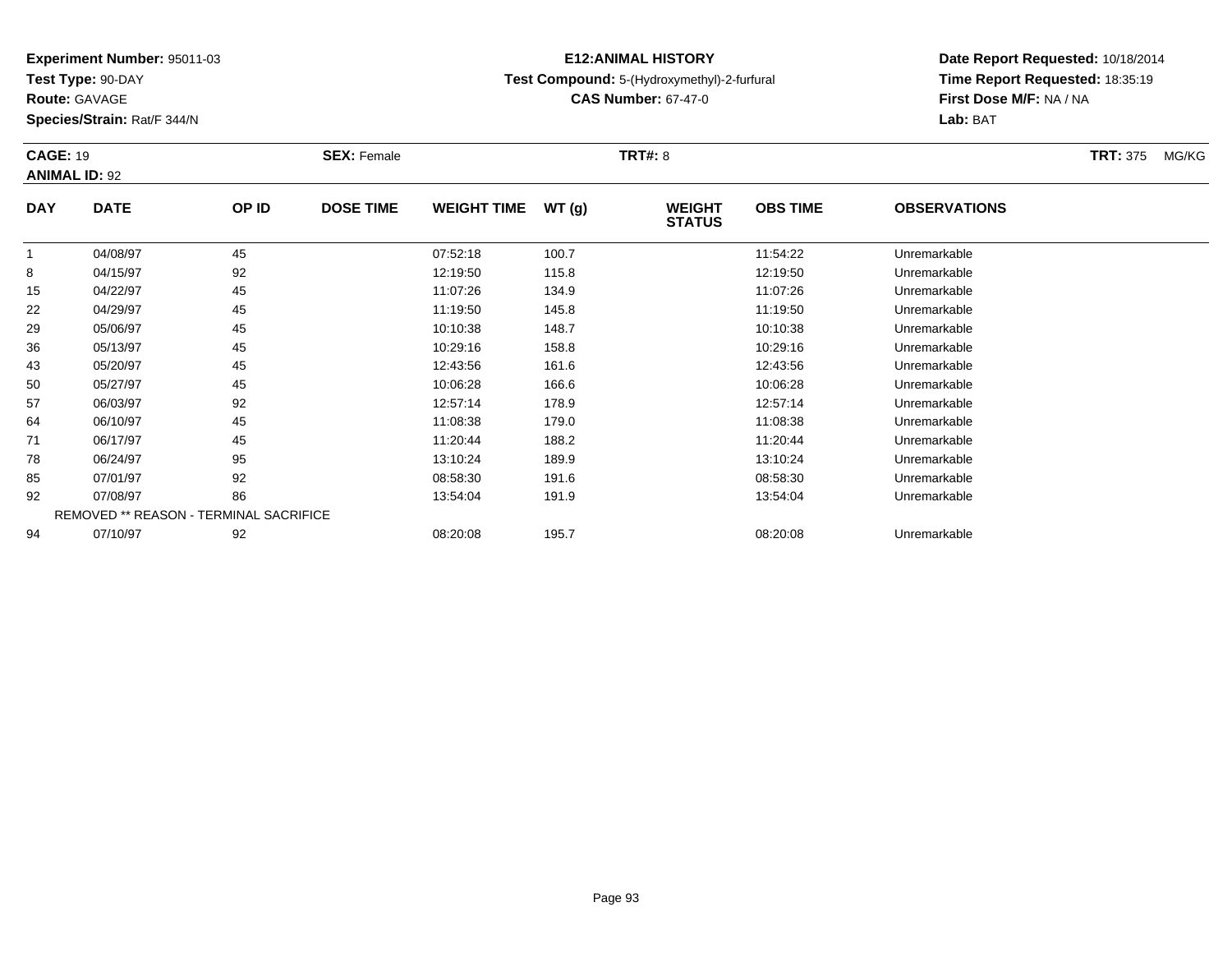**Test Type:** 90-DAY

**Route:** GAVAGE

**Species/Strain:** Rat/F 344/N

# **E12:ANIMAL HISTORY**

**Test Compound:** 5-(Hydroxymethyl)-2-furfural

**CAS Number:** 67-47-0

| <b>CAGE: 19</b> |                                        |       | <b>SEX: Female</b> |                    |       | <b>TRT#: 8</b>                 |                 |                     | <b>TRT:</b> 375<br>MG/KG |
|-----------------|----------------------------------------|-------|--------------------|--------------------|-------|--------------------------------|-----------------|---------------------|--------------------------|
|                 | <b>ANIMAL ID: 93</b>                   |       |                    |                    |       |                                |                 |                     |                          |
| <b>DAY</b>      | <b>DATE</b>                            | OP ID | <b>DOSE TIME</b>   | <b>WEIGHT TIME</b> | WT(g) | <b>WEIGHT</b><br><b>STATUS</b> | <b>OBS TIME</b> | <b>OBSERVATIONS</b> |                          |
|                 | 04/08/97                               | 45    |                    | 07:52:18           | 77.5  |                                | 11:54:22        | Unremarkable        |                          |
| 8               | 04/15/97                               | 92    |                    | 12:19:50           | 100.2 |                                | 12:19:50        | Unremarkable        |                          |
| 15              | 04/22/97                               | 45    |                    | 11:07:26           | 122.3 |                                | 11:07:26        | Unremarkable        |                          |
| 22              | 04/29/97                               | 45    |                    | 11:19:50           | 140.9 |                                | 11:19:50        | Unremarkable        |                          |
| 29              | 05/06/97                               | 45    |                    | 10:10:38           | 148.7 |                                | 10:10:38        | Unremarkable        |                          |
| 36              | 05/13/97                               | 45    |                    | 10:29:16           | 154.2 |                                | 10:29:16        | Unremarkable        |                          |
| 43              | 05/20/97                               | 45    |                    | 12:43:56           | 162.9 |                                | 12:43:56        | Unremarkable        |                          |
| 50              | 05/27/97                               | 45    |                    | 10:06:28           | 170.0 |                                | 10:06:28        | Unremarkable        |                          |
| 57              | 06/03/97                               | 92    |                    | 12:57:14           | 173.3 |                                | 12:57:14        | Unremarkable        |                          |
| 64              | 06/10/97                               | 45    |                    | 11:08:38           | 178.6 |                                | 11:08:38        | Unremarkable        |                          |
| 71              | 06/17/97                               | 45    |                    | 11:20:44           | 184.3 |                                | 11:20:44        | Unremarkable        |                          |
| 78              | 06/24/97                               | 95    |                    | 13:10:24           | 191.9 |                                | 13:10:24        | Unremarkable        |                          |
| 85              | 07/01/97                               | 92    |                    | 08:58:30           | 194.2 |                                | 08:58:30        | Unremarkable        |                          |
| 92              | 07/08/97                               | 86    |                    | 13:54:04           | 192.6 |                                | 13:54:04        | Unremarkable        |                          |
|                 | REMOVED ** REASON - TERMINAL SACRIFICE |       |                    |                    |       |                                |                 |                     |                          |
| 94              | 07/10/97                               | 92    |                    | 08:20:08           | 200.9 |                                | 08:20:08        | Nasal/Eye Discharge |                          |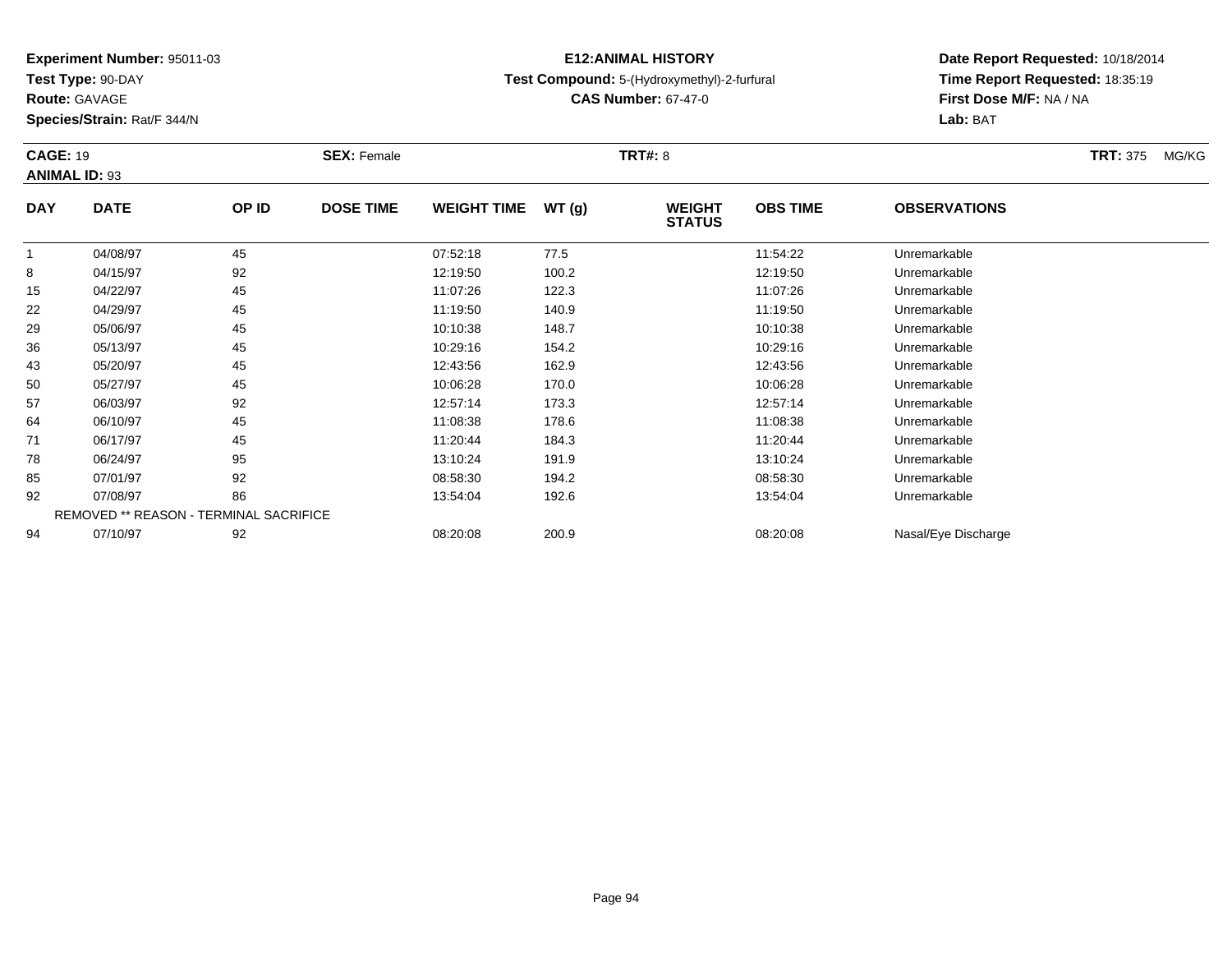**Test Type:** 90-DAY

**Route:** GAVAGE

**Species/Strain:** Rat/F 344/N

# **E12:ANIMAL HISTORY**

**Test Compound:** 5-(Hydroxymethyl)-2-furfural

**CAS Number:** 67-47-0

| <b>CAGE: 19</b> | <b>ANIMAL ID: 94</b> |                                        | <b>SEX: Female</b> |                    |       | <b>TRT#:</b> 8                 |                 |                     | <b>TRT:</b> 375<br>MG/KG |
|-----------------|----------------------|----------------------------------------|--------------------|--------------------|-------|--------------------------------|-----------------|---------------------|--------------------------|
| <b>DAY</b>      | <b>DATE</b>          | OP ID                                  | <b>DOSE TIME</b>   | <b>WEIGHT TIME</b> | WT(g) | <b>WEIGHT</b><br><b>STATUS</b> | <b>OBS TIME</b> | <b>OBSERVATIONS</b> |                          |
|                 | 04/08/97             | 45                                     |                    | 07:52:18           | 90.1  |                                | 11:54:22        | Unremarkable        |                          |
| 8               | 04/15/97             | 92                                     |                    | 12:19:50           | 101.5 |                                | 12:19:50        | Unremarkable        |                          |
| 15              | 04/22/97             | 45                                     |                    | 11:07:26           | 122.7 |                                | 11:07:26        | Unremarkable        |                          |
| 22              | 04/29/97             | 45                                     |                    | 11:19:50           | 133.9 |                                | 11:19:50        | Unremarkable        |                          |
| 29              | 05/06/97             | 45                                     |                    | 10:10:38           | 144.3 |                                | 10:10:38        | Unremarkable        |                          |
| 36              | 05/13/97             | 45                                     |                    | 10:29:16           | 152.0 |                                | 10:29:16        | Unremarkable        |                          |
| 43              | 05/20/97             | 45                                     |                    | 12:43:56           | 160.6 |                                | 12:43:56        | Unremarkable        |                          |
| 50              | 05/27/97             | 45                                     |                    | 10:06:28           | 165.3 |                                | 10:06:28        | Unremarkable        |                          |
| 57              | 06/03/97             | 92                                     |                    | 12:57:14           | 169.7 |                                | 12:57:14        | Unremarkable        |                          |
| 64              | 06/10/97             | 45                                     |                    | 11:08:38           | 174.9 |                                | 11:08:38        | Unremarkable        |                          |
| 71              | 06/17/97             | 45                                     |                    | 11:20:44           | 175.2 |                                | 11:20:44        | Unremarkable        |                          |
| 78              | 06/24/97             | 95                                     |                    | 13:10:24           | 181.5 |                                | 13:10:24        | Unremarkable        |                          |
| 85              | 07/01/97             | 92                                     |                    | 08:58:30           | 187.0 |                                | 08:58:30        | Unremarkable        |                          |
| 92              | 07/08/97             | 86                                     |                    | 13:54:04           | 189.4 |                                | 13:54:04        | Unremarkable        |                          |
|                 |                      | REMOVED ** REASON - TERMINAL SACRIFICE |                    |                    |       |                                |                 |                     |                          |
| 94              | 07/10/97             | 92                                     |                    | 08:20:08           | 190.4 |                                | 08:20:08        | Unremarkable        |                          |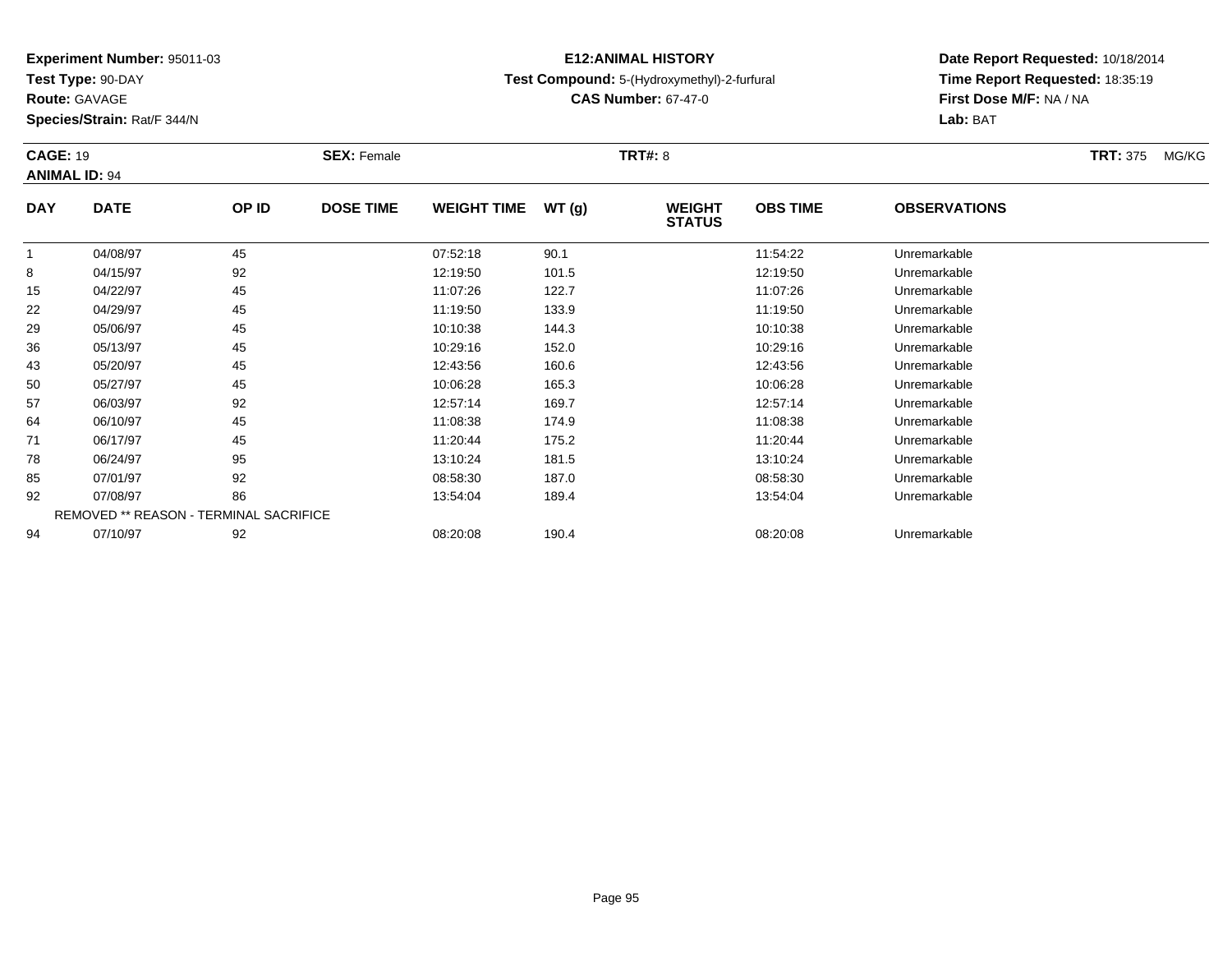**Test Type:** 90-DAY

**Route:** GAVAGE

**Species/Strain:** Rat/F 344/N

# **E12:ANIMAL HISTORY**

**Test Compound:** 5-(Hydroxymethyl)-2-furfural

**CAS Number:** 67-47-0

| <b>CAGE: 19</b> | <b>ANIMAL ID: 95</b>                   |       | <b>SEX: Female</b> |                    |       | <b>TRT#: 8</b>                 |                 |                     | <b>TRT:</b> 375<br>MG/KG |
|-----------------|----------------------------------------|-------|--------------------|--------------------|-------|--------------------------------|-----------------|---------------------|--------------------------|
| <b>DAY</b>      | <b>DATE</b>                            | OP ID | <b>DOSE TIME</b>   | <b>WEIGHT TIME</b> | WT(g) | <b>WEIGHT</b><br><b>STATUS</b> | <b>OBS TIME</b> | <b>OBSERVATIONS</b> |                          |
|                 | 04/08/97                               | 45    |                    | 07:52:18           | 94.1  |                                | 11:54:22        | Unremarkable        |                          |
| 8               | 04/15/97                               | 92    |                    | 12:19:50           | 110.9 |                                | 12:19:50        | Unremarkable        |                          |
| 15              | 04/22/97                               | 45    |                    | 11:07:26           | 130.3 |                                | 11:07:26        | Unremarkable        |                          |
| 22              | 04/29/97                               | 45    |                    | 11:19:50           | 143.0 |                                | 11:19:50        | Unremarkable        |                          |
| 29              | 05/06/97                               | 45    |                    | 10:10:38           | 151.1 |                                | 10:10:38        | Unremarkable        |                          |
| 36              | 05/13/97                               | 45    |                    | 10:29:16           | 162.8 |                                | 10:29:16        | Unremarkable        |                          |
| 43              | 05/20/97                               | 45    |                    | 12:43:56           | 164.2 |                                | 12:43:56        | Unremarkable        |                          |
| 50              | 05/27/97                               | 45    |                    | 10:06:28           | 170.4 |                                | 10:06:28        | Unremarkable        |                          |
| 57              | 06/03/97                               | 92    |                    | 12:57:14           | 176.7 |                                | 12:57:14        | Unremarkable        |                          |
| 64              | 06/10/97                               | 45    |                    | 11:08:38           | 177.7 |                                | 11:08:38        | Unremarkable        |                          |
| 71              | 06/17/97                               | 45    |                    | 11:20:44           | 182.6 |                                | 11:20:44        | Unremarkable        |                          |
| 78              | 06/24/97                               | 95    |                    | 13:10:24           | 186.7 |                                | 13:10:24        | Unremarkable        |                          |
| 85              | 07/01/97                               | 92    |                    | 08:58:30           | 191.3 |                                | 08:58:30        | Unremarkable        |                          |
| 92              | 07/08/97                               | 86    |                    | 13:54:04           | 189.8 |                                | 13:54:04        | Unremarkable        |                          |
|                 | REMOVED ** REASON - TERMINAL SACRIFICE |       |                    |                    |       |                                |                 |                     |                          |
| 94              | 07/10/97                               | 92    |                    | 08:20:08           | 195.3 |                                | 08:20:08        | Unremarkable        |                          |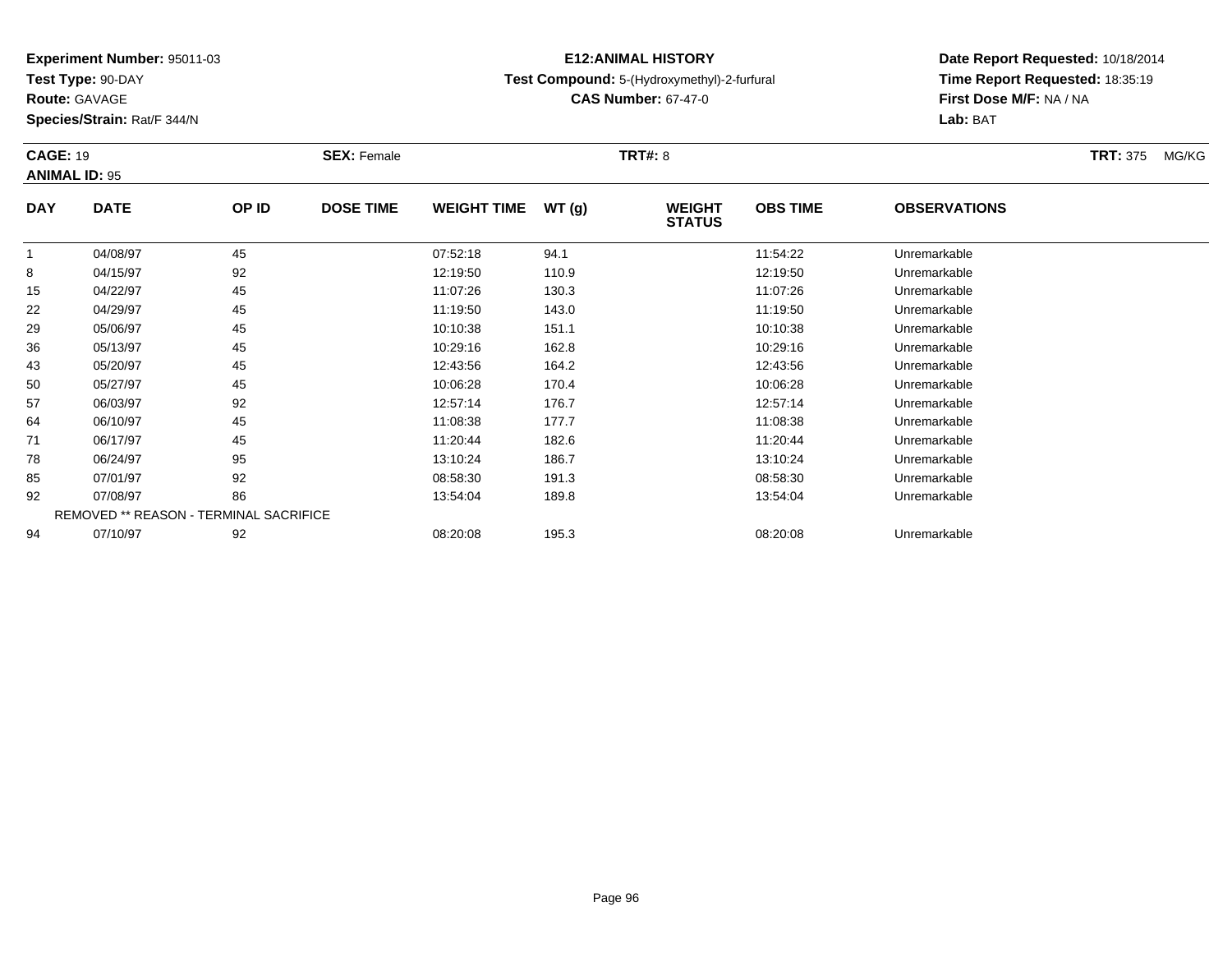**Test Type:** 90-DAY

**Route:** GAVAGE

**Species/Strain:** Rat/F 344/N

# **E12:ANIMAL HISTORY**

### **Test Compound:** 5-(Hydroxymethyl)-2-furfural

**CAS Number:** 67-47-0

| <b>CAGE: 20</b>      |             |                                        | <b>SEX: Female</b> |                    |       | <b>TRT#: 8</b>                 |                 |                     | <b>TRT:</b> 375<br>MG/KG |
|----------------------|-------------|----------------------------------------|--------------------|--------------------|-------|--------------------------------|-----------------|---------------------|--------------------------|
| <b>ANIMAL ID: 96</b> |             |                                        |                    |                    |       |                                |                 |                     |                          |
| <b>DAY</b>           | <b>DATE</b> | OP ID                                  | <b>DOSE TIME</b>   | <b>WEIGHT TIME</b> | WT(g) | <b>WEIGHT</b><br><b>STATUS</b> | <b>OBS TIME</b> | <b>OBSERVATIONS</b> |                          |
| -1                   | 04/08/97    | 45                                     |                    | 07:53:42           | 87.0  |                                | 12:05:20        | Unremarkable        |                          |
| 8                    | 04/15/97    | 92                                     |                    | 12:22:20           | 101.2 |                                | 12:22:20        | Unremarkable        |                          |
| 15                   | 04/22/97    | 45                                     |                    | 11:08:52           | 123.7 |                                | 11:08:52        | Unremarkable        |                          |
| 22                   | 04/29/97    | 45                                     |                    | 11:21:46           | 139.1 |                                | 11:21:46        | Unremarkable        |                          |
| 29                   | 05/06/97    | 45                                     |                    | 10:12:28           | 145.2 |                                | 10:12:28        | Unremarkable        |                          |
| 36                   | 05/13/97    | 45                                     |                    | 10:31:22           | 159.2 |                                | 10:31:22        | Unremarkable        |                          |
| 43                   | 05/20/97    | 45                                     |                    | 12:45:10           | 165.9 |                                | 12:45:10        | Unremarkable        |                          |
| 50                   | 05/27/97    | 45                                     |                    | 10:09:50           | 170.9 |                                | 10:09:50        | Unremarkable        |                          |
| 57                   | 06/03/97    | 92                                     |                    | 13:00:38           | 174.7 |                                | 13:00:38        | Unremarkable        |                          |
| 64                   | 06/10/97    | 45                                     |                    | 11:10:14           | 171.3 |                                | 11:10:14        | Unremarkable        |                          |
| 71                   | 06/17/97    | 45                                     |                    | 11:22:30           | 185.3 |                                | 11:22:30        | Unremarkable        |                          |
| 78                   | 06/24/97    | 95                                     |                    | 13:12:08           | 183.7 |                                | 13:12:08        | Unremarkable        |                          |
| 85                   | 07/01/97    | 92                                     |                    | 09:00:52           | 193.1 |                                | 09:00:52        | Unremarkable        |                          |
| 92                   | 07/08/97    | 86                                     |                    | 13:55:54           | 199.3 |                                | 13:55:54        | Unremarkable        |                          |
|                      |             | REMOVED ** REASON - TERMINAL SACRIFICE |                    |                    |       |                                |                 |                     |                          |
| 94                   | 07/10/97    | 92                                     |                    | 08:23:20           | 197.7 |                                | 08:23:20        | Unremarkable        |                          |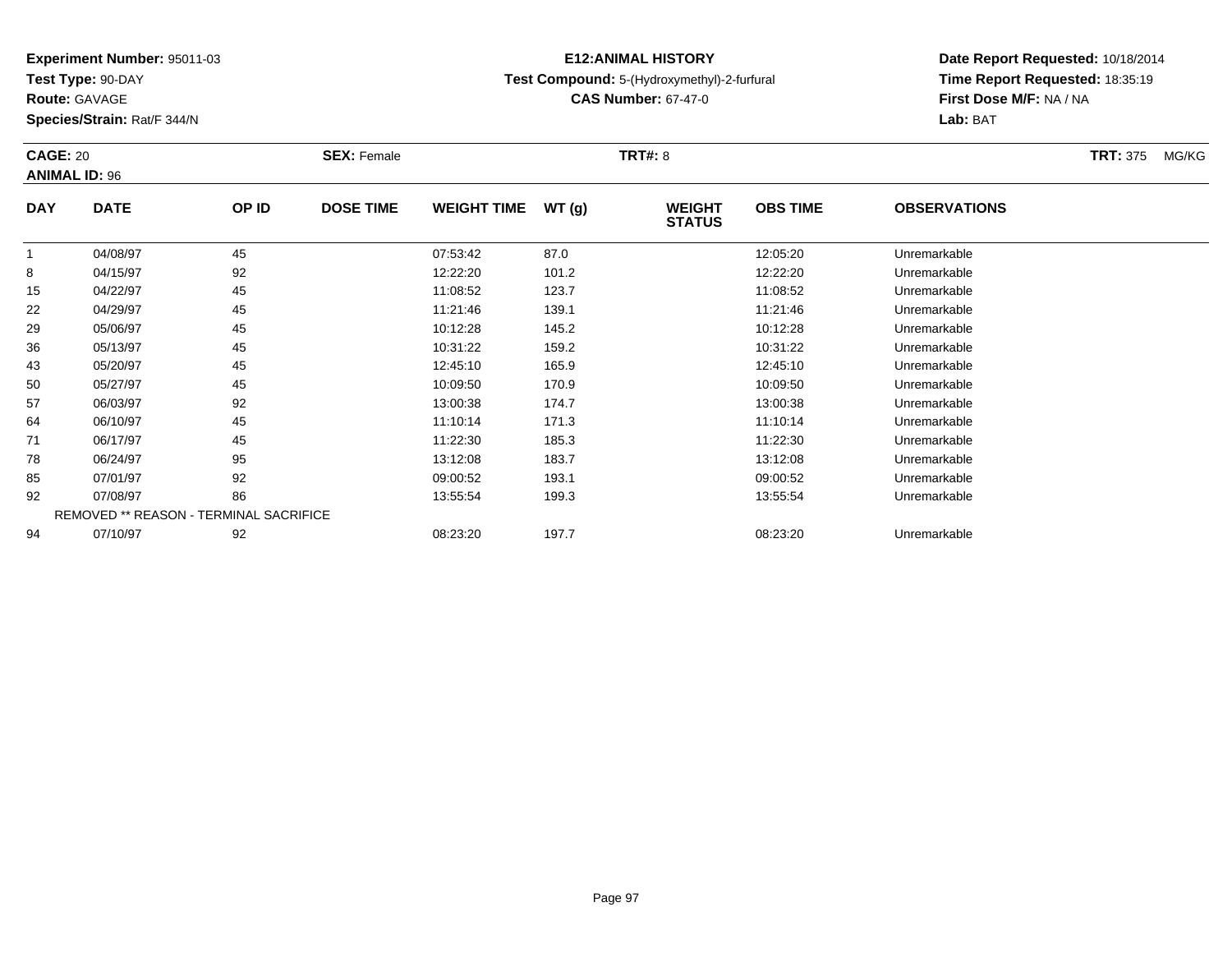**Test Type:** 90-DAY

**Route:** GAVAGE

**Species/Strain:** Rat/F 344/N

# **E12:ANIMAL HISTORY**

**Test Compound:** 5-(Hydroxymethyl)-2-furfural

**CAS Number:** 67-47-0

| <b>CAGE: 20</b> |                                        |       | <b>SEX: Female</b> |                    |       | <b>TRT#:</b> 8                 |                 |                     | <b>TRT:</b> 375<br>MG/KG |
|-----------------|----------------------------------------|-------|--------------------|--------------------|-------|--------------------------------|-----------------|---------------------|--------------------------|
|                 | <b>ANIMAL ID: 97</b>                   |       |                    |                    |       |                                |                 |                     |                          |
| <b>DAY</b>      | <b>DATE</b>                            | OP ID | <b>DOSE TIME</b>   | <b>WEIGHT TIME</b> | WT(g) | <b>WEIGHT</b><br><b>STATUS</b> | <b>OBS TIME</b> | <b>OBSERVATIONS</b> |                          |
|                 | 04/08/97                               | 45    |                    | 07:53:42           | 87.3  |                                | 12:05:20        | Unremarkable        |                          |
| 8               | 04/15/97                               | 92    |                    | 12:22:20           | 101.2 |                                | 12:22:20        | Unremarkable        |                          |
| 15              | 04/22/97                               | 45    |                    | 11:08:52           | 123.2 |                                | 11:08:52        | Unremarkable        |                          |
| 22              | 04/29/97                               | 45    |                    | 11:21:46           | 131.8 |                                | 11:21:46        | Unremarkable        |                          |
| 29              | 05/06/97                               | 45    |                    | 10:12:28           | 138.2 |                                | 10:12:28        | Unremarkable        |                          |
| 36              | 05/13/97                               | 45    |                    | 10:31:22           | 150.3 |                                | 10:31:22        | Unremarkable        |                          |
| 43              | 05/20/97                               | 45    |                    | 12:45:10           | 156.1 |                                | 12:45:10        | Unremarkable        |                          |
| 50              | 05/27/97                               | 45    |                    | 10:09:50           | 162.6 |                                | 10:09:50        | Unremarkable        |                          |
| 57              | 06/03/97                               | 92    |                    | 13:00:38           | 170.0 |                                | 13:00:38        | Unremarkable        |                          |
| 64              | 06/10/97                               | 45    |                    | 11:10:14           | 173.2 |                                | 11:10:14        | Unremarkable        |                          |
| 71              | 06/17/97                               | 45    |                    | 11:22:30           | 174.8 |                                | 11:22:30        | Unremarkable        |                          |
| 78              | 06/24/97                               | 95    |                    | 13:12:08           | 178.9 |                                | 13:12:08        | Unremarkable        |                          |
| 85              | 07/01/97                               | 92    |                    | 09:00:52           | 185.8 |                                | 09:00:52        | Unremarkable        |                          |
| 92              | 07/08/97                               | 86    |                    | 13:55:54           | 185.6 |                                | 13:55:54        | Unremarkable        |                          |
|                 | REMOVED ** REASON - TERMINAL SACRIFICE |       |                    |                    |       |                                |                 |                     |                          |
| 94              | 07/10/97                               | 92    |                    | 08:23:20           | 192.2 |                                | 08:23:20        | Unremarkable        |                          |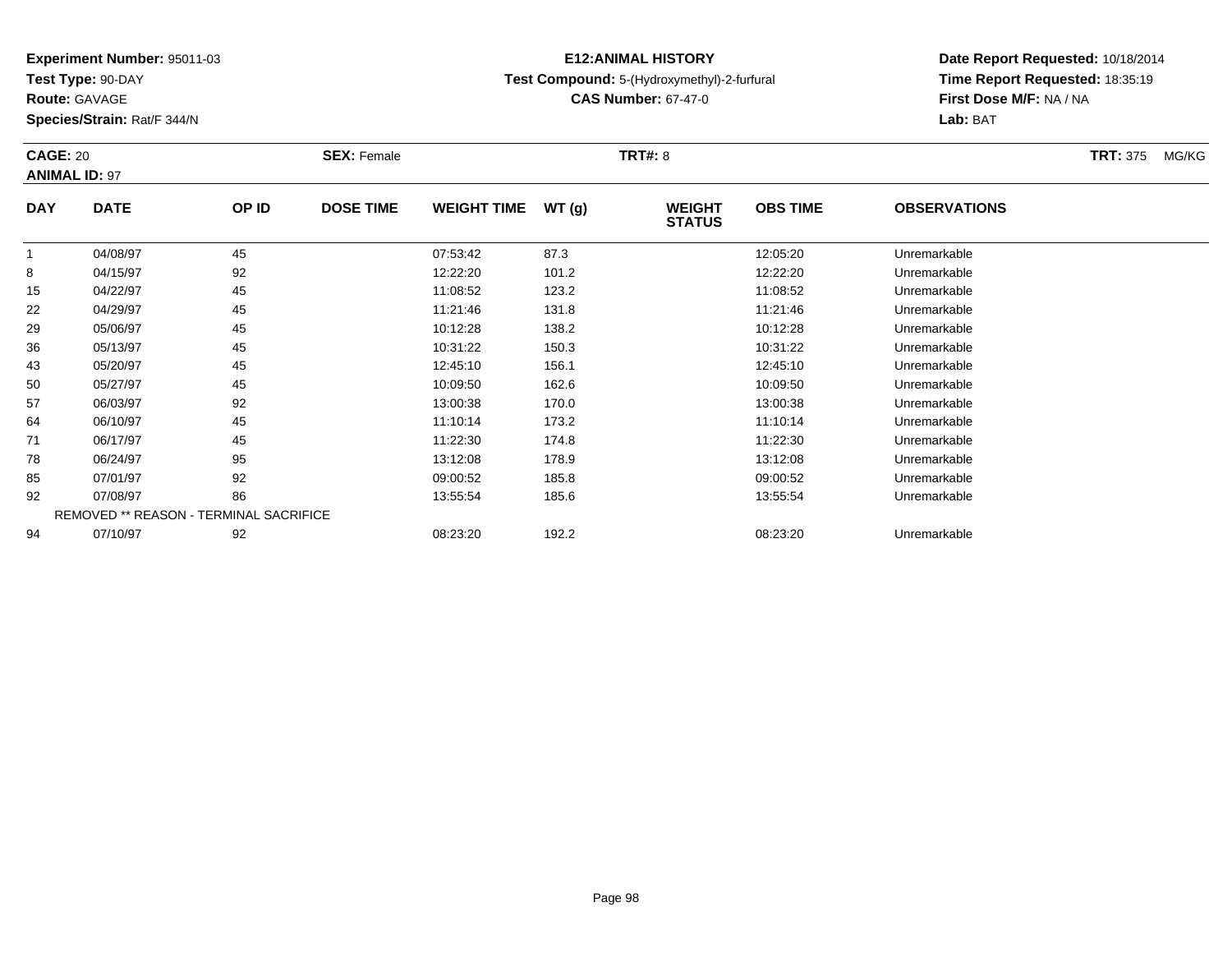**Test Type:** 90-DAY

**Route:** GAVAGE

**Species/Strain:** Rat/F 344/N

# **E12:ANIMAL HISTORY**

### **Test Compound:** 5-(Hydroxymethyl)-2-furfural

**CAS Number:** 67-47-0

| <b>CAGE: 20</b> | <b>ANIMAL ID: 98</b>                   |       | <b>SEX: Female</b> |                    |       | <b>TRT#: 8</b>                 |                 |                     | <b>TRT: 375</b><br>MG/KG |
|-----------------|----------------------------------------|-------|--------------------|--------------------|-------|--------------------------------|-----------------|---------------------|--------------------------|
| <b>DAY</b>      | <b>DATE</b>                            | OP ID | <b>DOSE TIME</b>   | <b>WEIGHT TIME</b> | WT(g) | <b>WEIGHT</b><br><b>STATUS</b> | <b>OBS TIME</b> | <b>OBSERVATIONS</b> |                          |
| $\mathbf{1}$    | 04/08/97                               | 45    |                    | 07:53:42           | 78.0  |                                | 12:05:20        | Unremarkable        |                          |
| 8               | 04/15/97                               | 92    |                    | 12:22:20           | 96.5  |                                | 12:22:20        | Unremarkable        |                          |
| 15              | 04/22/97                               | 45    |                    | 11:08:52           | 117.5 |                                | 11:08:52        | Unremarkable        |                          |
| 22              | 04/29/97                               | 45    |                    | 11:21:46           | 127.4 |                                | 11:21:46        | Unremarkable        |                          |
| 29              | 05/06/97                               | 45    |                    | 10:12:28           | 142.2 |                                | 10:12:28        | Unremarkable        |                          |
| 36              | 05/13/97                               | 45    |                    | 10:31:22           | 151.7 |                                | 10:31:22        | Unremarkable        |                          |
| 43              | 05/20/97                               | 45    |                    | 12:45:10           | 156.1 |                                | 12:45:10        | Unremarkable        |                          |
| 50              | 05/27/97                               | 45    |                    | 10:09:50           | 165.7 |                                | 10:09:50        | Unremarkable        |                          |
| 57              | 06/03/97                               | 92    |                    | 13:00:38           | 169.0 |                                | 13:00:38        | Unremarkable        |                          |
| 64              | 06/10/97                               | 45    |                    | 11:10:14           | 172.0 |                                | 11:10:14        | Unremarkable        |                          |
| 71              | 06/17/97                               | 45    |                    | 11:22:30           | 177.7 |                                | 11:22:30        | Unremarkable        |                          |
| 78              | 06/24/97                               | 95    |                    | 13:12:08           | 181.3 |                                | 13:12:08        | Unremarkable        |                          |
| 85              | 07/01/97                               | 92    |                    | 09:00:52           | 183.2 |                                | 09:00:52        | Unremarkable        |                          |
| 92              | 07/08/97                               | 86    |                    | 13:55:54           | 184.7 |                                | 13:55:54        | Unremarkable        |                          |
|                 | REMOVED ** REASON - TERMINAL SACRIFICE |       |                    |                    |       |                                |                 |                     |                          |
| 94              | 07/10/97                               | 92    |                    | 08:23:20           | 182.3 |                                | 08:23:20        | Unremarkable        |                          |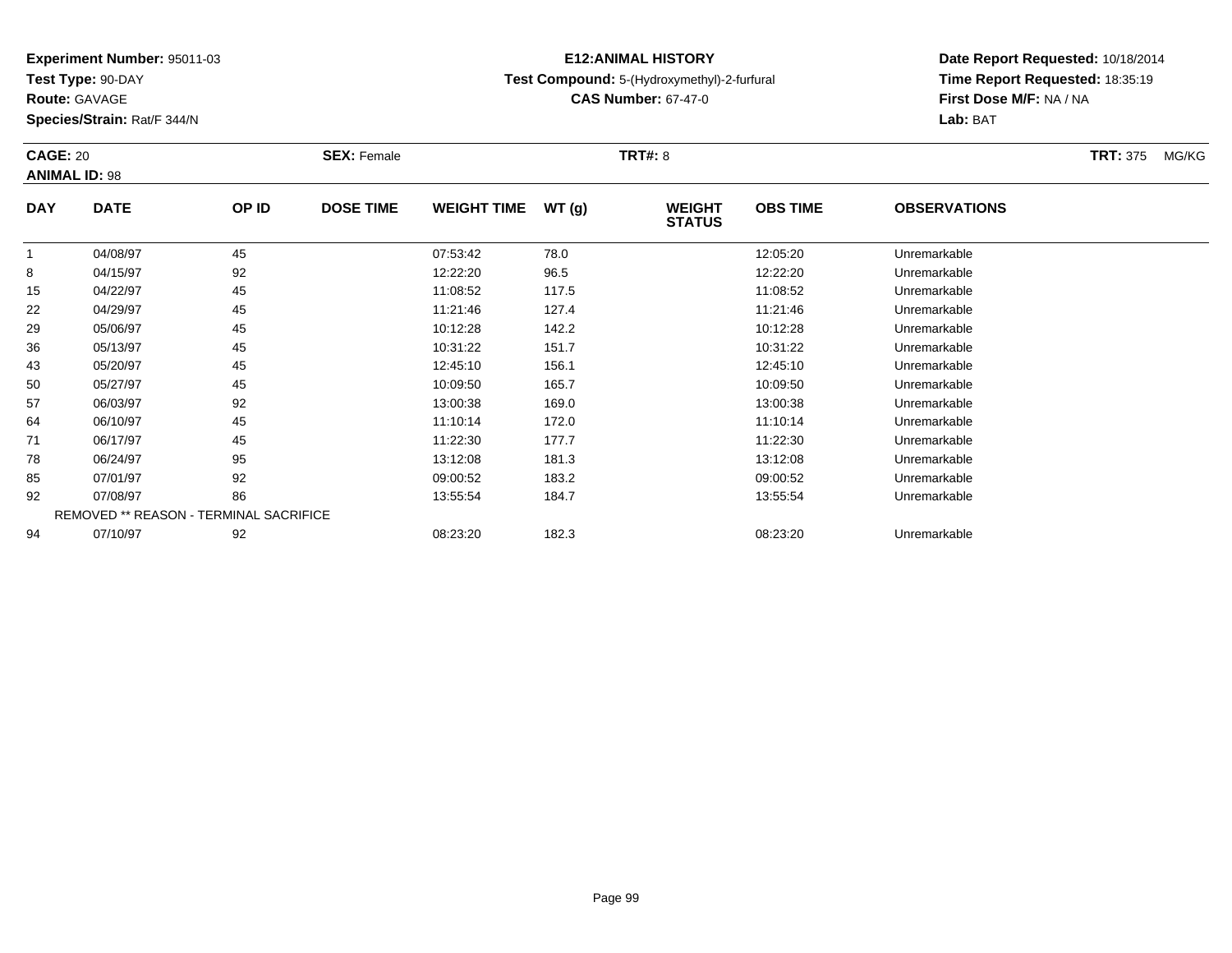**Test Type:** 90-DAY

**Route:** GAVAGE

**Species/Strain:** Rat/F 344/N

# **E12:ANIMAL HISTORY**

### **Test Compound:** 5-(Hydroxymethyl)-2-furfural

**CAS Number:** 67-47-0

| <b>CAGE: 20</b> | <b>ANIMAL ID: 99</b>                   |       | <b>SEX: Female</b> |                    |       | <b>TRT#: 8</b>                 |                 |                     | <b>TRT: 375</b><br>MG/KG |
|-----------------|----------------------------------------|-------|--------------------|--------------------|-------|--------------------------------|-----------------|---------------------|--------------------------|
| <b>DAY</b>      | <b>DATE</b>                            | OP ID | <b>DOSE TIME</b>   | <b>WEIGHT TIME</b> | WT(g) | <b>WEIGHT</b><br><b>STATUS</b> | <b>OBS TIME</b> | <b>OBSERVATIONS</b> |                          |
| 1               | 04/08/97                               | 45    |                    | 07:53:42           | 108.5 |                                | 12:05:20        | Unremarkable        |                          |
| 8               | 04/15/97                               | 92    |                    | 12:22:20           | 124.3 |                                | 12:22:20        | Unremarkable        |                          |
| 15              | 04/22/97                               | 45    |                    | 11:08:52           | 144.8 |                                | 11:08:52        | Unremarkable        |                          |
| 22              | 04/29/97                               | 45    |                    | 11:21:46           | 156.3 |                                | 11:21:46        | Unremarkable        |                          |
| 29              | 05/06/97                               | 45    |                    | 10:12:28           | 169.7 |                                | 10:12:28        | Unremarkable        |                          |
| 36              | 05/13/97                               | 45    |                    | 10:31:22           | 172.2 |                                | 10:31:22        | Unremarkable        |                          |
| 43              | 05/20/97                               | 45    |                    | 12:45:10           | 179.9 |                                | 12:45:10        | Unremarkable        |                          |
| 50              | 05/27/97                               | 45    |                    | 10:09:50           | 186.3 |                                | 10:09:50        | Unremarkable        |                          |
| 57              | 06/03/97                               | 92    |                    | 13:00:38           | 191.2 |                                | 13:00:38        | Unremarkable        |                          |
| 64              | 06/10/97                               | 45    |                    | 11:10:14           | 198.9 |                                | 11:10:14        | Unremarkable        |                          |
| 71              | 06/17/97                               | 45    |                    | 11:22:30           | 198.7 |                                | 11:22:30        | Unremarkable        |                          |
| 78              | 06/24/97                               | 95    |                    | 13:12:08           | 202.5 |                                | 13:12:08        | Unremarkable        |                          |
| 85              | 07/01/97                               | 92    |                    | 09:00:52           | 208.2 |                                | 09:00:52        | Unremarkable        |                          |
| 92              | 07/08/97                               | 86    |                    | 13:55:54           | 210.8 |                                | 13:55:54        | Unremarkable        |                          |
|                 | REMOVED ** REASON - TERMINAL SACRIFICE |       |                    |                    |       |                                |                 |                     |                          |
| 94              | 07/10/97                               | 92    |                    | 08:23:20           | 216.0 |                                | 08:23:20        | Unremarkable        |                          |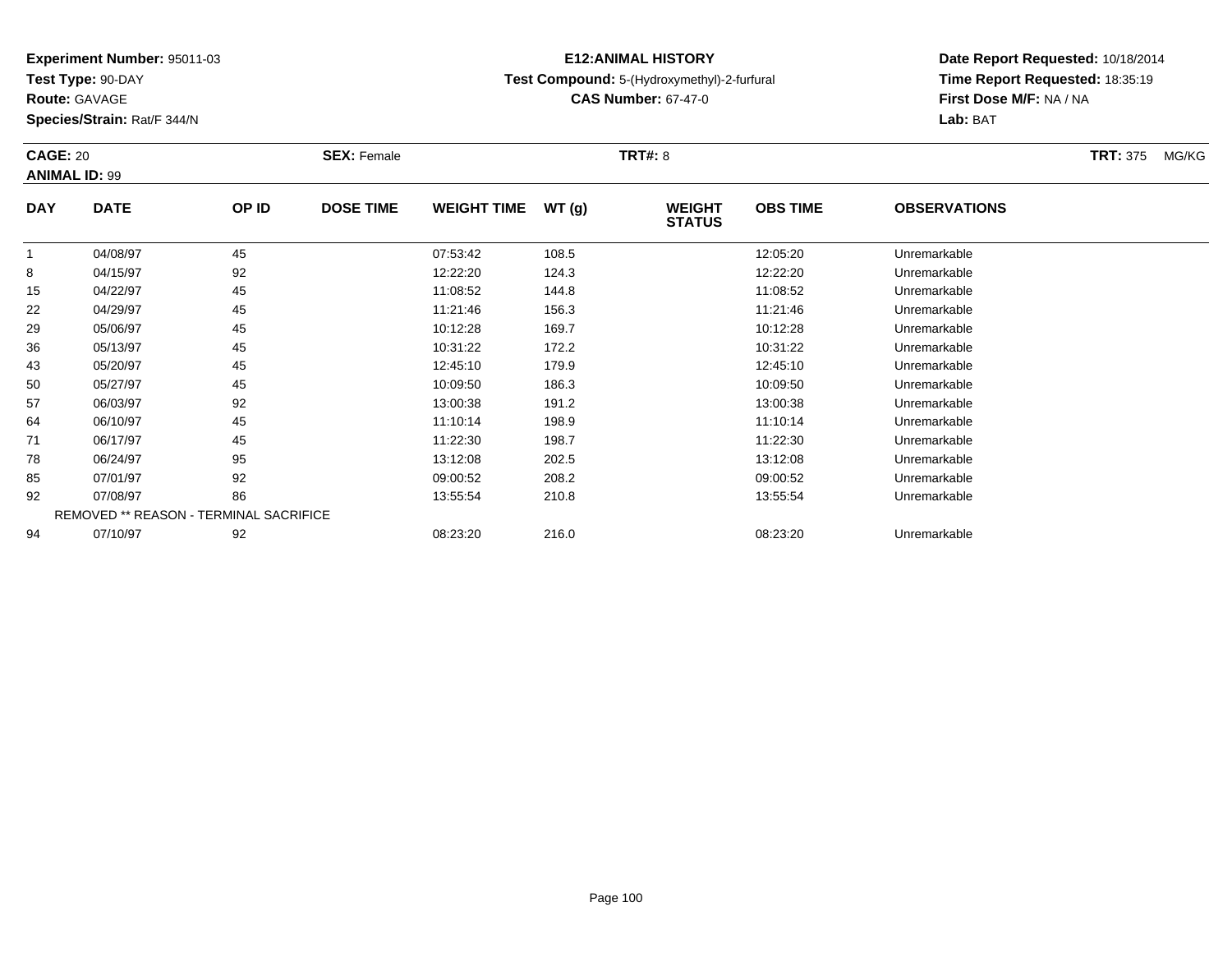**Test Type:** 90-DAY

**Route:** GAVAGE

**Species/Strain:** Rat/F 344/N

# **E12:ANIMAL HISTORY**

**Test Compound:** 5-(Hydroxymethyl)-2-furfural

**CAS Number:** 67-47-0

| <b>CAGE: 20</b> | <b>ANIMAL ID: 100</b>                         |       | <b>SEX: Female</b> |                    |       | <b>TRT#: 8</b>                 |                 |                     | <b>TRT: 375</b> | MG/KG |
|-----------------|-----------------------------------------------|-------|--------------------|--------------------|-------|--------------------------------|-----------------|---------------------|-----------------|-------|
| <b>DAY</b>      | <b>DATE</b>                                   | OP ID | <b>DOSE TIME</b>   | <b>WEIGHT TIME</b> | WT(g) | <b>WEIGHT</b><br><b>STATUS</b> | <b>OBS TIME</b> | <b>OBSERVATIONS</b> |                 |       |
| $\mathbf 1$     | 04/08/97                                      | 45    |                    | 07:53:42           | 84.1  |                                | 12:05:20        | Unremarkable        |                 |       |
| 8               | 04/15/97                                      | 92    |                    | 12:22:20           | 100.8 |                                | 12:22:20        | Unremarkable        |                 |       |
| 15              | 04/22/97                                      | 45    |                    | 11:08:52           | 121.3 |                                | 11:08:52        | Unremarkable        |                 |       |
| 22              | 04/29/97                                      | 45    |                    | 11:21:46           | 136.0 |                                | 11:21:46        | Unremarkable        |                 |       |
| 29              | 05/06/97                                      | 45    |                    | 10:12:28           | 145.7 |                                | 10:12:28        | Unremarkable        |                 |       |
| 36              | 05/13/97                                      | 45    |                    | 10:31:22           | 153.9 |                                | 10:31:22        | Unremarkable        |                 |       |
| 43              | 05/20/97                                      | 45    |                    | 12:45:10           | 157.8 |                                | 12:45:10        | Unremarkable        |                 |       |
| 50              | 05/27/97                                      | 45    |                    | 10:09:50           | 166.4 |                                | 10:09:50        | Unremarkable        |                 |       |
| 57              | 06/03/97                                      | 92    |                    | 13:00:38           | 165.7 |                                | 13:00:38        | Unremarkable        |                 |       |
| 64              | 06/10/97                                      | 45    |                    | 11:10:14           | 176.1 |                                | 11:10:14        | Unremarkable        |                 |       |
| 71              | 06/17/97                                      | 45    |                    | 11:22:30           | 181.6 |                                | 11:22:30        | Unremarkable        |                 |       |
| 78              | 06/24/97                                      | 95    |                    | 13:12:08           | 184.3 |                                | 13:12:08        | Unremarkable        |                 |       |
| 85              | 07/01/97                                      | 92    |                    | 09:00:52           | 193.4 |                                | 09:00:52        | Unremarkable        |                 |       |
| 92              | 07/08/97                                      | 86    |                    | 13:55:54           | 190.4 |                                | 13:55:54        | Unremarkable        |                 |       |
|                 | <b>REMOVED ** REASON - TERMINAL SACRIFICE</b> |       |                    |                    |       |                                |                 |                     |                 |       |
| 94              | 07/10/97                                      | 92    |                    | 08:23:20           | 194.5 |                                | 08:23:20        | Unremarkable        |                 |       |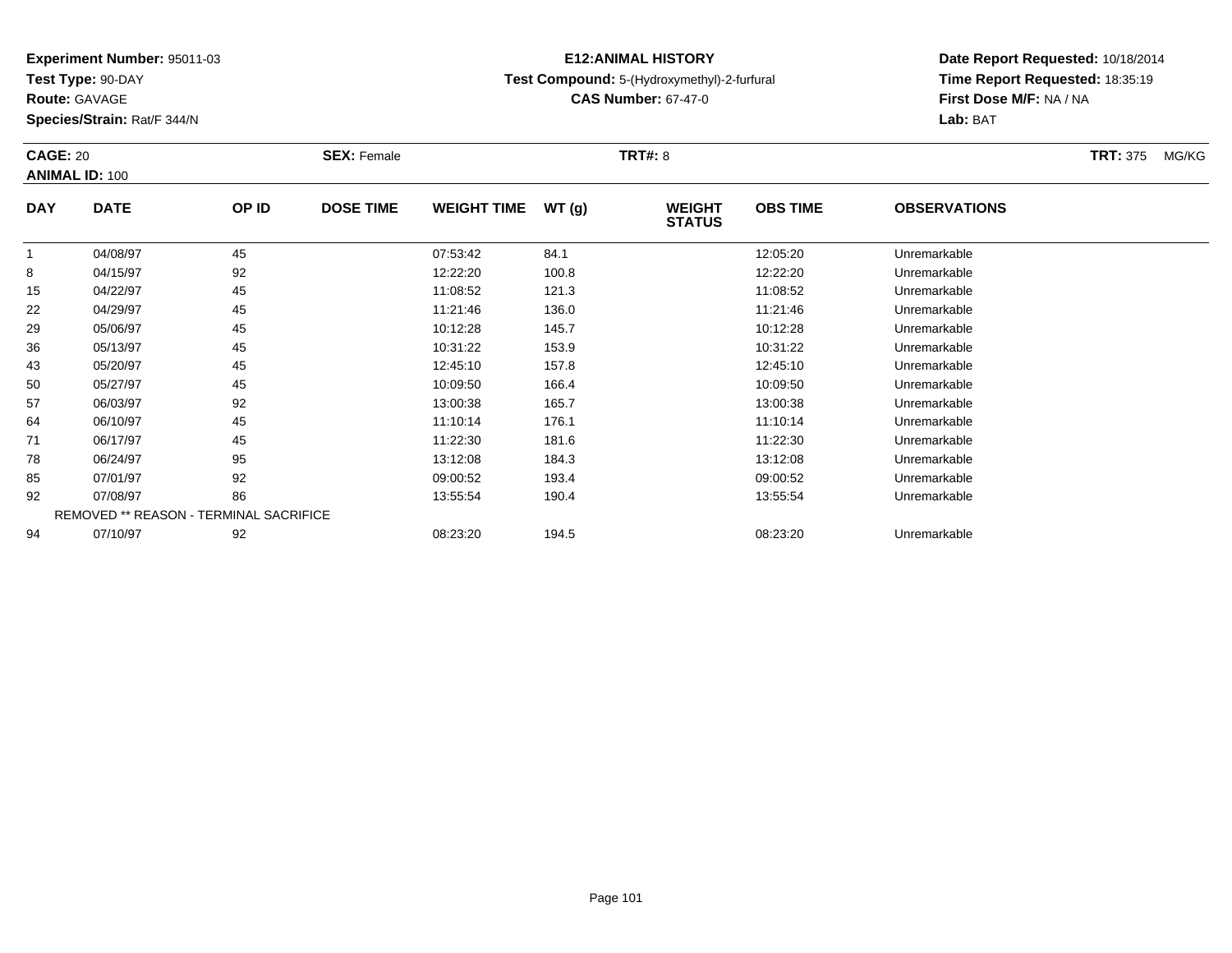**Test Type:** 90-DAY

**Route:** GAVAGE

**Species/Strain:** Rat/F 344/N

# **E12:ANIMAL HISTORY**

**Test Compound:** 5-(Hydroxymethyl)-2-furfural

**CAS Number:** 67-47-0

| <b>CAGE: 21</b> |                                        |       | <b>SEX: Female</b> |                    |       | <b>TRT#:</b> 10                |                 |                     | TRT: 750<br>MG/KG |
|-----------------|----------------------------------------|-------|--------------------|--------------------|-------|--------------------------------|-----------------|---------------------|-------------------|
|                 | <b>ANIMAL ID: 101</b>                  |       |                    |                    |       |                                |                 |                     |                   |
| <b>DAY</b>      | <b>DATE</b>                            | OP ID | <b>DOSE TIME</b>   | <b>WEIGHT TIME</b> | WT(g) | <b>WEIGHT</b><br><b>STATUS</b> | <b>OBS TIME</b> | <b>OBSERVATIONS</b> |                   |
| 1               | 04/08/97                               | 45    |                    | 07:54:46           | 85.2  |                                | 11:55:42        | Unremarkable        |                   |
| 8               | 04/15/97                               | 92    |                    | 12:24:50           | 103.7 |                                | 12:24:50        | Unremarkable        |                   |
| 15              | 04/22/97                               | 45    |                    | 11:10:32           | 122.9 |                                | 11:10:32        | Unremarkable        |                   |
| 22              | 04/29/97                               | 45    |                    | 11:15:12           | 139.5 |                                | 11:15:12        | Unremarkable        |                   |
| 29              | 05/06/97                               | 45    |                    | 10:14:08           | 152.5 |                                | 10:14:08        | Unremarkable        |                   |
| 36              | 05/13/97                               | 45    |                    | 10:33:46           | 159.9 |                                | 10:33:46        | Unremarkable        |                   |
| 43              | 05/20/97                               | 45    |                    | 12:46:36           | 159.6 |                                | 12:46:36        | Unremarkable        |                   |
| 50              | 05/27/97                               | 45    |                    | 10:18:04           | 171.7 |                                | 10:18:04        | Unremarkable        |                   |
| 57              | 06/03/97                               | 92    |                    | 13:03:52           | 173.3 |                                | 13:03:52        | Unremarkable        |                   |
| 64              | 06/10/97                               | 45    |                    | 10:59:34           | 179.2 |                                | 10:59:34        | Unremarkable        |                   |
| 71              | 06/17/97                               | 45    |                    | 11:13:54           | 179.4 |                                | 11:13:54        | Unremarkable        |                   |
| 78              | 06/24/97                               | 95    |                    | 13:15:48           | 186.8 |                                | 13:15:48        | Unremarkable        |                   |
| 85              | 07/01/97                               | 92    |                    | 09:03:24           | 187.4 |                                | 09:03:24        | Unremarkable        |                   |
| 92              | 07/08/97                               | 86    |                    | 13:57:16           | 188.1 |                                | 13:57:16        | Unremarkable        |                   |
|                 | REMOVED ** REASON - TERMINAL SACRIFICE |       |                    |                    |       |                                |                 |                     |                   |
| 94              | 07/10/97                               | 92    |                    | 08:26:00           | 193.7 |                                | 08:26:00        | Unremarkable        |                   |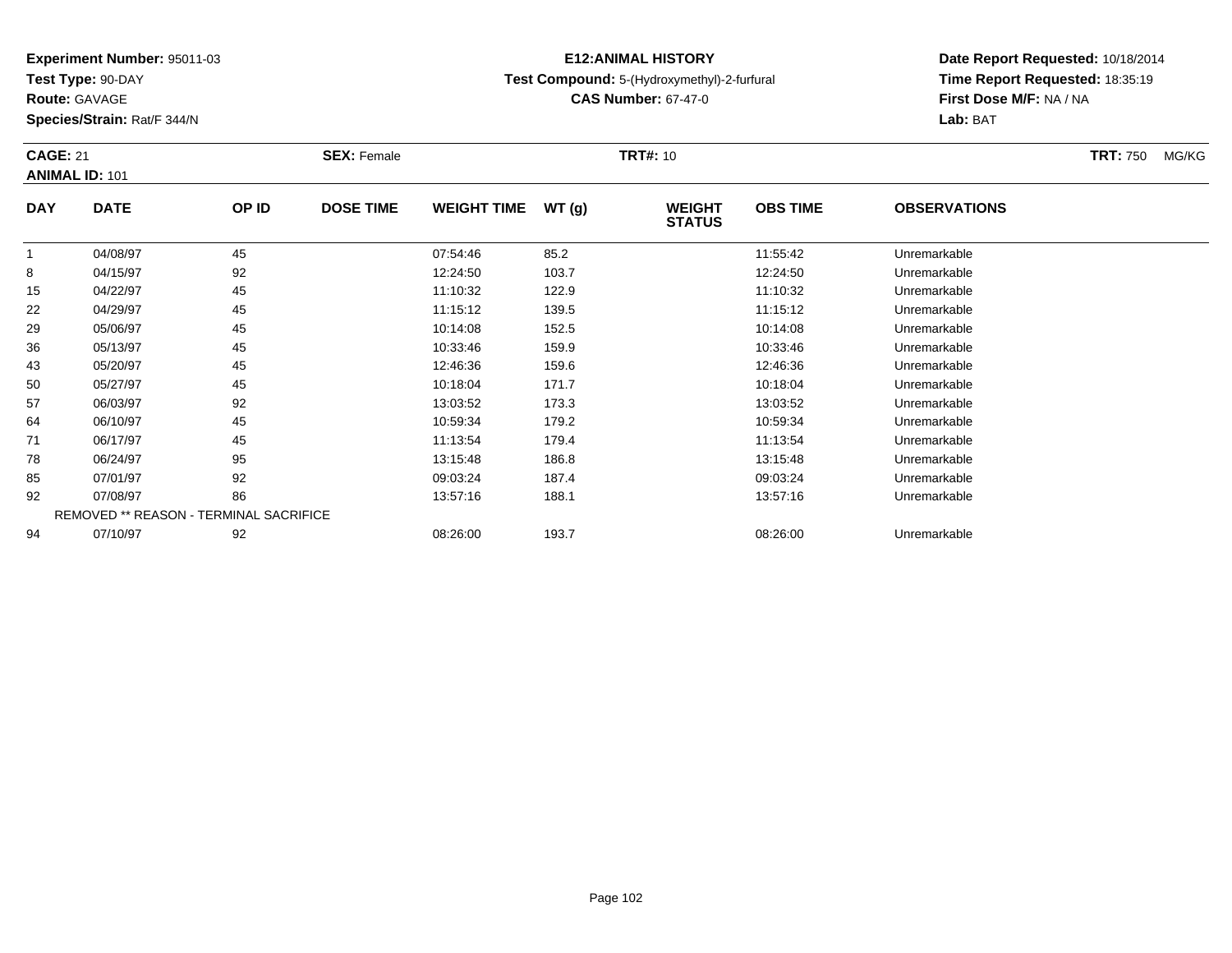**Test Type:** 90-DAY

**Route:** GAVAGE

**Species/Strain:** Rat/F 344/N

# **E12:ANIMAL HISTORY**

**Test Compound:** 5-(Hydroxymethyl)-2-furfural

**CAS Number:** 67-47-0

| <b>CAGE: 21</b> |                                        |       | <b>SEX: Female</b> |                    |       | <b>TRT#:</b> 10                |                 |                     | <b>TRT:</b> 750<br>MG/KG |
|-----------------|----------------------------------------|-------|--------------------|--------------------|-------|--------------------------------|-----------------|---------------------|--------------------------|
|                 | <b>ANIMAL ID: 102</b>                  |       |                    |                    |       |                                |                 |                     |                          |
| <b>DAY</b>      | <b>DATE</b>                            | OP ID | <b>DOSE TIME</b>   | <b>WEIGHT TIME</b> | WT(g) | <b>WEIGHT</b><br><b>STATUS</b> | <b>OBS TIME</b> | <b>OBSERVATIONS</b> |                          |
| -1              | 04/08/97                               | 45    |                    | 07:54:46           | 89.0  |                                | 11:55:42        | Unremarkable        |                          |
| 8               | 04/15/97                               | 92    |                    | 12:24:50           | 105.1 |                                | 12:24:50        | Unremarkable        |                          |
| 15              | 04/22/97                               | 45    |                    | 11:10:32           | 125.9 |                                | 11:10:32        | Unremarkable        |                          |
| 22              | 04/29/97                               | 45    |                    | 11:15:12           | 134.4 |                                | 11:15:12        | Unremarkable        |                          |
| 29              | 05/06/97                               | 45    |                    | 10:14:08           | 140.5 |                                | 10:14:08        | Unremarkable        |                          |
| 36              | 05/13/97                               | 45    |                    | 10:33:46           | 148.5 |                                | 10:33:46        | Unremarkable        |                          |
| 43              | 05/20/97                               | 45    |                    | 12:46:36           | 151.2 |                                | 12:46:36        | Unremarkable        |                          |
| 50              | 05/27/97                               | 45    |                    | 10:18:04           | 154.5 |                                | 10:18:04        | Unremarkable        |                          |
| 57              | 06/03/97                               | 92    |                    | 13:03:52           | 160.2 |                                | 13:03:52        | Unremarkable        |                          |
| 64              | 06/10/97                               | 45    |                    | 10:59:34           | 160.3 |                                | 10:59:34        | Unremarkable        |                          |
| 71              | 06/17/97                               | 45    |                    | 11:13:54           | 174.0 |                                | 11:13:54        | Unremarkable        |                          |
| 78              | 06/24/97                               | 95    |                    | 13:15:48           | 178.9 |                                | 13:15:48        | Unremarkable        |                          |
| 85              | 07/01/97                               | 92    |                    | 09:03:24           | 182.7 |                                | 09:03:24        | Unremarkable        |                          |
| 92              | 07/08/97                               | 86    |                    | 13:57:16           | 179.1 |                                | 13:57:16        | Unremarkable        |                          |
|                 | REMOVED ** REASON - TERMINAL SACRIFICE |       |                    |                    |       |                                |                 |                     |                          |
| 94              | 07/10/97                               | 92    |                    | 08:26:00           | 184.0 |                                | 08:26:00        | Unremarkable        |                          |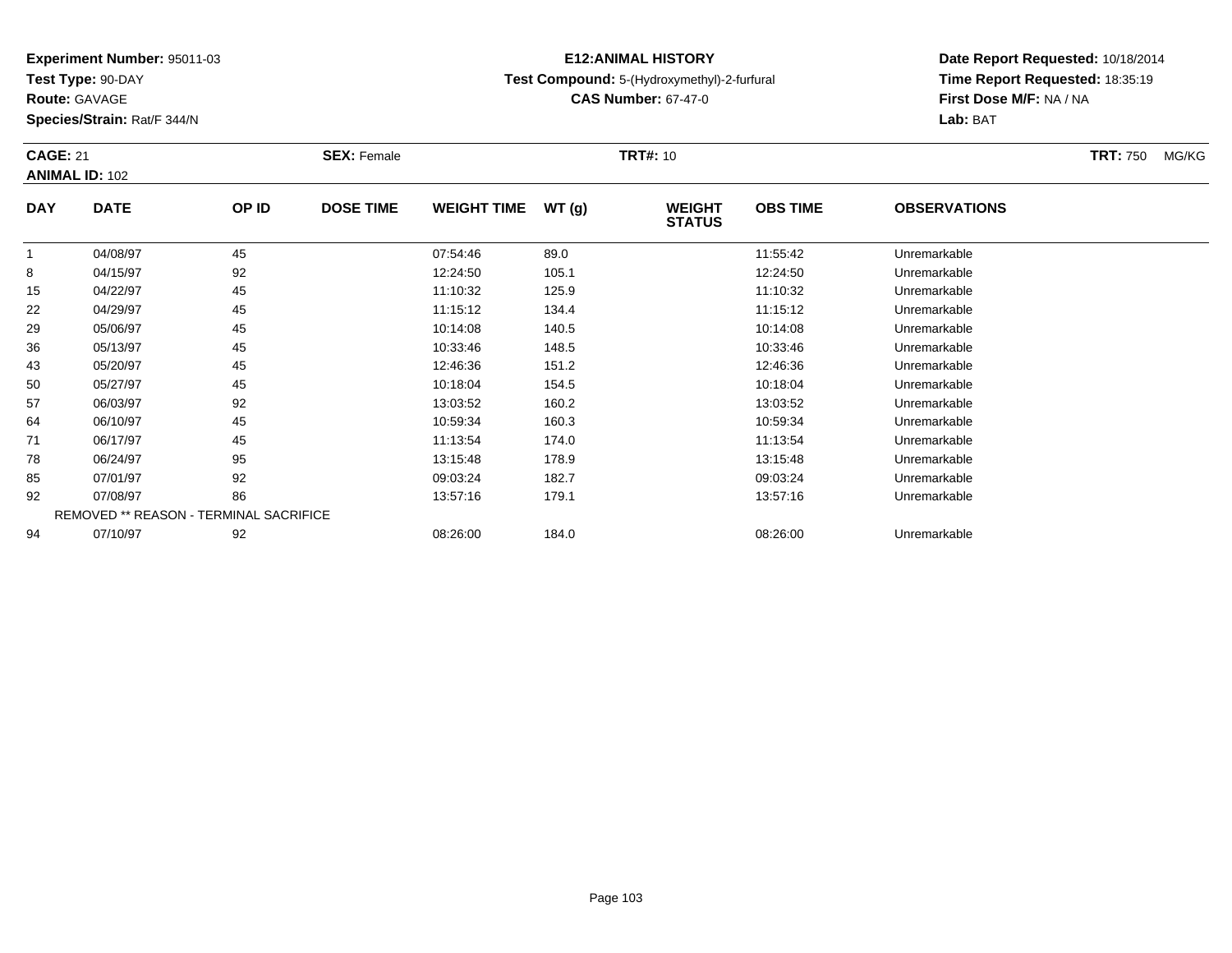**Test Type:** 90-DAY

**Route:** GAVAGE

**Species/Strain:** Rat/F 344/N

# **E12:ANIMAL HISTORY**

**Test Compound:** 5-(Hydroxymethyl)-2-furfural

**CAS Number:** 67-47-0

| <b>CAGE: 21</b> |                                        |       | <b>SEX: Female</b> |                    |       | <b>TRT#:</b> 10                |                 |                     | TRT: 750<br>MG/KG |
|-----------------|----------------------------------------|-------|--------------------|--------------------|-------|--------------------------------|-----------------|---------------------|-------------------|
|                 | <b>ANIMAL ID: 103</b>                  |       |                    |                    |       |                                |                 |                     |                   |
| <b>DAY</b>      | <b>DATE</b>                            | OP ID | <b>DOSE TIME</b>   | <b>WEIGHT TIME</b> | WT(g) | <b>WEIGHT</b><br><b>STATUS</b> | <b>OBS TIME</b> | <b>OBSERVATIONS</b> |                   |
|                 | 04/08/97                               | 45    |                    | 07:54:46           | 74.8  |                                | 11:55:42        | Unremarkable        |                   |
| 8               | 04/15/97                               | 92    |                    | 12:24:50           | 92.1  |                                | 12:24:50        | Unremarkable        |                   |
| 15              | 04/22/97                               | 45    |                    | 11:10:32           | 117.8 |                                | 11:10:32        | Unremarkable        |                   |
| 22              | 04/29/97                               | 45    |                    | 11:15:12           | 125.3 |                                | 11:15:12        | Unremarkable        |                   |
| 29              | 05/06/97                               | 45    |                    | 10:14:08           | 143.8 |                                | 10:14:08        | Unremarkable        |                   |
| 36              | 05/13/97                               | 45    |                    | 10:33:46           | 157.6 |                                | 10:33:46        | Unremarkable        |                   |
| 43              | 05/20/97                               | 45    |                    | 12:46:36           | 156.4 |                                | 12:46:36        | Unremarkable        |                   |
| 50              | 05/27/97                               | 45    |                    | 10:18:04           | 171.1 |                                | 10:18:04        | Unremarkable        |                   |
| 57              | 06/03/97                               | 92    |                    | 13:03:52           | 178.6 |                                | 13:03:52        | Unremarkable        |                   |
| 64              | 06/10/97                               | 45    |                    | 10:59:34           | 188.2 |                                | 10:59:34        | Unremarkable        |                   |
| 71              | 06/17/97                               | 45    |                    | 11:13:54           | 190.1 |                                | 11:13:54        | Unremarkable        |                   |
| 78              | 06/24/97                               | 95    |                    | 13:15:48           | 199.0 |                                | 13:15:48        | Unremarkable        |                   |
| 85              | 07/01/97                               | 92    |                    | 09:03:24           | 206.9 |                                | 09:03:24        | Unremarkable        |                   |
| 92              | 07/08/97                               | 86    |                    | 13:57:16           | 202.2 |                                | 13:57:16        | Unremarkable        |                   |
|                 | REMOVED ** REASON - TERMINAL SACRIFICE |       |                    |                    |       |                                |                 |                     |                   |
| 94              | 07/10/97                               | 92    |                    | 08:26:00           | 205.0 |                                | 08:26:00        | Unremarkable        |                   |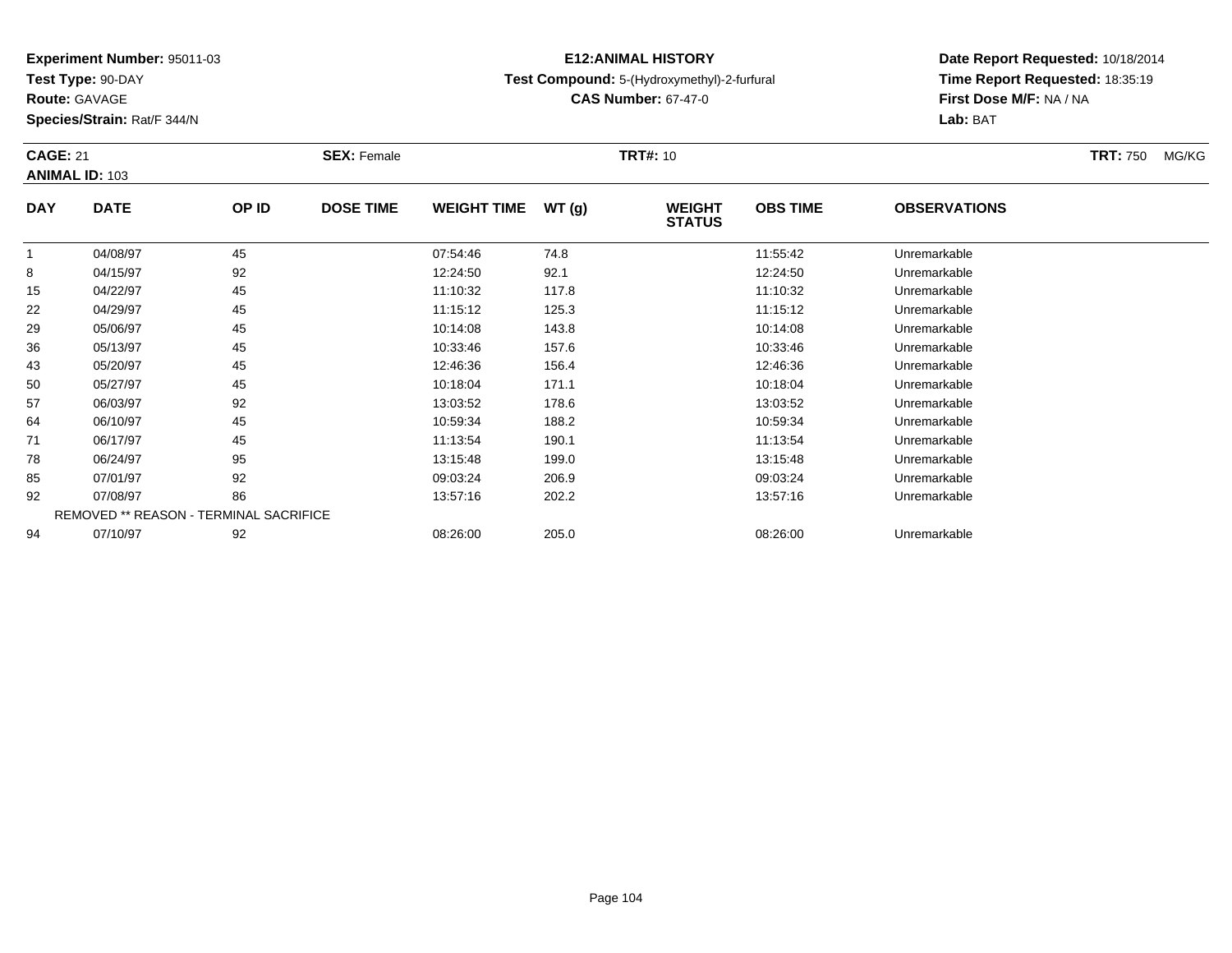**Test Type:** 90-DAY

**Route:** GAVAGE

**Species/Strain:** Rat/F 344/N

# **E12:ANIMAL HISTORY**

**Test Compound:** 5-(Hydroxymethyl)-2-furfural

**CAS Number:** 67-47-0

| <b>CAGE: 21</b> |                                        |       | <b>SEX: Female</b> |                    |       | <b>TRT#:</b> 10                |                 |                     | TRT: 750<br>MG/KG |
|-----------------|----------------------------------------|-------|--------------------|--------------------|-------|--------------------------------|-----------------|---------------------|-------------------|
|                 | <b>ANIMAL ID: 104</b>                  |       |                    |                    |       |                                |                 |                     |                   |
| <b>DAY</b>      | <b>DATE</b>                            | OP ID | <b>DOSE TIME</b>   | <b>WEIGHT TIME</b> | WT(g) | <b>WEIGHT</b><br><b>STATUS</b> | <b>OBS TIME</b> | <b>OBSERVATIONS</b> |                   |
|                 | 04/08/97                               | 45    |                    | 07:54:46           | 79.4  |                                | 11:55:42        | Unremarkable        |                   |
| 8               | 04/15/97                               | 92    |                    | 12:24:50           | 99.1  |                                | 12:24:50        | Unremarkable        |                   |
| 15              | 04/22/97                               | 45    |                    | 11:10:32           | 119.6 |                                | 11:10:32        | Unremarkable        |                   |
| 22              | 04/29/97                               | 45    |                    | 11:15:12           | 134.7 |                                | 11:15:12        | Unremarkable        |                   |
| 29              | 05/06/97                               | 45    |                    | 10:14:08           | 144.7 |                                | 10:14:08        | Unremarkable        |                   |
| 36              | 05/13/97                               | 45    |                    | 10:33:46           | 150.9 |                                | 10:33:46        | Unremarkable        |                   |
| 43              | 05/20/97                               | 45    |                    | 12:46:36           | 156.9 |                                | 12:46:36        | Unremarkable        |                   |
| 50              | 05/27/97                               | 45    |                    | 10:18:04           | 162.8 |                                | 10:18:04        | Unremarkable        |                   |
| 57              | 06/03/97                               | 92    |                    | 13:03:52           | 164.1 |                                | 13:03:52        | Unremarkable        |                   |
| 64              | 06/10/97                               | 45    |                    | 10:59:34           | 172.6 |                                | 10:59:34        | Unremarkable        |                   |
| 71              | 06/17/97                               | 45    |                    | 11:13:54           | 172.7 |                                | 11:13:54        | Unremarkable        |                   |
| 78              | 06/24/97                               | 95    |                    | 13:15:48           | 180.9 |                                | 13:15:48        | Unremarkable        |                   |
| 85              | 07/01/97                               | 92    |                    | 09:03:24           | 187.1 |                                | 09:03:24        | Unremarkable        |                   |
| 92              | 07/08/97                               | 86    |                    | 13:57:16           | 181.8 |                                | 13:57:16        | Unremarkable        |                   |
|                 | REMOVED ** REASON - TERMINAL SACRIFICE |       |                    |                    |       |                                |                 |                     |                   |
| 94              | 07/10/97                               | 92    |                    | 08:26:00           | 187.0 |                                | 08:26:00        | Unremarkable        |                   |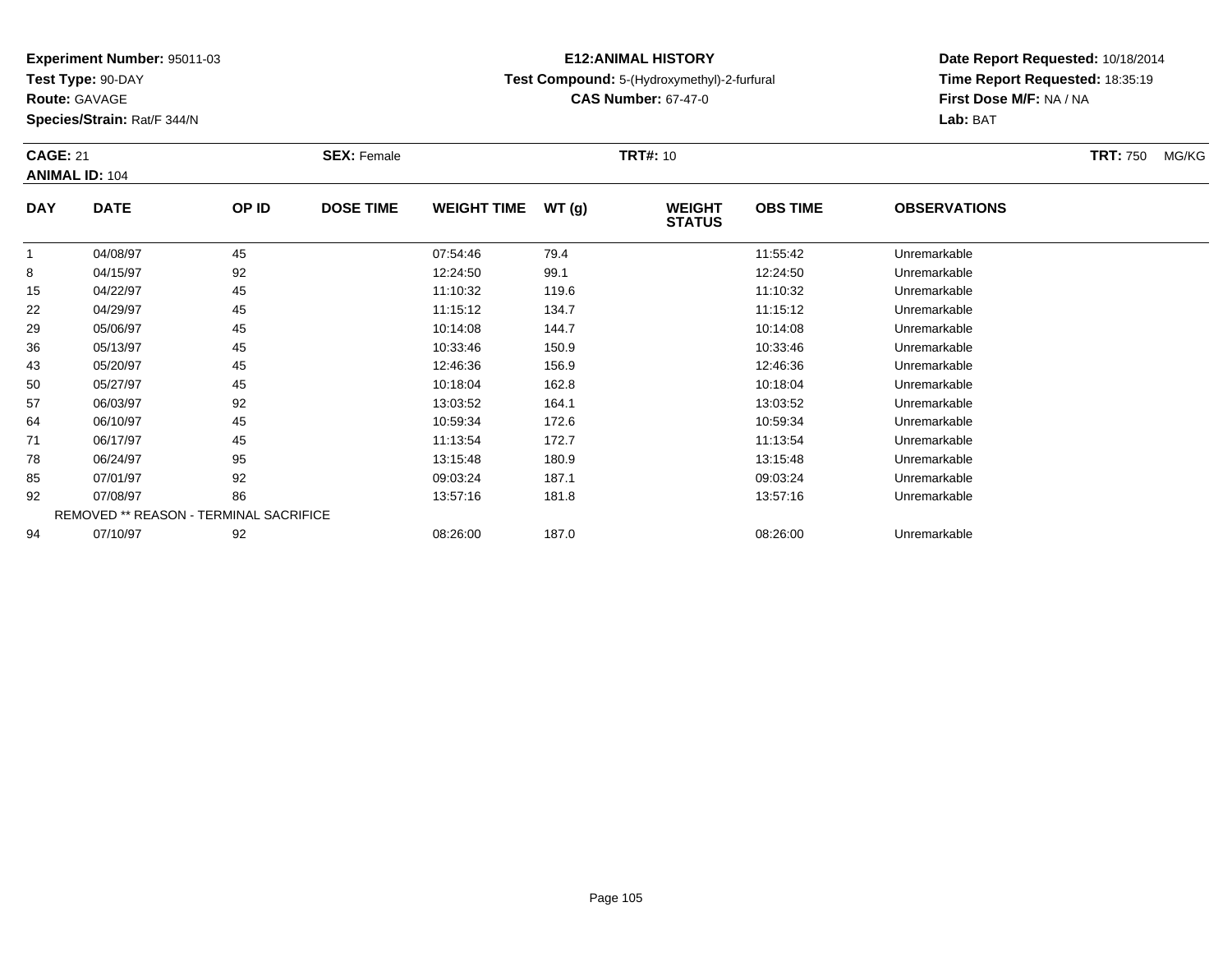**Test Type:** 90-DAY

**Route:** GAVAGE

**Species/Strain:** Rat/F 344/N

# **E12:ANIMAL HISTORY**

**Test Compound:** 5-(Hydroxymethyl)-2-furfural

**CAS Number:** 67-47-0

| <b>CAGE: 21</b> |                                        |       | <b>SEX: Female</b> |                    |       | <b>TRT#:</b> 10                |                 |                     | <b>TRT: 750</b><br>MG/KG |
|-----------------|----------------------------------------|-------|--------------------|--------------------|-------|--------------------------------|-----------------|---------------------|--------------------------|
|                 | <b>ANIMAL ID: 105</b>                  |       |                    |                    |       |                                |                 |                     |                          |
| <b>DAY</b>      | <b>DATE</b>                            | OP ID | <b>DOSE TIME</b>   | <b>WEIGHT TIME</b> | WT(g) | <b>WEIGHT</b><br><b>STATUS</b> | <b>OBS TIME</b> | <b>OBSERVATIONS</b> |                          |
|                 | 04/08/97                               | 45    |                    | 07:54:46           | 86.2  |                                | 11:55:42        | Unremarkable        |                          |
| 8               | 04/15/97                               | 92    |                    | 12:24:50           | 101.1 |                                | 12:24:50        | Nasal/Eye Discharge |                          |
| 15              | 04/22/97                               | 45    |                    | 11:10:32           | 120.4 |                                | 11:10:32        | Unremarkable        |                          |
| 22              | 04/29/97                               | 45    |                    | 11:15:12           | 131.6 |                                | 11:15:12        | Unremarkable        |                          |
| 29              | 05/06/97                               | 45    |                    | 10:14:08           | 140.6 |                                | 10:14:08        | Unremarkable        |                          |
| 36              | 05/13/97                               | 45    |                    | 10:33:46           | 150.8 |                                | 10:33:46        | Unremarkable        |                          |
| 43              | 05/20/97                               | 45    |                    | 12:46:36           | 151.6 |                                | 12:46:36        | Unremarkable        |                          |
| 50              | 05/27/97                               | 45    |                    | 10:18:04           | 163.7 |                                | 10:18:04        | Unremarkable        |                          |
| 57              | 06/03/97                               | 92    |                    | 13:03:52           | 165.2 |                                | 13:03:52        | Unremarkable        |                          |
| 64              | 06/10/97                               | 45    |                    | 10:59:34           | 174.8 |                                | 10:59:34        | Unremarkable        |                          |
| 71              | 06/17/97                               | 45    |                    | 11:13:54           | 184.0 |                                | 11:13:54        | Unremarkable        |                          |
| 78              | 06/24/97                               | 95    |                    | 13:15:48           | 185.4 |                                | 13:15:48        | Unremarkable        |                          |
| 85              | 07/01/97                               | 92    |                    | 09:03:24           | 191.2 |                                | 09:03:24        | Unremarkable        |                          |
| 92              | 07/08/97                               | 86    |                    | 13:57:16           | 185.1 |                                | 13:57:16        | Unremarkable        |                          |
|                 | REMOVED ** REASON - TERMINAL SACRIFICE |       |                    |                    |       |                                |                 |                     |                          |
| 94              | 07/10/97                               | 92    |                    | 08:26:00           | 192.9 |                                | 08:26:00        | Unremarkable        |                          |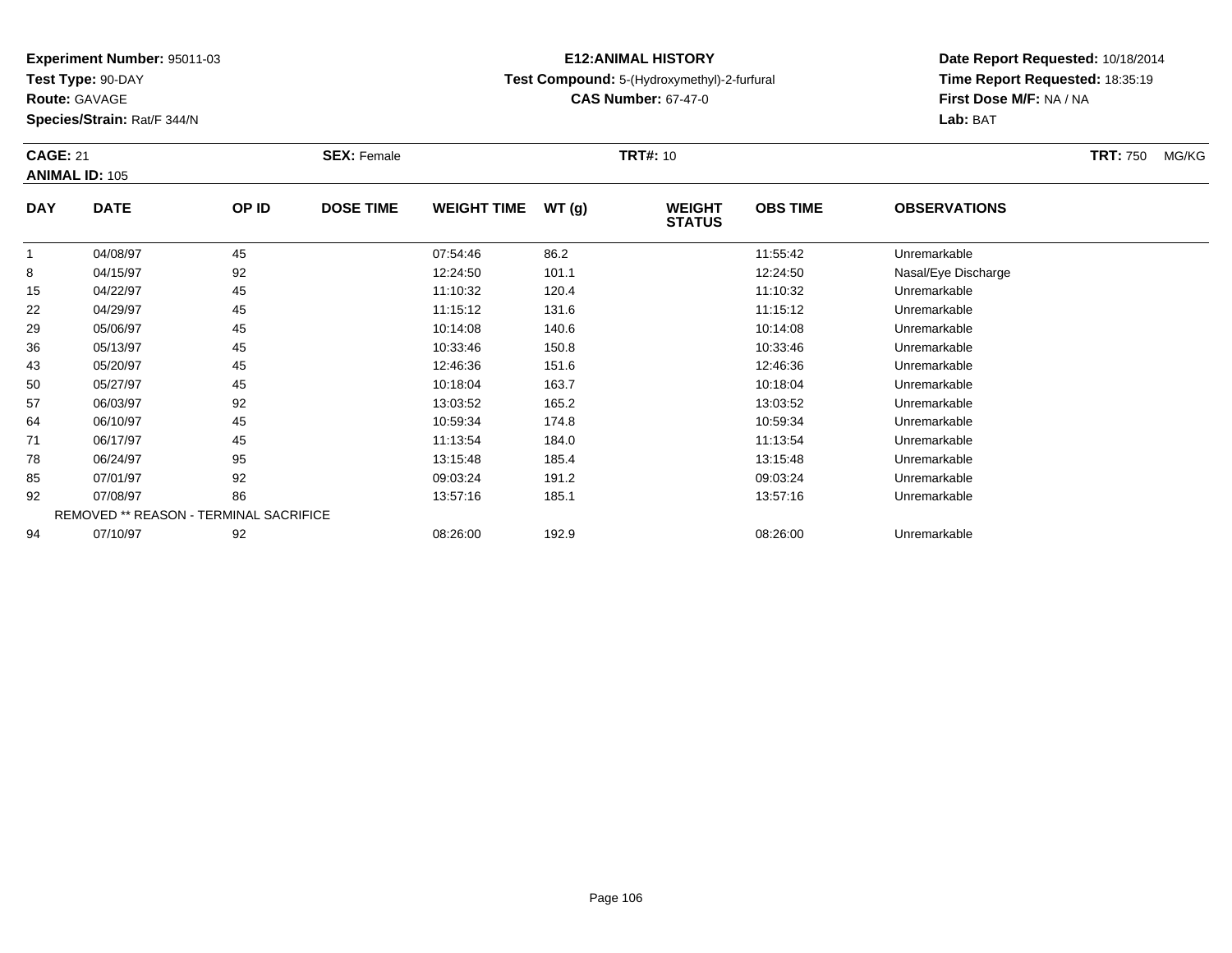**Test Type:** 90-DAY

**Route:** GAVAGE

**Species/Strain:** Rat/F 344/N

# **E12:ANIMAL HISTORY**

**Test Compound:** 5-(Hydroxymethyl)-2-furfural

**CAS Number:** 67-47-0

| <b>CAGE: 22</b> | <b>ANIMAL ID: 106</b>                         |       | <b>SEX: Female</b> |                    |       | <b>TRT#: 10</b>                |                 |                     | <b>TRT: 750</b> | MG/KG |
|-----------------|-----------------------------------------------|-------|--------------------|--------------------|-------|--------------------------------|-----------------|---------------------|-----------------|-------|
| <b>DAY</b>      | <b>DATE</b>                                   | OP ID | <b>DOSE TIME</b>   | <b>WEIGHT TIME</b> | WT(g) | <b>WEIGHT</b><br><b>STATUS</b> | <b>OBS TIME</b> | <b>OBSERVATIONS</b> |                 |       |
|                 | 04/08/97                                      | 45    |                    | 07:55:48           | 96.8  |                                | 11:56:24        | Unremarkable        |                 |       |
| 8               | 04/15/97                                      | 92    |                    | 12:27:16           | 114.0 |                                | 12:27:16        | Unremarkable        |                 |       |
| 15              | 04/22/97                                      | 45    |                    | 11:11:54           | 134.8 |                                | 11:11:54        | Unremarkable        |                 |       |
| 22              | 04/29/97                                      | 45    |                    | 11:16:36           | 151.4 |                                | 11:16:36        | Unremarkable        |                 |       |
| 29              | 05/06/97                                      | 45    |                    | 10:16:08           | 163.3 |                                | 10:16:08        | Unremarkable        |                 |       |
| 36              | 05/13/97                                      | 45    |                    | 10:35:18           | 167.8 |                                | 10:35:18        | Unremarkable        |                 |       |
| 43              | 05/20/97                                      | 45    |                    | 12:48:00           | 175.3 |                                | 12:48:00        | Unremarkable        |                 |       |
| 50              | 05/27/97                                      | 45    |                    | 10:19:24           | 178.9 |                                | 10:19:24        | Unremarkable        |                 |       |
| 57              | 06/03/97                                      | 92    |                    | 13:06:56           | 184.4 |                                | 13:06:56        | Unremarkable        |                 |       |
| 64              | 06/10/97                                      | 45    |                    | 11:02:00           | 194.1 |                                | 11:02:00        | Unremarkable        |                 |       |
| 71              | 06/17/97                                      | 45    |                    | 11:15:50           | 192.7 |                                | 11:15:50        | Unremarkable        |                 |       |
| 78              | 06/24/97                                      | 95    |                    | 13:13:46           | 201.7 |                                | 13:13:46        | Unremarkable        |                 |       |
| 85              | 07/01/97                                      | 92    |                    | 09:05:38           | 197.6 |                                | 09:05:38        | Unremarkable        |                 |       |
| 92              | 07/08/97                                      | 86    |                    | 13:58:34           | 197.1 |                                | 13:58:34        | Unremarkable        |                 |       |
|                 | <b>REMOVED ** REASON - TERMINAL SACRIFICE</b> |       |                    |                    |       |                                |                 |                     |                 |       |
| 94              | 07/10/97                                      | 92    |                    | 08:29:24           | 202.7 |                                | 08:29:24        | Unremarkable        |                 |       |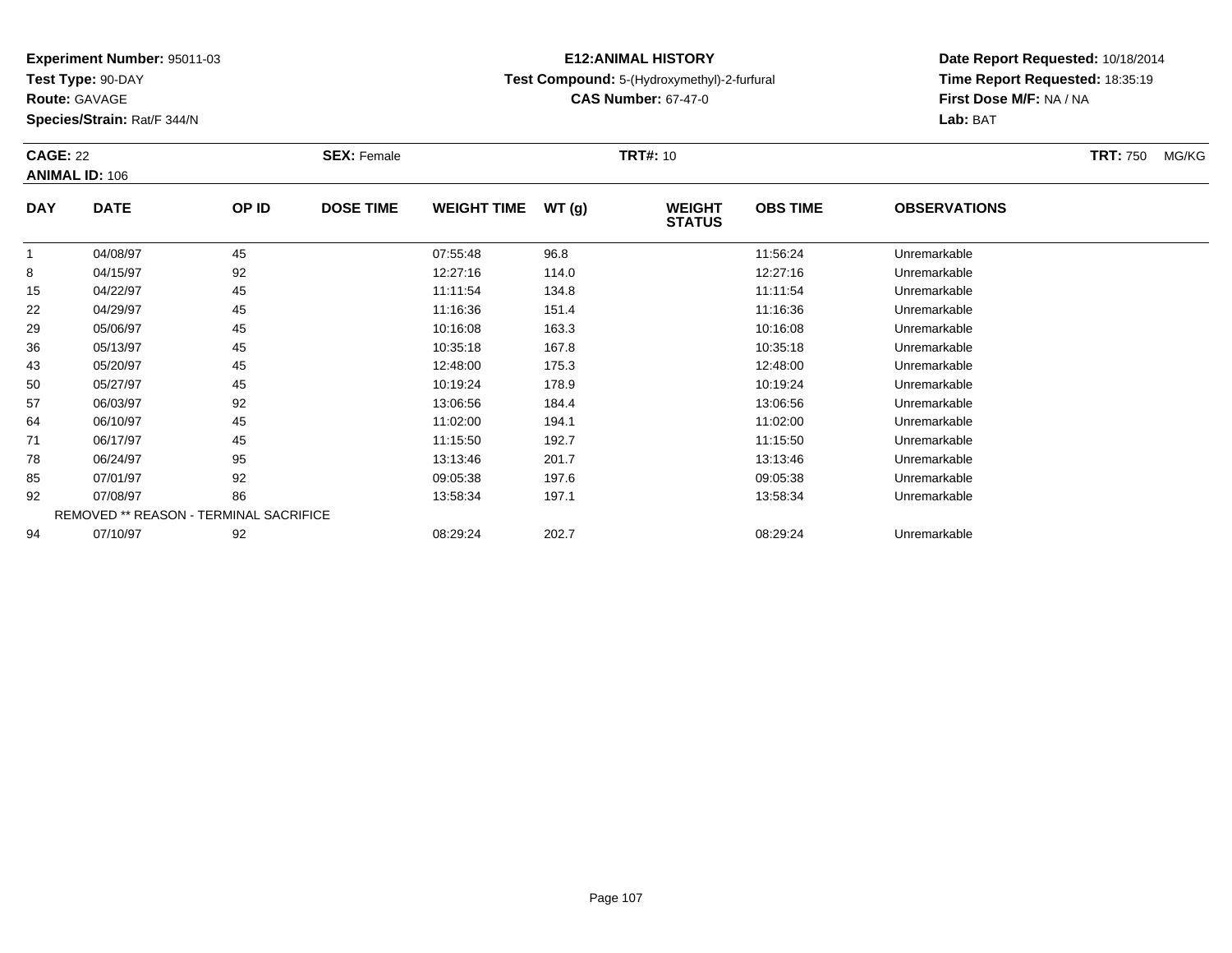**Test Type:** 90-DAY

**Route:** GAVAGE

**Species/Strain:** Rat/F 344/N

# **E12:ANIMAL HISTORY**

**Test Compound:** 5-(Hydroxymethyl)-2-furfural

**CAS Number:** 67-47-0

| <b>CAGE: 22</b> | <b>ANIMAL ID: 107</b>                  |       | <b>SEX: Female</b> |                    |       | <b>TRT#: 10</b>                |                 |                     | <b>TRT: 750</b> | MG/KG |
|-----------------|----------------------------------------|-------|--------------------|--------------------|-------|--------------------------------|-----------------|---------------------|-----------------|-------|
| <b>DAY</b>      | <b>DATE</b>                            | OP ID | <b>DOSE TIME</b>   | <b>WEIGHT TIME</b> | WT(g) | <b>WEIGHT</b><br><b>STATUS</b> | <b>OBS TIME</b> | <b>OBSERVATIONS</b> |                 |       |
|                 | 04/08/97                               | 45    |                    | 07:55:48           | 88.0  |                                | 11:56:24        | Unremarkable        |                 |       |
| 8               | 04/15/97                               | 92    |                    | 12:27:16           | 104.1 |                                | 12:27:16        | Unremarkable        |                 |       |
| 15              | 04/22/97                               | 45    |                    | 11:11:54           | 122.9 |                                | 11:11:54        | Unremarkable        |                 |       |
| 22              | 04/29/97                               | 45    |                    | 11:16:36           | 135.9 |                                | 11:16:36        | Unremarkable        |                 |       |
| 29              | 05/06/97                               | 45    |                    | 10:16:08           | 147.2 |                                | 10:16:08        | Unremarkable        |                 |       |
| 36              | 05/13/97                               | 45    |                    | 10:35:18           | 156.6 |                                | 10:35:18        | Unremarkable        |                 |       |
| 43              | 05/20/97                               | 45    |                    | 12:48:00           | 161.0 |                                | 12:48:00        | Unremarkable        |                 |       |
| 50              | 05/27/97                               | 45    |                    | 10:19:24           | 168.2 |                                | 10:19:24        | Unremarkable        |                 |       |
| 57              | 06/03/97                               | 92    |                    | 13:06:56           | 165.4 |                                | 13:06:56        | Unremarkable        |                 |       |
| 64              | 06/10/97                               | 45    |                    | 11:02:00           | 175.4 |                                | 11:02:00        | Unremarkable        |                 |       |
| 71              | 06/17/97                               | 45    |                    | 11:15:50           | 176.2 |                                | 11:15:50        | Unremarkable        |                 |       |
| 78              | 06/24/97                               | 95    |                    | 13:13:46           | 182.7 |                                | 13:13:46        | Unremarkable        |                 |       |
| 85              | 07/01/97                               | 92    |                    | 09:05:38           | 186.2 |                                | 09:05:38        | Unremarkable        |                 |       |
| 92              | 07/08/97                               | 86    |                    | 13:58:34           | 184.3 |                                | 13:58:34        | Unremarkable        |                 |       |
|                 | REMOVED ** REASON - TERMINAL SACRIFICE |       |                    |                    |       |                                |                 |                     |                 |       |
| 94              | 07/10/97                               | 92    |                    | 08:29:24           | 188.7 |                                | 08:29:24        | Unremarkable        |                 |       |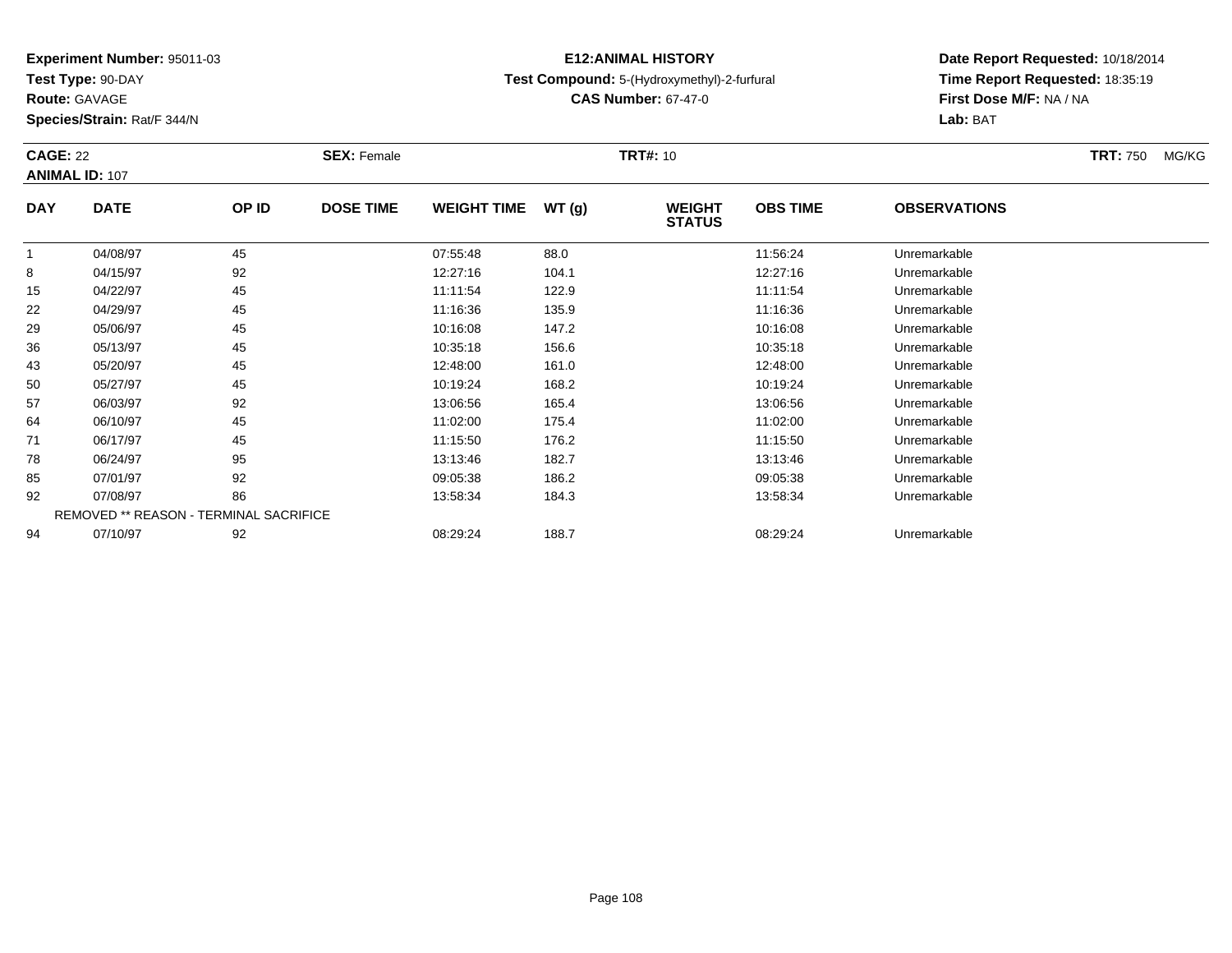**Test Type:** 90-DAY

**Route:** GAVAGE

**Species/Strain:** Rat/F 344/N

# **E12:ANIMAL HISTORY**

**Test Compound:** 5-(Hydroxymethyl)-2-furfural

**CAS Number:** 67-47-0

|            | <b>CAGE: 22</b><br><b>ANIMAL ID: 108</b> |                                               | <b>SEX: Female</b> |                    |       | <b>TRT#: 10</b>                | <b>TRT: 750</b> | MG/KG               |  |  |
|------------|------------------------------------------|-----------------------------------------------|--------------------|--------------------|-------|--------------------------------|-----------------|---------------------|--|--|
| <b>DAY</b> | <b>DATE</b>                              | OP ID                                         | <b>DOSE TIME</b>   | <b>WEIGHT TIME</b> | WT(g) | <b>WEIGHT</b><br><b>STATUS</b> | <b>OBS TIME</b> | <b>OBSERVATIONS</b> |  |  |
|            | 04/08/97                                 | 45                                            |                    | 07:55:48           | 108.4 |                                | 11:56:24        | Unremarkable        |  |  |
| 8          | 04/15/97                                 | 92                                            |                    | 12:27:16           | 123.9 |                                | 12:27:16        | Unremarkable        |  |  |
| 15         | 04/22/97                                 | 45                                            |                    | 11:11:54           | 141.7 |                                | 11:11:54        | Unremarkable        |  |  |
| 22         | 04/29/97                                 | 45                                            |                    | 11:16:36           | 157.1 |                                | 11:16:36        | Unremarkable        |  |  |
| 29         | 05/06/97                                 | 45                                            |                    | 10:16:08           | 167.0 |                                | 10:16:08        | Unremarkable        |  |  |
| 36         | 05/13/97                                 | 45                                            |                    | 10:35:18           | 170.2 |                                | 10:35:18        | Unremarkable        |  |  |
| 43         | 05/20/97                                 | 45                                            |                    | 12:48:00           | 171.7 |                                | 12:48:00        | Unremarkable        |  |  |
| 50         | 05/27/97                                 | 45                                            |                    | 10:19:24           | 175.0 |                                | 10:19:24        | Unremarkable        |  |  |
| 57         | 06/03/97                                 | 92                                            |                    | 13:06:56           | 185.6 |                                | 13:06:56        | Unremarkable        |  |  |
| 64         | 06/10/97                                 | 45                                            |                    | 11:02:00           | 192.9 |                                | 11:02:00        | Unremarkable        |  |  |
| 71         | 06/17/97                                 | 45                                            |                    | 11:15:50           | 193.9 |                                | 11:15:50        | Unremarkable        |  |  |
| 78         | 06/24/97                                 | 95                                            |                    | 13:13:46           | 197.4 |                                | 13:13:46        | Unremarkable        |  |  |
| 85         | 07/01/97                                 | 92                                            |                    | 09:05:38           | 194.2 |                                | 09:05:38        | Unremarkable        |  |  |
| 92         | 07/08/97                                 | 86                                            |                    | 13:58:34           | 201.6 |                                | 13:58:34        | Unremarkable        |  |  |
|            |                                          | <b>REMOVED ** REASON - TERMINAL SACRIFICE</b> |                    |                    |       |                                |                 |                     |  |  |
| 94         | 07/10/97                                 | 92                                            |                    | 08:29:24           | 203.4 |                                | 08:29:24        | Unremarkable        |  |  |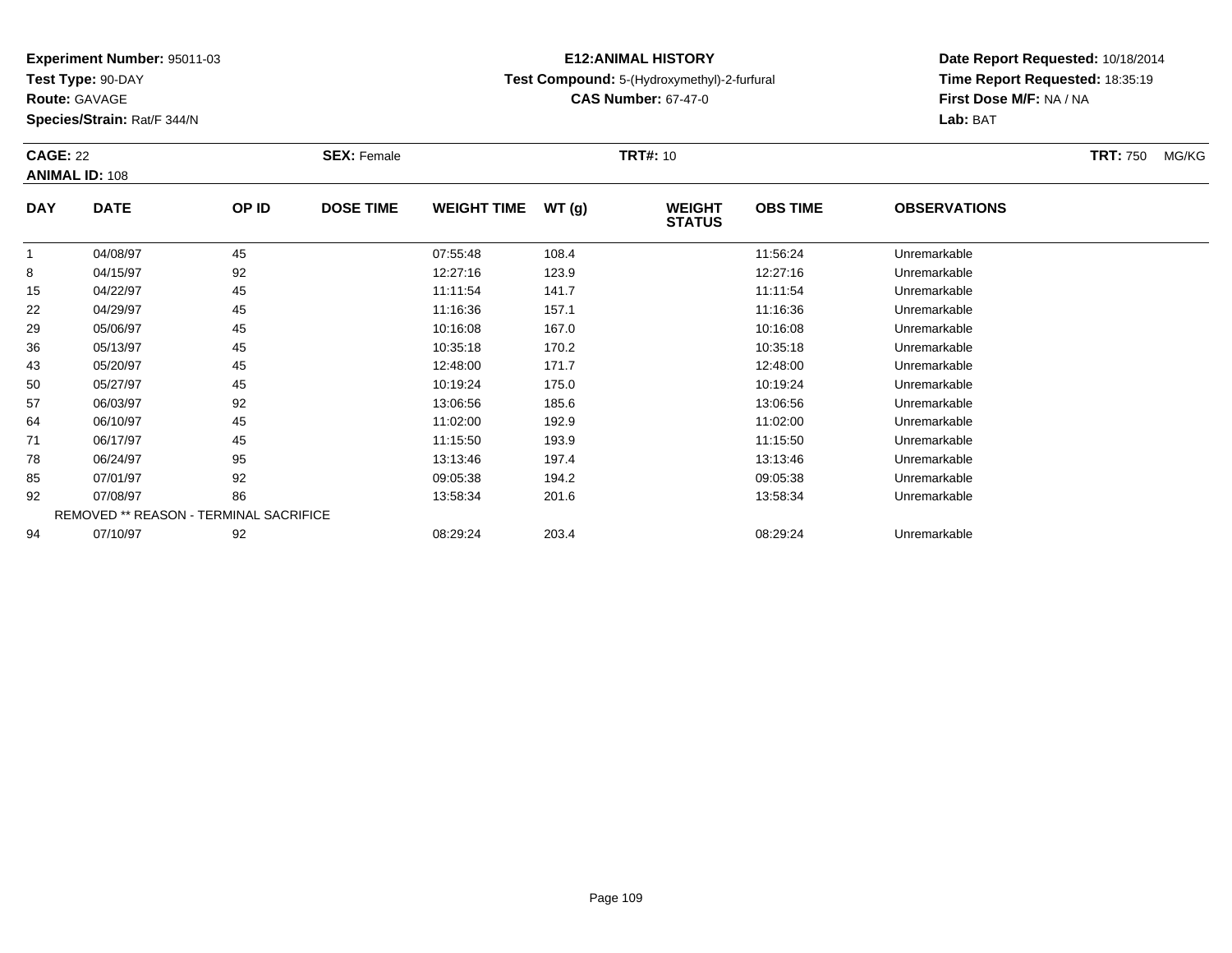**Test Type:** 90-DAY

**Route:** GAVAGE

**Species/Strain:** Rat/F 344/N

# **E12:ANIMAL HISTORY**

### **Test Compound:** 5-(Hydroxymethyl)-2-furfural

**CAS Number:** 67-47-0

| <b>CAGE: 22</b><br><b>ANIMAL ID: 109</b> |             | <b>SEX: Female</b>                     |                  | <b>TRT#:</b> 10    |       |                                |                 | <b>TRT: 750</b><br>MG/KG |  |
|------------------------------------------|-------------|----------------------------------------|------------------|--------------------|-------|--------------------------------|-----------------|--------------------------|--|
| <b>DAY</b>                               | <b>DATE</b> | OP ID                                  | <b>DOSE TIME</b> | <b>WEIGHT TIME</b> | WT(g) | <b>WEIGHT</b><br><b>STATUS</b> | <b>OBS TIME</b> | <b>OBSERVATIONS</b>      |  |
|                                          | 04/08/97    | 45                                     |                  | 07:55:48           | 92.0  |                                | 11:56:24        | Unremarkable             |  |
| 8                                        | 04/15/97    | 92                                     |                  | 12:27:16           | 107.4 |                                | 12:27:16        | Unremarkable             |  |
| 15                                       | 04/22/97    | 45                                     |                  | 11:11:54           | 126.9 |                                | 11:11:54        | Unremarkable             |  |
| 22                                       | 04/29/97    | 45                                     |                  | 11:16:36           | 139.5 |                                | 11:16:36        | Unremarkable             |  |
| 29                                       | 05/06/97    | 45                                     |                  | 10:16:08           | 148.1 |                                | 10:16:08        | Unremarkable             |  |
| 36                                       | 05/13/97    | 45                                     |                  | 10:35:18           | 156.4 |                                | 10:35:18        | Unremarkable             |  |
| 43                                       | 05/20/97    | 45                                     |                  | 12:48:00           | 157.3 |                                | 12:48:00        | Unremarkable             |  |
| 50                                       | 05/27/97    | 45                                     |                  | 10:19:24           | 172.7 |                                | 10:19:24        | Unremarkable             |  |
| 57                                       | 06/03/97    | 92                                     |                  | 13:06:56           | 174.4 |                                | 13:06:56        | Unremarkable             |  |
| 64                                       | 06/10/97    | 45                                     |                  | 11:02:00           | 184.4 |                                | 11:02:00        | Unremarkable             |  |
| 71                                       | 06/17/97    | 45                                     |                  | 11:15:50           | 182.2 |                                | 11:15:50        | Unremarkable             |  |
| 78                                       | 06/24/97    | 95                                     |                  | 13:13:46           | 179.7 |                                | 13:13:46        | Unremarkable             |  |
| 85                                       | 07/01/97    | 92                                     |                  | 09:05:38           | 183.1 |                                | 09:05:38        | Unremarkable             |  |
| 92                                       | 07/08/97    | 86                                     |                  | 13:58:34           | 188.4 |                                | 13:58:34        | Unremarkable             |  |
|                                          |             | REMOVED ** REASON - TERMINAL SACRIFICE |                  |                    |       |                                |                 |                          |  |
| 94                                       | 07/10/97    | 92                                     |                  | 08:29:24           | 192.0 |                                | 08:29:24        | Unremarkable             |  |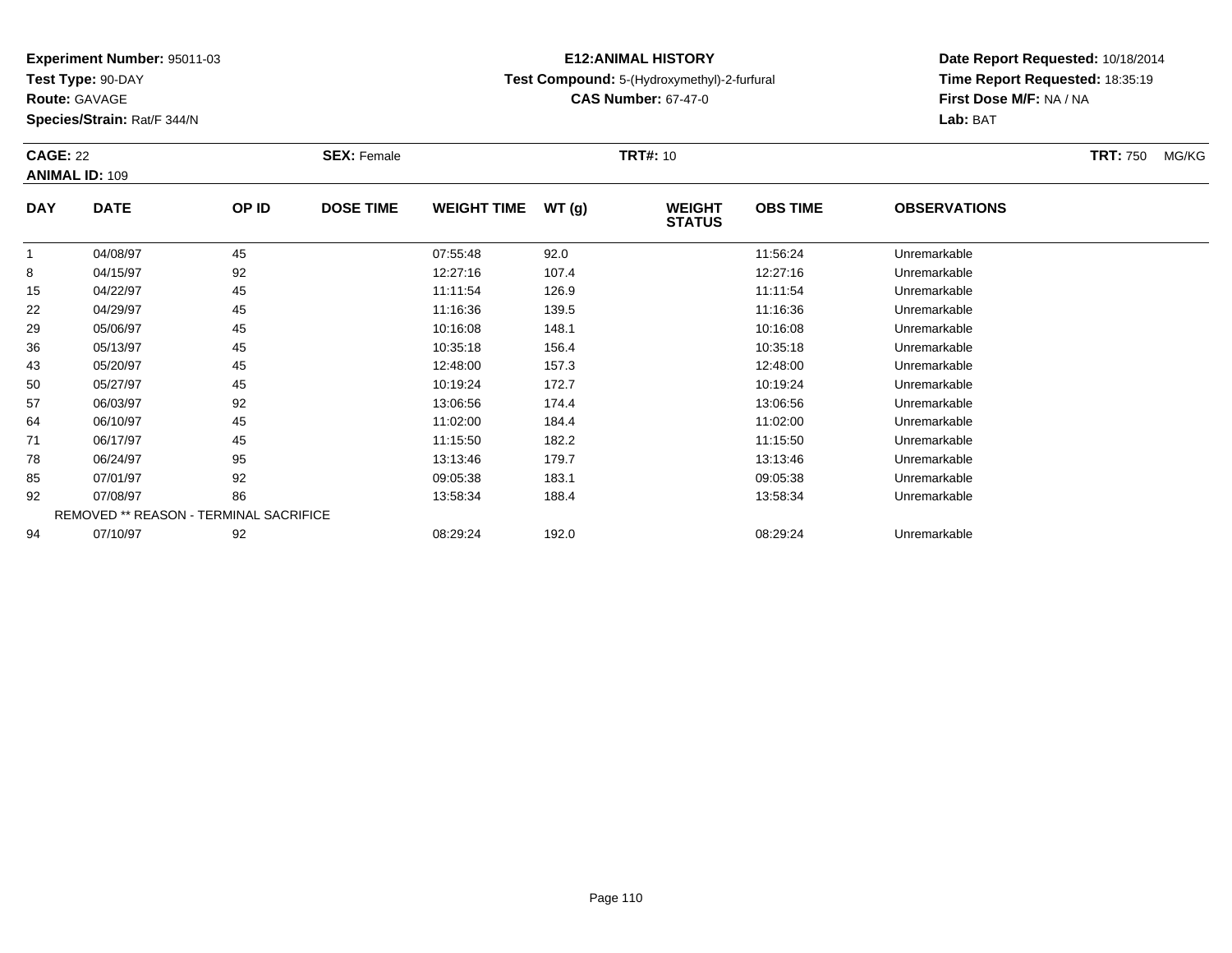**Test Type:** 90-DAY

**Route:** GAVAGE

**Species/Strain:** Rat/F 344/N

# **E12:ANIMAL HISTORY**

**Test Compound:** 5-(Hydroxymethyl)-2-furfural

**Date Report Requested:** 10/18/2014 **Time Report Requested:** 18:35:19**First Dose M/F:** NA / NA**Lab:** BAT

| <b>CAGE: 22</b><br><b>ANIMAL ID: 110</b> |                                        | <b>SEX: Female</b> |                  |                    | <b>TRT#:</b> 10 |                                |                 | <b>TRT: 750</b><br>MG/KG |  |
|------------------------------------------|----------------------------------------|--------------------|------------------|--------------------|-----------------|--------------------------------|-----------------|--------------------------|--|
| <b>DAY</b>                               | <b>DATE</b>                            | OP ID              | <b>DOSE TIME</b> | <b>WEIGHT TIME</b> | WT(g)           | <b>WEIGHT</b><br><b>STATUS</b> | <b>OBS TIME</b> | <b>OBSERVATIONS</b>      |  |
|                                          | 04/08/97                               | 45                 |                  | 07:55:48           | 98.5            |                                | 11:56:24        | Unremarkable             |  |
| 8                                        | 04/15/97                               | 92                 |                  | 12:27:16           | 116.2           |                                | 12:27:16        | Unremarkable             |  |
| 15                                       | 04/22/97                               | 45                 |                  | 11:11:54           | 137.5           |                                | 11:11:54        | Unremarkable             |  |
| 22                                       | 04/29/97                               | 45                 |                  | 11:16:36           | 150.7           |                                | 11:16:36        | Unremarkable             |  |
| 29                                       | 05/06/97                               | 45                 |                  | 10:16:08           | 160.4           |                                | 10:16:08        | Unremarkable             |  |
| 36                                       | 05/13/97                               | 45                 |                  | 10:35:18           | 165.0           |                                | 10:35:18        | Unremarkable             |  |
| 43                                       | 05/20/97                               | 45                 |                  | 12:48:00           | 171.0           |                                | 12:48:00        | Unremarkable             |  |
| 50                                       | 05/27/97                               | 45                 |                  | 10:19:24           | 177.8           |                                | 10:19:24        | Unremarkable             |  |
| 57                                       | 06/03/97                               | 92                 |                  | 13:06:56           | 184.2           |                                | 13:06:56        | Unremarkable             |  |
| 64                                       | 06/10/97                               | 45                 |                  | 11:02:00           | 187.6           |                                | 11:02:00        | Unremarkable             |  |
| 71                                       | 06/17/97                               | 45                 |                  | 11:15:50           | 192.4           |                                | 11:15:50        | Unremarkable             |  |
| 78                                       | 06/24/97                               | 95                 |                  | 13:13:46           | 192.2           |                                | 13:13:46        | Unremarkable             |  |
| 85                                       | 07/01/97                               | 92                 |                  | 09:05:38           | 193.3           |                                | 09:05:38        | Unremarkable             |  |
| 92                                       | 07/08/97                               | 86                 |                  | 13:58:34           | 192.1           |                                | 13:58:34        | Unremarkable             |  |
|                                          | REMOVED ** REASON - TERMINAL SACRIFICE |                    |                  |                    |                 |                                |                 |                          |  |
| 94                                       | 07/10/97                               | 92                 |                  | 08:29:24           | 199.4           |                                | 08:29:24        | Unremarkable             |  |

**CAS Number:** 67-47-0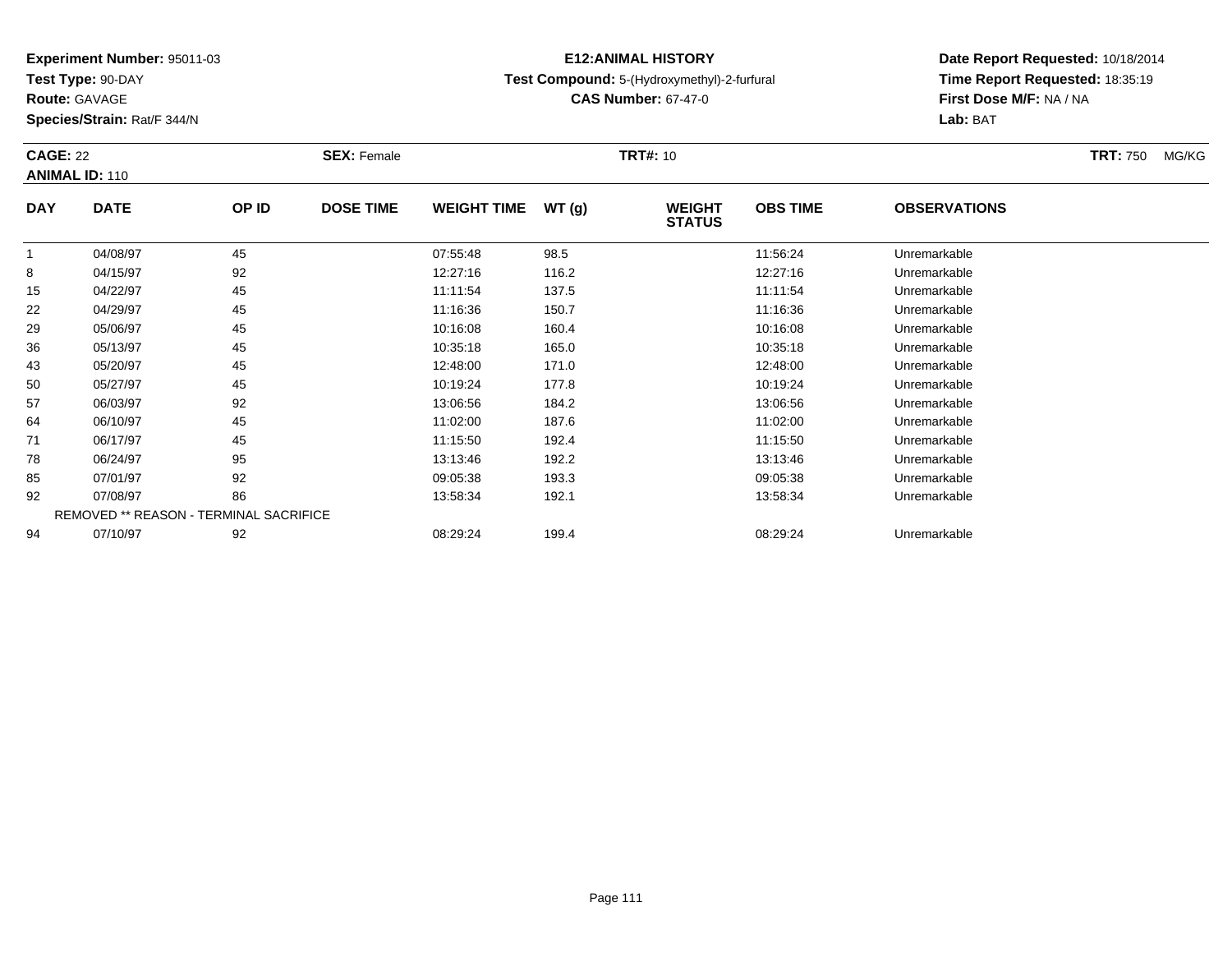**Test Type:** 90-DAY

**Route:** GAVAGE

**Species/Strain:** Rat/F 344/N

# **E12:ANIMAL HISTORY**

### **Test Compound:** 5-(Hydroxymethyl)-2-furfural

**CAS Number:** 67-47-0

|              | <b>CAGE: 23</b><br><b>ANIMAL ID: 111</b> |       | <b>SEX: Female</b> |                    |       | <b>TRT#: 12</b>                |                 | TRT: 1500 MG/KG     |  |
|--------------|------------------------------------------|-------|--------------------|--------------------|-------|--------------------------------|-----------------|---------------------|--|
| <b>DAY</b>   | <b>DATE</b>                              | OP ID | <b>DOSE TIME</b>   | <b>WEIGHT TIME</b> | WT(g) | <b>WEIGHT</b><br><b>STATUS</b> | <b>OBS TIME</b> | <b>OBSERVATIONS</b> |  |
| $\mathbf{1}$ | 04/08/97                                 | 45    |                    | 07:49:38           | 78.9  |                                | 11:57:06        | Unremarkable        |  |
| 8            | 04/15/97                                 | 92    |                    | 12:15:12           | 94.2  |                                | 12:15:12        | Unremarkable        |  |
| 15           | 04/22/97                                 | 45    |                    | 11:02:00           | 111.0 |                                | 11:02:00        | Unremarkable        |  |
| 22           | 04/29/97                                 | 45    |                    | 11:06:28           | 116.2 |                                | 11:06:28        | Unremarkable        |  |
| 29           | 05/06/97                                 | 45    |                    | 10:19:30           | 138.8 |                                | 10:19:30        | Unremarkable        |  |
| 36           | 05/13/97                                 | 45    |                    | 10:06:36           | 135.9 |                                | 10:06:36        | Unremarkable        |  |
| 43           | 05/20/97                                 | 45    |                    | 12:31:56           | 147.4 |                                | 12:31:56        | Unremarkable        |  |
| 50           | 05/27/97                                 | 45    |                    | 10:24:26           | 154.8 |                                | 10:24:26        | Unremarkable        |  |
| 57           | 06/03/97                                 | 92    |                    | 12:51:56           | 166.1 |                                | 12:51:56        | Unremarkable        |  |
| 64           | 06/10/97                                 | 45    |                    | 11:57:56           | 169.0 |                                | 11:57:56        | Unremarkable        |  |
| 71           | 06/17/97                                 | 45    |                    | 11:03:56           | 168.8 |                                | 11:03:56        | Unremarkable        |  |
| 78           | 06/24/97                                 | 95    |                    | 12:44:00           | 179.7 |                                | 12:44:00        | Unremarkable        |  |
| 85           | 07/01/97                                 | 92    |                    | 08:20:26           | 174.0 |                                | 08:20:26        | Unremarkable        |  |
| 92           | 07/08/97                                 | 86    |                    | 14:07:48           | 182.8 |                                | 14:07:48        | Unremarkable        |  |
|              | REMOVED ** REASON - TERMINAL SACRIFICE   |       |                    |                    |       |                                |                 |                     |  |
| 94           | 07/10/97                                 | 92    |                    | 08:31:54           | 182.2 |                                | 08:31:54        | Unremarkable        |  |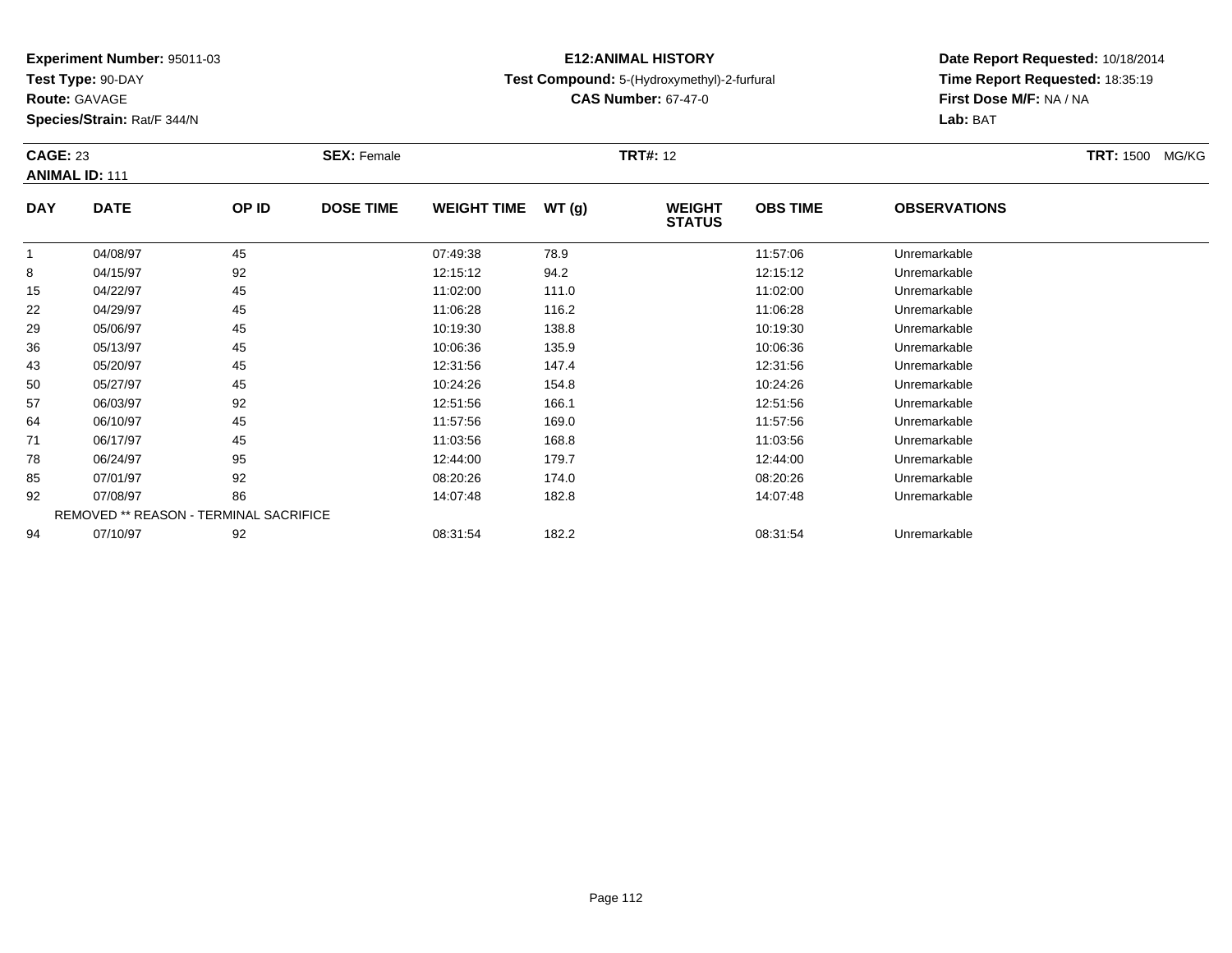|                                          | Experiment Number: 95011-03<br>Test Type: 90-DAY<br><b>Route: GAVAGE</b><br>Species/Strain: Rat/F 344/N |              |                    |                    |                 | <b>E12: ANIMAL HISTORY</b><br>Test Compound: 5-(Hydroxymethyl)-2-furfural<br><b>CAS Number: 67-47-0</b> | Date Report Requested: 10/18/2014<br>Time Report Requested: 18:35:19<br>First Dose M/F: NA / NA<br>Lab: BAT |                     |  |
|------------------------------------------|---------------------------------------------------------------------------------------------------------|--------------|--------------------|--------------------|-----------------|---------------------------------------------------------------------------------------------------------|-------------------------------------------------------------------------------------------------------------|---------------------|--|
| <b>CAGE: 23</b><br><b>ANIMAL ID: 112</b> |                                                                                                         |              | <b>SEX: Female</b> |                    | <b>TRT#: 12</b> |                                                                                                         | <b>TRT: 1500</b><br>MG/KG                                                                                   |                     |  |
| <b>DAY</b>                               | <b>DATE</b>                                                                                             | <b>OP ID</b> | <b>DOSE TIME</b>   | <b>WEIGHT TIME</b> | WT(q)           | <b>WEIGHT</b><br><b>STATUS</b>                                                                          | <b>OBS TIME</b>                                                                                             | <b>OBSERVATIONS</b> |  |
|                                          | 04/08/97<br><b>REMOVED ** REASON - NATURAL DEATH</b>                                                    | 45           |                    | 07:49:38           | 110.5           |                                                                                                         | 11:57:06                                                                                                    | Unremarkable        |  |
| 4                                        | 04/11/97                                                                                                | 30           |                    | 07:56:00           | 96.7            |                                                                                                         | 07:56:00                                                                                                    | Unremarkable        |  |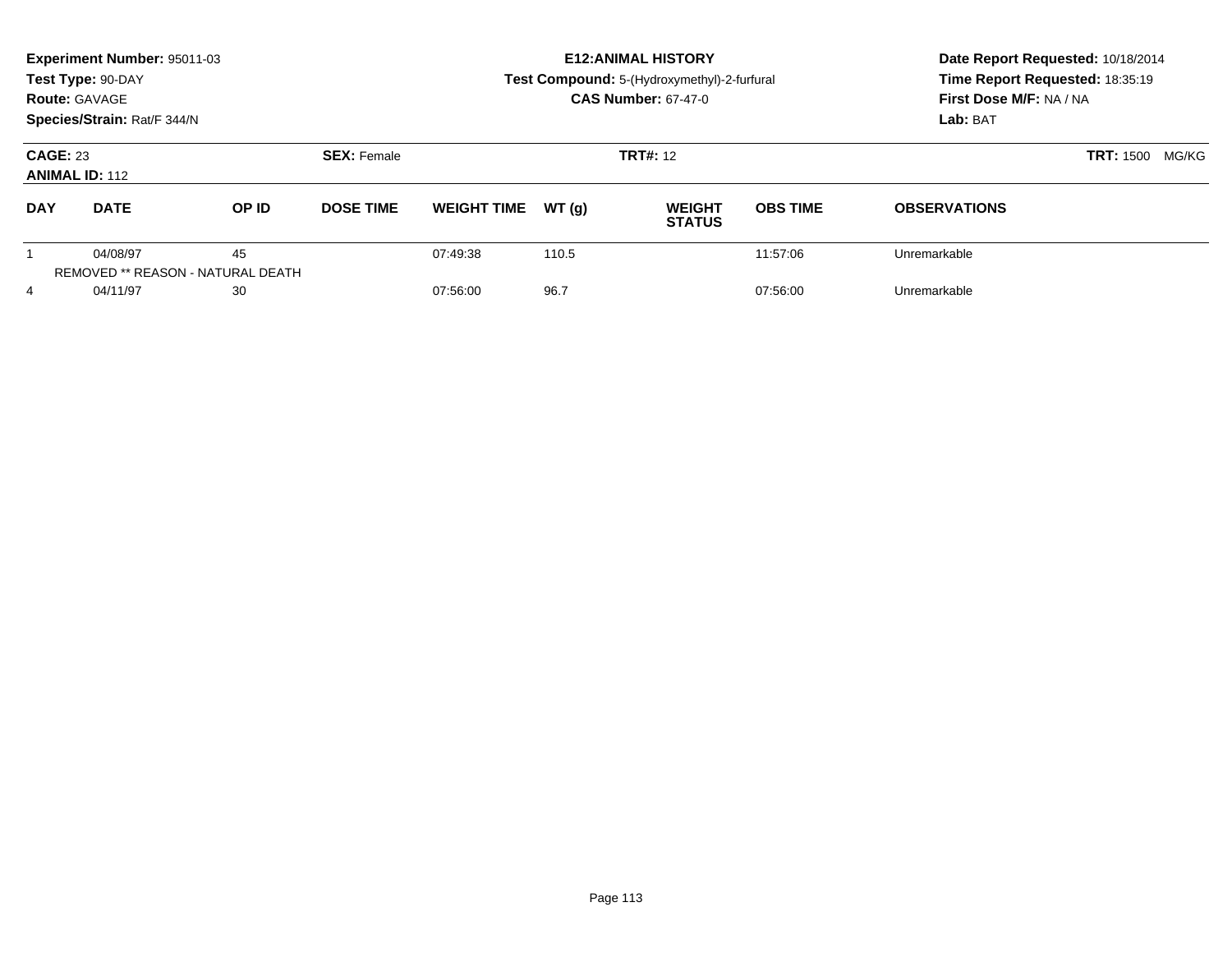**Test Type:** 90-DAY

**Route:** GAVAGE

**Species/Strain:** Rat/F 344/N

# **E12:ANIMAL HISTORY**

### **Test Compound:** 5-(Hydroxymethyl)-2-furfural

**CAS Number:** 67-47-0

| <b>CAGE: 23</b><br><b>ANIMAL ID: 113</b> |                                   | <b>SEX: Female</b> |                  |                    | <b>TRT#: 12</b> | <b>TRT: 1500</b><br>MG/KG      |                 |                     |  |
|------------------------------------------|-----------------------------------|--------------------|------------------|--------------------|-----------------|--------------------------------|-----------------|---------------------|--|
| <b>DAY</b>                               | <b>DATE</b>                       | OP ID              | <b>DOSE TIME</b> | <b>WEIGHT TIME</b> | WT(g)           | <b>WEIGHT</b><br><b>STATUS</b> | <b>OBS TIME</b> | <b>OBSERVATIONS</b> |  |
|                                          | 04/08/97                          | 45                 |                  | 09:28:12           | 75.2            |                                | 11:57:06        | Unremarkable        |  |
| 8                                        | 04/15/97                          | 92                 |                  | 12:15:12           | 95.9            |                                | 12:15:12        | Unremarkable        |  |
| 15                                       | 04/22/97                          | 45                 |                  | 11:02:00           | 102.6           |                                | 11:02:00        | Unremarkable        |  |
| 22                                       | 04/29/97                          | 45                 |                  | 11:06:28           | 122.3           |                                | 11:06:28        | Unremarkable        |  |
| 29                                       | 05/06/97                          | 45                 |                  | 10:19:30           | 130.7           |                                | 10:19:30        | Unremarkable        |  |
| 36                                       | 05/13/97                          | 45                 |                  | 10:06:36           | 143.4           |                                | 10:06:36        | Unremarkable        |  |
| 43                                       | 05/20/97                          | 45                 |                  | 12:31:56           | 149.4           |                                | 12:31:56        | Eye Abnormality     |  |
| 50                                       | 05/27/97                          | 45                 |                  | 10:24:26           | 156.1           |                                | 10:24:26        | Eye Abnormality     |  |
| 57                                       | 06/03/97                          | 92                 |                  | 12:51:56           | 159.9           |                                | 12:51:56        | Eye Abnormality     |  |
| 64                                       | 06/10/97                          | 45                 |                  | 11:57:56           | 165.7           |                                | 11:57:56        | Eye Abnormality     |  |
| 71                                       | 06/17/97                          | 45                 |                  | 11:03:56           | 172.4           |                                | 11:03:56        | Eye Abnormality     |  |
| 78                                       | 06/24/97                          | 95                 |                  | 12:44:00           | 179.0           |                                | 12:44:00        | Eye Abnormality     |  |
| 85                                       | 07/01/97                          | 92                 |                  | 08:20:26           | 177.1           |                                | 08:20:26        | Eye Abnormality     |  |
|                                          | REMOVED ** REASON - NATURAL DEATH |                    |                  |                    |                 |                                |                 |                     |  |
| 92                                       | 07/08/97                          | 86                 |                  | 14:07:48           | 170.0           |                                | 14:07:48        | Unremarkable        |  |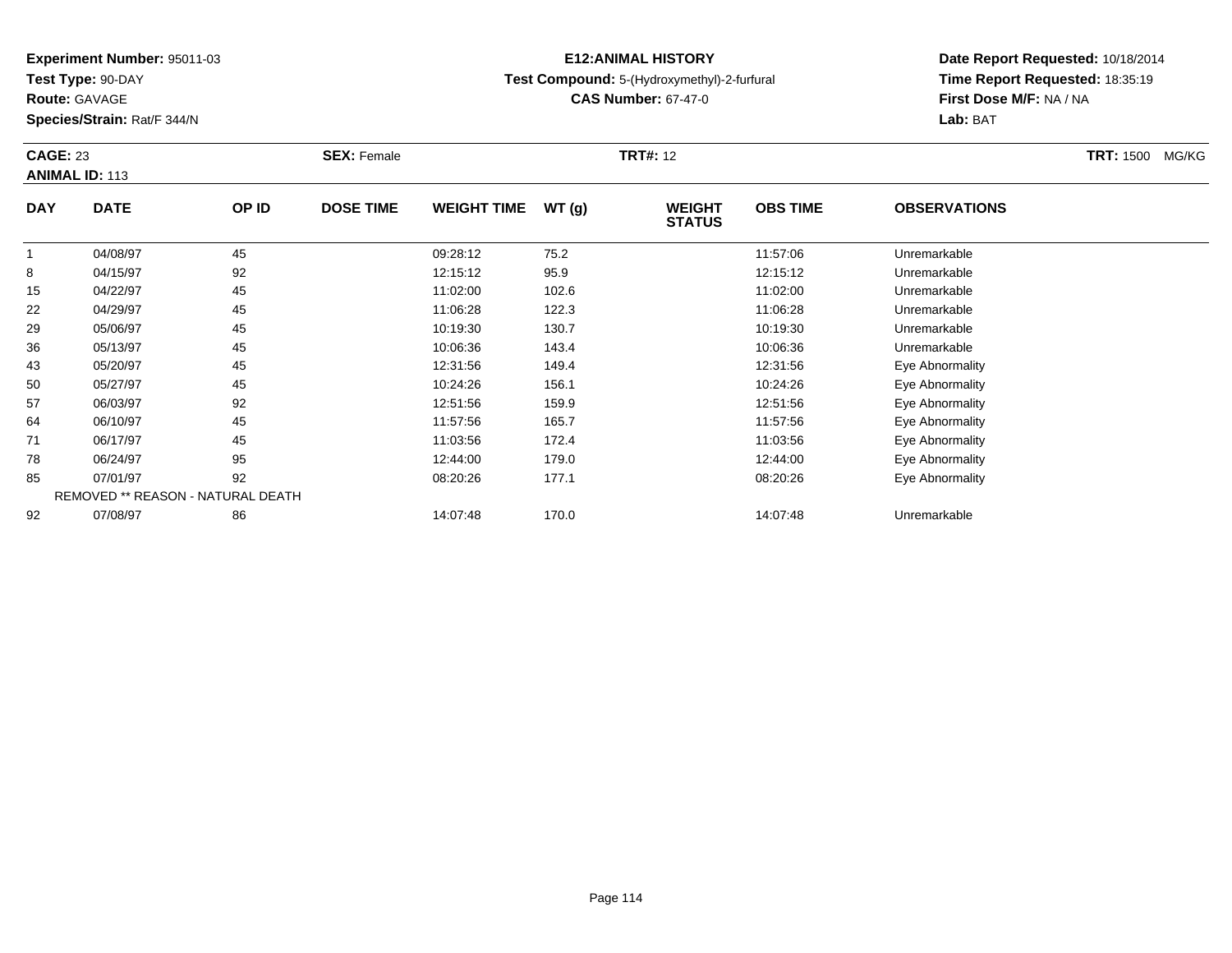| Experiment Number: 95011-03 |  |  |
|-----------------------------|--|--|
|-----------------------------|--|--|

**Test Type:** 90-DAY

### **Route:** GAVAGE

**Species/Strain:** Rat/F 344/N

# **E12:ANIMAL HISTORY**

### **Test Compound:** 5-(Hydroxymethyl)-2-furfural

**CAS Number:** 67-47-0

| <b>CAGE: 23</b><br><b>ANIMAL ID: 114</b> |                                   | <b>SEX: Female</b> |                  |                    | <b>TRT#: 12</b> |                                | <b>TRT:</b> 1500 MG/KG |                     |  |
|------------------------------------------|-----------------------------------|--------------------|------------------|--------------------|-----------------|--------------------------------|------------------------|---------------------|--|
| <b>DAY</b>                               | <b>DATE</b>                       | OP ID              | <b>DOSE TIME</b> | <b>WEIGHT TIME</b> | WT(g)           | <b>WEIGHT</b><br><b>STATUS</b> | <b>OBS TIME</b>        | <b>OBSERVATIONS</b> |  |
|                                          | 04/08/97                          | 45                 |                  | 07:49:38           | 84.5            |                                | 11:57:06               | Unremarkable        |  |
| 8                                        | 04/15/97                          | 92                 |                  | 12:15:12           | 101.2           |                                | 12:15:12               | Unremarkable        |  |
| 15                                       | 04/22/97                          | 45                 |                  | 11:02:00           | 121.0           |                                | 11:02:00               | Unremarkable        |  |
| 22                                       | 04/29/97                          | 45                 |                  | 11:06:28           | 136.7           |                                | 11:06:28               | Unremarkable        |  |
|                                          | REMOVED ** REASON - NATURAL DEATH |                    |                  |                    |                 |                                |                        |                     |  |
| 29                                       | 05/06/97                          | 30                 |                  | 08:20:00           | 111.2           |                                | 08:20:00               | Unremarkable        |  |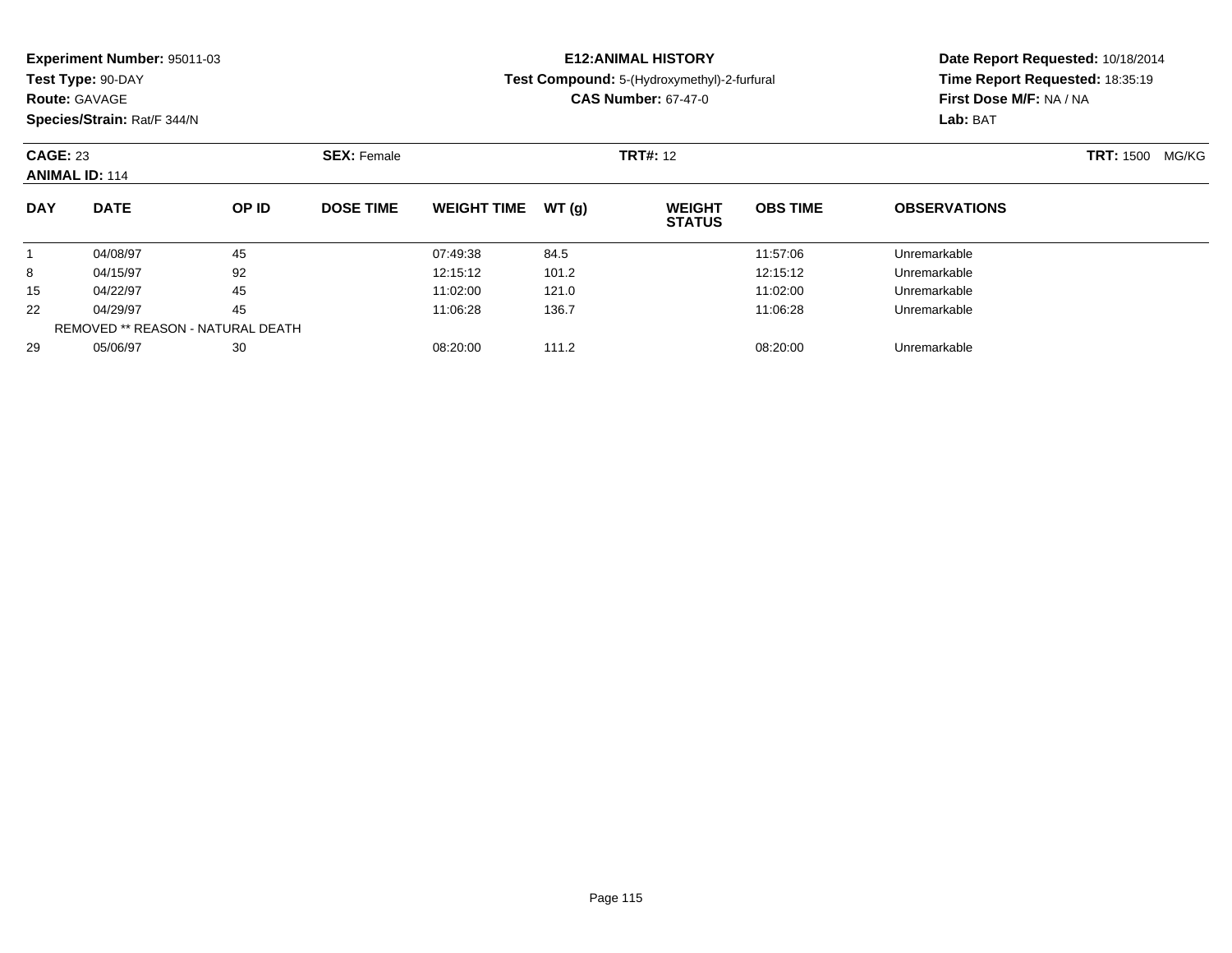**Test Type:** 90-DAY

**Route:** GAVAGE

**Species/Strain:** Rat/F 344/N

# **E12:ANIMAL HISTORY**

### **Test Compound:** 5-(Hydroxymethyl)-2-furfural

**CAS Number:** 67-47-0

| <b>CAGE: 23</b> |                       | <b>SEX: Female</b>                     |                  |                    | <b>TRT#: 12</b> |                                | <b>TRT: 1500 MG/KG</b> |                     |  |
|-----------------|-----------------------|----------------------------------------|------------------|--------------------|-----------------|--------------------------------|------------------------|---------------------|--|
|                 | <b>ANIMAL ID: 115</b> |                                        |                  |                    |                 |                                |                        |                     |  |
| <b>DAY</b>      | <b>DATE</b>           | OP ID                                  | <b>DOSE TIME</b> | <b>WEIGHT TIME</b> | WT(g)           | <b>WEIGHT</b><br><b>STATUS</b> | <b>OBS TIME</b>        | <b>OBSERVATIONS</b> |  |
|                 | 04/08/97              | 45                                     |                  | 07:49:38           | 89.6            |                                | 11:57:06               | Unremarkable        |  |
| 8               | 04/15/97              | 92                                     |                  | 12:15:12           | 100.3           |                                | 12:15:12               | Unremarkable        |  |
| 15              | 04/22/97              | 45                                     |                  | 11:02:00           | 118.6           |                                | 11:02:00               | Unremarkable        |  |
| 22              | 04/29/97              | 45                                     |                  | 11:06:28           | 133.1           |                                | 11:06:28               | Unremarkable        |  |
| 29              | 05/06/97              | 45                                     |                  | 10:19:30           | 143.2           |                                | 10:19:30               | Unremarkable        |  |
| 36              | 05/13/97              | 45                                     |                  | 10:06:36           | 148.1           |                                | 10:06:36               | Unremarkable        |  |
| 43              | 05/20/97              | 45                                     |                  | 12:31:56           | 156.9           |                                | 12:31:56               | Unremarkable        |  |
| 50              | 05/27/97              | 45                                     |                  | 10:24:26           | 161.4           |                                | 10:24:26               | Unremarkable        |  |
| 57              | 06/03/97              | 92                                     |                  | 12:51:56           | 169.3           |                                | 12:51:56               | Unremarkable        |  |
| 64              | 06/10/97              | 45                                     |                  | 11:57:56           | 175.9           |                                | 11:57:56               | Unremarkable        |  |
| 71              | 06/17/97              | 45                                     |                  | 11:03:56           | 183.0           |                                | 11:03:56               | Unremarkable        |  |
| 78              | 06/24/97              | 95                                     |                  | 12:44:00           | 192.2           |                                | 12:44:00               | Unremarkable        |  |
| 85              | 07/01/97              | 92                                     |                  | 08:20:26           | 187.9           |                                | 08:20:26               | Unremarkable        |  |
| 92              | 07/08/97              | 86                                     |                  | 14:07:48           | 190.7           |                                | 14:07:48               | Unremarkable        |  |
|                 |                       | REMOVED ** REASON - TERMINAL SACRIFICE |                  |                    |                 |                                |                        |                     |  |
| 94              | 07/10/97              | 92                                     |                  | 08:31:54           | 190.7           |                                | 08:31:54               | Unremarkable        |  |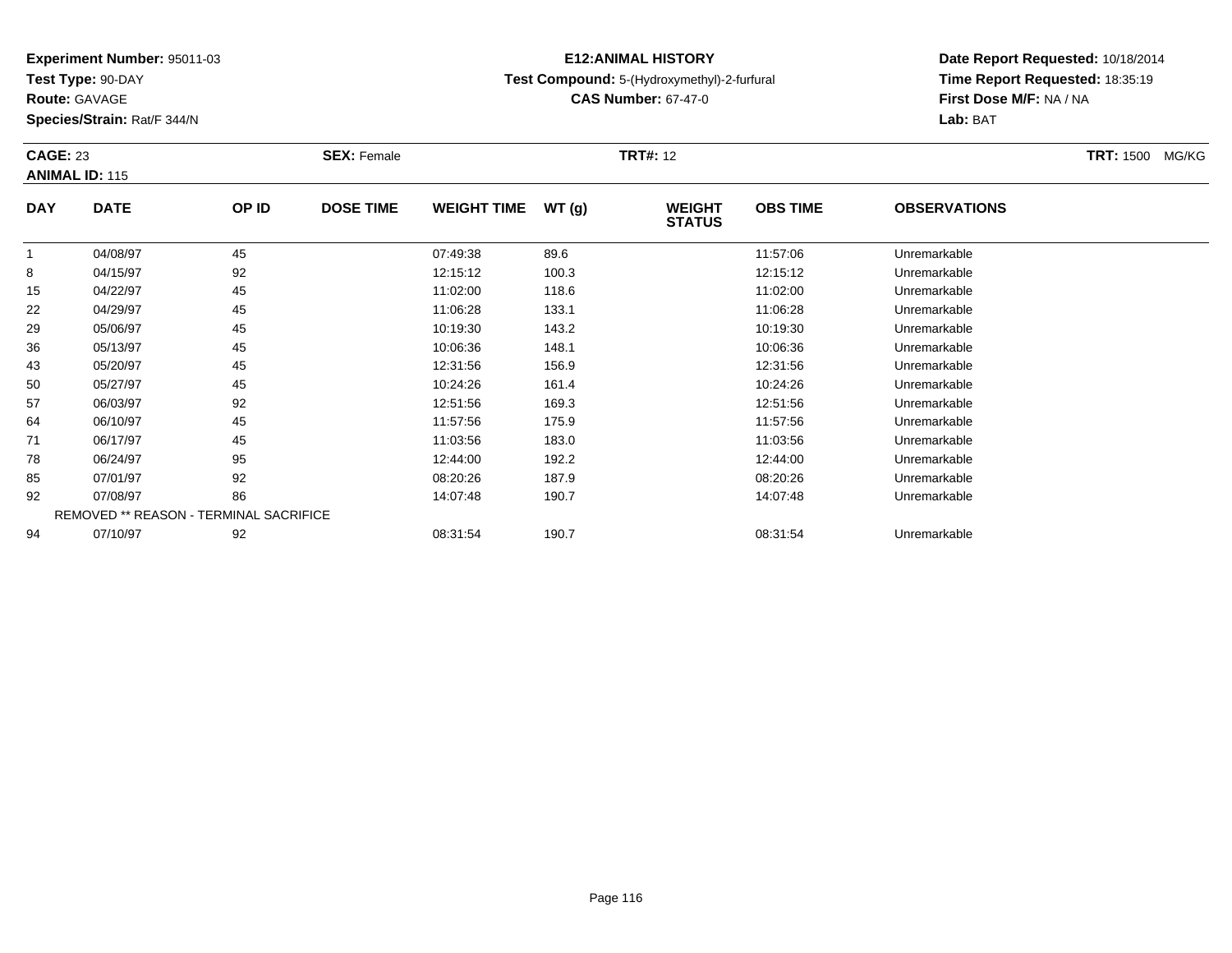**Test Type:** 90-DAY

**Route:** GAVAGE

**Species/Strain:** Rat/F 344/N

# **E12:ANIMAL HISTORY**

### **Test Compound:** 5-(Hydroxymethyl)-2-furfural

**CAS Number:** 67-47-0

| <b>CAGE: 24</b><br><b>ANIMAL ID: 116</b> |                                        | <b>SEX: Female</b> |                  |                    | <b>TRT#: 12</b> |                                | <b>TRT: 1500 MG/KG</b> |                     |  |
|------------------------------------------|----------------------------------------|--------------------|------------------|--------------------|-----------------|--------------------------------|------------------------|---------------------|--|
| <b>DAY</b>                               | <b>DATE</b>                            | OP ID              | <b>DOSE TIME</b> | <b>WEIGHT TIME</b> | WT(g)           | <b>WEIGHT</b><br><b>STATUS</b> | <b>OBS TIME</b>        | <b>OBSERVATIONS</b> |  |
| $\mathbf{1}$                             | 04/08/97                               | 45                 |                  | 07:50:48           | 89.6            |                                | 11:58:00               | Unremarkable        |  |
| 8                                        | 04/15/97                               | 92                 |                  | 12:17:14           | 98.4            |                                | 12:17:14               | Unremarkable        |  |
| 15                                       | 04/22/97                               | 45                 |                  | 11:03:12           | 119.1           |                                | 11:03:12               | Unremarkable        |  |
| 22                                       | 04/29/97                               | 45                 |                  | 11:08:08           | 135.9           |                                | 11:08:08               | Unremarkable        |  |
| 29                                       | 05/06/97                               | 45                 |                  | 10:21:04           | 149.3           |                                | 10:21:04               | Unremarkable        |  |
| 36                                       | 05/13/97                               | 45                 |                  | 10:07:46           | 151.9           |                                | 10:07:46               | Unremarkable        |  |
| 43                                       | 05/20/97                               | 45                 |                  | 12:33:12           | 155.6           |                                | 12:33:12               | Unremarkable        |  |
| 50                                       | 05/27/97                               | 45                 |                  | 10:25:34           | 162.4           |                                | 10:25:34               | Unremarkable        |  |
| 57                                       | 06/03/97                               | 92                 |                  | 12:54:20           | 164.4           |                                | 12:54:20               | Unremarkable        |  |
| 64                                       | 06/10/97                               | 45                 |                  | 11:59:38           | 170.7           |                                | 11:59:38               | Unremarkable        |  |
| 71                                       | 06/17/97                               | 45                 |                  | 11:05:10           | 175.2           |                                | 11:05:10               | Unremarkable        |  |
| 78                                       | 06/24/97                               | 95                 |                  | 12:47:40           | 179.5           |                                | 12:47:40               | Unremarkable        |  |
| 85                                       | 07/01/97                               | 92                 |                  | 08:22:16           | 181.1           |                                | 08:22:16               | Unremarkable        |  |
| 92                                       | 07/08/97                               | 86                 |                  | 14:10:44           | 181.8           |                                | 14:10:44               | Abnormal Breathing  |  |
|                                          | REMOVED ** REASON - TERMINAL SACRIFICE |                    |                  |                    |                 |                                |                        |                     |  |
| 94                                       | 07/10/97                               | 92                 |                  | 08:33:02           | 185.2           |                                | 08:33:02               | Unremarkable        |  |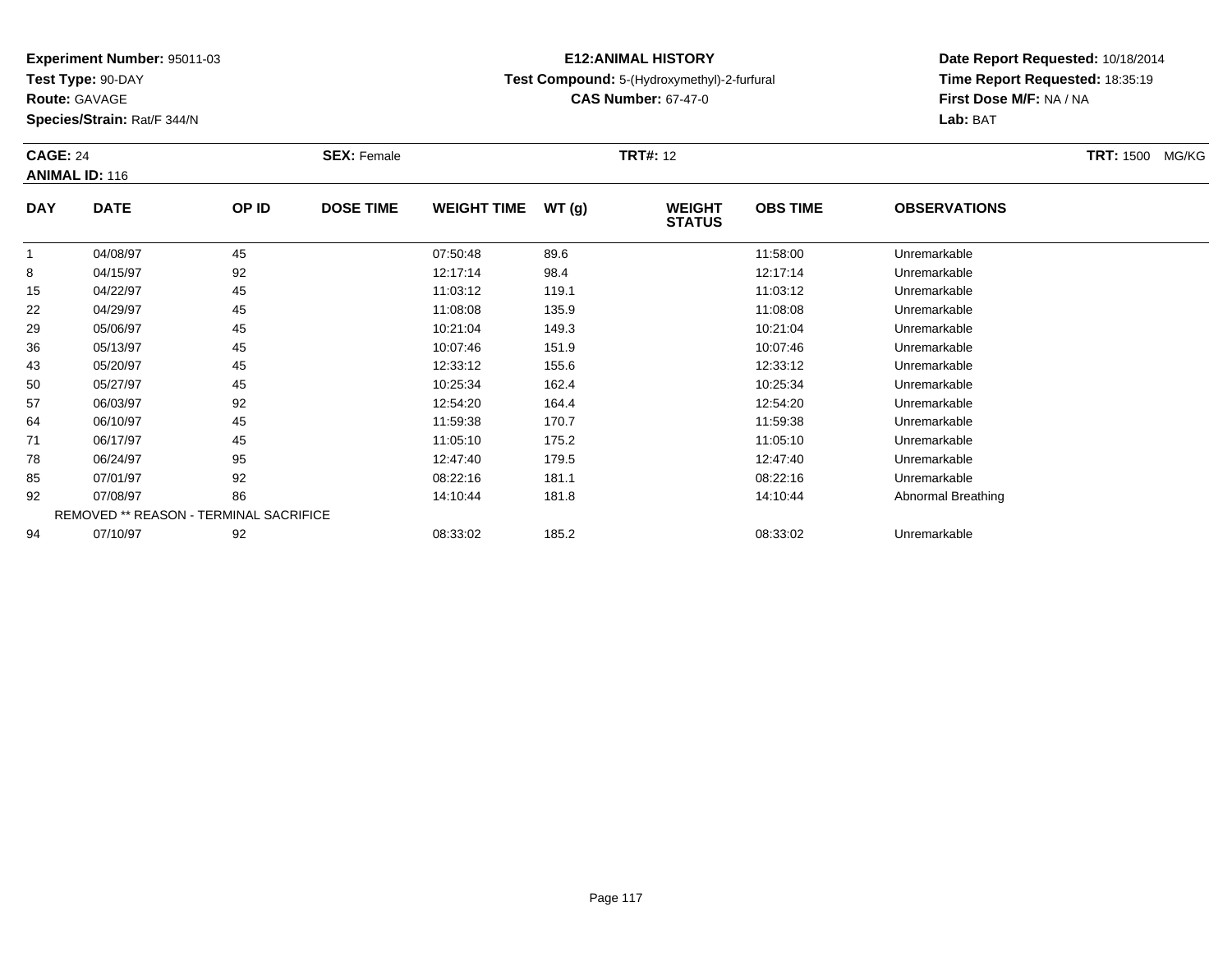**Test Type:** 90-DAY

**Route:** GAVAGE

**Species/Strain:** Rat/F 344/N

# **E12:ANIMAL HISTORY**

### **Test Compound:** 5-(Hydroxymethyl)-2-furfural

**Date Report Requested:** 10/18/2014**Time Report Requested:** 18:35:19**First Dose M/F:** NA / NA**Lab:** BAT

| <b>CAGE: 24</b><br><b>ANIMAL ID: 117</b> |                                               |       | <b>SEX: Female</b> |                    |       | <b>TRT#: 12</b>                | <b>TRT: 1500</b><br>MG/KG |                     |  |
|------------------------------------------|-----------------------------------------------|-------|--------------------|--------------------|-------|--------------------------------|---------------------------|---------------------|--|
| <b>DAY</b>                               | <b>DATE</b>                                   | OP ID | <b>DOSE TIME</b>   | <b>WEIGHT TIME</b> | WT(g) | <b>WEIGHT</b><br><b>STATUS</b> | <b>OBS TIME</b>           | <b>OBSERVATIONS</b> |  |
| $\mathbf{1}$                             | 04/08/97                                      | 45    |                    | 07:50:48           | 75.0  |                                | 11:58:00                  | Unremarkable        |  |
| 8                                        | 04/15/97                                      | 92    |                    | 12:17:14           | 92.8  |                                | 12:17:14                  | Unremarkable        |  |
| 15                                       | 04/22/97                                      | 45    |                    | 11:03:12           | 113.5 |                                | 11:03:12                  | Unremarkable        |  |
| 22                                       | 04/29/97                                      | 45    |                    | 11:08:08           | 129.9 |                                | 11:08:08                  | Unremarkable        |  |
| 29                                       | 05/06/97                                      | 45    |                    | 10:21:04           | 143.6 |                                | 10:21:04                  | Unremarkable        |  |
| 36                                       | 05/13/97                                      | 45    |                    | 10:07:46           | 146.9 |                                | 10:07:46                  | Unremarkable        |  |
| 43                                       | 05/20/97                                      | 45    |                    | 12:33:12           | 155.4 |                                | 12:33:12                  | Unremarkable        |  |
| 50                                       | 05/27/97                                      | 45    |                    | 10:25:34           | 170.3 |                                | 10:25:34                  | Unremarkable        |  |
| 57                                       | 06/03/97                                      | 92    |                    | 12:54:20           | 169.8 |                                | 12:54:20                  | Unremarkable        |  |
| 64                                       | 06/10/97                                      | 45    |                    | 11:59:38           | 179.8 |                                | 11:59:38                  | Unremarkable        |  |
| 71                                       | 06/17/97                                      | 45    |                    | 11:05:10           | 183.3 |                                | 11:05:10                  | Unremarkable        |  |
| 78                                       | 06/24/97                                      | 95    |                    | 12:47:40           | 187.8 |                                | 12:47:40                  | Unremarkable        |  |
| 85                                       | 07/01/97                                      | 92    |                    | 08:22:16           | 190.1 |                                | 08:22:16                  | Unremarkable        |  |
| 92                                       | 07/08/97                                      | 86    |                    | 14:10:44           | 188.3 |                                | 14:10:44                  | Unremarkable        |  |
|                                          | <b>REMOVED ** REASON - TERMINAL SACRIFICE</b> |       |                    |                    |       |                                |                           |                     |  |
| 94                                       | 07/10/97                                      | 92    |                    | 08:33:02           | 191.8 |                                | 08:33:02                  | Unremarkable        |  |

07/10/97 <sup>92</sup> 08:33:02 191.8 08:33:02 Unremarkable

**CAS Number:** 67-47-0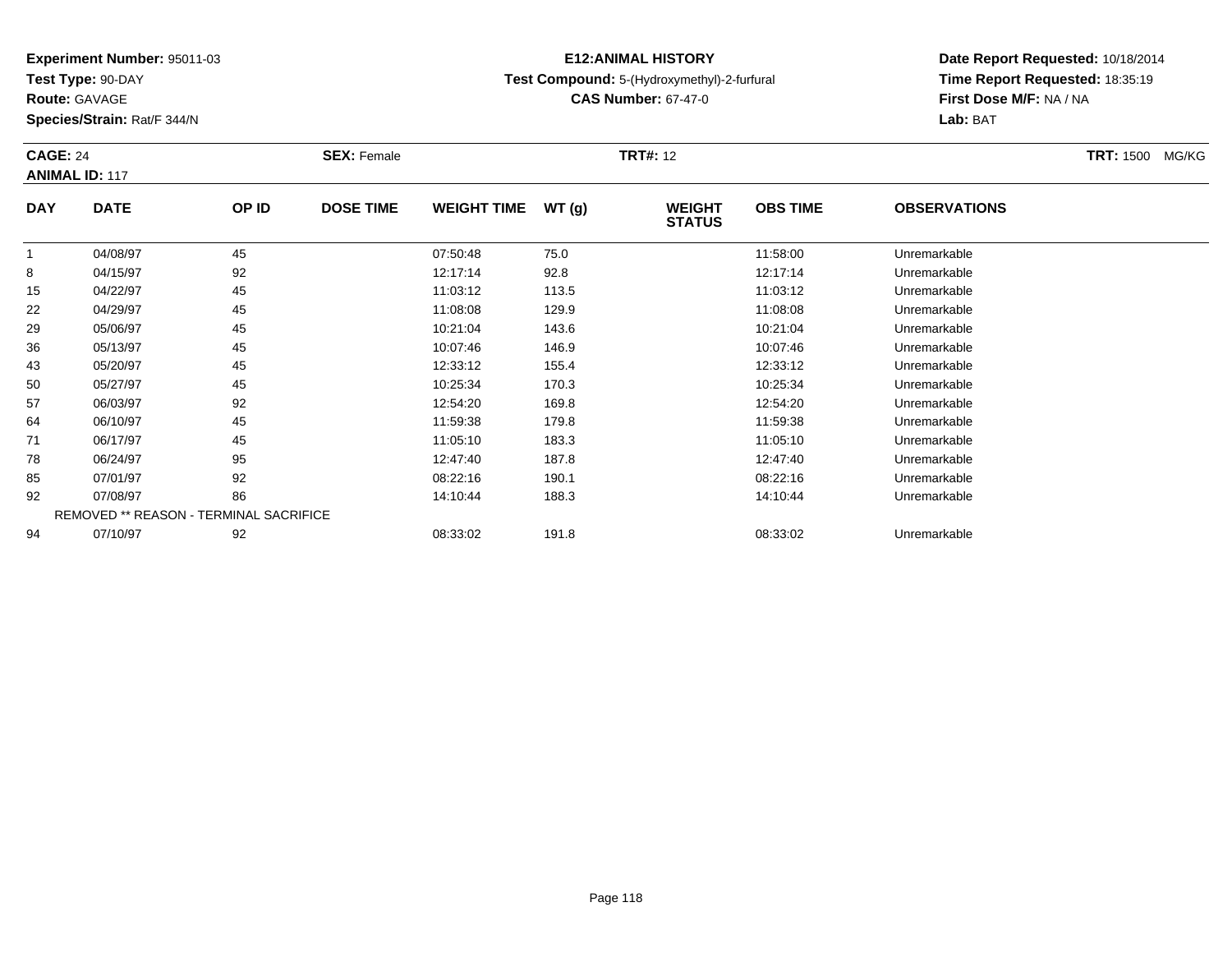**Test Type:** 90-DAY

**Route:** GAVAGE

**Species/Strain:** Rat/F 344/N

# **E12:ANIMAL HISTORY**

### **Test Compound:** 5-(Hydroxymethyl)-2-furfural

**CAS Number:** 67-47-0

|            | <b>CAGE: 24</b><br><b>ANIMAL ID: 118</b> |       | <b>SEX: Female</b> |                    |       | <b>TRT#: 12</b>                | TRT: 1500 MG/KG |                     |  |
|------------|------------------------------------------|-------|--------------------|--------------------|-------|--------------------------------|-----------------|---------------------|--|
| <b>DAY</b> | <b>DATE</b>                              | OP ID | <b>DOSE TIME</b>   | <b>WEIGHT TIME</b> | WT(g) | <b>WEIGHT</b><br><b>STATUS</b> | <b>OBS TIME</b> | <b>OBSERVATIONS</b> |  |
| 1          | 04/08/97                                 | 45    |                    | 07:50:48           | 100.2 |                                | 11:58:00        | Unremarkable        |  |
| 8          | 04/15/97                                 | 92    |                    | 12:17:14           | 111.7 |                                | 12:17:14        | Unremarkable        |  |
| 15         | 04/22/97                                 | 45    |                    | 11:03:12           | 128.4 |                                | 11:03:12        | Unremarkable        |  |
| 22         | 04/29/97                                 | 45    |                    | 11:08:08           | 141.6 |                                | 11:08:08        | Unremarkable        |  |
| 29         | 05/06/97                                 | 45    |                    | 10:21:04           | 154.0 |                                | 10:21:04        | Unremarkable        |  |
| 36         | 05/13/97                                 | 45    |                    | 10:07:46           | 155.8 |                                | 10:07:46        | Unremarkable        |  |
| 43         | 05/20/97                                 | 45    |                    | 12:33:12           | 161.8 |                                | 12:33:12        | Unremarkable        |  |
| 50         | 05/27/97                                 | 45    |                    | 10:25:34           | 171.6 |                                | 10:25:34        | Unremarkable        |  |
| 57         | 06/03/97                                 | 92    |                    | 12:54:20           | 175.5 |                                | 12:54:20        | Unremarkable        |  |
| 64         | 06/10/97                                 | 45    |                    | 11:59:38           | 179.8 |                                | 11:59:38        | Unremarkable        |  |
| 71         | 06/17/97                                 | 45    |                    | 11:05:10           | 179.9 |                                | 11:05:10        | Unremarkable        |  |
| 78         | 06/24/97                                 | 95    |                    | 12:47:40           | 188.2 |                                | 12:47:40        | Unremarkable        |  |
| 85         | 07/01/97                                 | 92    |                    | 08:22:16           | 186.1 |                                | 08:22:16        | Unremarkable        |  |
| 92         | 07/08/97                                 | 86    |                    | 14:10:44           | 182.8 |                                | 14:10:44        | Unremarkable        |  |
|            | REMOVED ** REASON - TERMINAL SACRIFICE   |       |                    |                    |       |                                |                 |                     |  |
| 94         | 07/10/97                                 | 92    |                    | 08:33:02           | 192.2 |                                | 08:33:02        | Unremarkable        |  |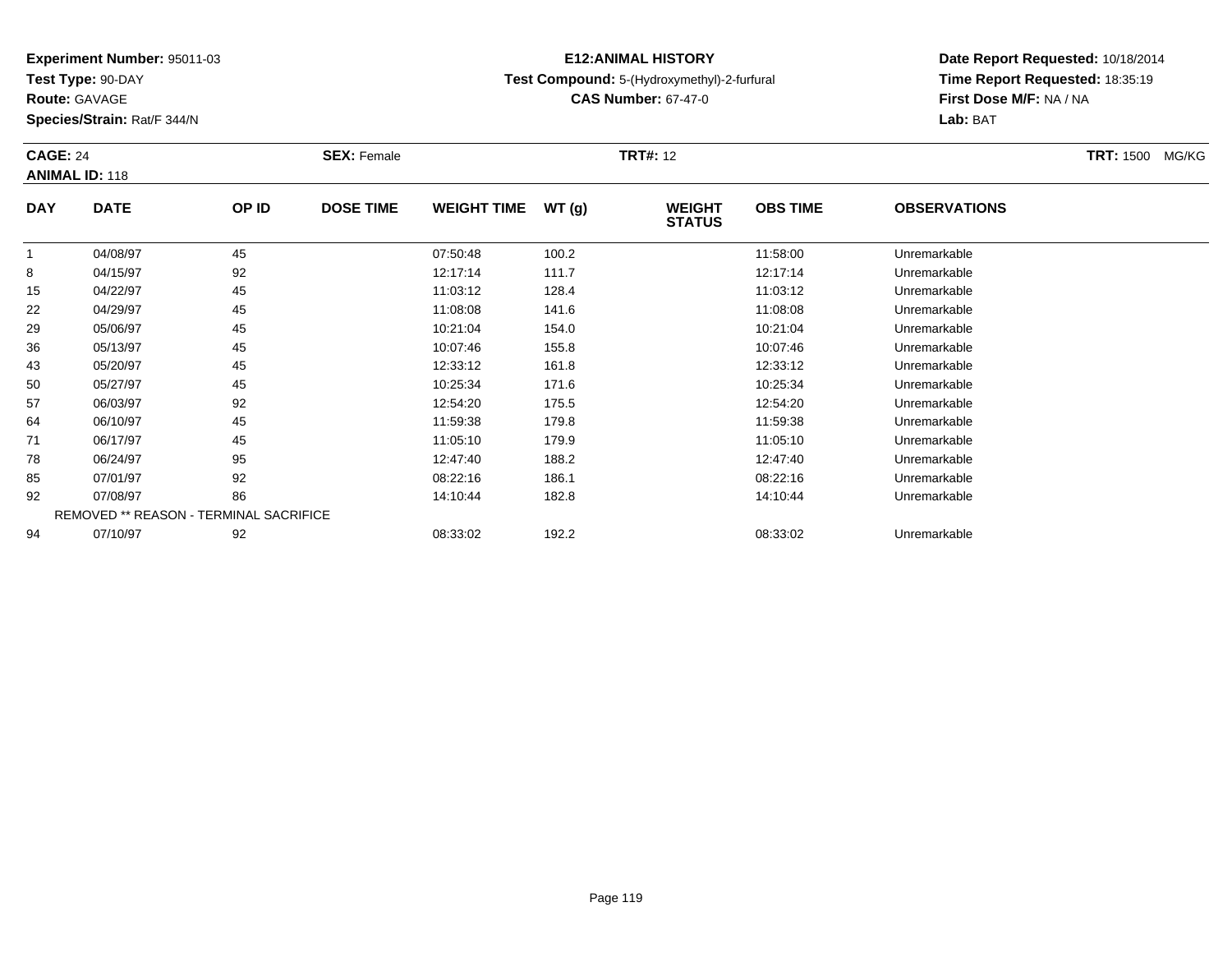**Test Type:** 90-DAY

**Route:** GAVAGE

**Species/Strain:** Rat/F 344/N

# **E12:ANIMAL HISTORY**

### **Test Compound:** 5-(Hydroxymethyl)-2-furfural

**CAS Number:** 67-47-0

| <b>CAGE: 24</b><br><b>ANIMAL ID: 119</b> |                                        |       | <b>SEX: Female</b> |                    |       | <b>TRT#: 12</b>                |                 | TRT: 1500 MG/KG     |  |
|------------------------------------------|----------------------------------------|-------|--------------------|--------------------|-------|--------------------------------|-----------------|---------------------|--|
| <b>DAY</b>                               | <b>DATE</b>                            | OP ID | <b>DOSE TIME</b>   | <b>WEIGHT TIME</b> | WT(g) | <b>WEIGHT</b><br><b>STATUS</b> | <b>OBS TIME</b> | <b>OBSERVATIONS</b> |  |
| 1                                        | 04/08/97                               | 45    |                    | 07:50:48           | 90.2  |                                | 11:58:00        | Unremarkable        |  |
| 8                                        | 04/15/97                               | 92    |                    | 12:17:14           | 102.4 |                                | 12:17:14        | Unremarkable        |  |
| 15                                       | 04/22/97                               | 45    |                    | 11:03:12           | 125.0 |                                | 11:03:12        | Unremarkable        |  |
| 22                                       | 04/29/97                               | 45    |                    | 11:08:08           | 137.4 |                                | 11:08:08        | Unremarkable        |  |
| 29                                       | 05/06/97                               | 45    |                    | 10:21:04           | 151.2 |                                | 10:21:04        | Unremarkable        |  |
| 36                                       | 05/13/97                               | 45    |                    | 10:07:46           | 153.4 |                                | 10:07:46        | Unremarkable        |  |
| 43                                       | 05/20/97                               | 45    |                    | 12:33:12           | 155.3 |                                | 12:33:12        | Unremarkable        |  |
| 50                                       | 05/27/97                               | 45    |                    | 10:25:34           | 164.1 |                                | 10:25:34        | Unremarkable        |  |
| 57                                       | 06/03/97                               | 92    |                    | 12:54:20           | 169.4 |                                | 12:54:20        | Unremarkable        |  |
| 64                                       | 06/10/97                               | 45    |                    | 11:59:38           | 176.4 |                                | 11:59:38        | Unremarkable        |  |
| 71                                       | 06/17/97                               | 45    |                    | 11:05:10           | 172.7 |                                | 11:05:10        | Unremarkable        |  |
| 78                                       | 06/24/97                               | 95    |                    | 12:47:40           | 186.5 |                                | 12:47:40        | Unremarkable        |  |
| 85                                       | 07/01/97                               | 92    |                    | 08:22:16           | 186.8 |                                | 08:22:16        | Unremarkable        |  |
| 92                                       | 07/08/97                               | 86    |                    | 14:10:44           | 187.6 |                                | 14:10:44        | Unremarkable        |  |
|                                          | REMOVED ** REASON - TERMINAL SACRIFICE |       |                    |                    |       |                                |                 |                     |  |
| 94                                       | 07/10/97                               | 92    |                    | 08:33:02           | 193.4 |                                | 08:33:02        | Unremarkable        |  |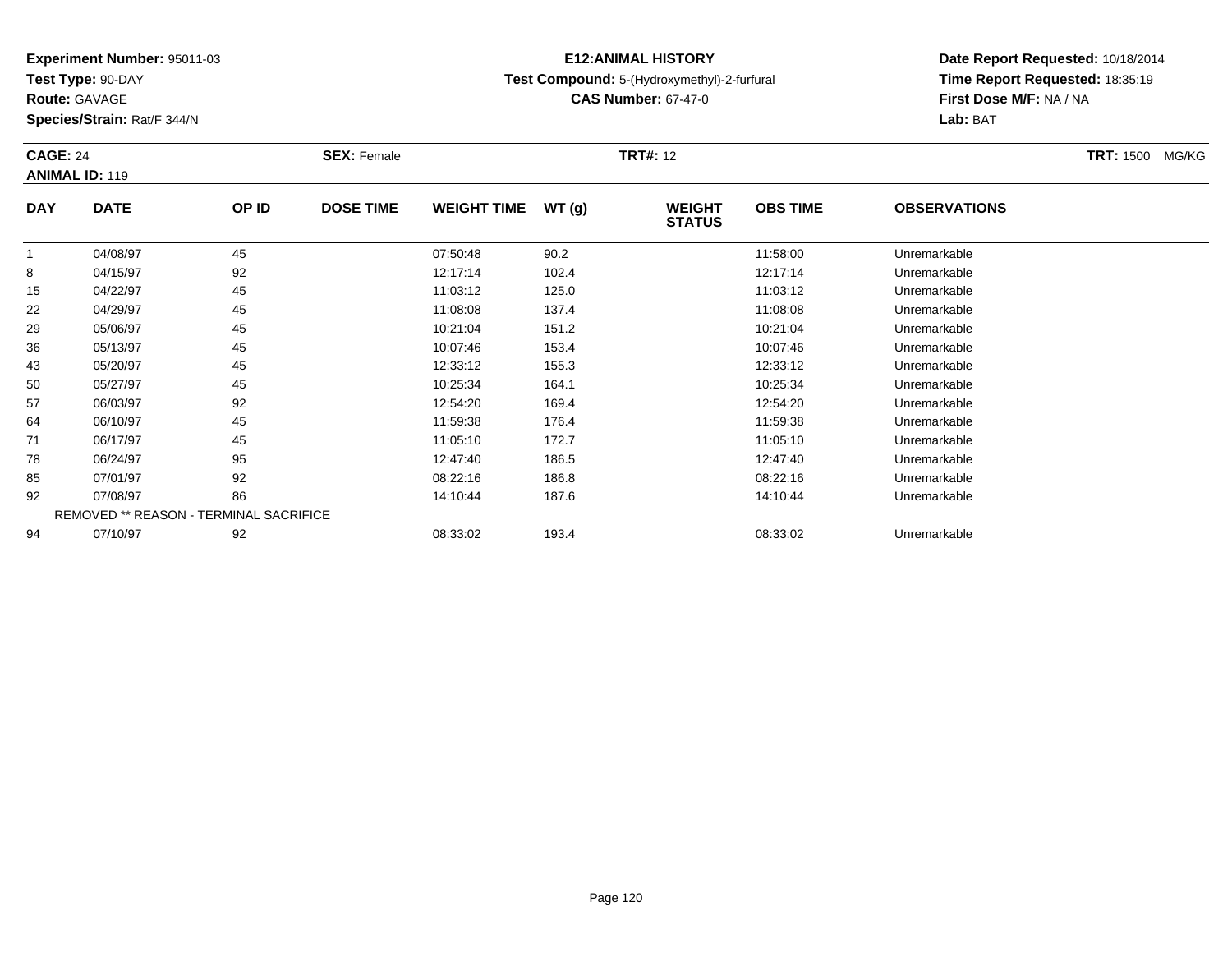**Test Type:** 90-DAY

**Route:** GAVAGE

**Species/Strain:** Rat/F 344/N

# **E12:ANIMAL HISTORY**

### **Test Compound:** 5-(Hydroxymethyl)-2-furfural

**CAS Number:** 67-47-0

| <b>CAGE: 24</b><br><b>ANIMAL ID: 120</b> |                                        |       | <b>SEX: Female</b> | <b>TRT#: 12</b>    |       |                                |                 |                     | <b>TRT: 1500 MG/KG</b> |
|------------------------------------------|----------------------------------------|-------|--------------------|--------------------|-------|--------------------------------|-----------------|---------------------|------------------------|
| <b>DAY</b>                               | <b>DATE</b>                            | OP ID | <b>DOSE TIME</b>   | <b>WEIGHT TIME</b> | WT(g) | <b>WEIGHT</b><br><b>STATUS</b> | <b>OBS TIME</b> | <b>OBSERVATIONS</b> |                        |
|                                          | 04/08/97                               | 45    |                    | 07:50:48           | 97.7  |                                | 11:58:00        | Unremarkable        |                        |
| 8                                        | 04/15/97                               | 92    |                    | 12:17:14           | 110.3 |                                | 12:17:14        | Unremarkable        |                        |
| 15                                       | 04/22/97                               | 45    |                    | 11:03:12           | 128.5 |                                | 11:03:12        | Unremarkable        |                        |
| 22                                       | 04/29/97                               | 45    |                    | 11:08:08           | 144.0 |                                | 11:08:08        | Unremarkable        |                        |
| 29                                       | 05/06/97                               | 45    |                    | 10:21:04           | 153.4 |                                | 10:21:04        | Unremarkable        |                        |
| 36                                       | 05/13/97                               | 45    |                    | 10:07:46           | 158.8 |                                | 10:07:46        | Unremarkable        |                        |
| 43                                       | 05/20/97                               | 45    |                    | 12:33:12           | 156.8 |                                | 12:33:12        | Unremarkable        |                        |
| 50                                       | 05/27/97                               | 45    |                    | 10:25:34           | 166.8 |                                | 10:25:34        | Unremarkable        |                        |
| 57                                       | 06/03/97                               | 92    |                    | 12:54:20           | 172.2 |                                | 12:54:20        | Unremarkable        |                        |
| 64                                       | 06/10/97                               | 45    |                    | 11:59:38           | 180.0 |                                | 11:59:38        | Unremarkable        |                        |
| 71                                       | 06/17/97                               | 45    |                    | 11:05:10           | 183.6 |                                | 11:05:10        | Unremarkable        |                        |
| 78                                       | 06/24/97                               | 95    |                    | 12:47:40           | 190.7 |                                | 12:47:40        | Unremarkable        |                        |
| 85                                       | 07/01/97                               | 92    |                    | 08:22:16           | 191.5 |                                | 08:22:16        | Unremarkable        |                        |
| 92                                       | 07/08/97                               | 86    |                    | 14:10:44           | 193.8 |                                | 14:10:44        | Unremarkable        |                        |
|                                          | REMOVED ** REASON - TERMINAL SACRIFICE |       |                    |                    |       |                                |                 |                     |                        |
| 94                                       | 07/10/97                               | 92    |                    | 08:33:02           | 192.5 |                                | 08:33:02        | Unremarkable        |                        |